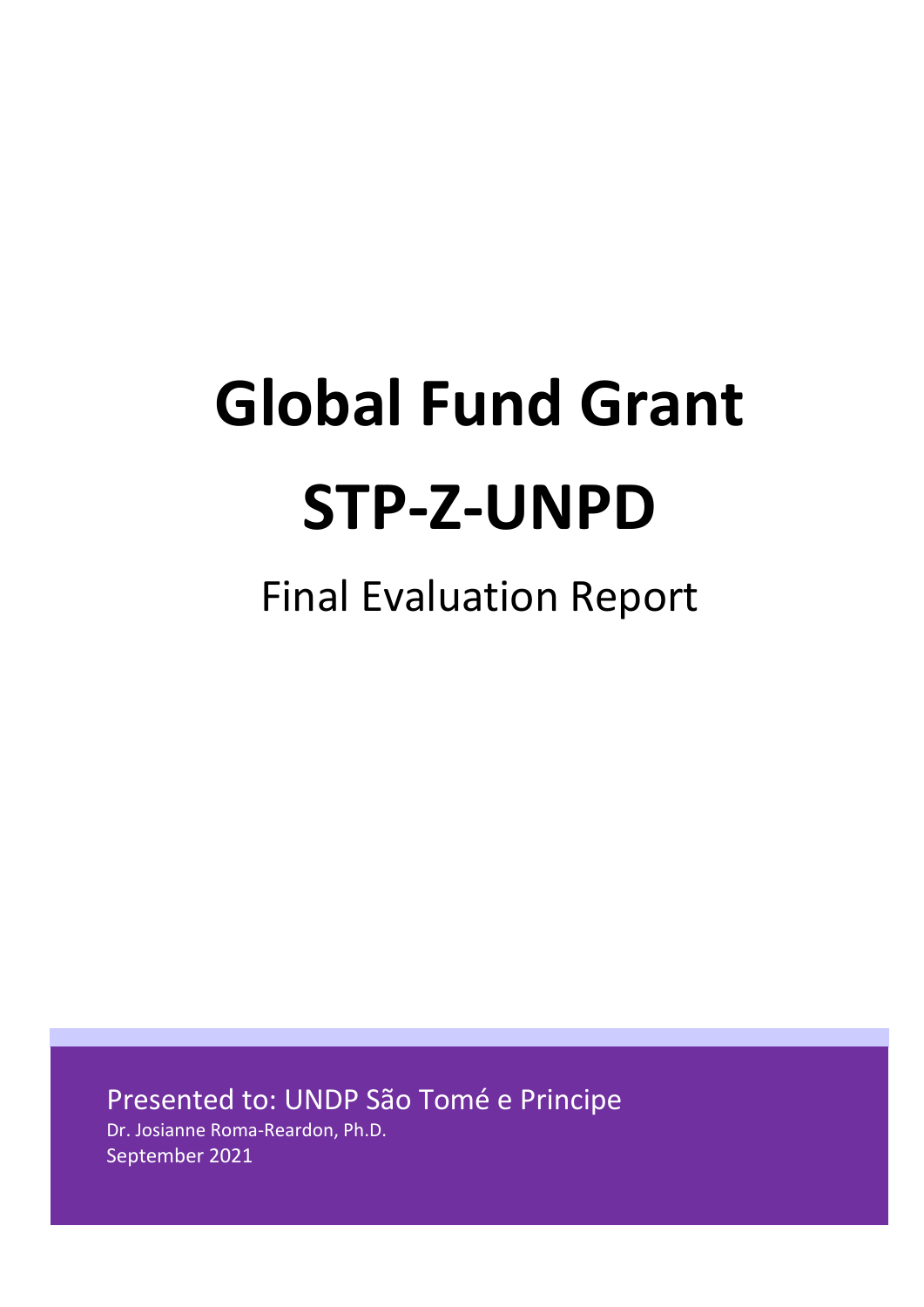## **Table of Contents**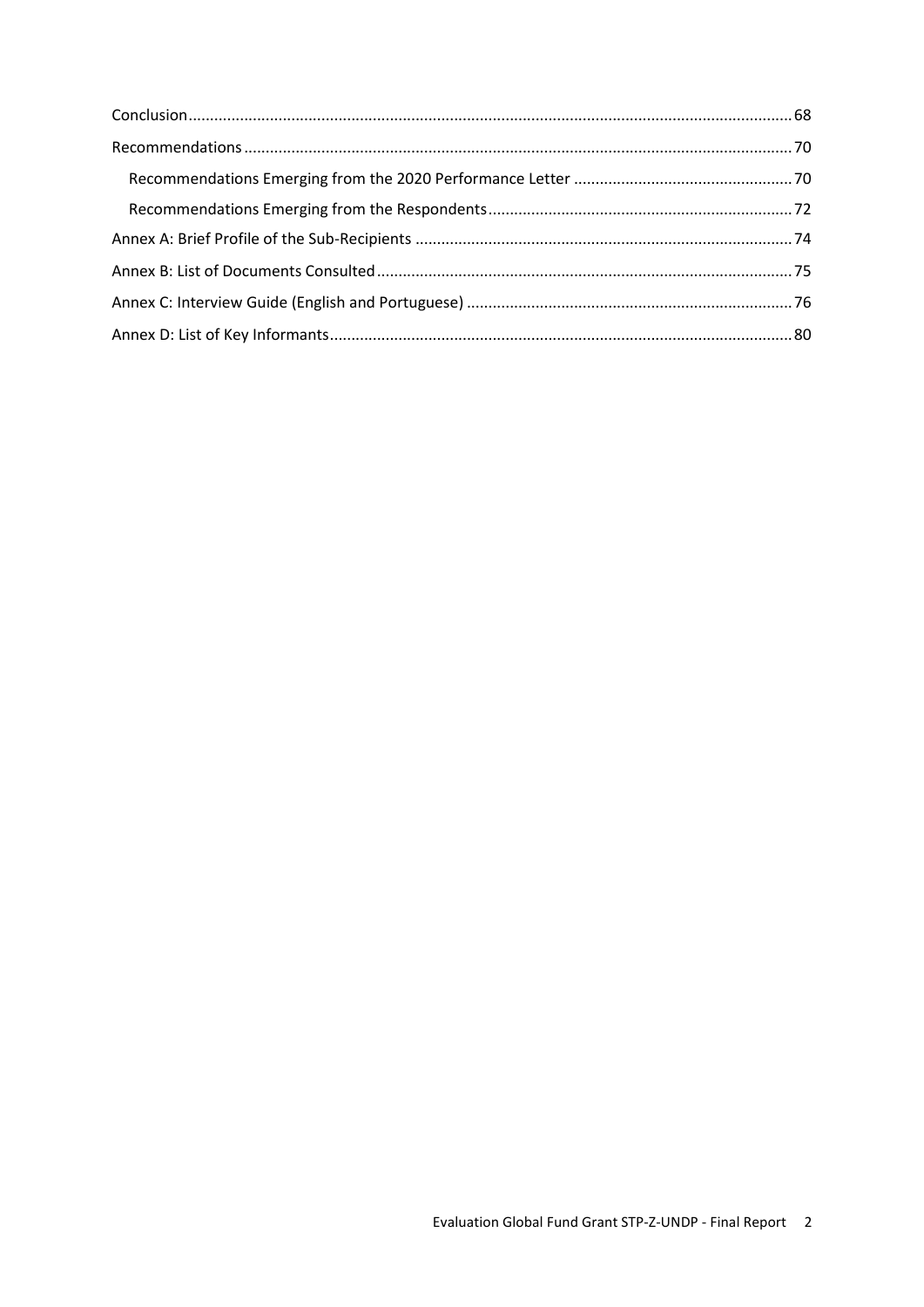## <span id="page-3-0"></span>Acronyms

| <b>AIDS</b>  | Acquired Immunodeficiency Syndrome                            |
|--------------|---------------------------------------------------------------|
| <b>APSTP</b> | Associação dos Psicólogos de São Tomé e Principe              |
| <b>ART</b>   | <b>Antiretroviral Therapy</b>                                 |
| <b>ASPF</b>  | Associação Santomense Para a Promoção de Planeamento Familiar |
| <b>BP</b>    | Beneficiário Principal                                        |
| <b>CBO</b>   | Community-Based Organization                                  |
| <b>CCM</b>   | <b>Country Coordinating Mechanism</b>                         |
| <b>CNE</b>   | Centro Nacional de Endemias                                   |
| <b>CPD</b>   | <b>Country Programme Document</b>                             |
| <b>DAC</b>   | Development Assistance Committee                              |
| <b>DHIS</b>  | <b>District Health Information Software</b>                   |
| eLMIS        | Logistics Management Information System                       |
| FG           | Fundo Global                                                  |
| <b>FNM</b>   | <b>Fundo Nacional de Medicamentos</b>                         |
| GF           | Global Fund to Fight AIDS, Tuberculosis and Malaria           |
| GIS          | Geographic Information System                                 |
| <b>GMC</b>   | <b>Grant Management Cell</b>                                  |
| GNI          | <b>Gross National Income</b>                                  |
| <b>GPS</b>   | <b>Global Positioning System</b>                              |
| HDI          | Human Development Index                                       |
| <b>HIV</b>   | Human Immunodeficiency Virus                                  |
| <b>HSH</b>   | Homens que tem Sexo com Homens                                |
| <b>IBBS</b>  | Integrated Bio-Behavioral Surveillance                        |
| ILO          | International Labour Organization                             |
| <b>INPG</b>  | Instituto Nacional Para Promoção da Igualdade e Género        |
| <b>IRS</b>   | <b>Indoor Residual Spraying</b>                               |
| KII          | Key Informant Interview                                       |
| LMIS         | Logistics Management Information System                       |
| <b>LLIN</b>  | Long Lasting Insecticidal Net                                 |
| M&E          | Monitoring and Evaluation                                     |
| MDR-TB       | Multi-Drug Resistant Tuberculosis                             |
| <b>MOH</b>   | Ministry of Health                                            |
| <b>MS</b>    | Ministério da Saúde                                           |
| <b>MSM</b>   | Men who have Sex with Men                                     |
| <b>NGO</b>   | Non-Governmental Organization                                 |
| <b>NSP</b>   | National Strategic Plan                                       |
| OAI          | Office of the Audit and Investigations                        |
| <b>OECD</b>  | Organisation for Economic Co-operation and Development        |
| <b>OMS</b>   | Organização Mundial de Saúde                                  |
| ONU          | Nações Unidas                                                 |
| <b>PLHIV</b> | People Living with HIV                                        |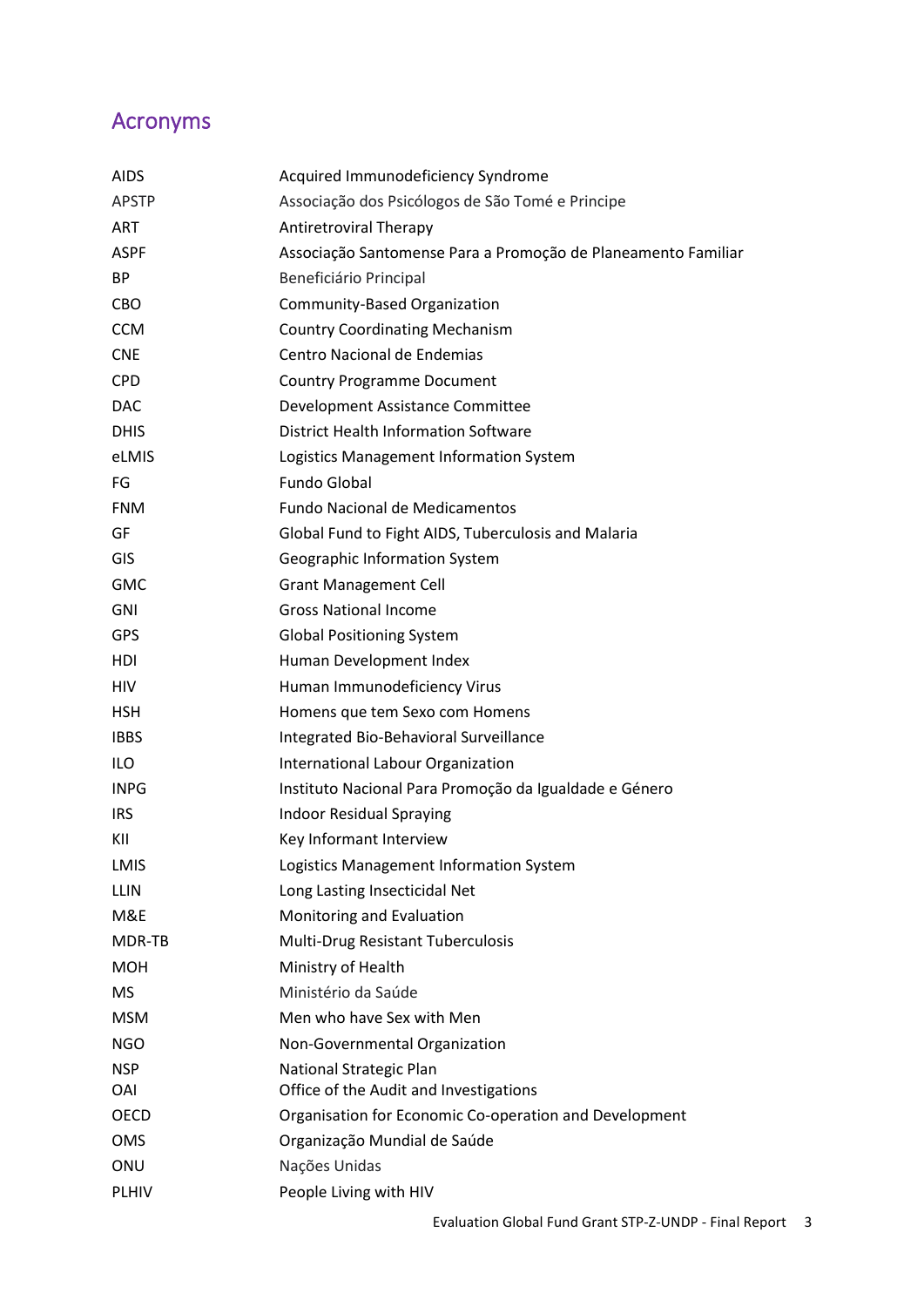| <b>PMTCT</b>  | Prevention of Mother-to-Child Transmission        |
|---------------|---------------------------------------------------|
| <b>PNLP</b>   | Programa Nacional de Luta Contra o Paludismo      |
| <b>PNLS</b>   | Programa Nacional de Luta Contra o SIDA           |
| <b>PNLT</b>   | Programa Nacional de Luta Contra Tuberculose      |
| <b>PNUD</b>   | Programa das Nações Unidas para o Desenvolvimento |
| <b>PR</b>     | <b>Principal Recipient</b>                        |
| <b>PTV</b>    | Prevenção da Transmissão Vertical                 |
| <b>SB</b>     | Sub-Beneficiário                                  |
| <b>SDG</b>    | Sustainable Development Goal                      |
| <b>SR</b>     | Sub-Recipient                                     |
| <b>STP</b>    | São Tomé e Principe                               |
| TB            | Tuberculosis                                      |
| <b>TRP</b>    | <b>Technical Review Panel</b>                     |
| UN            | <b>United Nations</b>                             |
| <b>UNDAF</b>  | United Nations Development Framework              |
| <b>UNDP</b>   | United Nations Development Programme              |
| <b>UNICEF</b> | United Nations Children's Fund                    |
| <b>UNEG</b>   | <b>United Nations Evaluation Group</b>            |
| <b>UTT</b>    | Universal Test and Treat                          |
| <b>WHO</b>    | World Health Organization                         |
|               |                                                   |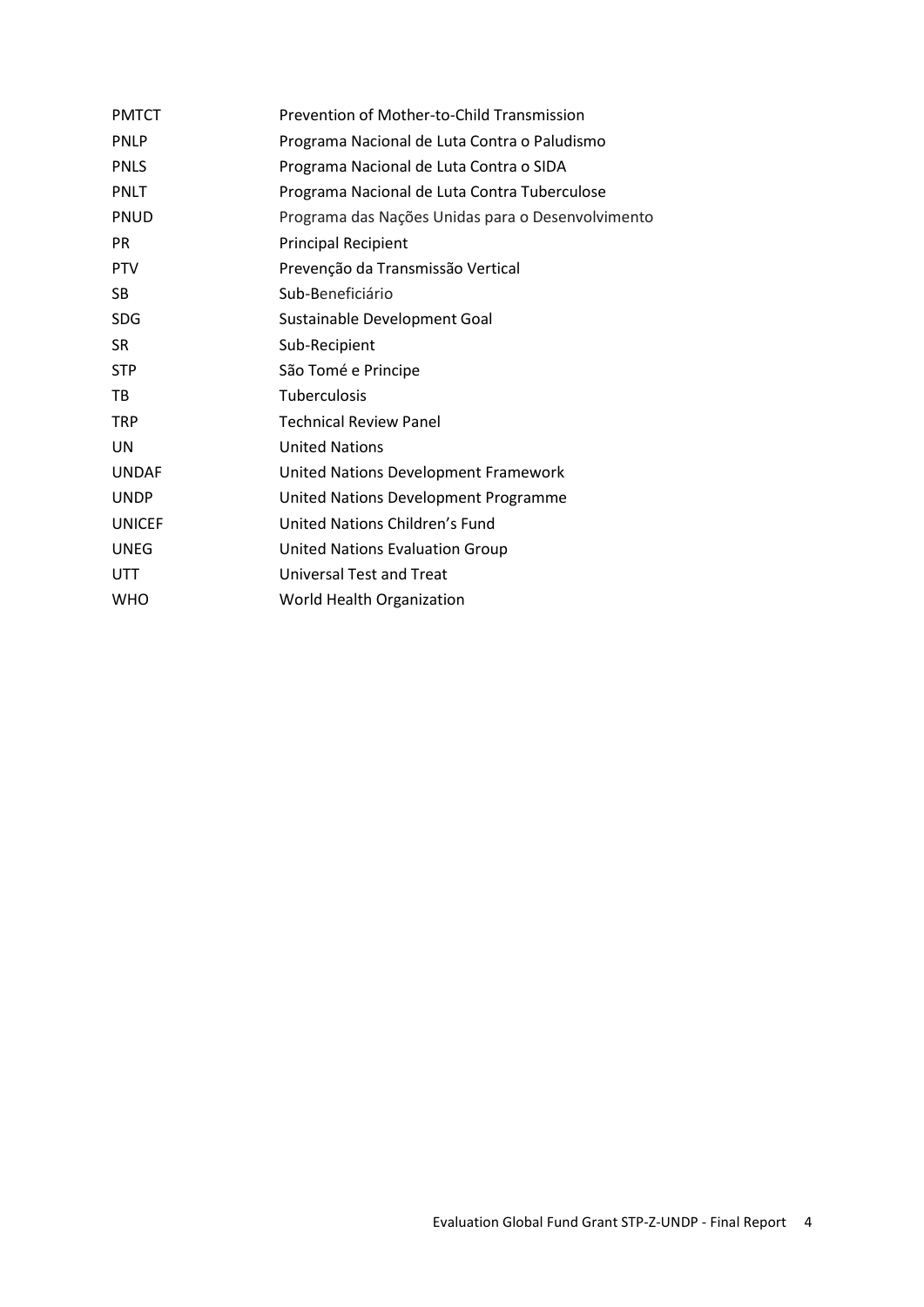## <span id="page-5-0"></span>Executive Summary

#### **Background**

São Tomé and Principe (STP) is an [island country](https://en.wikipedia.org/wiki/Island_country) in the [Gulf of Guinea,](https://en.wikipedia.org/wiki/Gulf_of_Guinea) off the western equatorial coast of [Central Africa,](https://en.wikipedia.org/wiki/Central_Africa) and is considered a lower-middle-income country with an estimated Gross National Income (GNI) per capita of \$1,946 in 2019.<sup>1</sup> Population living below the poverty line was estimated at 66%, and the country ranks 137 of 189 countries on the 2019 Human Development Index (HDI).<sup>2</sup>

The United Nations Development Programme (UNDP) was the Principal Recipient (PR) for the Global Fund (GF) projects in STP since 2005, and until 2020. In the last funding period (2018-2020), the project was focused on continuing with GF programs, while at the same time, building national capacity to ensure readiness for UNDP's transition out of the PR role, until full handover to the Ministry of Health (MOH), which took place in 2021.

In STP, the three GF programs (HIV/AIDS, tuberculosis and malaria) are integrated into the healthcare system, with a national coordination unit within the National Centre for Endemic Diseases/*Centro Nacional de Endemias* (CNE), and with the GF subvention for 2018-2020 the country aimed to reduce the incidence of malaria, reduce morbidity among people living with HIV (PLHIV), and increase the treatment success rate for all forms of tuberculosis (TB).

As PR of the GF Grant, UNDP was responsible for Grant management for the period 2018-2020. During program implementation, UNDP provided, Grant funds to other entities to implement program activities based on sub-recipient (SR) agreements. Program activities supported under this Grant have been implemented by the following organizations: *Fundo Nacional de Medicamentos* (FNM), *Centro Nacional de Endemias* (CNE); *Programa Nacional de Luta Contra o Paludismo* (PNLP), *Programa Nacional de Luta Contra o SIDA* (PNLS), *Programa Nacional De Luta Contra Tuberculose* (PNLT), *Instituto Nacional Para Promoção da Igualdade e Genero* (INPG); *Associação Santomense Para a Promoção de Planeamento Familiar* (ASPF); *Cruz Vermelha;* and *Zatona Adil.*

The total approved budget for the GF Grant in STP for the cumulative period of 1 January 2018 until 31 December 2020 was  $\epsilon$ 5,088,901.<sup>3</sup> An extension was granted for 1 January 2021 to 30 June 2021 with an additional budget of €910,612, mainly to assist with programing related to Covid-19, and a nocost extension was further granted by the GF until 30 September 2021.

The purpose of this evaluation is to assess the level of achievement of all the GF Grant STP-Z-UNDP requirements, as well as the *relevance*, *effectiveness* and *efficiency* of the Grant by understanding what key factors have contributed to achieving or not achieving the intended results. The evaluation will also determine the extent to which the Grant contributed to forging partnerships at different

<sup>1</sup> The World Bank.<https://data.worldbank.org/indicator/NY.GDP.PCAP.CD?locations=ST>

<sup>&</sup>lt;sup>2</sup> World Food Programme (WFP).<https://www.wfp.org/countries/sao-tome-and-principe>

<sup>3</sup> UNDP São Tomé and Principe. (2017). Project Document. Investing to achieve elimination for Malaria and impact against TB and HIV in São Tomé and Principe.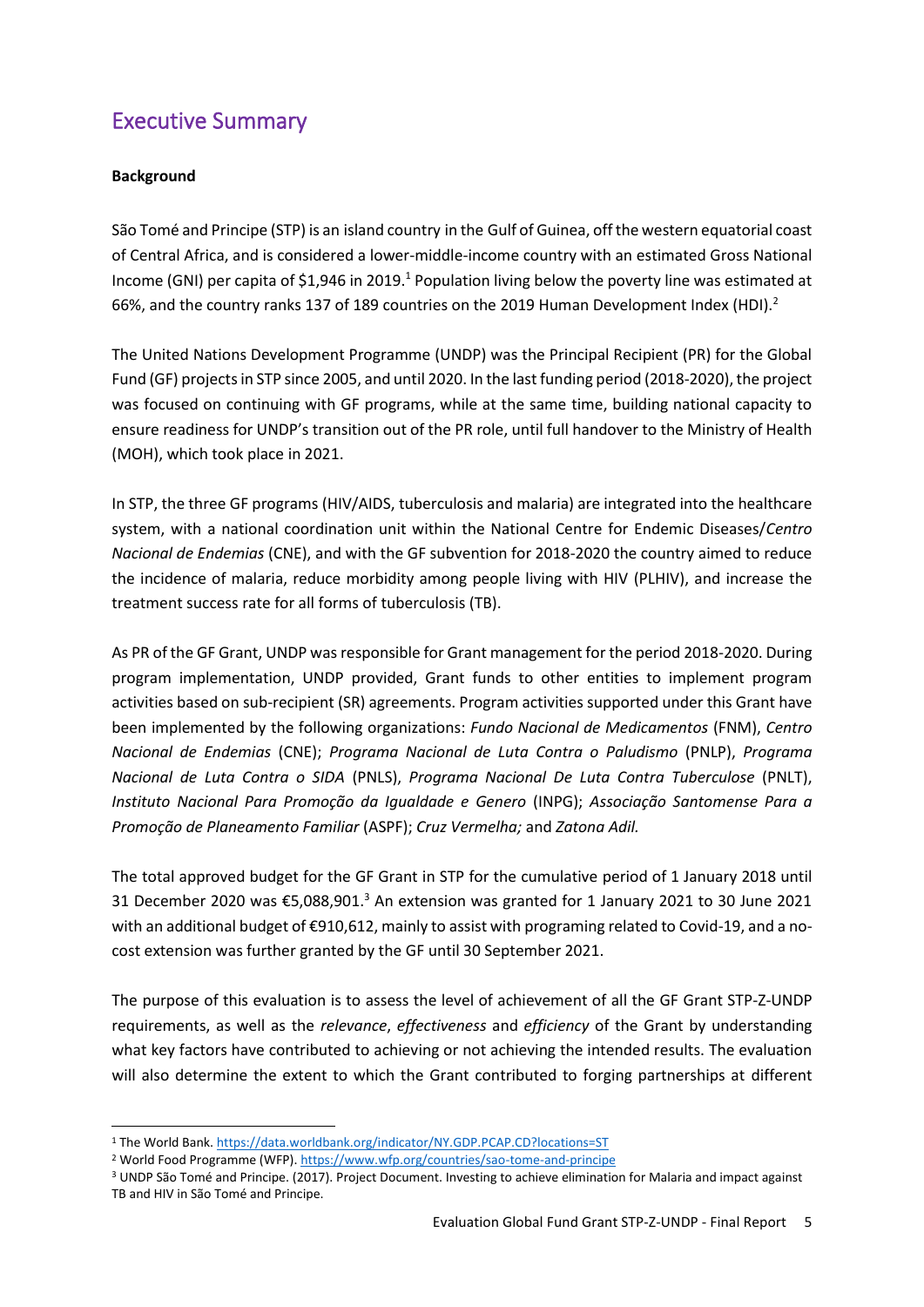levels, including with government, donors, United Nations (UN) agencies, SRs and beneficiaries. Lastly, this evaluation will look at the *sustainability* of the Grant for continued realization of results generated, identify lessons learned and best practices, and make recommendations for future programing of projects of similar nature. This evaluation will cover all activities implemented during the GF Grant project period 2018 to 2020.

#### **Methodology**

A documents review and key informant interviews (KIIs) with key project stakeholders were the two main data sources to evaluate project implementation and performance, and to make recommendations for the next program cycle.

A documents review of several key project documents relating to the GF Grant in STP from 2018-2020 took placed. Documents reviewed included the Country Programme Document, the Grant Performance Framework, Budget and Workplan for the period 2018-2020, and the GF Annual Performance Letters and Rating Tools, among others. These documents, provided by UNDP STP, assisted in informing on the specific areas to be included in the interview guide.

Before the KIIs took place an interview guide was developed to answer the evaluation questions. The interview guide was available in English and Portuguese, and was administered to selected project stakeholders. UNDP STP provided a list of all key project stakeholders involved in the GF Grant, and these individuals were invited via email to take part in an online KII. Due to Covid-19 travel restrictions, interviews were conducted on Zoom or Skype in English and/or Portuguese. All KIIs were recorded once consent was obtained. A total of 23 projects stakeholders, including SRs and officials from UNDP and the GF were invited, and 15 took part in the interviews.

All interviews conducted in Portuguese were transcribed into English in order to facilitate data analysis and report writing. Emerging topics, ideas, concepts, terms, phrases and keywords relating to the evaluation questions (relevance, efficiency, effectiveness and sustainability) were identified. The analysis of the interviews have complemented the findings from the documents review.

#### **Limitations**

The following are limitations of this evaluation:

- The interviews were conducted with list of key project stakeholders provided by UNDP STP, and therefore findings only represents the views of these specific key project stakeholders.
- It should be noted that no representation or contribution was received from ASPF (one of the SRs).
- In terms of generalizability, the results presented in this report only reflect the views of the key project stakeholders who took part in the KIIs. However, they do present a realistic perspective of what was achieved (or not achieved) under the GF Grant in STP during the period 2018-2020.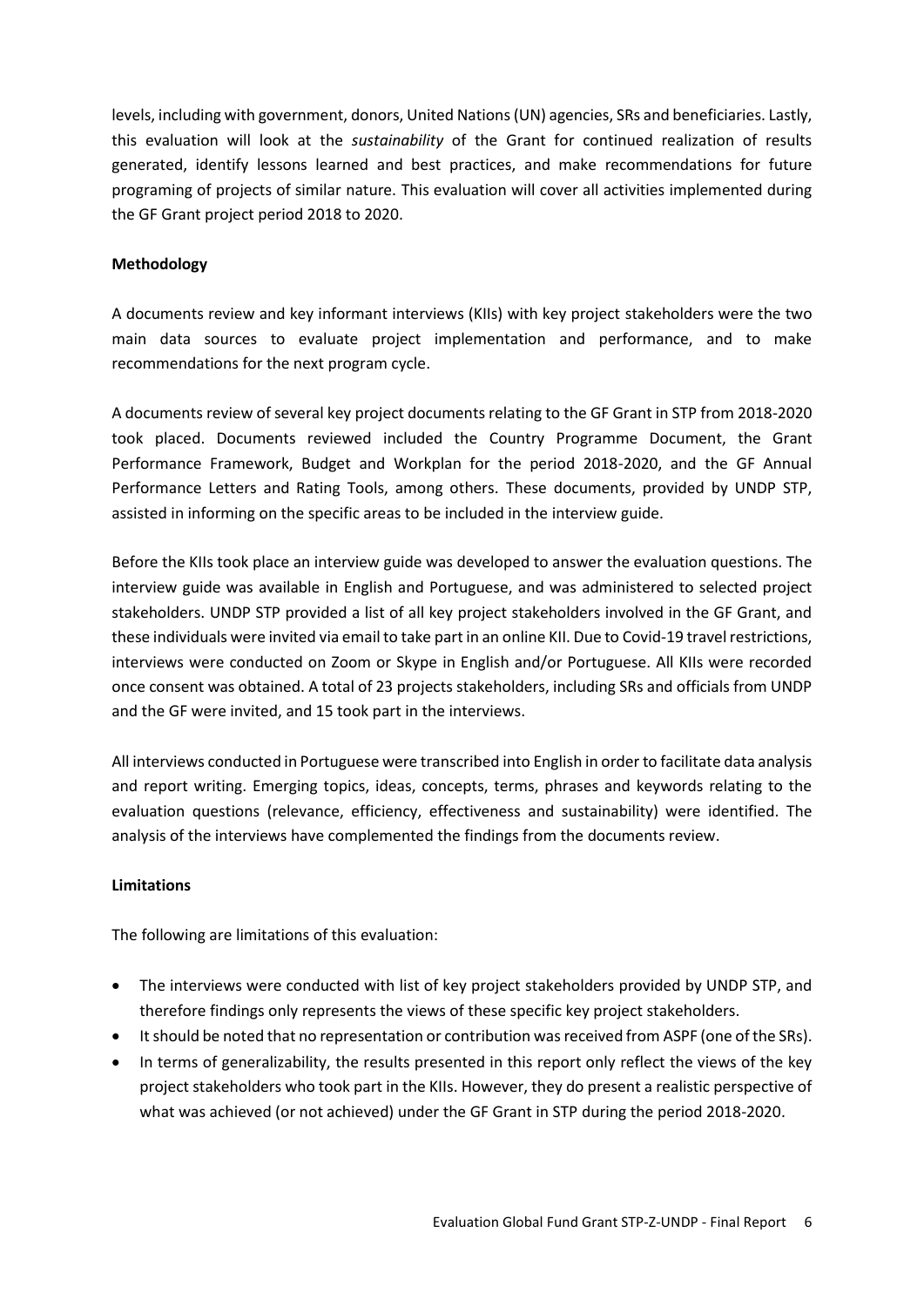#### **Findings**

#### *Relevance*

The GF Grant project in STP for period 2018 to 2020 was relevant in that it addressed the UNDP and GF mandates and national priorities by targeting women and men, by promoting gender equality, human rights and human development, and by ensuring that the program was appropriately implemented to the development context.

The project in STP was successfully and targeted women and men in all interventions implemented between 2018 and 2020. The project clearly articulated the GF's mandate, and was aligned with UNDP mandate because it was about building resilience, and making sure that the country is able to respond to the healthcare needs faced by the population. The project was also successful in promoting UNDP's principles of gender equality, human rights and human development as promoting these principles was one of the main goals of the project, was articulated in all documents shared with the SRs, and observed in all the activities implemented. The selected method of project implementation was appropriate to the development context because the project was aligned to UNDP and GF's mandate and national priorities, and promoted the principles of gender equality, human rights and human development, and the model used by the GF is a standard model where you have a Country Coordinating Mechanism (CCM), which is a steering committee for the project, and which is inclusive of all constituencies, and representative of those affected by the three focus diseases.

#### *Effectiveness*

The project was effective in reaching most targets, and therefore from what has been observed and shared by respondents there was progress made towards the achievement of the agreed performance framework. However, there have been some challenges related to the Covid-19 pandemic which have affected some results obtained.

The project responded to the expectations of the GF, and the country managed to implement in almost its totality all the actions that were planned. There were substantive gains in the implementation of this program, especially in malaria, with the observed drastic reduction in malaria in the country. It was also noted that in 2020, because of Covid-19, there was some difficulty in implementing some aspects of the project, but this was in the final phase of the project.

Several achievements were observed during the reporting period. In terms HIV, respondents felt that the project helped reduce morbidity and mortality among PLHIV, for example the country adopted the World Health Organizations's (WHO) Universal Test and Treat (UTT) Strategy, which was successful in detecting a large number of patients with HIV who are now on treatment and being followed. The project assisted in improving the quality of live and access to treatment among PLHIV, the country achieved good antiretroviral therapy (ART) coverage, even if the country has a low HIV prevalence compared to rest of Africa, they managed to get close to 90% of HIV positive people on treatment. There have been gains with prevention of mother-to-child transmission (PMTCT), and the country is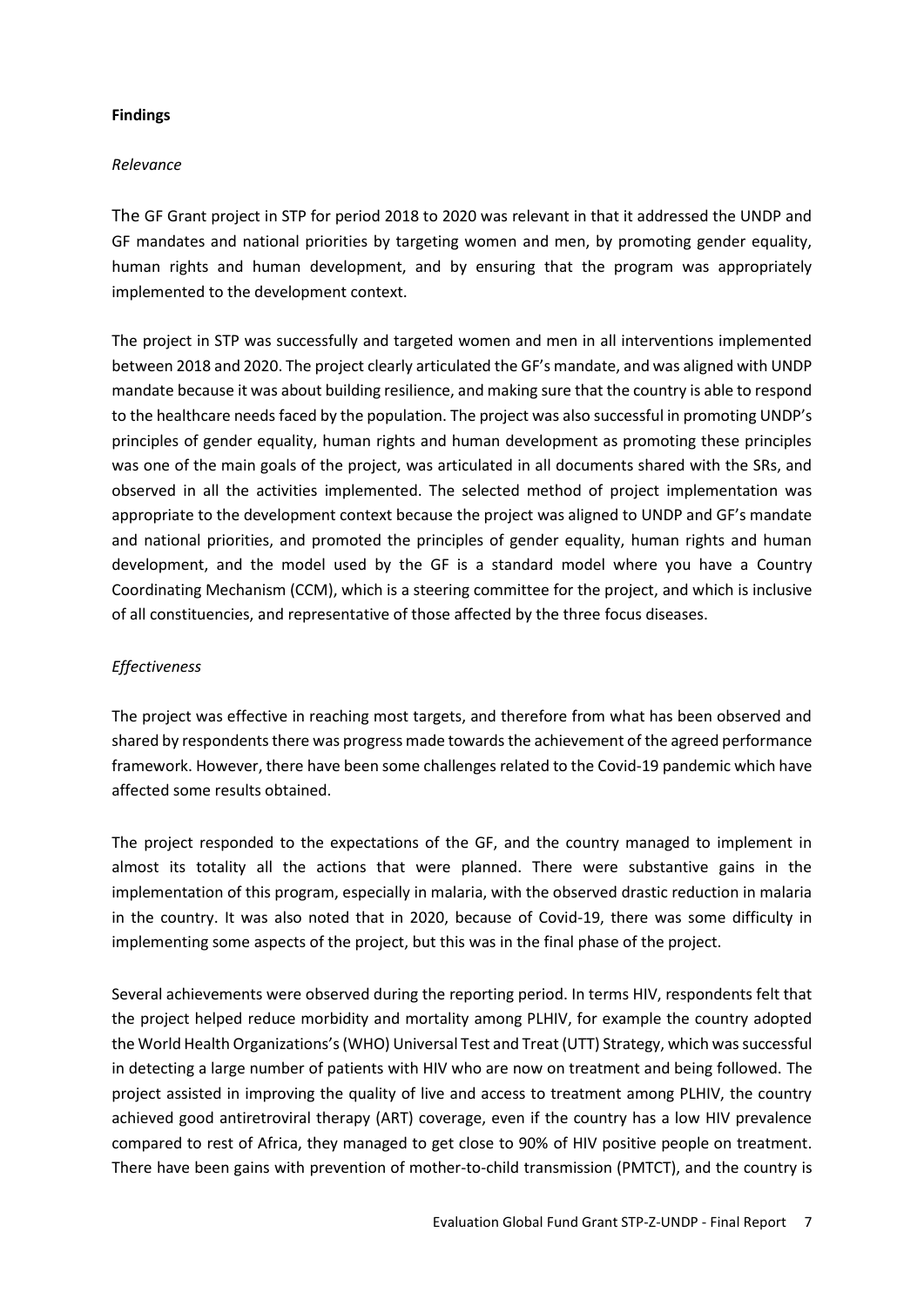on the path of eliminating vertical transmission of HIV from mother-to-child, data shows that there is less than 5% transmission, which is very positive result. Mass communication campaigns, which were part of the Grant program activities have helped reduce HIV stigma towards PLHIV in STP. Another great achievement was the interventions targeted to key populations such as sex workers and men who have sex with men (MSM), and for the first time the country was able to conduct the Integrated Bio-Behavioural Surveillance (IBSS) Survey, which allowed for a better understanding of the experiences and needs of key populations in STP.

Progress was also observed in terms of TB. STP is a country with a relatively low TB prevalence and limited cases, however with the GF Grant the country managed to achieve good results in terms of treatment success and notification rates, despite a decrease observed in 2020, mainly due to Covid-19. This achievement can be attributed to the country receiving GenXpert machines with the assistance of GF Grant funds. This machine diagnoses TB by detecting the presence of TB bacteria, and was the first machine of its type in STP, which has been transformational for the health system. A GenXpert machine was also delivered to Principe Island.

It is perhaps with malaria where the most progress was observed, with many respondents mentioning that STP experienced a drastic reduction in malaria cases (although there was small rise in 2020 due to Covid-19). The GF Grant contributed to reducing malaria cases in the country (and achieved preelimination in some areas on Principe island), which is an extraordinary achievement.

The GF Grant provided funds for Indoor Residual Spraying (IRS), mosquito nets and awareness campaigns, and also improved malaria testing, diagnostic, epidemiologic surveillance, and case finding. This achievement can also be attributed to the partnerships that took place during this reporting period, for example the Red Cross (*Cruz Vermelha*) successfully distributed and placed mosquito nets to a large part of the population, and *Zatona-Adil* conducted a campaign to raise malaria awareness and provide IRS to homes in STP. Many respondents felt that the funds provided by the GF, these partnerships and interventions all played a critical role in reducing malaria in STP.

In addition to the threes program areas, other achievements were observed. As detailed in the GF 2020 Performance Letter, the following three Grant requirements have been met, and these are seen as successes for the reporting period under review (2018-2020). They include: (1) UNDP assisting the MOH develop and set up the District Health Information System (DHIS2), including a budget and implementation plan; (2) UNDP's submission of an IRS operational plan, which covered proposed actions, time-scales, costs and management structure; and (3) UNDP's submission of a plan detailing the measures to be undertaken to build the capacities of the CNE to take over as PR under the program, including timeline for transferring relevant Grant implementation responsibilities. From the perspective of the respondents, several project achievements were highlighted including the successful transition of the PR role from UNDP to the MOH, the contributing role played by the CCM in terms of coordination and its ability to build up civil society, and working with key populations, more specifically targeting sex workers and MSM with interventions and educating peer educators to raise awareness.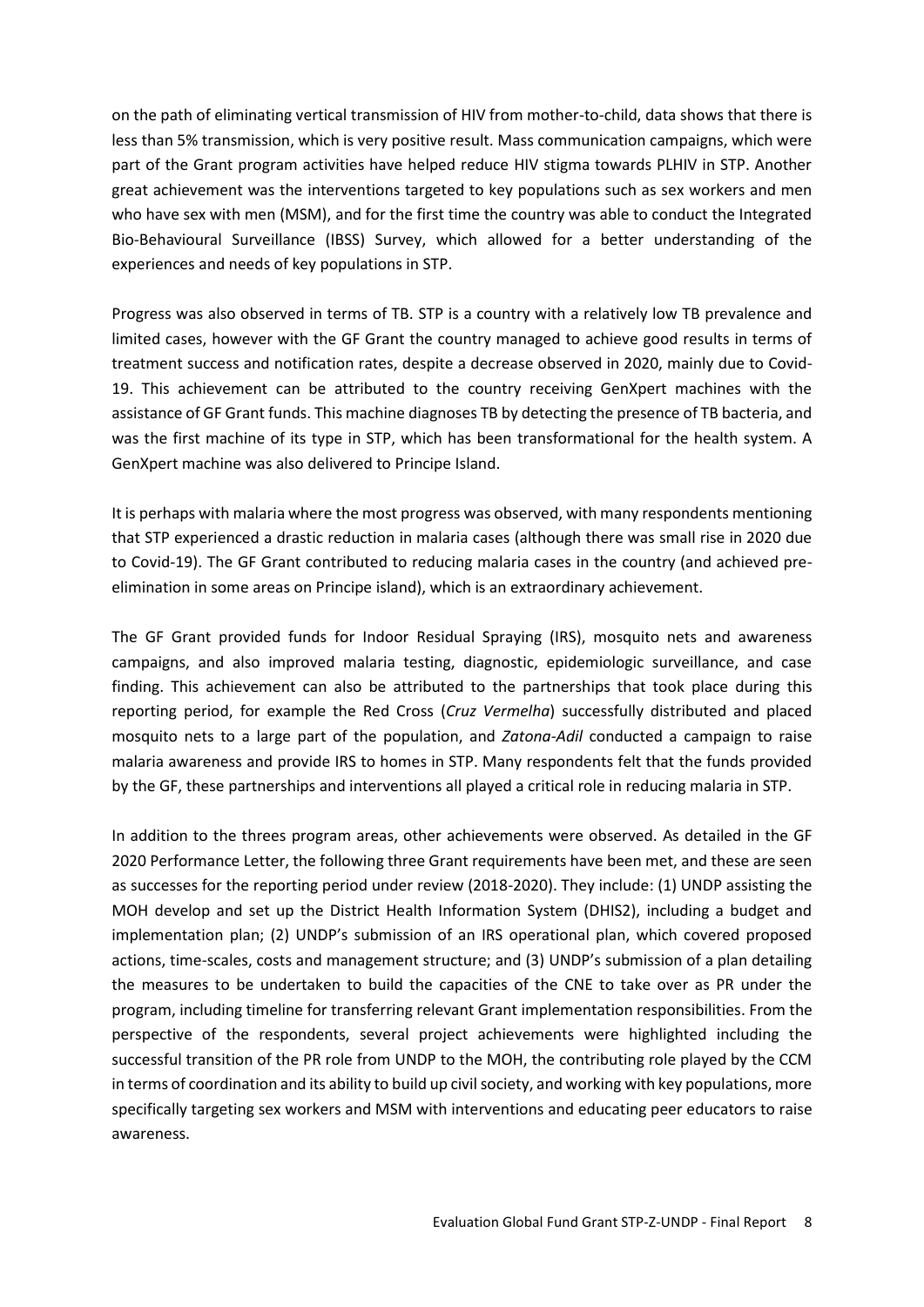Although there were significant achievements, some project areas were not achieved and still need improvement. The GF 2020 Performance Letter highlights the following areas that were not addressed in the Grant period 2018-2020. In terms of Health Product Management and Supply Chain, a Quality Assurance Plan for 2020 submitted by UNDP is not fully completed, a request of analysis for three products with the quality control laboratory (CHMP) was requested, but the results are not available, significant weaknesses are noted with the mechanisms for monitoring stocks in order to minimize risks of stock outs and expiry, and the logistics management information system (LMIS) was not implemented during the three years of this Grant. As for programatic and monitoring and evaluation (M&E), the data management systems for the three programs are inadequate in spite of the roll out of DHIS2, which is evident in the incoherence in the number of active cohorts of PLHIV, as well as difficulty in determining the rate of retention for HIV and TB patients on treatment, and the denominators used for reporting indicators for key populations is not accurate.

With regards to the focus program areas for TB, the proportion of TB cases tested with GenXpert, in line with WHO recommendations, is low, TB treatment success rate is low compared to the global target of 90%, and the PR notes that an operational plan for active detection of TB cases was developed in July 2020, however this plan does not include considerations regarding the involvement of community systems. For HIV, there is the need for the quality of treatment and care for HIV patients to be improved significantly, and the quality of PMTCT needs to be improved to ensure active follow up of mother-child pair and optimal access to Early Infant Diagnosis. For malaria, IRS acceptability in targeted households is still low compared to results reported in 2018 (67%). However, the involvement of local authorities and leaders has made a difference in two districts.

The following are areas the respondents felt that were not achieved or need to be improved as the country enters the next Grant period (2021-2023), which supports and complements what has been highlighted in the GF 2020 Performance Letter. Although the country was able to significantly reduce the number of malaria cases in 2018 and 2019, there was a slight rise in the number of cases in 2020, which can be attributed to Covid-19, and the country having to deal with an additional health crisis. Mapping of all malaria cases was not done successfully, the focus was only on registered cases, and one reason is the difficulty in finding people who have experience with Global Positiionng System (GPS)/Geographic Information System (GIS) mapping in health issues in STP. One respondent felt that not enough mosquito nets were distributed for the entire population, with an average of 1.8 mosquito nets per family, which is not enough, as São Tomean families are larger with around four or five people per household, and therefore two mosquito nets was insufficient to cover all the requirements. While another respondent felt that there was a need to have more involvement of the population in this process, including a better acceptance or adherence to IRS. A decrease in TB treatment success and notification rates was observed in 2020, mainly due to Covid-19. The results show low notification rate for patients with multi-drug resistant TB (MDR-TB). There was no community outreach for TB case detection, as most healthcare professionals had to turn their attention to dealing with Covid-19. The number of HIV positive people increased during the reporting period, however it should be noted that this coincided with STP adopting the WHO Test and Treat Strategy. The country was slow in implementing prevention interventions for key populations such as MSM, sex workers and their clients, detainees, and injecting drugs users, and this is an area that can be improved. Gains observed with PTMCT were lost with Covid-19, especially as many people were afraid to leave their homes to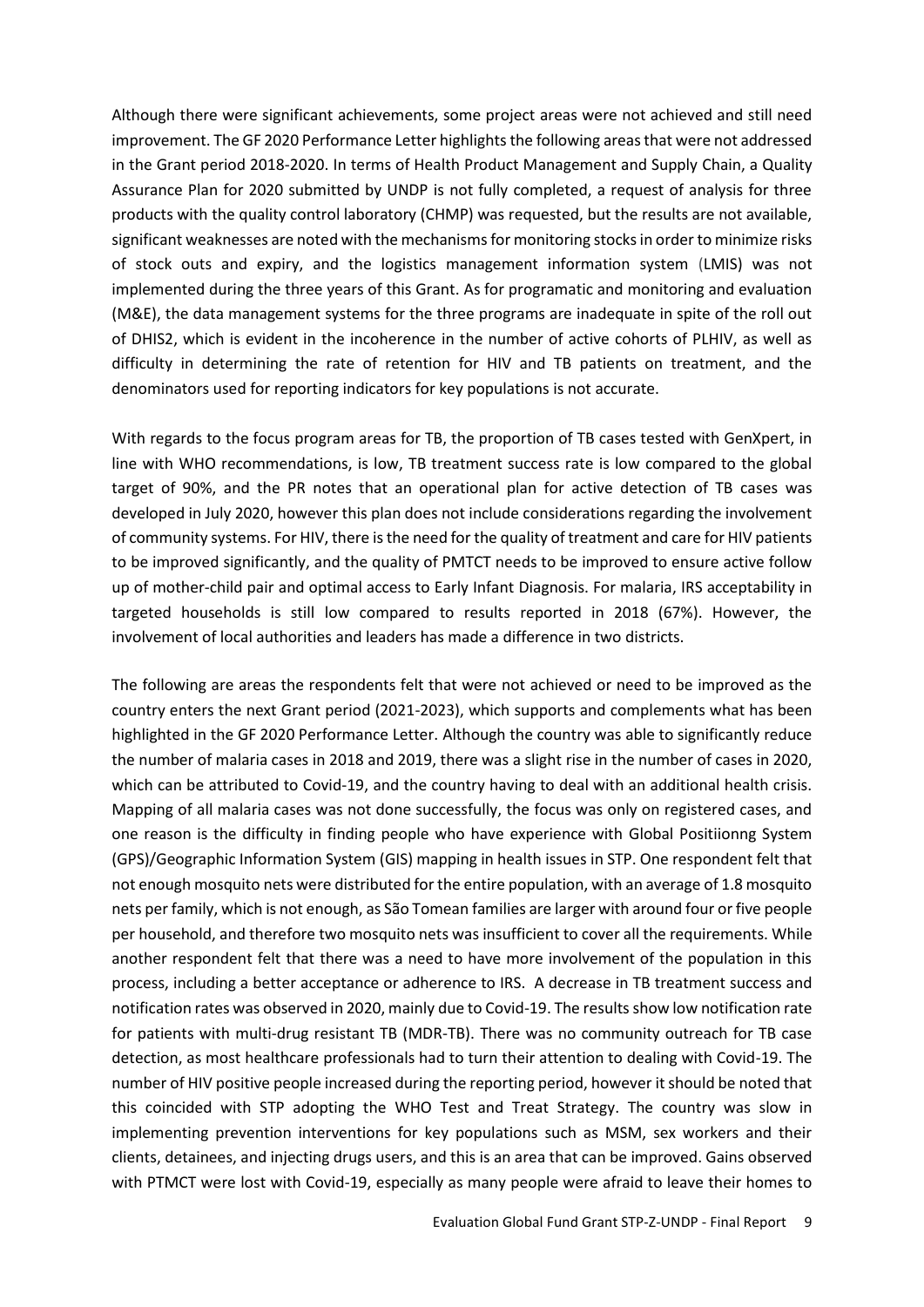seek medical treatment. In terms of quality of care and HIV services, in STP there is good coverage of ART, but the country is not close to achieving the third 90% relating to viral load detection. In the past three years there has been a challenge in accessing viral loads, especially for the size of country.

The country is still behind in terms of country ownership, especially for a country the size of STP. For the population and size of the country, they could have done better in terms of health systems and getting the country to own it. There was a lack of follow up on actions that were not implemented in performance letters, and too often during the Grant reporting period Grant management actions were carried over from performance letter to performance letter. Some respondents felt there was a weakness in data reporting, especially with the size of the country, there should have been a fully functioning integrated electronic system (DHIS2) for integrating the three diseases, including IRS. Several respondents felt that the re-programming of finances or funds affected the implementation of activities, where in some instances it felt like there was a loss momentum.

In STP, Covid-19 had an impact on the implementation of several activities. Some of the planned activities in the field were not implemented, as the country had to quickly turnaround to address needs of the pandemic. Since STP is a small country, many of the health professionals who would have been providing HIV, TB or malaria services, were now trying to cope with issues relating to Covid-19. It should also be noted that this has affected some of the targets. Due to Covid-19, some services were closed, and the number of healthcare professionals was diminished, cases detection and access to medication was reduced. In many cases, patients were scared to leave their homes, which impacted the progress made in addressing malaria, HIV and TB in STP. The supply of medications was affected by transport, where suppliers had difficulty sending goods and supplies, the laboratories could not produce results, but as one respondent mentioned a plan was made to ensure that patients would not suffer without services or medications. The 2020 Performance Letter also revealed how certain indicators were impacted by Covid-19. For example, there were some setbacks in previous gains in relation to PMTCT, some respondents mentioned that TB equipment was used for the Covid-19 response, and that there was no community outreach for TB case detection. In terms of malaria, the distribution of long lasting insecticidal nets (LLINs) distributed were below the target, which as mentioned by the GF continues to suggest low acceptance of IRS and poor performance in relation to routine distribution, which was worsened by the Covid-19 pandemic.

The contribution of partners during the period under review was successful in contributing to the achieved outcomes, including achievements observed with the three focus diseases, Grant management and the transition of UNDP as PR to the MOH. Existing partnerships were strengthened for example between Zatona-Adil and FNM, and Zatona-Adil and PNLP working on malaria together, and between IPNG and the *Cabinete de Mulheres, Familia e Equidade de Genero* in Principe, who worked with police commanders/law enforcement, hospitals, districts and municipalities. All these partners have played a role in helping implement planned programatic activities. New partnerships were created with the University of California, the *Agence Française de Développement* (French Development Agency) and the Canadian Development Agency, and with SDG Fund to develop the DHIS2 (the health information system) in collaboration with WHO, the United Nations Children's Fund (UNICEF) and the International Labour Organization (ILO). All these partnerships, including extra funds and agreements will help support the MOH in the next Grant cycle. It should be stated that all these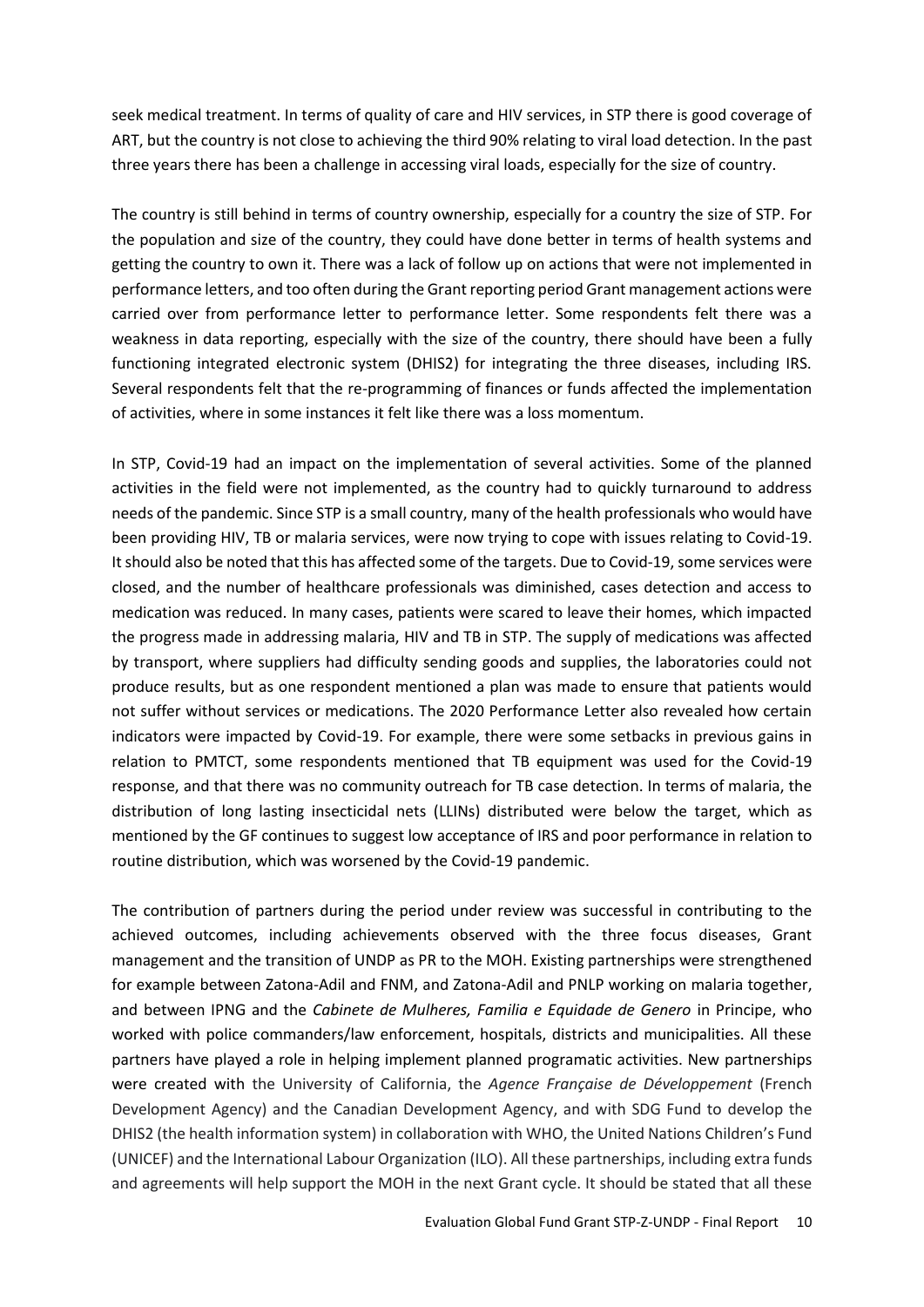additional partnerships have impacted the GF project, and therefore the GF project was able to create partnerships at different levels, which have contributed to the achievement of project outcomes.

#### *Efficiency*

The project was efficient in that outputs resulted from economic use of resources, which were delivered on time, and partnership modalities and the program management structure were both conducive to the delivery of project outputs.

The total approved budget for the GF Grant in STP for the cumulative period of 1 January 2018 until 31 December 2020 was €5,088,901.<sup>4</sup> An extension was granted for 1 January 2021 to 30 June 2021 with an additional budget of €910,612, mainly to assist with programming related to Covid-19, and a no-cost extension was further granted by the GF until 30 September 2021.

The project outputs resulted in economic use of resources, most of which were delivered on time. Respondents confirmed that funds from the GF were monitored with rigor by the CCM and within GF standards, they also supervised how the Grant was being implemented on the ground. The program had a good financial delivery that matched the program delivery, and UNDP always made sure that funds were available to complete all activities as required or detailed in the workplan. There was however some delays in receiving funds that influenced some of the program implementation.

However, some delays were also caused by the late submission of reports, and more comprehensive capacity building is needed for all those involved in programming, including all community agents, so that they are aware of the importance of delivering reports on time, which would help to avoid delays in receiving funds. On this same issue, one respondent shared that Covid-19 caused some delays, but there was always value for money as procurement was done through a mechanism in Copenhagen (as little procurement is done locally), and because of the quantities ordered, UNDP was receiving better deals with suppliers and achieving better prices, therefore providing value for money. Some respondents felt that the funds received did not cover all the organization's expenses, and that funds should be distributed more equally for the level of effort provided by each SR, and what they have achieved, as some SRs received less than others, yet their effort or achievement is greater. Several respondents did feel grateful, and that the financial assistance received from the GF Grant helped achieve many of the successful results observed during the Grant period.

Partnership modalities were conducive to the delivery of outputs during the Grant period 2018-2020. It was clear that UNDP, as the PR, played a central role in a country-driven engagement with the SRs of the project. Most respondents felt that UNDP as the PR was successful in leading and implementing the GF Grant, and ensuring that SRs were able to complete and implement most of the programatic activities. UNDP worked in close partnership with the SRs and were always available to support them with what was necessary, from importing material and equipment, making available finances for the execution of activities on the ground and providing feedback on what needed to be improved. On the

<sup>4</sup> UNDP São Tomé and Principe. (2017). Project Document. Investing to achieve elimination for Malaria and impact against TB and HIV in São Tomé and Principe.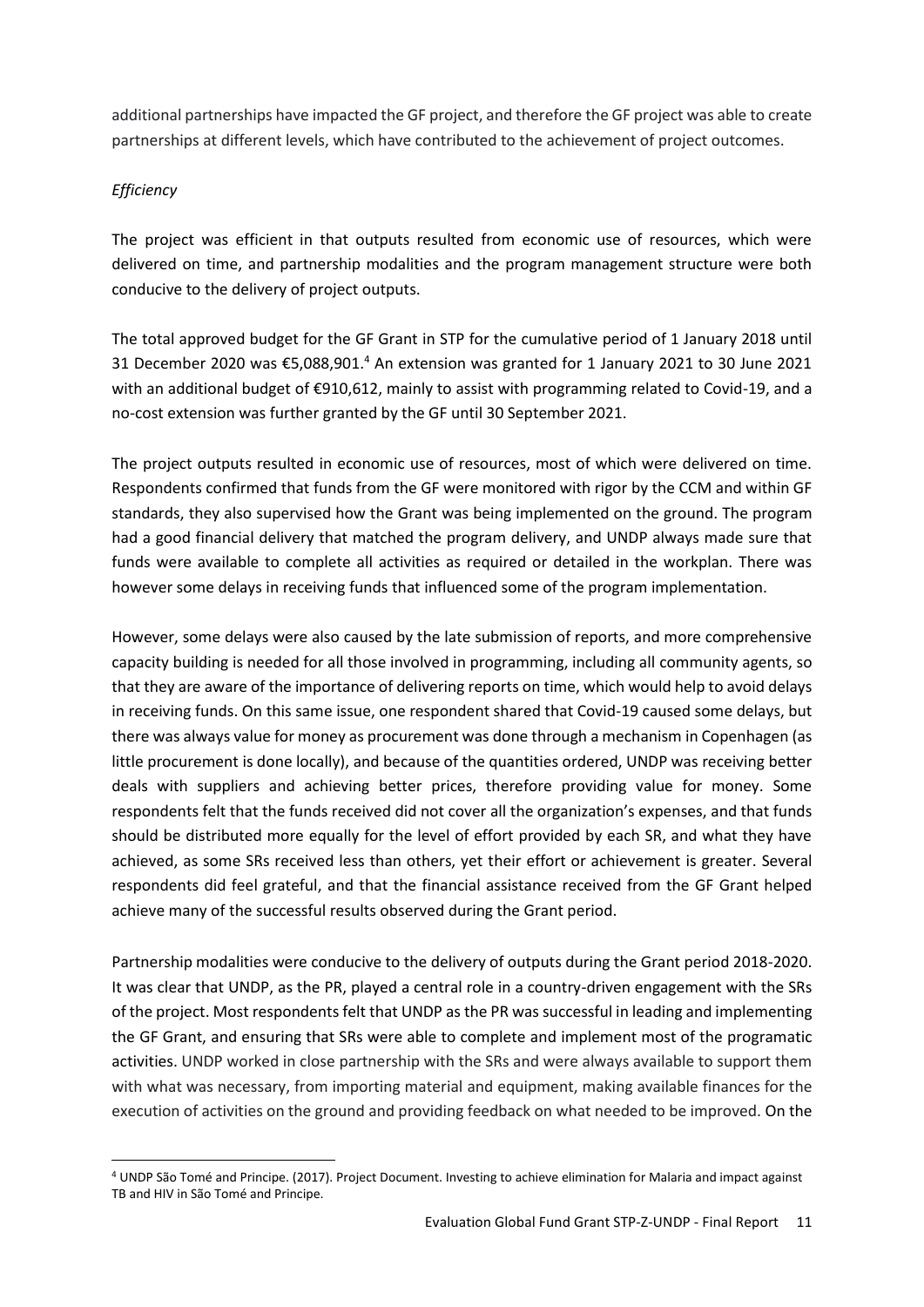other hand, some respondents shared some issues that were more difficult, although these related to financial aspects of the project. Some respondents felt that flexibility or additional funds were required to complete some activities, although they were aware this was not directly caused by UNDP, but the allocations of the GF Grant. Although the project had good success with coverage, what could have been done better was country ownership, for things to move from central to peripheral to ensure there was impact.

The majority of the respondents felt that in principle, the program management structure operated well, especially in terms of program coordination, financial management, procurement, M&E, SR management and risk management. Many felt that program management was facilitated or helped with the Coordination Meetings organized by UNDP and CNE. These regular meetings helped address and resolve any issues, obstacles or difficulties that were raised by the SRs, and discuss the implementation of the project activities. Although there was a general feeling that program management worked well, respondents did share areas were things worked less well. Some respondents felt that some of the donor requirements in terms of reporting and monitoring were demanding, and that there was limited human resources and program management resources available, which did at times over stretch a limited team.

#### *Sustainability*

The sustainability of the project is guaranteed via the creation of the Grant Management Cell (GMC), the development and implementation of the Capacity Development and Transition Plan, the capacity building which took place among the staff members who have transitioned to the new PR (MOH) and the SRs during the reporting period, as well as the commitment shown by partners to ensure that all achievements are sustained in the next Grant reporting period.

The official creation of the GMC was a step in ensuring project sustainability, and this is supported by the respondents, as from their perspective there are two main reasons why the project outcomes will be sustained, the first is the creation of the GMC, and second is the related Capacity Development and Transition Plan. Several respondents felt that with the achievements observed, the country will now start investing more into the three diseases (HIV, TB and malaria), and that the GF helped create structures so that the country, key stakeholders and partners can better address and manage the needs of these three focus diseases. Several respondents felt that financial sustainability is a concern and needs to be strengthened. For example, making sure that activities are implemented on time, making sure that everyone is involved, which requires a lot of coordination. Moving forward, one respondent shared that to ensure sustainability UNDP will remain part of the process, and provide technical assistance to the MOH, which will help with the transition and also bring new ideas on how the GF Grant management can be done differently, and address some of the areas that are still not fully achieved.

A sustainability strategy, which includes capacity development of key national stakeholders was not only developed during the period 2018-2020, but implemented. UNDP remained engaged in the process of strengthening the MOH, and developed a Capacity Building and Transition Plan, which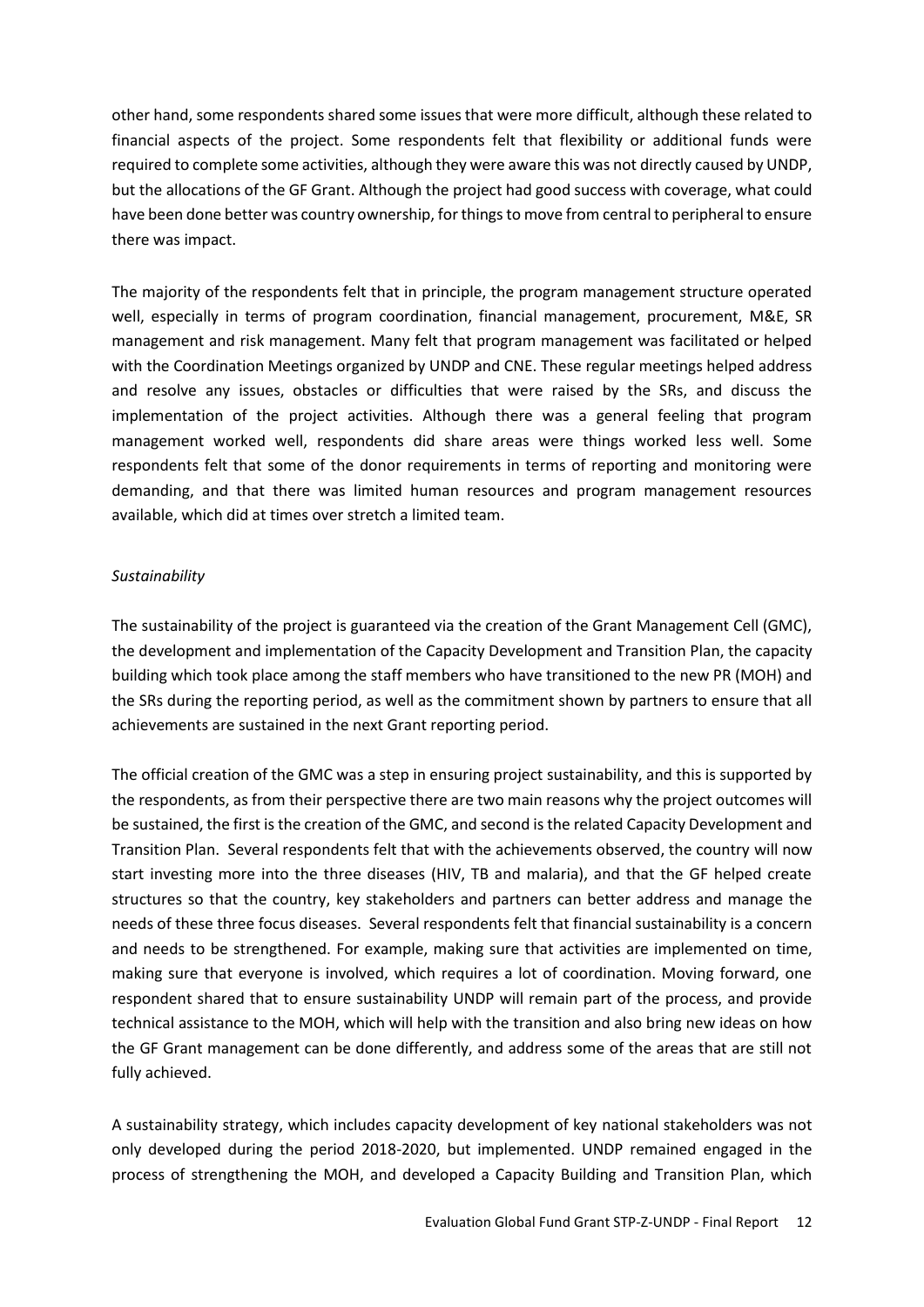created the conditions for a gradual transfer of the role of PR to the MOH during the period 2018- 2020. Several respondents agreed that capacity development occurred during the GF Grant period 2018-2020 will played an important role in the sustainability of the project, because many of the staff members of the current GMC (*Cellula de Gestão*) are former UNDP staff members, who were able to gain valuable insight and experience of GF Grant management. Moreover, these same respondents were confident that the SRs are now capacitated, and therefore have the knowledge and experience required to successfully continue the work required for the next GF Grant cycle (2021-2023). Capacity building also took place among SRs, which will also ensure project sustainability, as many learned the GF Grant requirements, and more specifically some gained insight into report writing, and financial management and reporting.

No formal policies or regulatory frameworks were developed to support the continuation of the project, however the following Capacity Development and Transition Plan to Strengthen the Health System (*Plano de Desenvolvimento de Capacidade e de Transição para Fortalecimento do Sistema de Saúde*) and Proposal for the Creation of The Ministry of Health Grant Management Cell (*Proposta de Criação da Célula de Gestão de Subvenções do Ministério da Saúde*) were developed to support the continuation of the Grant's benefits. Two other noteworthy documents related to this project are the National Health Development Plan 2017-2021 (*Plano Nacional Do Desenvolvimento Da Saúde 2017- 2021)* and the Study on Health Financing in São Tomé and Principe (*Estudo sobre o financiamento da saúde em São Tomé e Principe*).

In terms of providing continuing support in the next GF Grant, all respondents felt confident that partners are well capacitated and committed to ensuring that activities will be implemented accordingly, and that SRs are prepared to be able to continue the work that was achieved.

#### *Lessons learned*

**Small countries can achieve big results:** The project showed that a small country such as STP has the potential to achieve significant results such as the pre-elimination of malaria, as well as what was achieved in terms of PMTCT and among key populations.

**Strong organizational skills needed for Grant implementation:** The implementation of a GF Grant requires partners to be prepared, and for things to run smoothly you need to be organized and disciplined in terms Grant and fund management.

**Working in partnership achieves results:** The role of partnerships was critical in achieving the successful results of this project, from the GF, to the CMM, to UNDP (as PR), all the way to the SRs.

**Important to have a mitigation plan:** In relation to Covid-19, most programs were not prepared and there was no mitigation plan in place as part of programing. The GF gave the countries the flexibility to re-program and adapt implementation, and provided additional resources.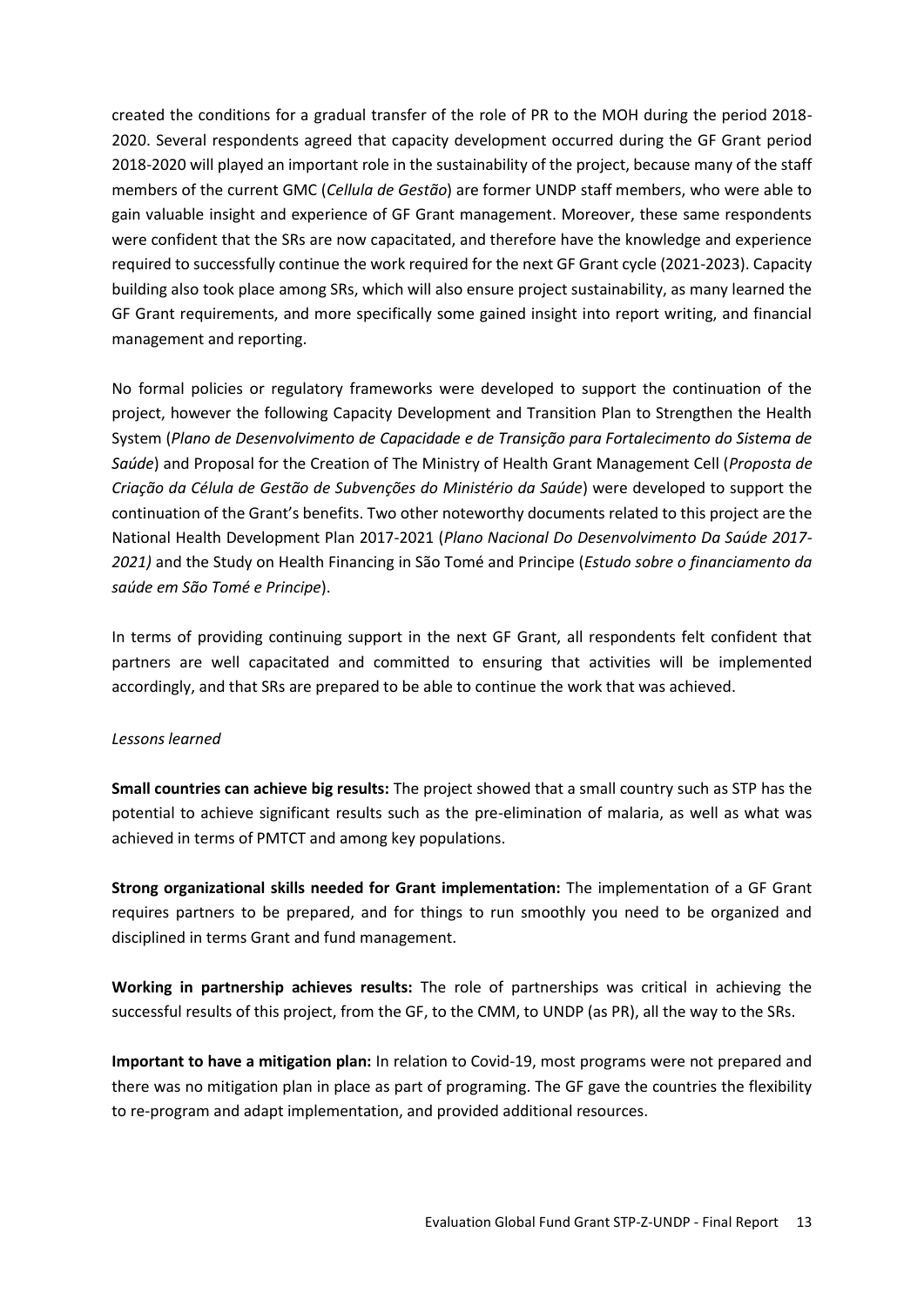**Link between PR and SRs key to successful project implementation:** It is important to have a good relationship and communication between the PR and SRs, by organizing meetings where both parties can come together to discuss and clarify issues or obstacles.

**Addressing human rights, by addressing needs of vulnerable groups:** In order for a project to successfully address human rights, it needs to look closely at the needs of vulnerable groups, such as key populations.

**Financial Sustainability Plan**: To ensure sustainability of the progress made in the country, a financial sustainability plan should be developed and implemented, that focuses on how funding should be generating internally, and therefore creating less dependency on external funding sources.

#### *Best Practices*

**Capacity Building Development and Transition Plan:** The Capacity Building Development and Transition Plan provided a good model to assist the transition of one PR to another, and a useful model to show what capacity building is needed.

**Communication and good relationship between PR and SRs:** Establishing effective communication and good relationship between the PR and SRs is very important, and in this case several meetings between UNDP, CNE and the SRs took place.

**Partnerships:** Creating partnerships at all levels played a significant role in the achievement of project results, and this model can be easily replicated

**Ethical way of working with key populations:** The project showed that it is crucial to work closely with key populations, and developing close communication and creating an environment of confidence with them and working in an ethical way.

**Malaria/Indoor Residual Spraying (IRS)/Mass Campaigns (IRS Operational Plan):** The achievements observed in terms of the reduction of malaria and the close achievement of pre-elimination can be attributed to the combination of IRS and mass distribution and information campaigns.

**Openness to use new technologies in the fight against malaria**: The country was receptive to innovative ways and new technologies or approaches to address malaria, of note is the partnership with the University of California who will implement a pilot project looking at the impact of genetically modified mosquitos.

#### **Conclusion**

The presented findings in this report have provided important insight into what was achieved and not achieved in STP during the GF Grant period 2018-2020. The GF project was *relevant* in that it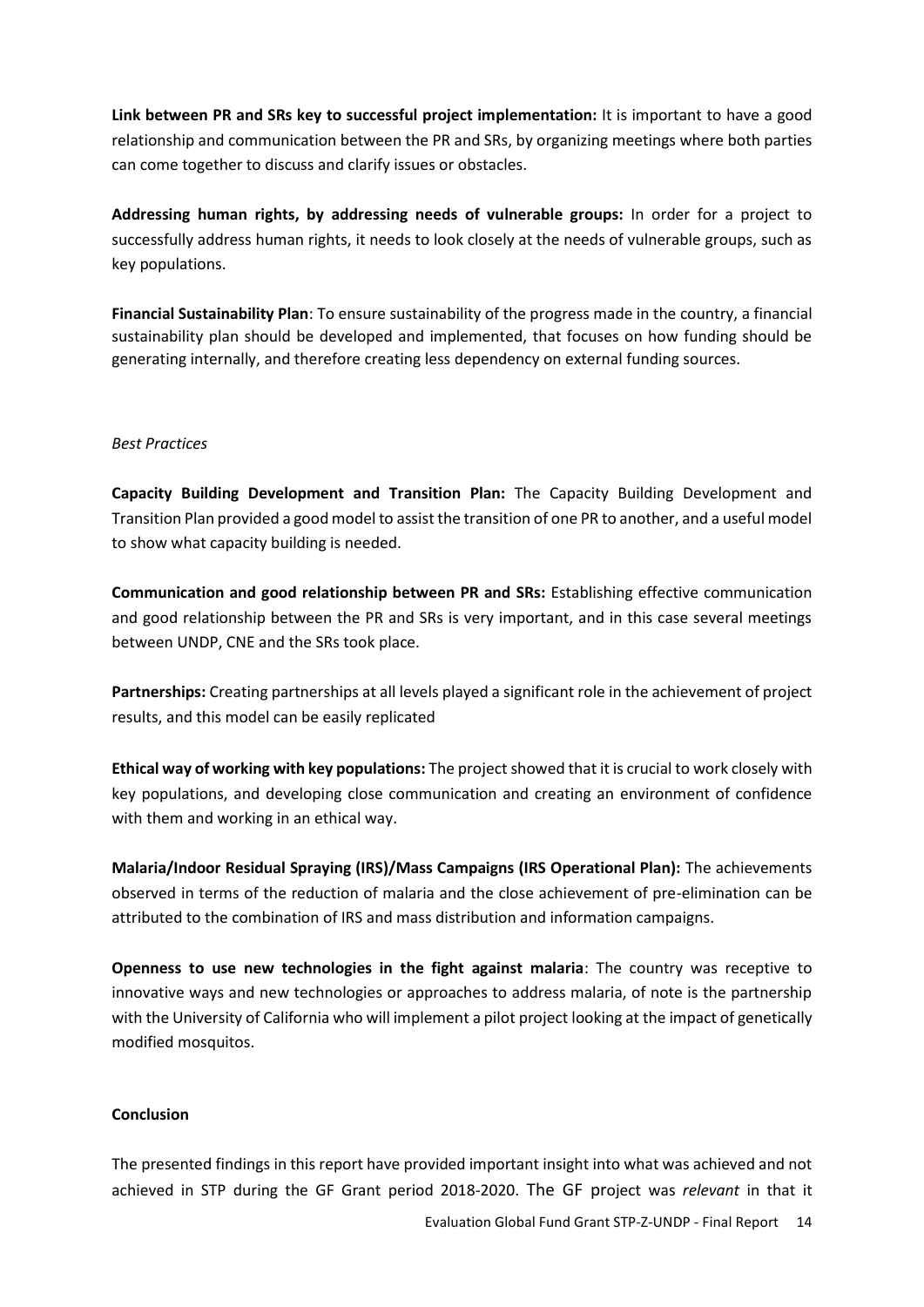addressed the UNDP and GF mandates and national priorities by targeting women and men, by promoting gender equality, human rights and human development, and by ensuring that the program was appropriately implemented to the development context. The project was *effective* in reaching most targets, and therefore from what has been observed and shared by respondents there was progress made towards the achievement of the agreed performance framework. Achievements were observed in relation to the three GF programs (malaria, TB and HIV) and other programatic areas, including the successful the creation of the GMC within the MOH and successful transition of the PR role from UNDP to the MOH. However, there have been some challenges related to the Covid-19 pandemic which have affected some results obtained, and impacted the implementation of the project, especially in light of the achievements observed among the three disease in 2018 and 2019. The project was *efficient* in that outputs resulted from economic use of resources, which were delivered on time, and partnership modalities and the program management structure were both conducive to the delivery of project outputs. The sustainability of the project is guaranteed via the creation of the GMC, the development and implementation of the Capacity Development and Transition Plan, the capacity building which took place among the staff members who have transitioned to the new PR (MOH) and among the SRs during the reporting period, as well as the commitment shown by partners to ensure that all achievements are sustained in the next Grant reporting period. Several lessons learned and best practices were shared by the respondents can easily be shared or replicated by others, and reflect many of the achievements that were observed in the reporting period. In conclusion, the GF Grant in STP did achieve many successes, the main one was the drastic reduction in malaria cases and getting very close to achievement pre-elimination by 2025. However, the project also faced several challenges as highlighted in this report. The country has benefited greatly from the GF Grant during the period 2018-2020, and is also well equipped and capacitated to move to the next Grant period 2021-2023, with the MOH as the new PR.

#### **Recommendations**

The following recommendations have emerged from this evaluation, and are suggested to assist the MOH, as the new PR, with programatic implementation in the next Grant reporting period 2021-2023. Recommendations will be presented in two fold, those emanating from the GF Performance Letter 2020 and from the voices of the respondents. Both sets of recommendations aim to improve future programming of the GF Grant in STP.

The following are recommendations emerging from the 2020 Performance Letter:

- UNDP to transfer all information related to quality control laboratory (CHMP) to the MOH during the closure period.
- The MOH to revise the tool for monitoring stock and ensure a fully functional electronic Logistics Management Information System (eLMIS) system.
- The MOH to work with all stakeholders to ensure that all the three diseases are fully integrated in the LMIS.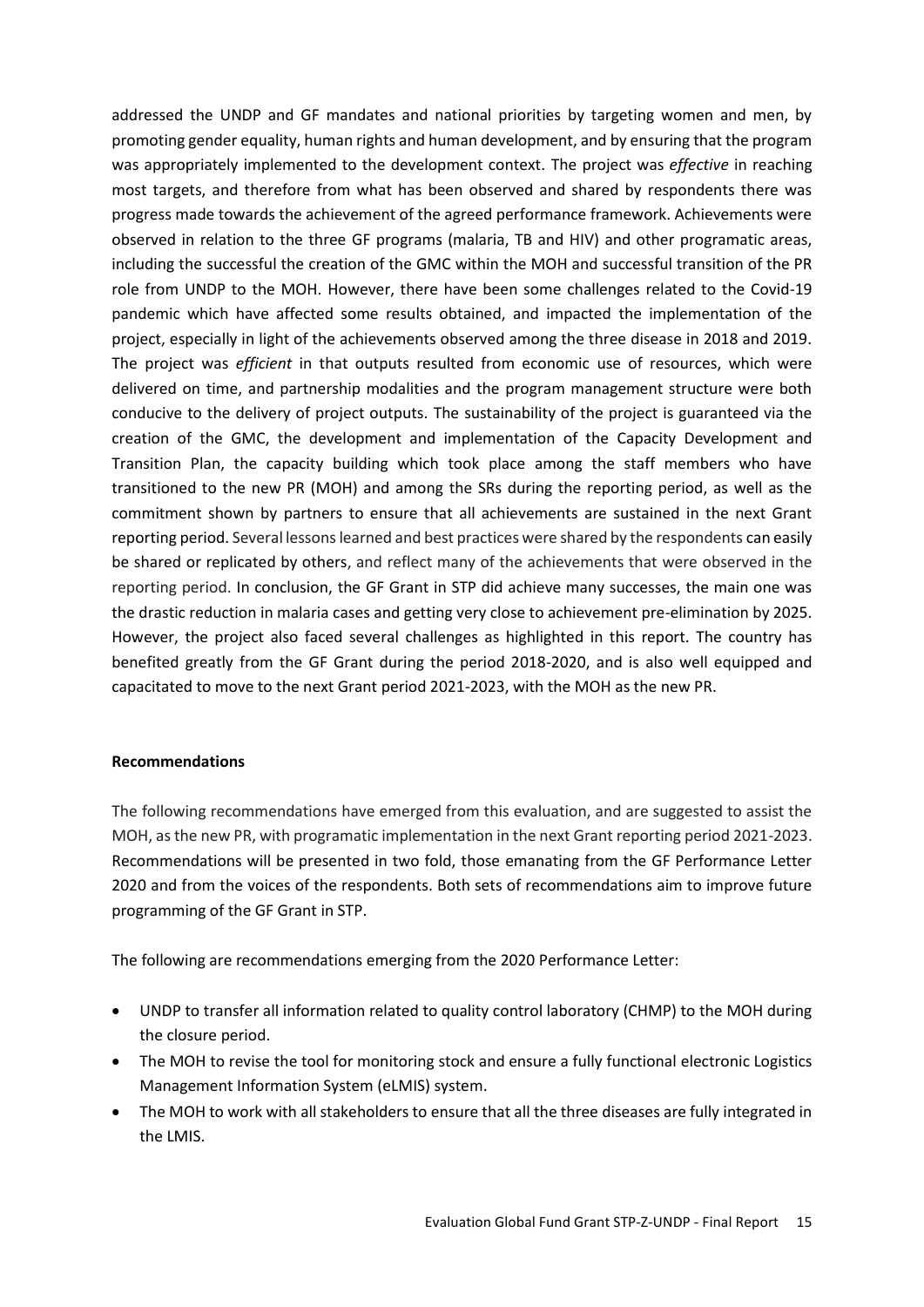- The MOH to continue collaborating with UNDP in order to finalize the implementation of the patient's tracker module for HIV patients, and ensure all the three diseases are fully integrated into DHIS2 by 31 December 2021.
- UNDP should work with the PNLS to ensure improved HIV treatment and care.
- The MOH, the INPG, community-based organizations (CBOs) and other stakeholders to work together to put in place measures to ensure all key populations are reached with defined package of services as required.
- The MOH and PNLS to set up a mechanism to ensure and document active follow up of motherchild pairs until the exposed children are 18 months, and maximize optimal access to Early Infant Diagnosis at 6 weeks for all exposed infants born to HIV-positive mothers.
- More attention is needed to ensure viral load detection and less loss to follow up among PLHIV, and one strategy may be to improve the role of the community in helping address this gap.
- More awareness is needed to reduce stigma and discrimination among key populations.
- The MOH and the PNLS to provide an update on the status of implementation of the actions noted in the previous performance letter dated 1 July 2020.
- UNDP and the PNLT should develop and implement a plan to strengthen community systems in order to improve TB case finding and patients' adherence to treatment.
- The MOH to work with UNDP to finalize the new version of the TB operational plan which is currently under development.
- The MOH and PNLT need to ensure optimal use of GeneXpert for all suspected TB cases, strengthen community systems to ensure patients' follow up in the community and minimize the number of TB patients lost to follow up, and strengthen healthcare workers capacities through formative supervisions.
- The MOH and the PNLT to finalize the documentation related to the recruitment of technical assistance in response to the recommendation (Issue 7) from the Technical Review Panel (TRP) to ensure impact of the TB program.
- The GF requests the MOH, the PNLS and the PNLT to work together to ensure full integration of TB/HIV services, avoid service disruption.
- The MOH and PNLP to ensure an improvement in IRS coverage by developing a plan to strengthen community awareness and implement a comprehensive communication strategy.
- The MOH and PNLP to submit an update on the status of implementation the recommendations from the WHO following the midterm review of the National Strategic Plan (NSP) and outbreak investigations conducted in 2019.
- The MOH and the PNLP to improve the performance of these indicators by developing a plan to strengthen community awareness and implement a comprehensive communication strategy.

The following recommendations were suggested by the respondents to improve GF Grant management in the next Grant cycle:

• **Transfer of knowledge and skills**: When a there is a transition from one PR to another, there needs to be transfer of knowledge to ensure sustainability, and the entire transition needs to be well documented. The exiting PR needs to play a bridging role so that all Grant procedures, including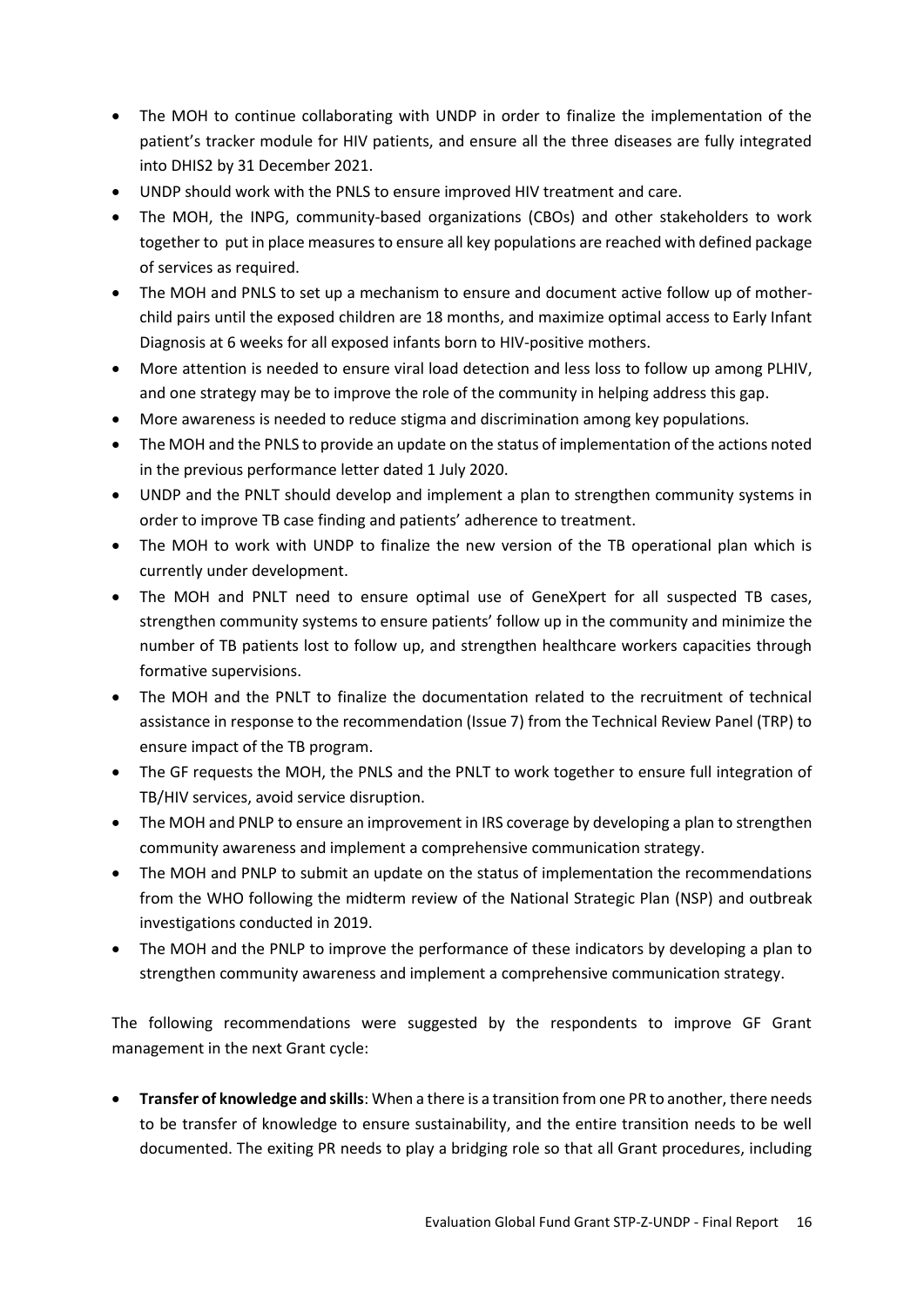financial systems are in place and well understood, and they must play a supportive role for the new PR.

- **Communication and accessibility**: There is a need for communication and accessibility between the PR and the SRs, and other key stakeholders such as the CCM. This dialogue helps implementation and reduces problems or issues as everyone can work together to resolve them or find solutions.
- **Acknowledgment**: Achievement needs to be acknowledged, is it important for the SRs to receive feedback from the GF when they are doing good work or achieved what is required.
- **Participative Partnership**: Strengthening partnerships among the CCM, PR and SRs, so that all work together in the same direction to achieve the required project results. This will ensure that all partners are held accountable for the role in the project, including implementation and reporting. Organizing regular meetings among key stakeholders and partners is crucial to identify areas that are working well and those that are not.
- **Capacity building**: Strategies to continue capacity building among the PR and SRs are necessary in light of the transition taking place between UNDP and MOH as the new PR, this will ensure continuity and sustainability of what has been achieved.
- **Community Participation**: There is now more than ever a need to involve the community in programs so that different results can be achieved, and community participation means listening to what the community has to say, and involving them in program implementation.
- **Documentation**: It is important to document all the evidence emanating from this project, including all research, reports, meetings and programatic implementation, this includes all lessons learned and best practices as they occur during the lifespan of the project or during the Grant period.
- **National Health Development Plan**: Moving into the next grant period, more attention is needed by the MOH to endorse the National Health Development Plan to ensure that there is a framework to ensure that the GF projects are aligned to the National Health Development Plan, and that this adequately addresses the health needs of the population.
- **Financial Sustainability Plan**: To ensure sustainability of the progress made in the country, and to improve the financing of the national health system, a Financial Sustainability Plan should be developed and implemented, that focuses on how funding should be generating domestically and/or with the private sector, and therefore creating less dependency on external funding sources.
- **Working with all key populations**: There is a need to focus on a wider group of key populations (transgender people, people who use drugs and people in prisons), and more importantly to conduct research to find out where they are, what are their needs and experiences, and what interventions could assist them. Once this is known, it is crucial to develop and implement activities to address their needs.
- **Behaviour Change Communication**: There is a need to invest in behaviour communication change interventions. For example, there a need to have an interactive process with communities and have tailored messages and approaches to help them develop positive behaviors, especially as they relate to the three diseases. This will assist in getting a long term impact on the work being done among the population, and funds for these types of interventions should be available in the next FG Grant period.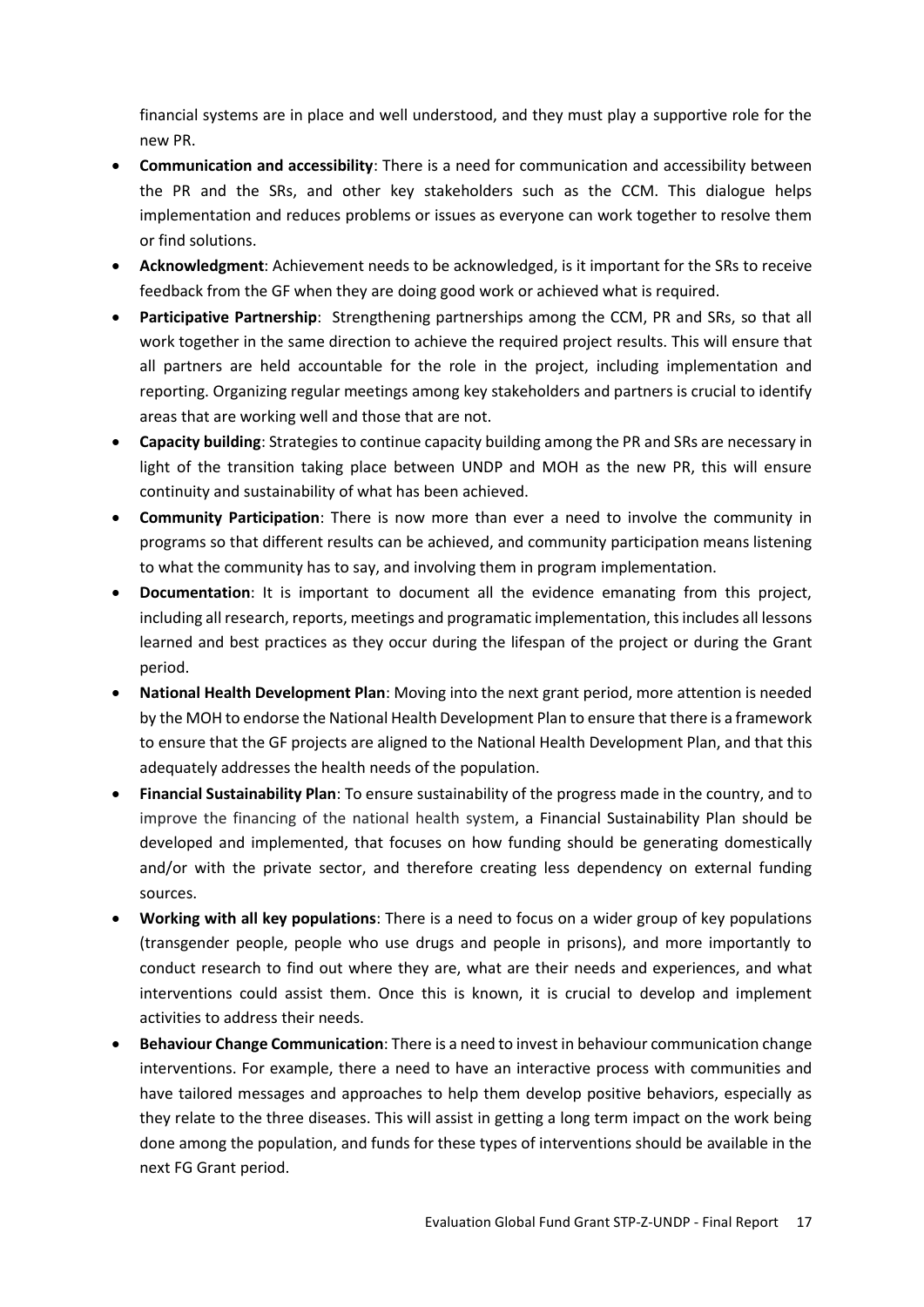## <span id="page-18-0"></span>Sumário Executivo

#### **Contexto**

São Tomé e Príncipe (STP) é um país insular no Golfo da Guiné, ao largo da costa equatorial ocidental da África Central, e é considerado um país de renda média-baixa com um Rendimento Nacional Bruto per capita estimada de \$1,946 em 2019.<sup>5</sup> A população que vive abaixo da linha da pobreza foi estimada em 66%, e o país está classificado em 137 dos 189 países no Índice de Desenvolvimento Humano de 2019.<sup>6</sup>

O Programa das Nações Unidas para o Desenvolvimento (PNUD) foi o Beneficiário Principal (BP) dos projetos do Fundo Global (FG) em STP desde 2005 e até 2020. No último período de financiamento (2018-2020), o projeto estava focado em continuar com os programas do FG, ao mesmo tempo, desenvolvendo a capacidade nacional para garantir a prontidão para a transição do PNUD da função de BP, até a transferência total para o Ministério da Saúde (MS), que ocorreu no início de 2021.

Em STP, os três programas do FG (VIH, TB e paludismo) estão integrados ao sistema de saúde, com uma coordenação nacional dentro do Centro Nacional de Endemias (CNE), e com a subvenção do FG para 2018-2020 o país teve como objetivo reduzir a incidência do paludismo, reduzir a morbidade entre as pessoas que vivem com o VIH e aumentar a taxa de sucesso do tratamento para todas as formas de tuberculose.

Como BP da subvenção do FG, o PNUD foi responsável pela gestão da subvenção para o período 2018- 2020. Durante a implementação do programa, o PNUD forneceu fundos de doação a outras entidades para implementar as atividades do programa com base em acordos de sub-beneficiário (SB). As atividades do programa apoiadas nesta subvenção foram implementadas pelas seguintes organizações: Fundo Nacional de Medicamentos (FNM), Centro Nacional de Endemias (CNE); Programa Nacional de Luta Contra o Paludismo (PNLP), Programa Nacional de Luta Contra o SIDA (PNLS), Programa Nacional de Luta Contra a Tuberculose (PNLT), Instituto Nacional de Promoção da Igualdade e Genero (INPG); Associação Santomense para a Promoção do Planeamento Familiar (ASPF); Cruz Vermelha e Zatona Adil.

O orçamento total aprovado para a subvenção do FG em STP para o período cumulativo de 1 de janeiro de 2018 até 31 de dezembro de 2020 foi de €5,088,901. Uma prorrogação foi concedida de 1 de janeiro de 2021 a 30 de junho de 2021 com um orçamento adicional de €910,612, principalmente para ajudar na programação relacionada à Covid-19, e uma prorrogação gratuita foi concedida pelo FG até 30 de setembro de 2021.

O objetivo desta avaliação é avaliar o nível de realização de todos os requisitos da subvenção do FG (STP-Z-UNDP), bem como a *relevância*, *eficácia* e *eficiência* da subvenção, entendendo quais fatores-

<sup>&</sup>lt;sup>5</sup> The World Bank[. https://data.worldbank.org/indicator/NY.GDP.PCAP.CD?locations=ST](https://data.worldbank.org/indicator/NY.GDP.PCAP.CD?locations=ST)

<sup>6</sup> World Food Programme (WFP)[. https://www.wfp.org/countries/sao-tome-and-principe](https://www.wfp.org/countries/sao-tome-and-principe)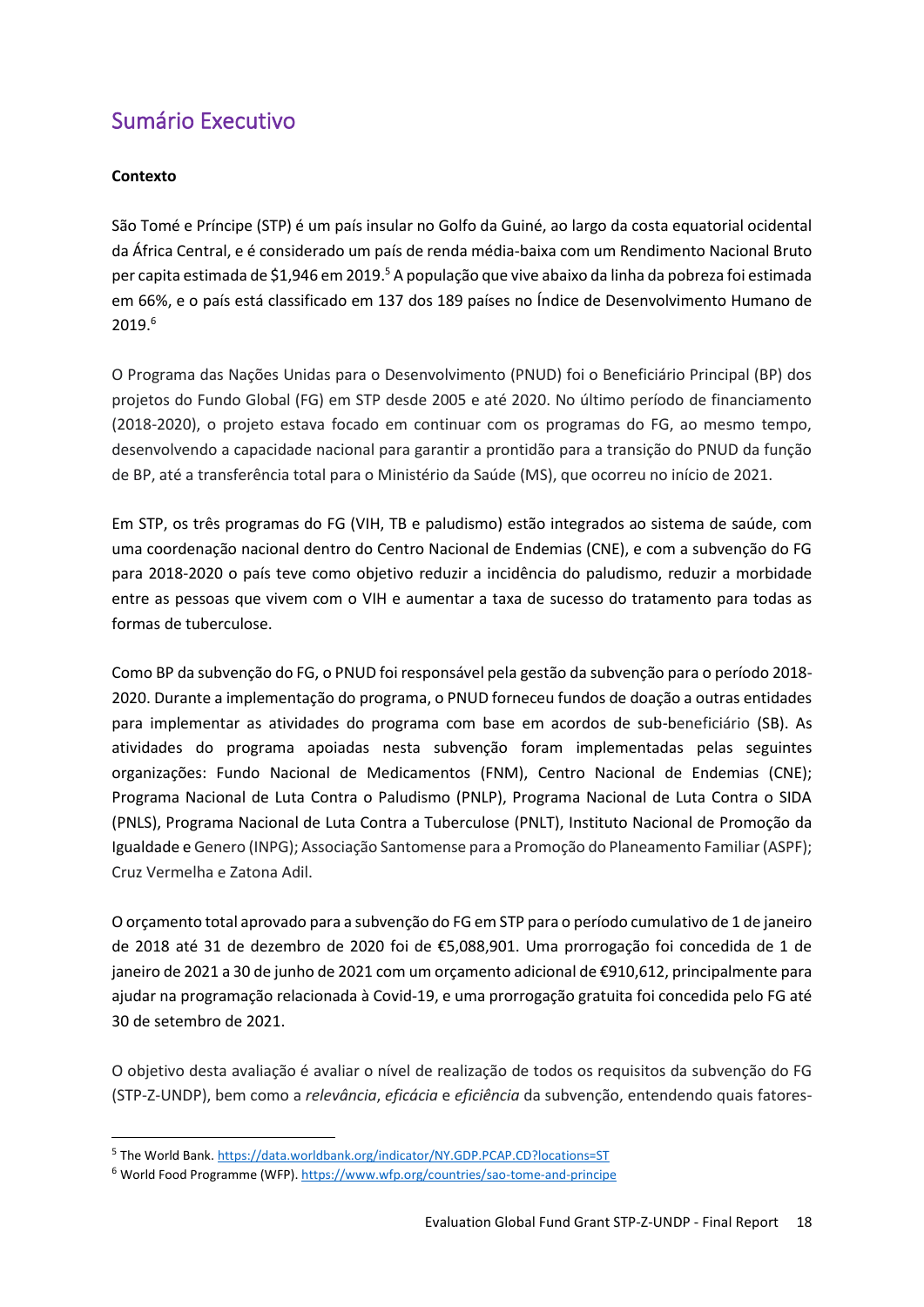chave contribuíram para alcançar ou não os pretendidos resultados. Esta avaliação também determinará até que ponto a subvenção contribuiu para a formação de parcerias em diferentes níveis, incluindo governo, doadores, agências das Nações Unidas (ONU), SBs e beneficiários. Por fim, esta avaliação analisará a *sustentabilidade* da subvenção para a realização contínua dos resultados gerados, identificará as lições aprendidas e as boas práticas, e fará recomendações para a programação futura de projetos de natureza semelhante. Esta avaliação cobrirá todas as atividades implementadas durante o período do projeto da subvenção do FG de 2018 a 2020.

#### **Metodologia**

Uma revisão de documentos e entrevistas com as principais partes interessadas do projeto foram as duas principais fontes de dados para avaliar a implementação e o desempenho do projeto e fazer recomendações para o próximo ciclo do programa.

Foi realizada uma revisão de vários documentos-chave do projeto relacionados com a subvenção do FG em STP de 2018-2020. Os documentos revisados incluíram o Documento do Programa do País, a Estrutura de Desempenho da Subvenção, Orçamento e Plano de Trabalho para o período 2018-2020 e as Cartas de Desempenho Anual e Ferramentas de Classificação do FG, entre outros. Estes documentos, fornecidos pelo PNUD STP, ajudaram a informar sobre as áreas específicas a serem incluídas no guia de entrevista.

Antes da realização das entrevistas, foi desenvolvido um guia de entrevista para responder às perguntas da avaliação. O guia de entrevista estava disponível em inglês e português e foi administrado a partes interessadas selecionadas no projeto. O PNUD STP forneceu uma lista de todos os principais interessados no projeto envolvidos na subvenção do FG, e esses indivíduos foram convidados por e-mail para participar numa entrevista online. Devido às restrições de viagem relacionado com a Covid-19, as entrevistas foram realizadas no Zoom ou Skype em inglês e/ou português. Todas as entrevistas foram registradas assim que o consentimento foi obtido. Um total de 23 participantes do projeto, incluindo SBs e funcionários do PNUD e do FG foram convidados, e 15 participaram nas entrevistas.

Todas as entrevistas realizadas em português foram transcritas para o inglês, a fim de facilitar a análise dos dados e a redação do relatório. Foram identificados temas, ideias, conceitos, termos, frases e palavras-chave emergentes relativos às questões de avaliação (relevância, eficiência, eficácia e sustentabilidade). A análise das entrevistas complementou os resultados da revisão dos documentos.

#### **Limitações**

A seguir estão as limitações desta avaliação:

- As entrevistas foram conduzidas com a lista das principais partes interessadas do projeto fornecida pelo PNUD STP e, portanto, os resultados representam apenas as opiniões dessas partes interessadas específicas do projeto.
- Deve-se notar que nenhuma representação ou contribuição foi recebida do SB, ASPF.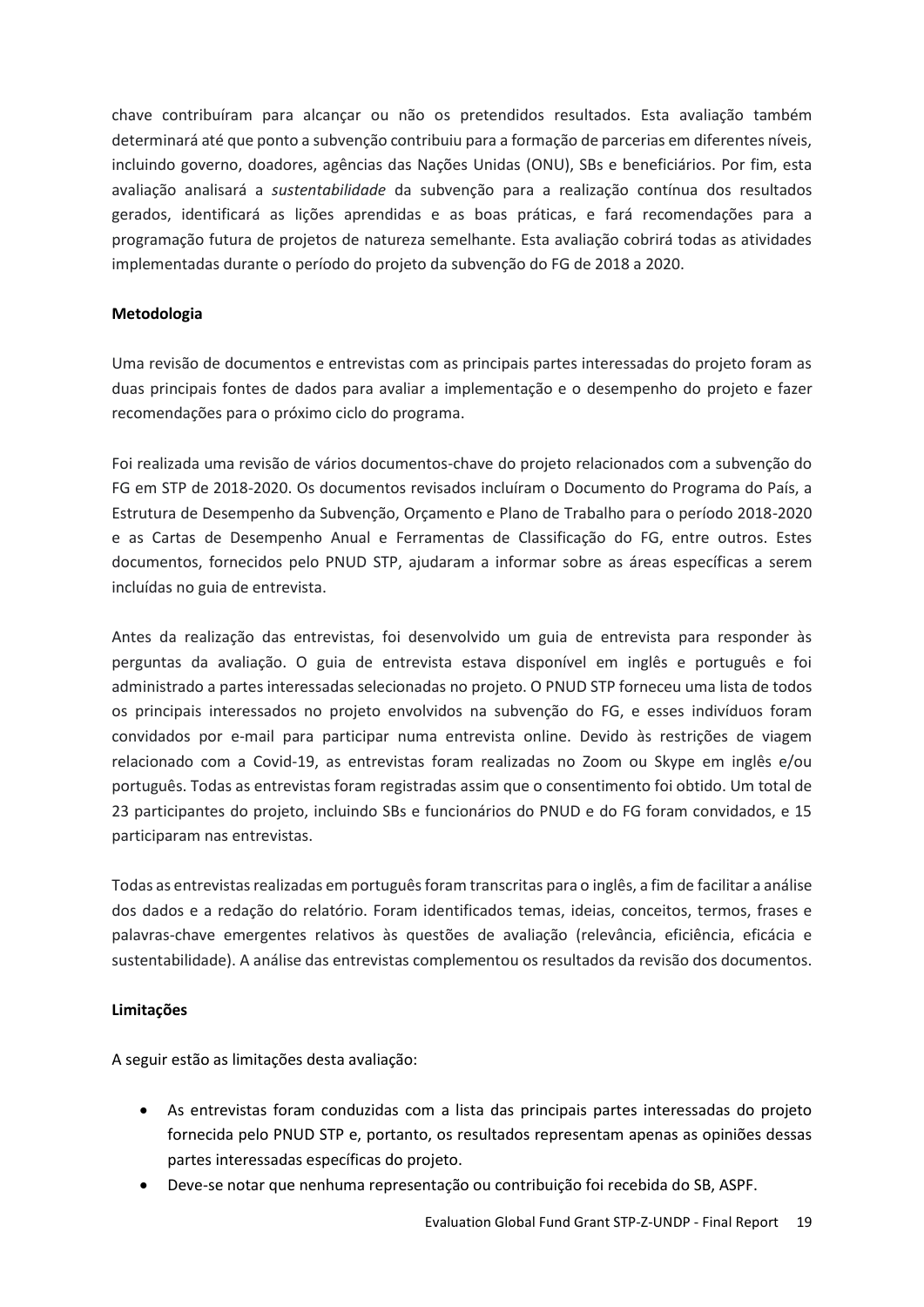• Em termos de generalização, os resultados apresentados neste relatório refletem apenas as opiniões das principais partes interessadas do projeto que participaram nas entrevistas. No entanto, eles apresentam uma perspectiva realista do que foi alcançado (ou não alcançado) durante a subvenção do FG em STP.

#### **Resultados**

#### *Relevância*

O projeto da subvenção do FG em STP para o período de 2018 a 2020 foi relevante na medida em que abordou os mandatos do PNUD e do FG e as prioridades nacionais, visando mulheres e homens, promovendo a igualdade de gênero, direitos humanos e desenvolvimento humano, e garantindo que o programa fosse adequado implementado para o contexto de desenvolvimento.

O projeto em STP foi bem-sucedido e teve como alvo mulheres e homens em todas as intervenções implementadas entre 2018 e 2020. O projeto articulou claramente o mandato do FG e foi alinhado com o mandato do PNUD porque se tratava de construir resiliência e certificar-se de que o país é capaz de responder às necessidades de saúde enfrentadas pela população. O projeto também teve sucesso na promoção dos princípios de igualdade de gênero, direitos humanos e desenvolvimento humano do PNUD, uma vez que a promoção desses princípios era um dos principais objetivos do projeto, foi articulada em todos os documentos compartilhados com os SBs e observada em todas as atividades implementadas. O método de implementação do projeto selecionado foi apropriado para o contexto de desenvolvimento porque o projeto foi alinhado ao mandato e às prioridades nacionais do PNUD e do FG, e promoveu os princípios de igualdade de gênero, direitos humanos e desenvolvimento humano, e o modelo usado pelo FG é um padrão modelo onde você tem um CCM, que é um comitê gestor do projeto, que inclui todos os constituintes e é representativo das pessoas afetadas pelas três doenças.

#### *Eficiência*

O projeto foi eficaz no alcance da maioria das metas e, portanto, a partir do que foi observado e compartilhado pelos entrevistados, houve progresso em direção ao cumprimento da estrutura de desempenho acordada. No entanto, houve alguns desafios relacionados à pandemia de Covid-19 que afetaram alguns resultados obtidos.

O projeto atendeu às expectativas do FG, e o país conseguiu implementar na quase totalidade todas as ações planejadas. Houve ganhos substanciais na implementação deste programa, especialmente com a paludismo, com a redução drástica observada do paludismo no país. Constatou-se também que em 2020, devido ao Covid-19, houve alguma dificuldade na implementação de alguns aspectos do projeto, mas este estava na fase final do projeto.

Várias conquistas foram observadas durante o período da subvenção. Em termos do VIH, os entrevistados sentiram que o projeto ajudou a reduzir a morbidade e mortalidade entre as pessoas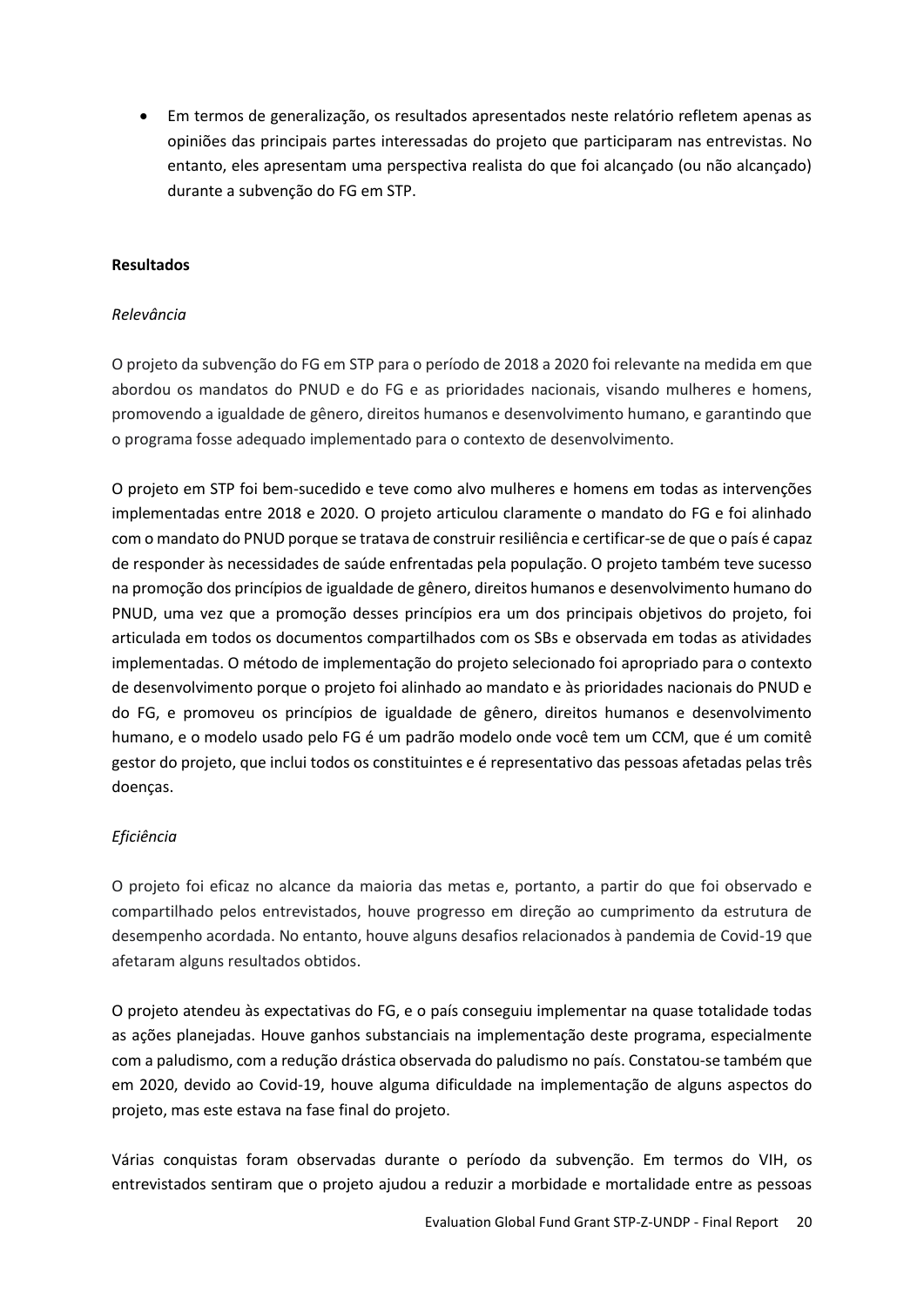vivendo com o VIH, por exemplo, o país adotou a estratégia teste e tratamento da Organização Mundial de Saúde (OMS), que teve sucesso na detecção de um grande número de pacientes com VIH que agora estão em tratamento e em acompanhamento. O projeto ajudou a melhorar a qualidade de vida e o acesso ao tratamento entre pessoas vivendo com o VIH, o país alcançou uma boa cobertura de terapia antirretroviral, mesmo que o país tenha uma baixa prevalência do VIH em comparação com o resto da África, eles conseguiram chegar perto de 90% de pessoas seropositivas em tratamento. Houve ganhos com a prevenção da transmissão de mãe para filho, e o país está no caminho da eliminação da transmissão vertical do VIH de mãe para filho, os dados mostram que há menos de 5% de transmissão, o que é um resultado muito positivo. As campanhas de comunicação em massa, que faziam parte das atividades do programa da subvenção, ajudaram a reduzir o estigma do VIH em relação às pessons vivendo com o VIH em STP. Outra grande conquista foram as intervenções direcionadas a populações-chave, como profissionais do sexo e homens que tem sexo com homens (HSH), e pela primeira vez o país pôde realizar a pesquisa de Vigilância Biocomportamental Integrada (IBSS), que permitiu um melhor entendimento das experiências e necessidades das populações-chave em STP.

Progresso também foi observado em relação à tuberculose. STP é um país com uma prevalência de tuberculose relativamente baixa e casos limitados, no entanto, com a subvenção do FG o país conseguiu obter bons resultados em termos de sucesso do tratamento e taxas de notificação, apesar de uma diminuição observada em 2020, principalmente devido ao Covid-19. Essa conquista pode ser atribuída ao país que recebeu as máquinas GenXpert com ajuda de fundos do FG. Esta máquina diagnostica a tuberculose detectando a presença da bactéria tuberculose, e foi a primeira máquina desse tipo em STP, que tem sido transformadora para o sistema de saúde. Uma máquina GenXpert também foi entregue na Ilha do Príncipe.

É talvez com o paludismo que se observou o maior progresso, com muitos entrevistados mencionando que STP experimentou uma redução drástica nos casos do paludismo (embora tenha havido um pequeno aumento em 2020 devido ao Covid-19). O subsídio do FG contribuiu para reduzir os casos de paludismo no país (e alcançou a pré-eliminação em algumas áreas da ilha do Príncipe), o que é um feito extraordinário.

O subvenção do FG forneceu fundos para pulverização residual interna, redes mosquiteiras e campanhas de conscientização, e também melhorou os testes, diagnóstico, vigilância epidemiológica e detecção de casos do paludismo. Essa conquista também pode ser atribuída às parcerias que ocorreram durante este período da subvenção, por exemplo, a Cruz Vermelha distribuiu e colocou redes mosquiteiras com sucesso para uma grande parte da população, e Zatona-Adil realizou uma campanha para aumentar a conscientização do paludismo e fornecer pulverização residual interna para residências em STP. Muitos entrevistados sentiram que os fundos fornecidos pelo FG, estas parcerias e intervenções, todos desempenharam um papel crítico na redução do paludismo em STP.

Além das três áreas programáticas, outras conquistas foram observadas. Conforme detalhado na Carta de Desempenho do FG 2020 (*Performance Letter*), os três requisitos da subvenção a seguir foram atendidos e são vistos como sucessos para o período em análise (2018-2020). Eles incluem: (1) PNUD auxiliando o MS a desenvolver e estabelecer o Sistema de Informação de Saúde Distrital (DHIS2),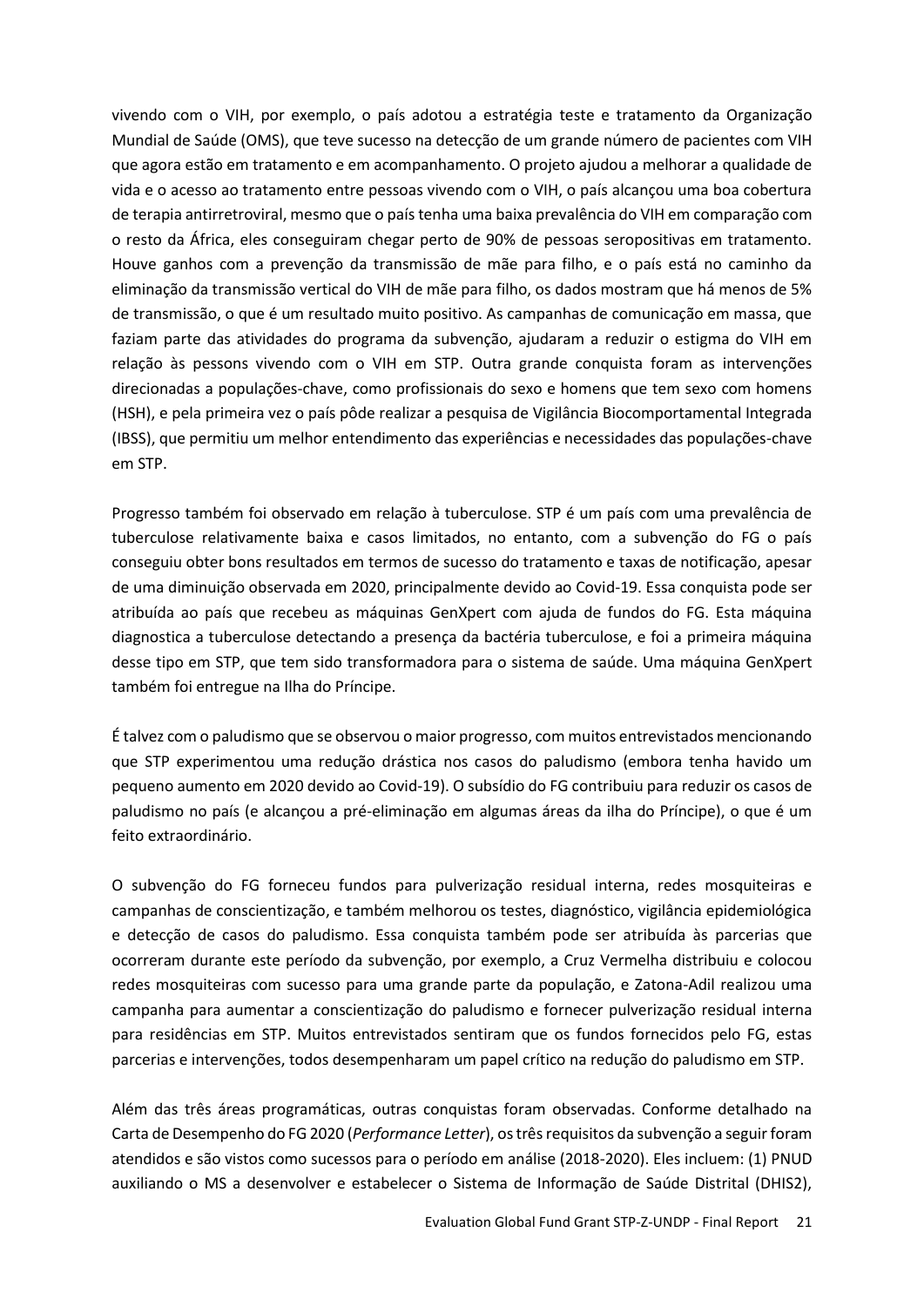incluindo um orçamento e um plano de implementação; (2) a apresentação do PNUD de um plano operacional de Pulverização Residual Interna, que cobriu as ações propostas, escalas de tempo, custos e estrutura de gestão; e (3) a apresentação do PNUD de um plano detalhando as medidas a serem realizadas para construir as capacidades da CNE para assumir como BP no âmbito do programa, incluindo o cronograma para a transferência das responsabilidades de implementação da subvenção. Da perspectiva dos entrevistados, várias realizações do projeto foram destacadas, incluindo a transição bem-sucedida do papel de BP do PNUD para o MS, o papel de contribuição desempenhado pelo CCM em termos de coordenação e sua capacidade de construir a sociedade civil, e trabalhar com as populações chaves, mais especificamente visando trabalhadores do sexo e HSH com intervenções e educando educadores de pares para aumentar a conscientização.

Embora tenha havido avanços significativos, algumas áreas do projeto não foram alcançadas e ainda precisam de melhorias. A Carta de Desempenho GF 2020 destaca as seguintes áreas que não foram abordadas no período da subvenção 2018-2020. Em termos de Gestão de Produtos de Saúde e Cadeia de Abastecimento, um Plano de Garantia de Qualidade para 2020 apresentado pelo PNUD não está totalmente concluído, foi solicitada uma solicitação de análise para três produtos junto ao laboratório de controle de qualidade (CHMP), mas os resultados não estão disponíveis, significativo fraquezas são notadas com os mecanismos de monitoramento de estoques, a fim de minimizar os riscos de rompimento e expiração de estoque, e o sistema de informação de gestão logística (LMIS) não foi implementado durante os três anos desta subvenção. Quanto ao programático e ao monitoramento e avaliação, os sistemas de gestão de dados para os três programas são inadequados, apesar da implantação do DHIS2, o que é evidente na incoerência no número de pessoas vivendo com o VIH, bem como na dificuldade em determinar a taxa de retenção para pacientes com VIH e tuberculose em tratamento, e os denominadores usados para relatar indicadores para populações-chave não são precisos.

Com relação às áreas de foco do programa para a tuberculose, a proporção de casos de tuberculose testados com GenXpert, em linha com as recomendações da OMS, é baixa, a taxa de sucesso do tratamento de tuberculose é baixa em comparação com a meta global de 90%, e o BP observa que um operacional o plano de detecção ativa de casos de tuberculose foi desenvolvido em julho de 2020, no entanto, este plano não inclui considerações sobre o envolvimento dos sistemas comunitários. Para o VIH, há a necessidade de melhorar significativamente a qualidade do tratamento e da atenção aos pacientes com VIH, e a qualidade da prevenção da transmissão vertical do VIH de mãe para filho deve ser melhorada para garantir o acompanhamento ativo da dupla mãe-filho e o acesso ideal ao diagnóstico infantil. Para o paludismo, a aceitabilidade da pulverização residual interna em famílias ainda é baixa em comparação com os resultados relatados em 2018. No entanto, o envolvimento das autoridades e líderes locais fez a diferença em dois distritos.

A seguir estão as áreas que os respondentes sentiram que não foram alcançadas ou precisam ser melhoradas conforme o país entrar no próximo período de subvenção (2021-2023), o que apóia e complementa o que foi destacado na Carta de Desempenho do FG 2020. Embora o país tenha conseguido reduzir significativamente o número de casos de paludismo em 2018 e 2019, houve um ligeiro aumento no número de casos em 2020, que pode ser atribuído à Covid-19 e ao país ter que lidar com um adicional crise de saúde. O mapeamento de todos os casos de paludismo não foi feito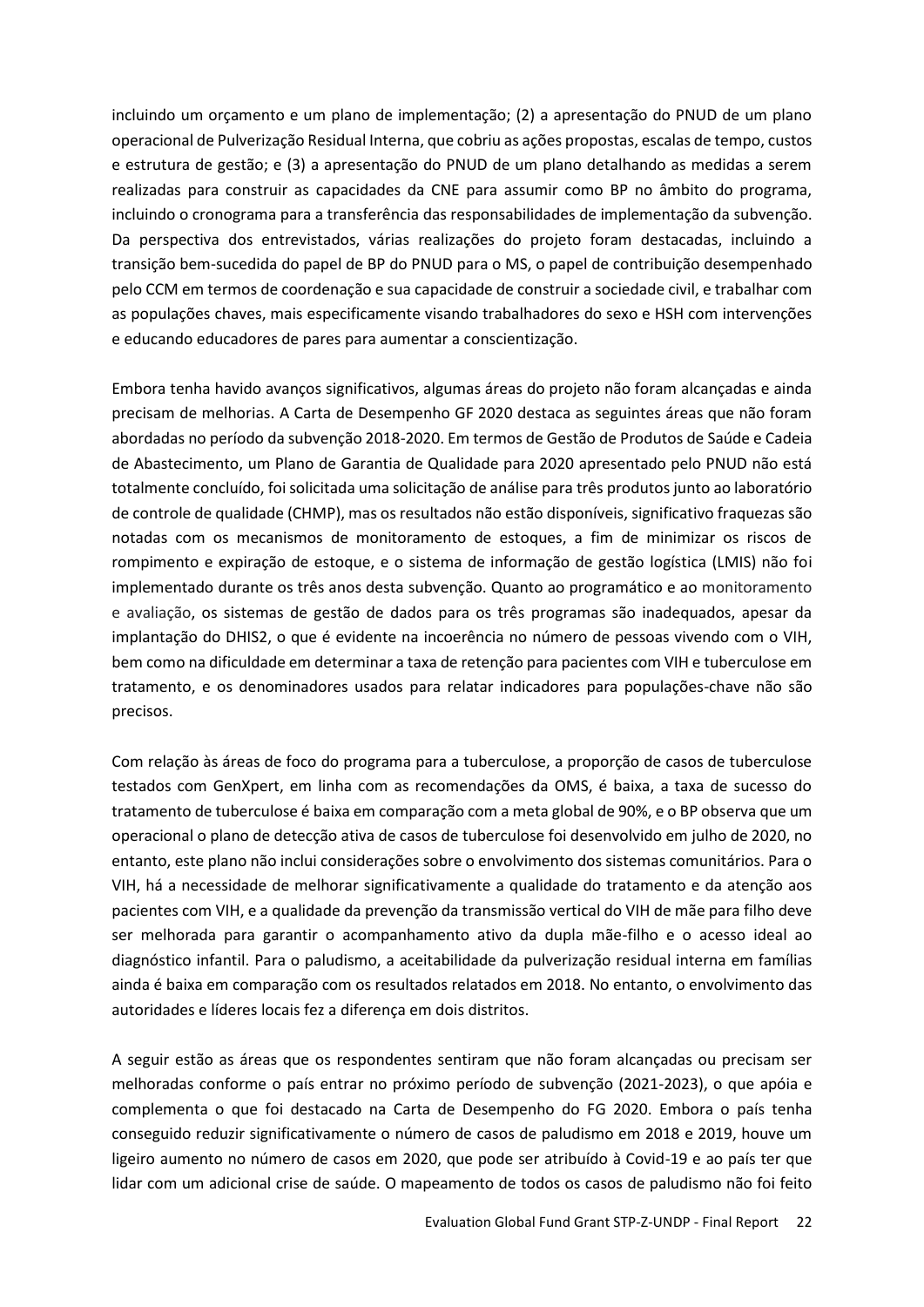com sucesso, o foco estava apenas nos casos registrados, e um dos motivos é a dificuldade em encontrar pessoas que tenham experiência com mapeamento GPS/GIS em questões de saúde em STP. Um entrevistado considerou que não foram distribuídas redes mosquiteiras suficientes para toda a população, com uma média de 1,8 redes mosquiteiras por família, o que não é suficiente, visto que as famílias santomenses são maiores, com cerca de quatro ou cinco pessoas por agregado e, portanto, duas redes mosquiteiras foi insuficiente para cobrir todos os requisitos. Enquanto outro entrevistado sentiu que havia necessidade de ter mais envolvimento da população neste processo, incluindo uma melhor aceitação ou adesão a pulverização residual interna. Uma diminuição no sucesso do tratamento da tuberculose e nas taxas de notificação foi observada em 2020, principalmente devido ao Covid-19. Os resultados mostram baixa taxa de notificação para pacientes com MDR-TB. Não houve alcance da comunidade para a detecção de casos de tuberculose, pois a maioria dos profissionais de saúde teve que voltar sua atenção para lidar com Covid-19. O número de pessoas seropositivas aumentou durante o período de relatório, no entanto, deve-se notar que isso coincidiu com a adoção da estratégia de Teste e Tratamento da OMS em STP. O país demorou a implementar intervenções de prevenção para populações-chave, como HSH, profissionais do sexo e seus clientes, detidos e usuários de drogas injetáveis, e esta é uma área que pode ser melhorada. Os ganhos observados com a prevenção da transmissão de mãe para filho foram perdidos com Covid-19, especialmente porque muitas pessoas tinham medo de deixar suas casas para procurar tratamento médico. Em termos de qualidade de cuidados e serviços de VIH, em STP existe uma boa cobertura de terapia antirretroviral, mas o país não está perto de atingir os terceiros 90% relativos à detecção de carga viral. Nos últimos três anos, houve um desafio no acesso às cargas virais, principalmente para o tamanho do país.

O país ainda está atrasado em termos de apropriação nacional, especialmente para um país do tamanho de STP. Para a população e o tamanho do país, eles poderiam ter feito melhor em termos de sistemas de saúde e fazer com que o país os possuísse. Houve falta de acompanhamento das ações que não foram implementadas nas cartas de desempenho e, com muita frequência, durante o período de relatório da subvenção, as ações de gerenciamento da subvenção foram transferidas de carta de desempenho para carta de desempenho. Alguns entrevistados sentiram que havia uma fraqueza nos relatórios de dados, especialmente com o tamanho do país, deveria haver um sistema eletrônico integrado totalmente funcional (DHIS2) para integrar as três doenças. Vários entrevistados sentiram que a reprogramação de finanças ou fundos afetou a implementação de atividades, onde em alguns casos parecia que havia uma perda de ímpeto.

Em STP, a Covid-19 teve um impacto na implementação de várias atividades. Algumas das atividades planejadas no campo não foram implementadas, já que o país teve que mudar rapidamente para atender às necessidades da pandemia. Como STP é um país pequeno, muitos dos profissionais de saúde que forneceriam serviços de VIH, tuberculose ou paludismo estavam agora tentando lidar com problemas relacionados à Covid-19. Também deve ser observado que isso afetou algumas das metas.

Devido à Covid-19, alguns serviços foram encerrados e o número de profissionais de saúde diminuiu, a detecção de casos e o acesso a medicamentos foram reduzidos. Em muitos casos, os pacientes tinham medo de sair de casa, o que afetou o progresso feito na abordagem do paludismo, VIH e tuberculose em STP. O abastecimento de medicamentos foi afetado pelo transporte, onde os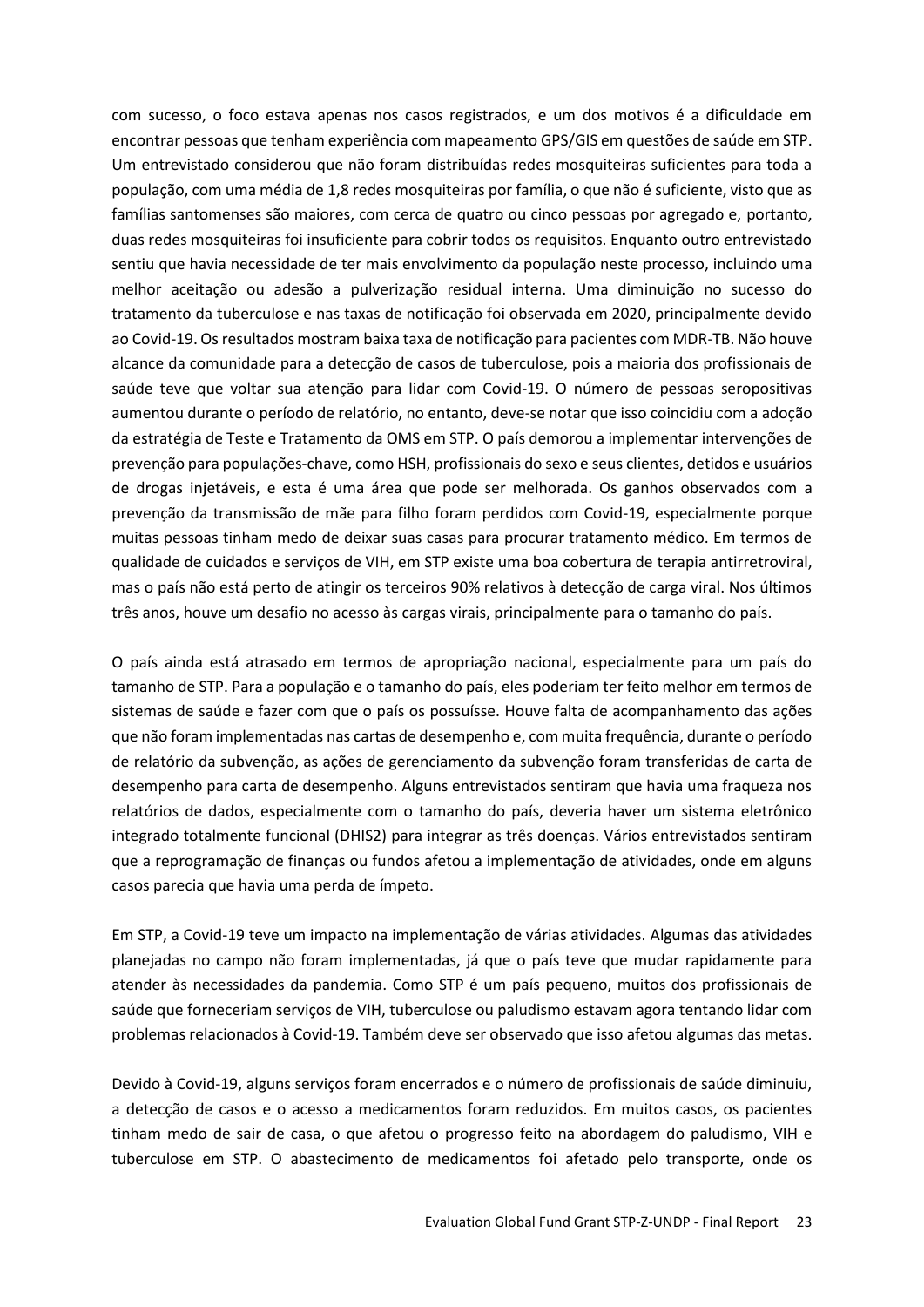fornecedores tinham dificuldade em enviar mercadorias e insumos, os laboratórios não podiam produzir resultados.

A Carta de Desempenho de 2020 também revelou como certos indicadores foram impactados pela Covid-19. Por exemplo, houve alguns contratempos nos ganhos anteriores em relação à prevenção da transmissão de mãe para filho, alguns entrevistados mencionaram que o equipamento da tuberculose foi usado para a resposta da Covid-19 e que não houve alcance da comunidade para a detecção de casos da tuberculose. Em termos do paludismo, a distribuição dos mosquiteiros distribuídos ficou abaixo da meta, o que, conforme mencionado pelo FG, continua a sugerir baixa aceitação da pulverização residual interna e baixo desempenho em relação à distribuição de rotina, que foi agravada pela pandemia de Covid-19.

A contribuição dos parceiros durante o período em análise teve sucesso em contribuir para os resultados alcançados, incluindo as realizações observadas com as três doenças em foco, gestão de subsídios e a transição do PNUD como BP para o MS. As parcerias existentes foram fortalecidas por exemplo, Zatona-Adil e FNM, Zatona-Adil e PNLP, e IPNG e o Cabinete de Mulheres, Família e Equidade de Genero em Príncipe, todos esses parceiros têm desempenhado um papel importante para ajudálos a implementar as atividades programáticas planejadas. Novas parcerias foram criadas com a Universidade da Califórnia, a Agence Française de Développement (Agência Francesa de Desenvolvimento) e a Agência Canadense de Desenvolvimento, e com Fundos do SDG para desenvolver o DHIS2 em colaboração com a OMS, UNICEF e ILO. Todas essas parcerias e fundos extras e acordos ajudarão a apoiar o MS no próximo ciclo da subvenção. Deve-se afirmar que todas essas parcerias adicionais impactaram o projeto do FG e, portanto, o projeto do FG foi capaz de criar parcerias em diferentes níveis, que contribuíram para o alcance dos resultados do projeto.

#### *Eficácia*

O projeto foi eficiente no sentido de que os produtos resultaram do uso econômico de recursos, que foram entregues no prazo, e as modalidades de parceria e a estrutura de gerenciamento do programa foram favoráveis à entrega dos resultados do projeto.

O orçamento total aprovado para a subvenção do FG em STP para o período cumulativo de 1 de janeiro de 2018 até 31 de dezembro de 2020 foi de € 5,088,901. Uma prorrogação foi concedida de 1 de janeiro de 2021 a 30 de junho de 2021 com um orçamento adicional de €910,612 principalmente para ajudar na programação relacionada à Covid-19, e uma prorrogação gratuita foi concedida pelo FG até 30 de setembro de 2021.

Os resultados do projeto resultaram no uso econômico de recursos, muitos dos quais foram entregues no prazo. Os respondentes confirmaram que os fundos do FG foram monitorados com rigor pelo CCM e, dentro dos padrões do FG, eles também supervisionaram como a subvenção estava sendo implementada. O programa teve uma boa entrega financeira que correspondeu à entrega do programa, e o PNUD sempre se certificou de que os fundos estivessem disponíveis para completar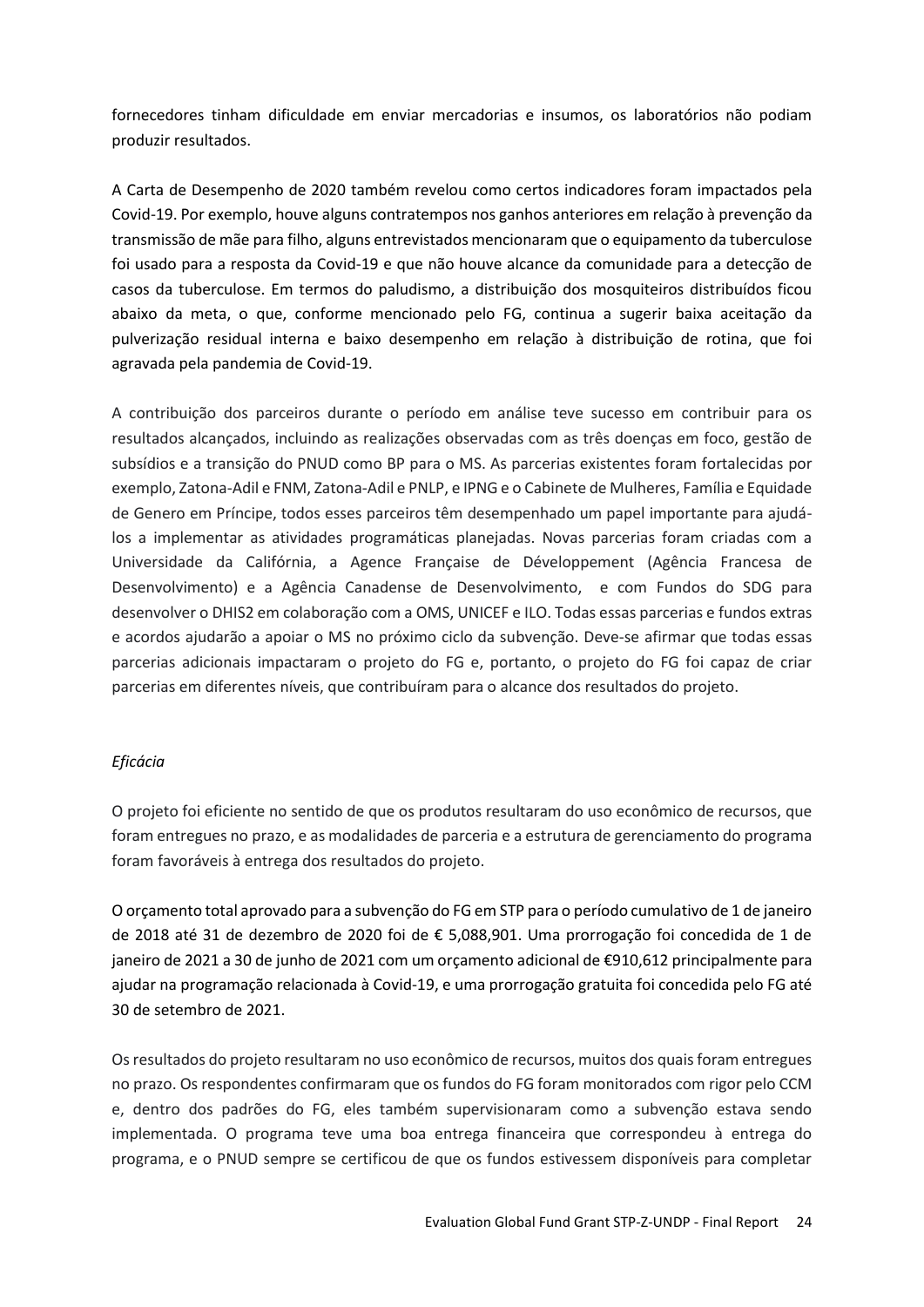todas as atividades conforme exigido ou detalhado no plano de trabalho. No entanto, houve alguns atrasos no recebimento de fundos que influenciaram parte da implementação do programa.

No entanto, alguns atrasos também foram causados pela entrega tardia dos relatórios, e é necessária uma capacitação mais abrangente para todos os envolvidos na programação, incluindo todos os agentes comunitários, para que estejam cientes da importância de entregar os relatórios dentro do prazo, o que ajudaria para evitar atrasos no recebimento de fundos. Sobre esta mesma questão, um entrevistado compartilhou que a Covid-19 causou alguns atrasos, mas sempre houve valor para o dinheiro, uma vez que as aquisições eram feitas por meio de um mecanismo em Copenhague (já que poucas aquisições são feitas localmente), e por causa das quantidades encomendadas, o PNUD foi recebendo melhores negócios com fornecedores e conseguindo melhores preços, proporcionando assim uma melhor relação custo-benefício. Alguns entrevistados achavam que os fundos recebidos não cobriam todas as despesas da organização e que os fundos deveriam ser distribuídos de forma mais equitativa para o nível de esforço fornecido por cada SB e o que eles alcançaram, já que alguns SBs receberam menos do que outros, mas seu esforço ou a realização é maior. Vários entrevistados se sentiram gratos, e que a ajuda financeira recebida do subvenção do FG ajudou a alcançar muitos dos resultados bem-sucedidos observados durante o período da subvenção.

As modalidades de parceria foram propícias à entrega de resultados durante o período da subvenção de 2018-2020. Ficou claro que o PNUD, como BP, desempenhou um papel central em um envolvimento conduzido pelo país com os SBs do projeto. A maioria dos entrevistados consideraram que o PNUD, como BP, foi bem-sucedido na liderança e implementação da subvenção do FG e na garantia de que os SBs pudessem concluir e implementar a maioria das atividades programáticas. O PNUD trabalhou em estreita parceria com os SBs e esteve sempre disponível para apoiá-los no que fosse necessário, desde a importação de materiais e equipamentos, disponibilizando recursos financeiros para a execução das atividades no terreno e dando feedback sobre o que precisava de ser melhorado. Por outro lado, alguns entrevistados compartilharam algumas questões que eram mais difíceis, embora relacionadas aos aspectos financeiros do projeto. Alguns entrevistados sentiram que era necessário flexibilidade ou fundos adicionais para completar algumas atividades, embora estivessem cientes de que isso não era causado diretamente pelo PNUD, mas pelas alocações da subvenção do FG. Embora o projeto tenha tido um bom sucesso com a cobertura, o que poderia ter sido feito melhor foi a apropriação do país, para que as coisas passassem do centro para o periférico para garantir que houvesse impacto.

A maioria dos entrevistados consideraram que, em princípio, a estrutura de gestão do programa funcionava bem, especialmente em termos de coordenação do programa, gestão financeira, aquisições, monitoramento e avaliação, gestão de SBs e gestão de risco. Muitos sentiram que a gestão do programa foi facilitada ou ajudada com as reuniões de coordenação organizadas pelo PNUD e pela CNE. Essas reuniões regulares ajudaram a abordar e resolver quaisquer questões, obstáculos ou dificuldades que foram levantadas pelos SBs, e discutir a implementação das atividades do projeto. Embora houvesse um sentimento geral de que o gerenciamento do programa funcionou bem, os entrevistados compartilharam áreas em que as coisas funcionaram menos bem. Alguns entrevistados sentiram que alguns dos requisitos dos doadores em termos de relatórios e monitoramento eram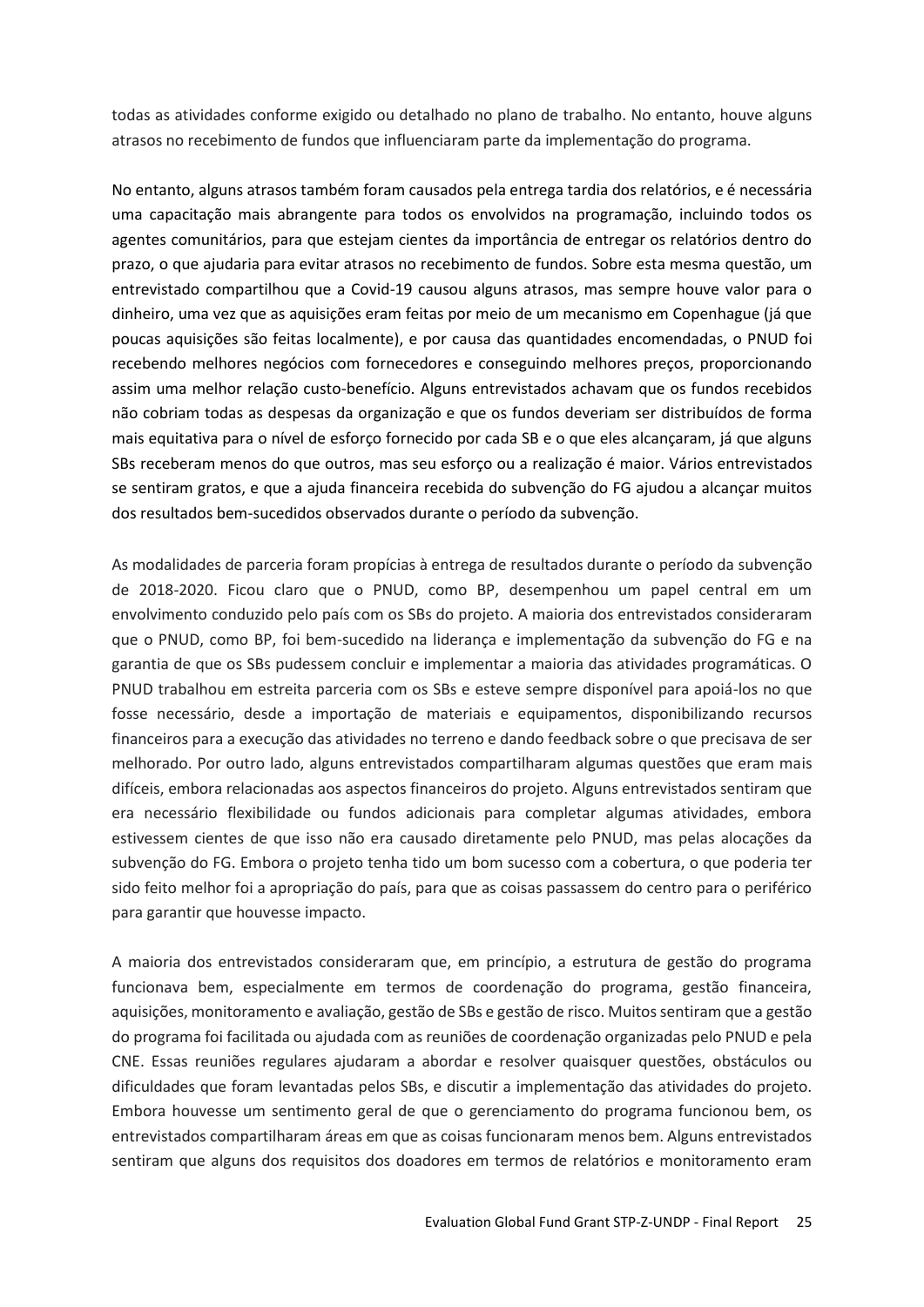exigentes e que havia recursos humanos e recursos de gestão de programas limitados disponíveis, o que às vezes excedia uma equipe limitada.

#### *Sustentabilidade*

A sustentabilidade do projeto é garantida através da criação da Cellula de Gestão, o desenvolvimento e implementação do Plano de Desenvolvimento de Capacidade e de Transição para Fortalecimento do Sistema de Saúde, a capacitação que ocorreu entre os membros da equipe que fizeram a transição para o novo BP (MS) e os SBs durante o período da subvenção, bem como o compromisso demonstrado pelos parceiros para garantir que todas as conquistas sejam sustentadas no próximo período de subvenção.

A criação oficial da Cellula de Gestão foi um passo para garantir a sustentabilidade do projeto, e isso apoiado pelos respondentes, visto que na sua perspectiva existem dois principais motivos pelos quais os resultados do projeto serão sustentados, o primeiro é a criação da Cellula de Gestão e, em segundo lugar, o respectivo Plano de Desenvolvimento de Capacidade e de Transição. Vários entrevistados sentiram que com as conquistas observadas, o país vai agora começar a investir mais nas três doenças (VIH, TB e paludismo), e que o FG ajudou a criar estruturas para que o país, as principais partes interessadas e o parceiro possam melhor abordar e gerenciar o necessidades dessas três doenças de foco. Vários entrevistados sentiram que a sustentabilidade financeira é uma preocupação e precisa ser fortalecida. Por exemplo, certificar-se de que as atividades sejam executadas no prazo, garantindo que todos estejam envolvidos, o que requer muita coordenação. Seguindo em frente, um entrevistado compartilhou que, para garantir a sustentabilidade, o PNUD continuará a fazer parte do processo e fornecerá assistência técnica ao MS, que ajudará na transição e também trará novas ideias sobre como a gestão da subvenção do FG pode ser feita de forma diferente e abordar algumas das áreas que ainda não foram totalmente alcançadas.

Uma estratégia de sustentabilidade, que inclui o desenvolvimento de capacidades das principais partes interessadas nacionais, não foi apenas desenvolvida durante o período de 2018-2020, mas também implementada. O PNUD continuou empenhado no processo de fortalecimento do MS e desenvolveu um Plano de Desenvolvimento de Capacidade e de Transição, que criou as condições para uma transferência gradual do papel de BP para o MS durante o período 2018-2020. Vários respondentes concordaram que o desenvolvimento de capacidades ocorrido durante o período da subvenção do FG 2018-2020 terá um papel importante na sustentabilidade do projeto, porque muitos dos funcionários da atual Cellula de Gestão são ex-funcionários do PNUD, que eram capaz de obter uma visão e experiência valiosas da gestão das subvenções do FG. Além disso, esses mesmos entrevistados estavam confiantes de que os BPs agora estão capacitados e, portanto, têm o conhecimento e a experiência necessários para continuar com sucesso o trabalho necessário para o próximo ciclo de bolsas do FG (2021-2023). A capacitação também ocorreu entre os SBs, o que também garantirá a sustentabilidade do projeto, visto que muitos aprenderam os requisitos da subvenção do FG e, mais especificamente, alguns obtiveram percepção sobre a redação de relatórios e a gestão e relatórios financeiros.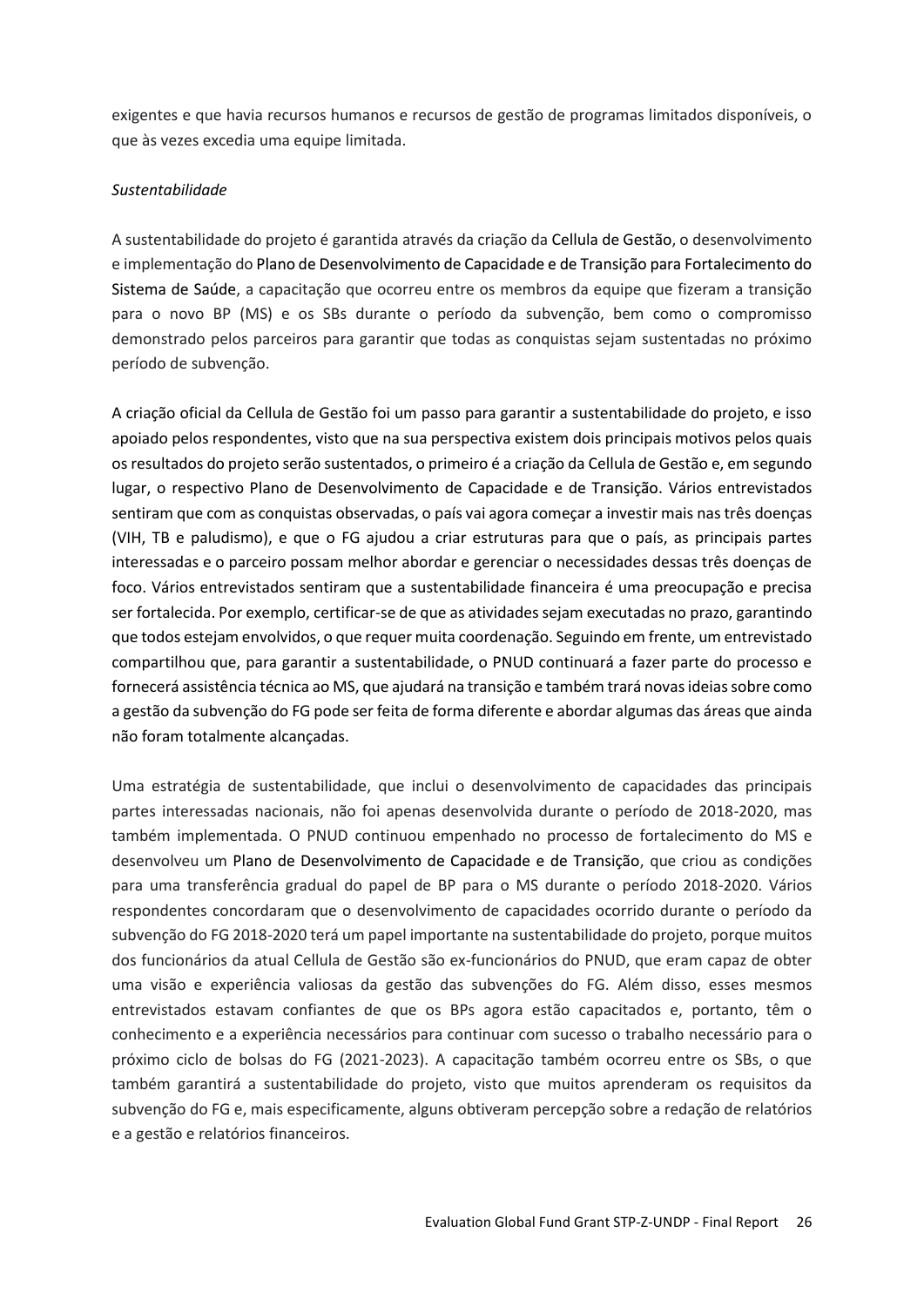Não foram desenvolvidas políticas formais ou marcos regulatórios para apoiar a continuação do projeto, no entanto, o Plano de Desenvolvimento de Capacidade e Transição para Fortalecimento do Sistema de Saúde e Proposta de Criação da Célula de Gestão de Subvenções do MS foram desenvolvidos para apoiar a continuidade dos benefícios da subvenção. Dois outros documentos dignos de nota relacionados a este projeto são o Plano Nacional de Desenvolvimento da Saúde 2017- 2021 e o Estudo sobre o Financiamento da Saúde em São Tomé e Príncipe.

Em termos de fornecer apoio contínuo na próxima subvenção do FG, todos os entrevistados se sentiram confiantes de que os parceiros estão bem capacitados e comprometidos em garantir que as atividades sejam implementadas de acordo com os SBs que estão preparados para poder continuar o trabalho que foi alcançado.

#### *Lições aprendidas*

**Países pequenos podem alcançar grandes resultados**: O projeto mostrou que um país pequeno como STP tem potencial para alcançar resultados significativos, como a pré-eliminação do paludismo, bem como o que foi alcançado em termos de prevenção da transmissão entre mãe e filho, e entre as populações-chave.

**São necessárias fortes habilidades organizacionais para a implementação de uma subvenção**: A implementação de uma subvenção do FG exige que os parceiros estejam preparados e, para que tudo corra bem, você precisa ser organizado e disciplinado em termos da gestão de fundos.

**Trabalhar em parceria alcança resultados**: O papel das parcerias foi fundamental para alcançar os resultados de sucesso deste projeto, desde o FG, ao CCM, ao PNUD (como BP), até os SBs.

**É importante ter um plano de mitigação**: Em relação à Covid-19, a maioria dos programas não foram preparados e não havia nenhum plano de mitigação implementado como parte da programação. O FG deu ao país flexibilidade para reprogramar e adaptar a implementação e forneceu recursos adicionais.

**Link entre BP e SBs é chave para a implementação bem-sucedida do projeto**: É importante ter um bom relacionamento e comunicação entre BP e SBs, organizando reuniões onde ambas as partes podem se reunir para discutir e esclarecer questões ou obstáculos.

**Abordando os direitos humanos, abordando as necessidades dos grupos vulneráveis**: Para que um projeto trate dos direitos humanos com sucesso, ele precisa olhar de perto as necessidades dos grupos vulneráveis, como as populações-chave.

**Plano de Sustentabilidade Financeira**: Para garantir a sustentabilidade dos avanços alcançados no país, deve ser desenvolvido e implementado um plano de sustentabilidade financeira, que enfoque em como o financiamento deve ser gerado internamente, criando, portanto, menos dependência de fontes externas de financiamento.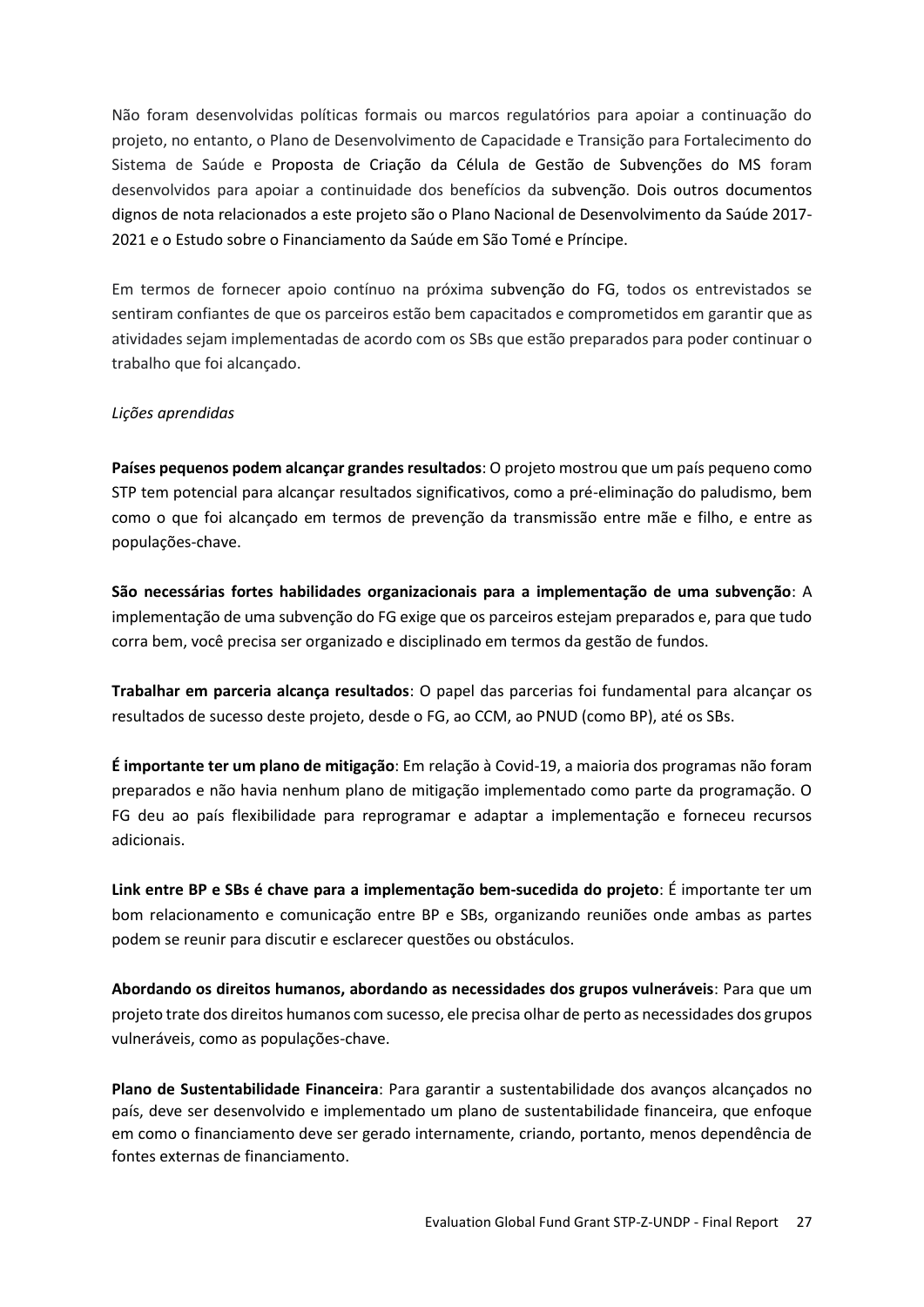#### *Boas Práticas*

**Plano de Desenvolvimento de Capacidade e de Transição para Fortalecimento do Sistema de Saúde:** O Plano forneceu um bom modelo para auxiliar na transição de um BP para outro e um modelo útil para mostrar qual capacitação é necessária.

**Comunicação e bom relacionamento entre os BP e os SBs**: É muito importante estabelecer uma comunicação eficaz e um bom relacionamento entre os BP e os SBs e, neste caso, ocorreram várias reuniões entre o PNUD, a CNE e os SBs.

**Parcerias**: a criação de parcerias em todos os níveis desempenhou um papel significativo na obtenção dos resultados do projeto, e este modelo pode ser facilmente replicado

**Forma ética de trabalhar com as populações-chave**: O projeto mostrou que é crucial trabalhar em estreita colaboração com as populações-chave, desenvolvendo uma comunicação estreita e criando um ambiente de confiança com elas e trabalhando de forma ética.

**Pulverização Residual Interna/Campanhas em massa:** As conquistas observadas em termos de redução do paludismo e a realização próxima da pré-eliminação podem ser atribuídas à combinação de pulverização residual interna e distribuição em massa e campanhas de informação.

**Abertura ao uso de novas tecnologias no combate o paludismo**: O país mostrou-se receptivo a formas inovadoras e novas tecnologias ou abordagens para enfrentar o paludismo, destacando-se a parceria com a Universidade da Califórnia que implementará um projeto piloto com mosquitos geneticamente modificados.

#### **Conclusão**

As conclusões apresentadas neste relatório forneceram uma visão importante sobre o que foi alcançado e não alcançado em STP durante o período da subvenção do FG entre 2018-2020. O projeto do FG foi relevante na medida em que abordou os mandatos e as prioridades nacionais do PNUD e do FG, visando mulheres e homens, promovendo a igualdade de gênero, os direitos humanos e o desenvolvimento humano e garantindo que o programa fosse implementado de forma adequada no contexto de desenvolvimento. O projeto foi eficaz no alcance da maioria das metas e, portanto, a partir do que foi observado e compartilhado pelos entrevistados, houve progresso em direção ao cumprimento da estrutura de desempenho acordada. Realizações foram observadas em relação aos três programas do FG (paludismo, TB e VIH) e outras áreas programáticas, incluindo o sucesso da criação da Cellula de Gestão dentro do MS, e a transição bem-sucedida do papel de BP do PNUD para o MS. No entanto, houve alguns desafios relacionados à pandemia de Covid-19 que afetaram alguns resultados obtidos e impactaram a implementação do projeto, especialmente à luz das conquistas observadas entre as três doenças em 2018 e 2019. O projeto foi eficiente em que as saídas resultaram do uso econômico de recursos, que foram entregues no prazo, e as modalidades de parceria e a estrutura de gestão do programa foram favoráveis à entrega das saídas do projeto. A sustentabilidade do projeto é garantida através da criação da Cellula de Gestão, o desenvolvimento e implementação do Plano de Desenvolvimento de Capacidade e de Transição, a capacitação que ocorreu entre os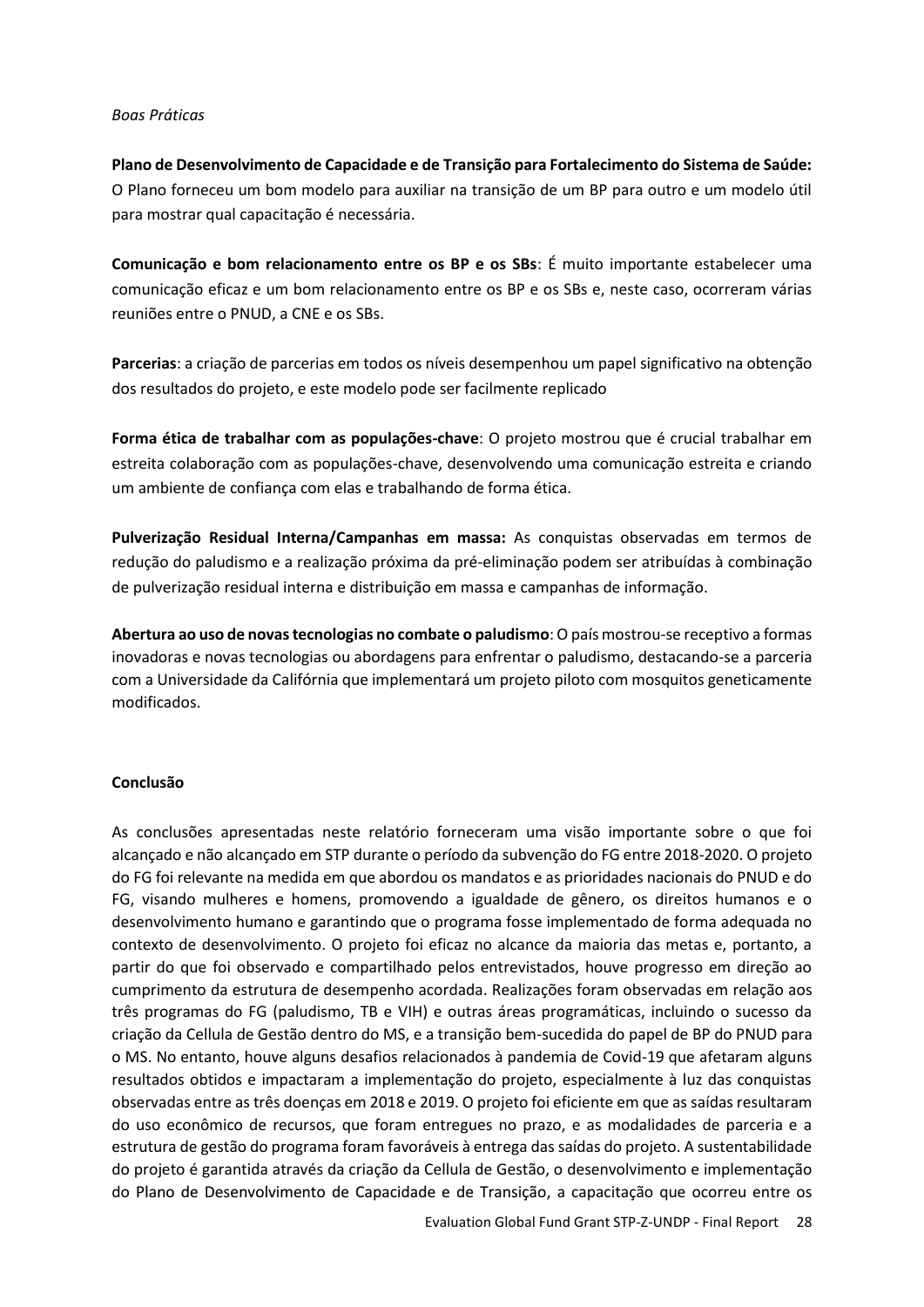membros da equipe que fizeram a transição para o novo BP (MS) e os SBs durante o período da subvenção, bem como o compromisso demonstrado pelos parceiros para garantir que todas as conquistas sejam sustentadas no próximo período da subvenção. Várias lições aprendidas e boas práticas compartilhadas pelos entrevistados podem ser facilmente compartilhadas ou replicadas por outros e refletem muitas das realizações que foram observadas no período da subvenção. Em conclusão, a subvenção do FG em STP alcançou muitos sucessos, o principal foi a redução drástica nos casos de paludismo e chegando muito perto da realização da pré-eliminação em 2025. No entanto, o projeto também enfrentou vários desafios, especialmente em relação a Covid-19. O país beneficiou muito com a subvenção do FG durante o período 2018-2020, e também está bem equipado e capacitado para passar para o próximo período da subvenção (2021-2023), com o MS como o novo BP.

#### **Recomendações**

As recomendações que surgiram desta avaliação são sugeridas para auxiliar o MS, como o novo BP, com a implementação programática no próximo período de relatório da subvenção 2021-2023. As recomendações serão apresentadas em duas vertentes, as emanadas da Carta de Desempenho do FG 2020 e das vozes dos respondentes. Ambos os conjuntos de recomendações visam melhorar a programação futura da subvenção do FG em STP.

A seguir estão as recomendações emergentes da Carta de Desempenho de 2020:

- O PNUD deve transferir todas as informações relacionadas ao laboratório de controle de qualidade (CHMP) para o MS durante o período de fechamento.
- O MS deve revisar a ferramenta de monitoramento de estoque e garantir um sistema eLMIS totalmente funcional.
- O MS deve trabalhar com todas as partes interessadas para garantir que todas as três doenças sejam totalmente integradas no eLMIS.
- O MS deve continuar a colaborar com o PNUD a fim de finalizar a implementação do módulo de rastreamento do paciente para pacientes com VIH e garantir que todas as três doenças sejam totalmente integradas ao DHIS2 até 31 de dezembro de 2021.
- O PNUD deve trabalhar com o PNLS para garantir melhores tratamentos e cuidados para o VIH.
- O MS, o INPG, as organizações de base comunitária e outras partes interessadas devem trabalhar em conjunto para implementar medidas para garantir que todas as populaçõeschave sejam alcançadas com um pacote de serviços definido conforme necessário.
- O MS e o PNLS devem estabelecer um mecanismo para garantir e documentar o acompanhamento ativo dos pares mãe-filho até que as crianças expostas tenham 18 meses e maximizar o acesso ao diagnóstico precoce da criança às 6 semanas para todos os bebês expostos nascidos de mães VIH-positivas.
- É necessária mais atenção para garantir a detecção da carga viral e menos perda de seguimento entre pessoas vivendo com o VIH. Uma estratégia pode ser melhorar o papel da comunidade para ajudar a resolver essa lacuna.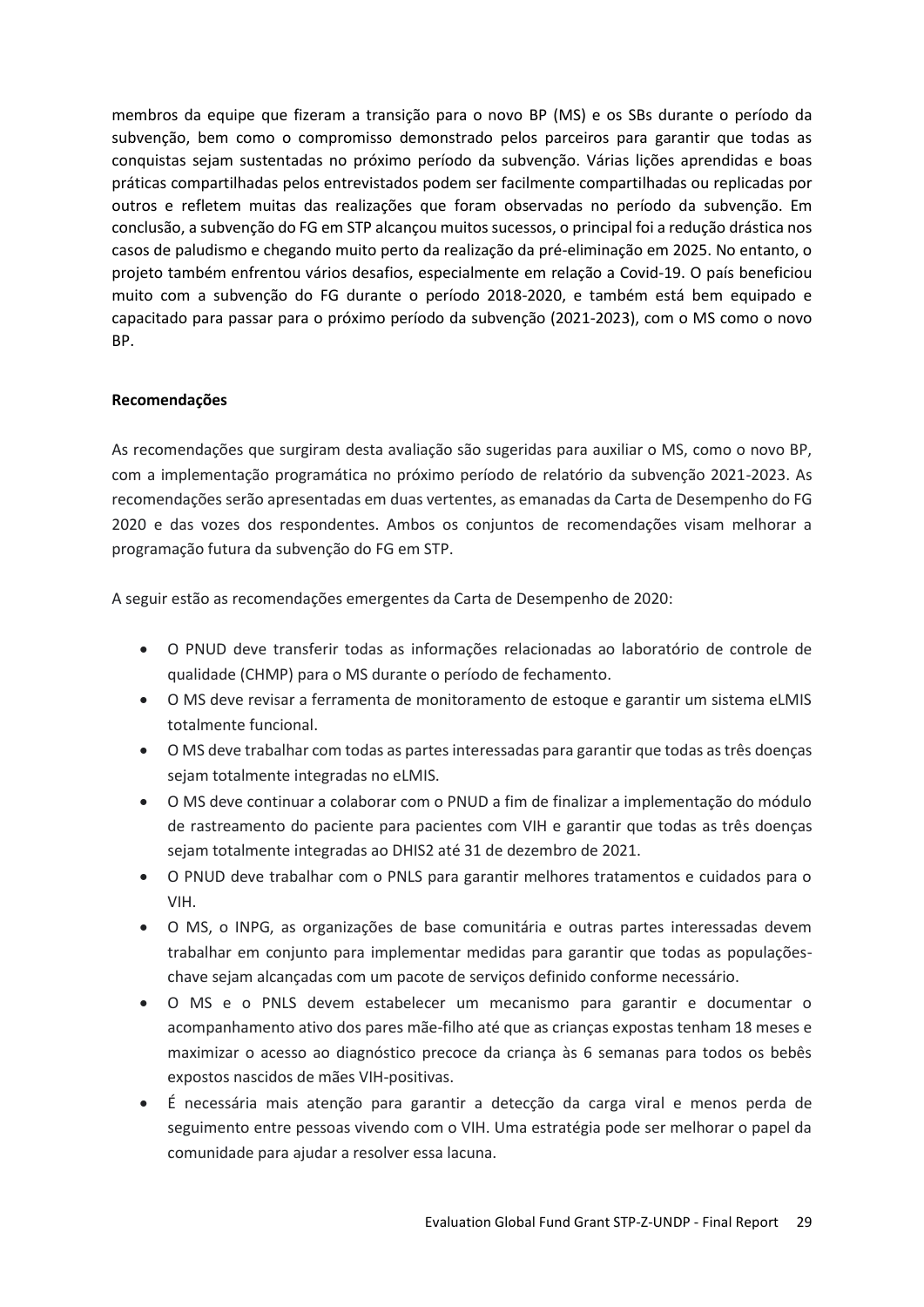- É necessária mais consciência para reduzir o estigma e a discriminação entre as populaçõeschave.
- O MS e o PNLS para fornecer uma atualização sobre o estado de implementação das ações apontadas na carta de desempenho anterior datada de 1 de julho de 2020.
- O PNUD e o PNLT devem desenvolver e implementar um plano para fortalecer os sistemas comunitários a fim de melhorar a detecção de casos de tuberculose e a adesão dos pacientes ao tratamento.
- O MS deve trabalhar com o PNUD para finalizar a nova versão do plano operacional de tuberculose que está atualmente em desenvolvimento.
- O MS e o PNLT precisam garantir o uso ideal de GeneXpert para todos os casos suspeitos de tuberculose, fortalecer os sistemas comunitários para garantir o acompanhamento dos pacientes na comunidade e minimizar o número de pacientes com tuberculose perdidos para acompanhamento e fortalecer as capacidades dos profissionais de saúde por meio de supervisões formativas.
- O MS e o PNLT devem finalizar a documentação relacionada ao recrutamento de assistência técnica em resposta à recomendação (Questão 7) do Painel de Revisão Técnica (TRP) para garantir o impacto do programa de tuberculose.
- O MS, o PNLS e o PNLT devem trabalhar juntos para garantir a integração total dos serviços de tuberculose/VIH, evitando a interrupção do serviço.
- O MS e o PNLP devem garantir uma melhoria na cobertura da pulverização residual interna, desenvolvendo um plano para fortalecer a consciência da comunidade e implementar uma estratégia de comunicação abrangente.
- O MS e o PNLP devem apresentar uma atualização sobre o estado de implementação das recomendações da OMS após a revisão intercalar do Plano Estratégico Nacional e investigações de surto conduzidas em 2019.
- O MS e o PNLP devem melhorar o desempenho desses indicadores, desenvolvendo um plano para fortalecer a conscientização da comunidade e implementar uma estratégia de comunicação abrangente.

As recomendações a seguir foram sugeridas pelos entrevistados para melhorar a gestão da subvenção do FG no próximo ciclo.

- **Transferência de conhecimento e habilidades**: Quando há uma transição de um BP para outro, é necessário haver transferência de conhecimento para garantir a sustentabilidade, e toda a transição deve ser bem documentada. O BP que está saindo precisa desempenhar um papel de ponte para que todos os procedimentos de concessão, incluindo os sistemas financeiros, estejam em vigor e sejam bem compreendidos, e eles devem desempenhar um papel de apoio para o novo BP.
- **Comunicação e acessibilidade**: Há necessidade de comunicação e acessibilidade entre o BP e os SBs, e outras partes interessadas importantes, como o CCM. Este diálogo ajuda a implementação e reduz problemas ou questões, pois todos podem trabalhar juntos para resolvê-los ou encontrar soluções.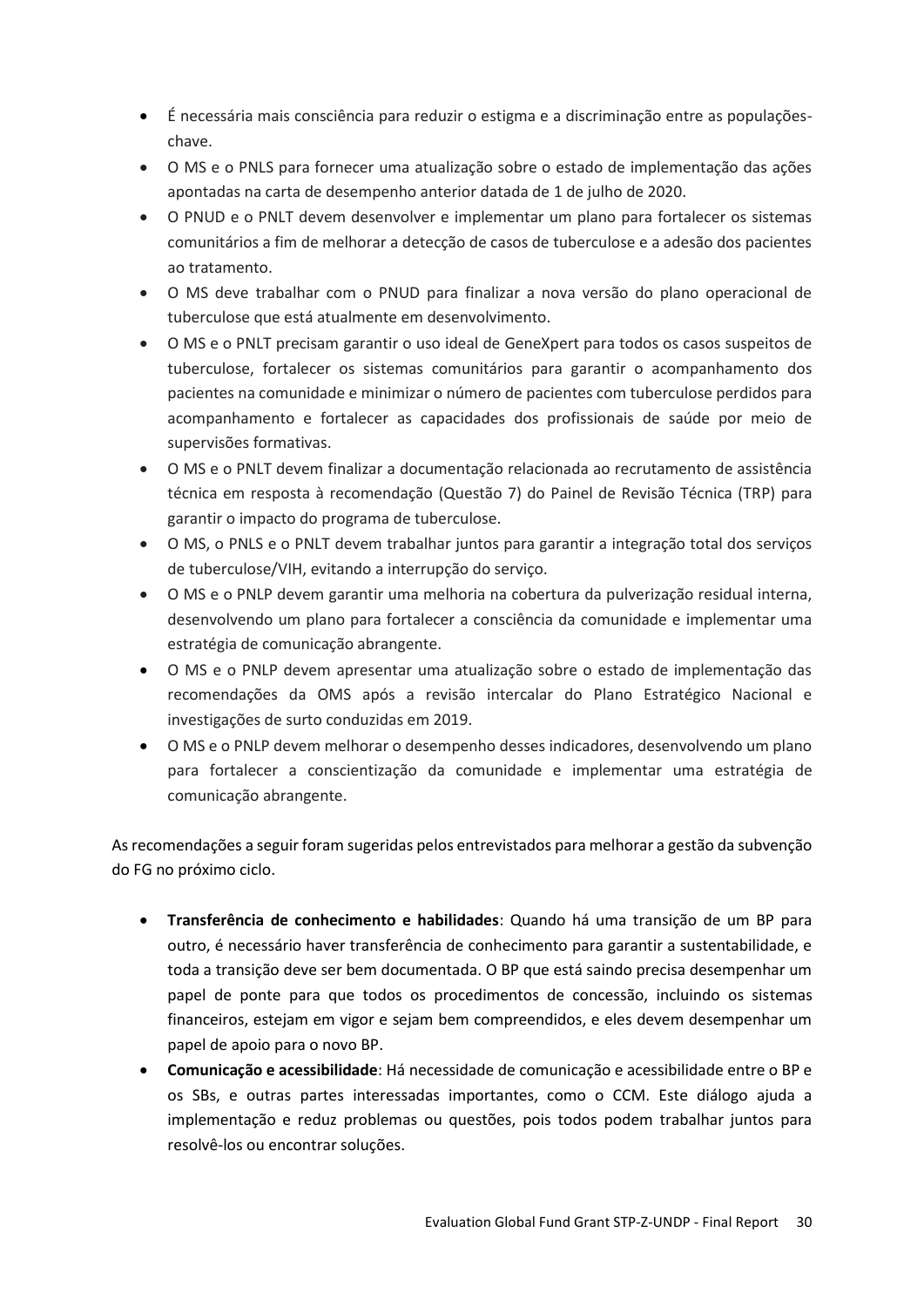- **Agradecimento**: A realização precisa ser reconhecida, é importante que os SBs recebam feedback do FG quando estão fazendo um bom trabalho ou alcançaram o que é necessário.
- **Parceria Participativa**: Fortalecimento de parcerias entre o CCM, BP e SBs, para que todos trabalhem juntos na mesma direção para alcançar os resultados do projeto exigidos. Isso garantirá que todos os parceiros sejam responsabilizados pela função no projeto, incluindo a implementação e os relatórios. Organizar reuniões regulares entre as principais partes interessadas e parceiros é crucial para identificar as áreas que estão funcionando bem e as que não estão.
- **Capacitação**: Estratégias para continuar a capacitação entre o BP e os SBs são necessárias à luz da transição que está ocorrendo entre o PNUD e o MS como o novo BP, isso irá garantir a continuidade e sustentabilidade do que foi alcançado.
- **Participação da comunidade**: Há agora mais do que nunca a necessidade de envolver a comunidade nos programas para que diferentes resultados possam ser alcançados, e a participação da comunidade significa ouvir o que a comunidade tem a dizer e envolvê-la na implementação do programa.
- **Documentação**: É importante documentar todas as evidências emanadas deste projeto, incluindo todas as pesquisas, relatórios, reuniões e implementação programática, incluindo todas as lições aprendidas e melhores práticas à medida que ocorrem durante a vida útil do projeto ou durante o período de concessão.
- **Plano Nacional de Desenvolvimento da Saúde**: Passando para o próximo período da subvenção, o MS precisa de mais atenção para endossar o Plano Nacional do Desenvolvimento da Saúde para garantir que haja uma estrutura para garantir que os projetos do FG estejam alinhados com o Plano Nacional do Desenvolvimento da Saúde, para poser atender adequadamente às necessidades de saúde da população.
- **Plano de Sustentabilidade Financeira**: Para garantir a sustentabilidade do progresso alcançado no país e melhorar o financiamento do sistema nacional de saúde, deve ser desenvolvido e implementado um plano de sustentabilidade financeira, que enfoque em como o financiamento deve ser gerado internamente ou com o setor privado, e, portanto, criando menos dependência de fontes de financiamento externas.
- **Trabalhar com todas as populações-chave**: É necessário focar em um grupo mais amplo de populações-chave (transgêneros, pessoas que usam drogas e pessoas em prisões) e, mais importante, realizar pesquisas para descobrir onde estão, quais são as necessidades e experiências e quais intervenções poderiam ajudá-los. Uma vez que isso é conhecido, é fundamental desenvolver e implementar atividades para atender às suas necessidades.
- **Comunicação de mudança de comportamento**: É necessário investir em intervenções de mudança de comunicação de comportamento. Por exemplo, é necessário haver um processo interativo com as comunidades e onde mensagens personalizadas são abordadas para ajudálas a desenvolver comportamentos positivos, especialmente no que se refere às três doenças. Isso ajudará a obter um impacto de longo prazo sobre o trabalho que está sendo feito entre a população, e os fundos para esses tipos de intervenções devem estar disponíveis no próximo período da subvenção do FG.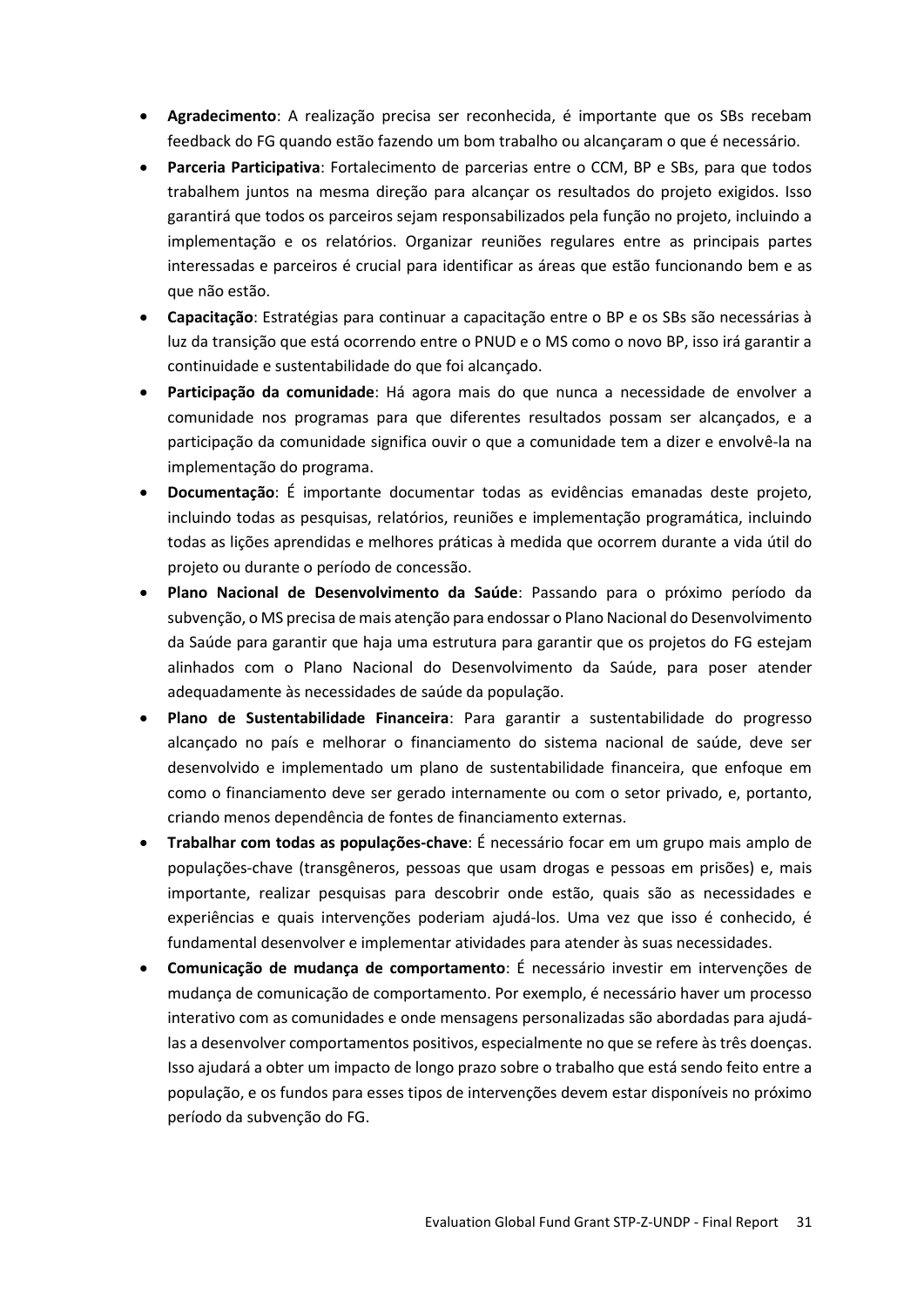## <span id="page-32-0"></span>Introduction

São Tomé and Principe (STP) is an [island country](https://en.wikipedia.org/wiki/Island_country) in the [Gulf of Guinea,](https://en.wikipedia.org/wiki/Gulf_of_Guinea) off the western equatorial coast of [Central Africa,](https://en.wikipedia.org/wiki/Central_Africa) and is considered a lower-middle-income country with an estimated Gross National Income (GNI) per capita of \$1,946 in 2019.<sup>7</sup> Population living below the poverty line was estimated at 66%, and the country ranks 137 of 189 countries on the 2019 Human Development Index (HDI).<sup>8</sup>

The United Nations Development Programme (UNDP) was the Principal Recipient (PR) for the Global Fund (GF) projects in STP since 2005, and until 2020. In the last funding period (2018-2020), the project was focused on continuing with GF programs, while at the same time, building national capacity to ensure readiness for UNDP's transition out of the PR role, until full handover to the Ministry of Health (MOH), which took place in early 2020.

In STP, the three GF programs (HIV, TB and malaria) are integrated into the healthcare system, with a national coordination unit within the National Centre for Endemic Diseases/*Centro Nacional de Endemias* (CNE), and with the GF subvention for 2018-2020 the country aimed to:

- Reduce the incidence of **malaria** to less than 1 case per 1,000 inhabitants within all of the districts of São Tomé, and record 0 (zero) endemic cases within the Autonomous Region of Príncipe by 2021.
- Reduce morbidity among people living with **HIV** from 0.13 in 2013 to 0.06 per 1,000 inhabitants by 2021 and reduce mortality from 28.8 in 2013 to 4.15 per 100,000 inhabitants by 2021.
- Increase the treatment success rate for all forms of **TB** that have been bacteriologically confirmed and clinically diagnosed, from 76.5% in 2016 to ≥85% by 2020.

As PR of the GF Grant, UNDP was responsible for Grant management for the period 2018-2020. During program implementation, UNDP provided, in accordance with the terms of the Grant agreement, Grant funds to other entities to implement program activities based on sub-recipient (SR) agreements. Program activities supported under this Grant have been implemented by the following organizations, who are considered as SRs under the Grant (see Annex A for brief profile of each SR).

Governmental (Ministry of Health):

- *Fundo Nacional de Medicamentos* (FNM)
- *Centro Nacional de Endemias* (CNE)
	- o *Programa Nacional de Luta Contra o Paludismo* (PNLP)
	- o *Programa Nacional de Luta Contra o SIDA* (PNLS)
	- o *Programa Nacional De Luta Contra Tuberculose* (PNLT)

Governmental (Other Governmental):

• *Instituto Nacional Para Promoção da Igualdade e Genero* (INPG)

<sup>7</sup> The World Bank.<https://data.worldbank.org/indicator/NY.GDP.PCAP.CD?locations=ST>

<sup>8</sup> World Food Programme (WFP).<https://www.wfp.org/countries/sao-tome-and-principe>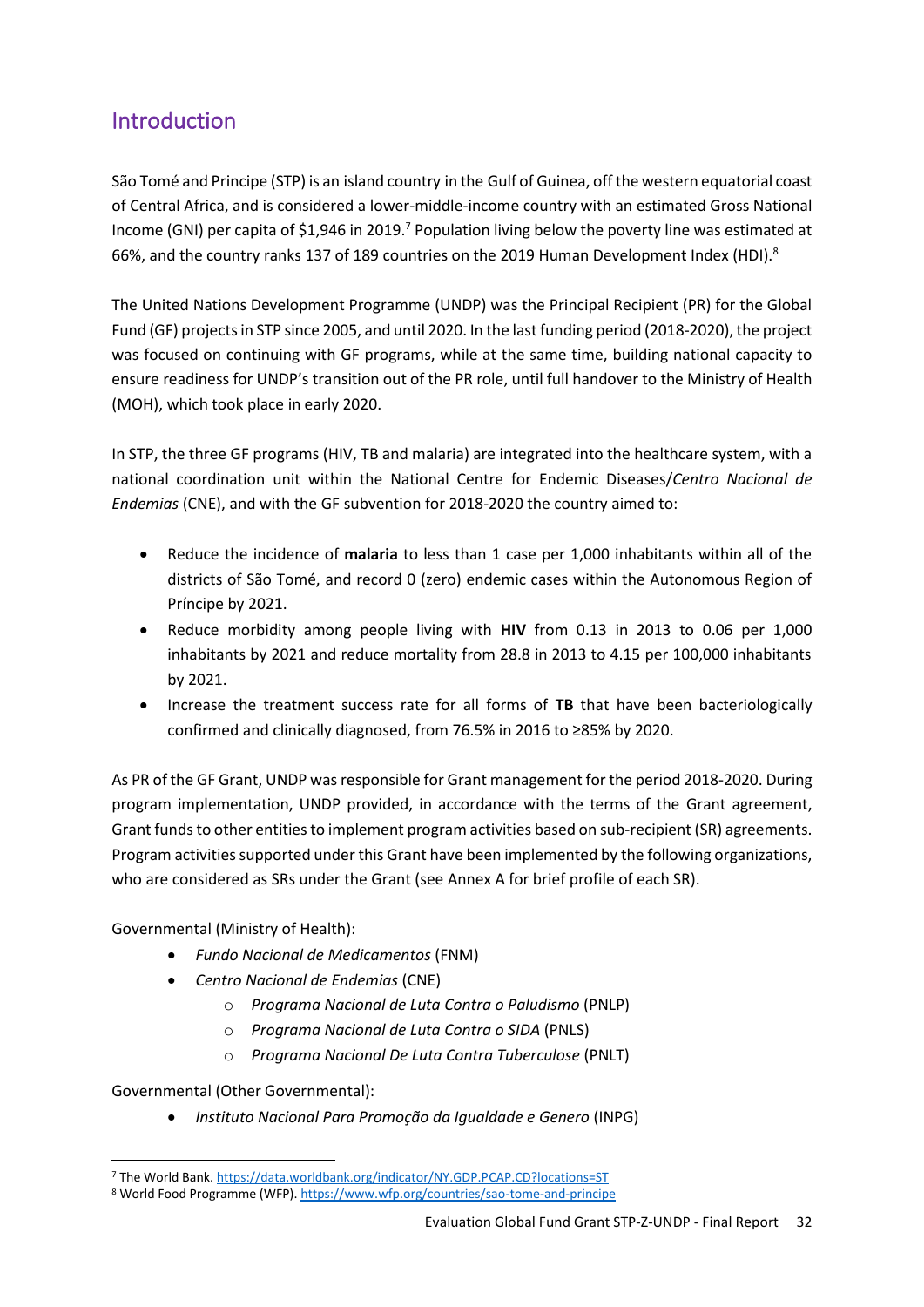Community Sector - Local Non-governmental Organization (NGO)

- *Associação Santomense Para a Promoção de Planeamento Familiar* (ASPF)
- *Cruz Vermelha*
- *Zatona Adil*

The total approved budget for the GF Grant in STP for the cumulative period of 1 January 2018 until 31 December 2020 was €5,088,901.<sup>9</sup> An extension was granted for 1 January 2021 to 30 June 2021 with an additional budget of €910,612, mainly to assist with programing related to Covid-19, and a nocost extension was further granted by the GF until 30 September 2021.

### <span id="page-33-0"></span>Purpose

The purpose of this evaluation is to assess the level of achievement of all the GF Grant STP-Z-UNDP requirements, as well as the *relevance*, *effectiveness* and *efficiency* of the Grant by understanding what key factors have contributed to achieving or not achieving the intended results. The evaluation will also determine the extent to which the Grant contributed to forging partnerships at different levels, including with government, donors, United Nations (UN) agencies, SRs and beneficiaries. Lastly, this evaluation will look at the *sustainability* of the Grant for continued realization of results generated, identify lessons learned and best practices, and make recommendations for future programming of projects of similar nature.

This evaluation will cover all activities implemented during the GF Grant project period 2018 to 2020.

## <span id="page-33-1"></span>**Objectives**

The specific evaluation objectives are:

- 1. To determine the **relevance** of the GF Grant and whether the initial assumption remained relevant for the whole duration of the Grant.
- 2. To assess the **effectiveness** of the GF Grant in terms of progress towards agreed outputs and identify the factors that influenced achievement of results.
- 3. To assess the **efficiency** of the Grant planning and implementation (including managerial arrangements, partnerships and co-ordination mechanisms).
- 4. To identify the unintended outcomes of the project, as well as **sustainability** of the results.
- 5. To identify **best practices** and **lessons learned** from the Grant implementation, and provide actionable recommendations for future projects.

<sup>9</sup> UNDP São Tomé and Principe. (2017). Project Document. Investing to achieve elimination for Malaria and impact against TB and HIV in São Tomé and Principe.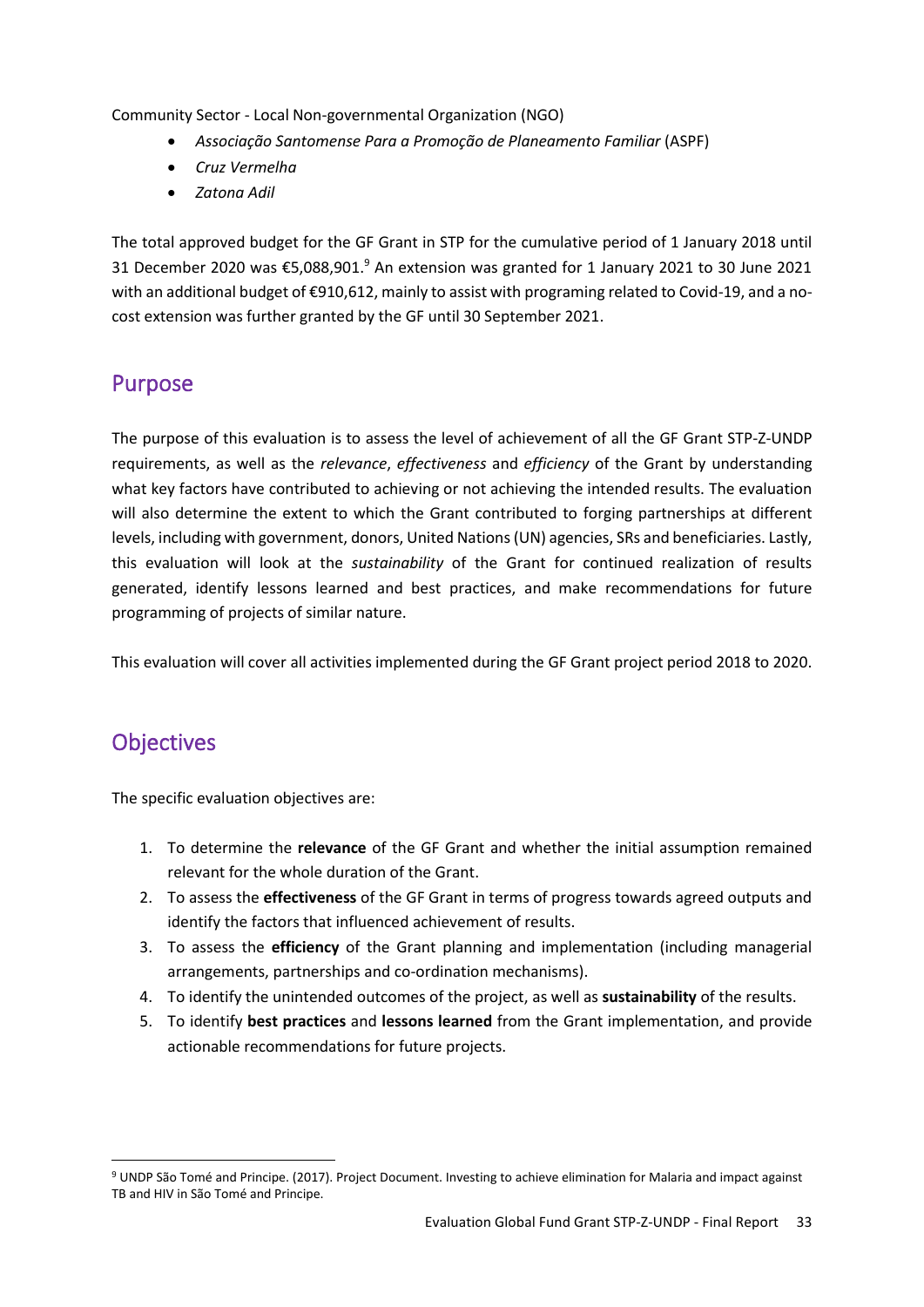## <span id="page-34-0"></span>Methodology

This evaluation was carried out in accordance with United Nations Evaluation Group (UNEG) Evaluation Norms and Standards of Evaluation and Ethical Standards, as well as the Organisation for Economic Co-operation and Development (OECD)/Development Assistance Committee (DAC) evaluation principles and guidelines, and was fully compliant with the DAC Evaluation Quality Standards.<sup>10</sup> A documents review and key informant interviews (KIIs) with key project stakeholders were the two main data sources to evaluate project implementation and performance, and to make recommendations for the next program cycle.

The OECD/DAC Network on Development Evaluation (EvalNet) has defined six evaluation criteria. For the purpose of this evaluation: *relevance* is looking at the extent to which the intervention objectives and design responded to beneficiaries, global, country, and partner/institution needs, policies, and priorities, and continue to do so if circumstances change; *effectiveness* is the extent to which the intervention achieved, or is expected to achieve its objectives, and its results, including any differential results across groups; *efficiency* is the extent to which the intervention delivered, or is likely to deliver, results in an economic and timely way; and *sustainability* is the extent to which the net benefits of the intervention continue, or are likely to continue.<sup>11</sup>

#### <span id="page-34-1"></span>Evaluation Questions

The following key questions have guided the evaluation, and the development of the interview guide:

#### **Relevance**

- To what extent are the program in line with UNDP's and GF mandate, national priorities and the requirements of targeted women and men?
- How did the programs promote UNDP principles of gender equality, human rights and human development?
- To what extent was the Grant selected method of project implementation appropriate to the development context?

#### **Effectiveness**

- To what extent have outcomes/targets been achieved or has progress been made towards their achievement as per the agreed performance framework?
- How have corresponding outputs delivered by the Grant affected the outcomes, and in what ways have they not been effective?
- What has been the contribution of partners and other organizations to the outcome, and how effective have the Grant partnerships been in contributing to achieving the outcome?
- What were the positive or negative, intended, or unintended, changes brought about by the Grant implementation?
- To what extent did the outcomes achieve benefit women and men equally?

<sup>10</sup> OECD[. https://www.oecd.org/dac/evaluation/2755284.pdf](https://www.oecd.org/dac/evaluation/2755284.pdf)

<sup>11</sup> OECD[. https://www.oecd.org/dac/evaluation/daccriteriaforevaluatingdevelopmentassistance.htm](https://www.oecd.org/dac/evaluation/daccriteriaforevaluatingdevelopmentassistance.htm)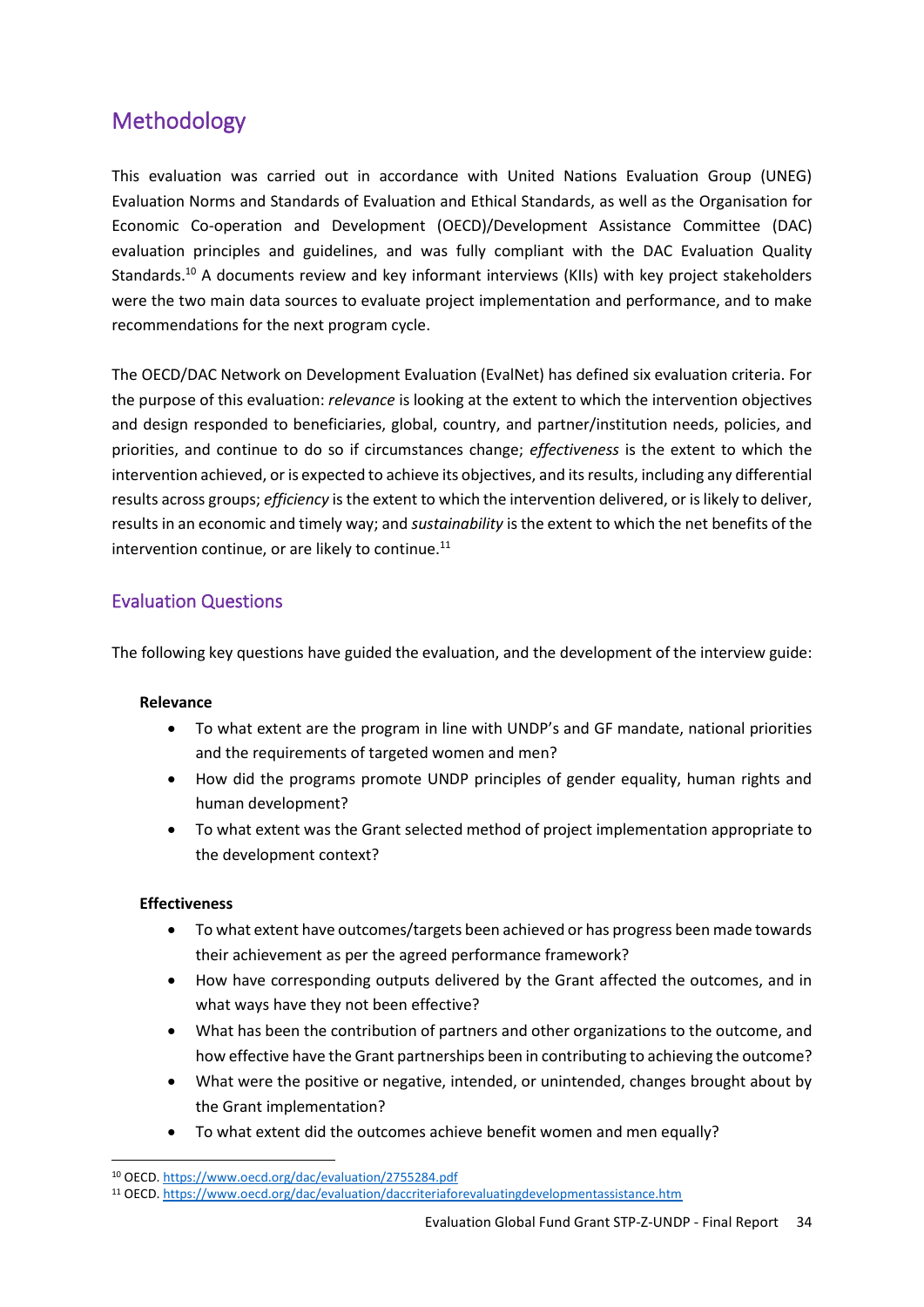#### **Efficiency**

- To what extent have the project outputs resulted from economic use of resources?
- To what extent were quality outputs delivered on time?
- Could a different approach have produced better results?
- To what extent were partnership modalities conducive to the delivery of outputs?
- How is the program management structure operating?

#### **Sustainability**

- What indications are there that the project outcomes will be sustained, e.g., through requisite capacities (systems, structures, staff, etc.)?
- To what extent has a sustainability strategy, including capacity development of key national stakeholders, been developed, or implemented?
- To what extent are policy and regulatory frameworks in place that will support the end of Project Evaluation of the Grant continuation of benefits?
- To what extent have partners committed to providing continuing support?

In addition to these four areas, other themes explored were the identification of lessons learned and best practices that can be drawn from the project.

The above evaluation questions were agreed upon in consultation with the evaluator and the UNDP STP evaluation team.

#### <span id="page-35-0"></span>Data Collection

In order to respond to the evaluation questions, data collection took place via a review of project and Grant related documentation, and KIIs with key project stakeholders including SRs, UNDP and the GF.

#### <span id="page-35-1"></span>Documents Review

A documents review of several key project documents relating to the GF Grant in STP from 2018-2020 took placed. Documents reviewed included the Country Programme Document, the Grant Performance Framework, Budget and Workplan for the period 2018-2020, and the GF Annual Performance Letters and Rating Tools, among others. These documents, provided by UNDP STP, assisted the evaluator to garner a clear understanding of the project's objectives and what was achieved (or not achieved), and assisted in informing on the specific areas to be included in the interview guide. A complete list of documents reviewed can be found in Annex B.

The documents reviewed also assisted the evaluator to identify any additional resource persons or key stakeholders involved in the project, including SRs, Ministry of Health (MOH) officials, Country Coordinating Mechanism (CCM) members, and officials from UN agencies and the GF. These key project stakeholders were invited to take part in a KII, and invited to provide comments and feedback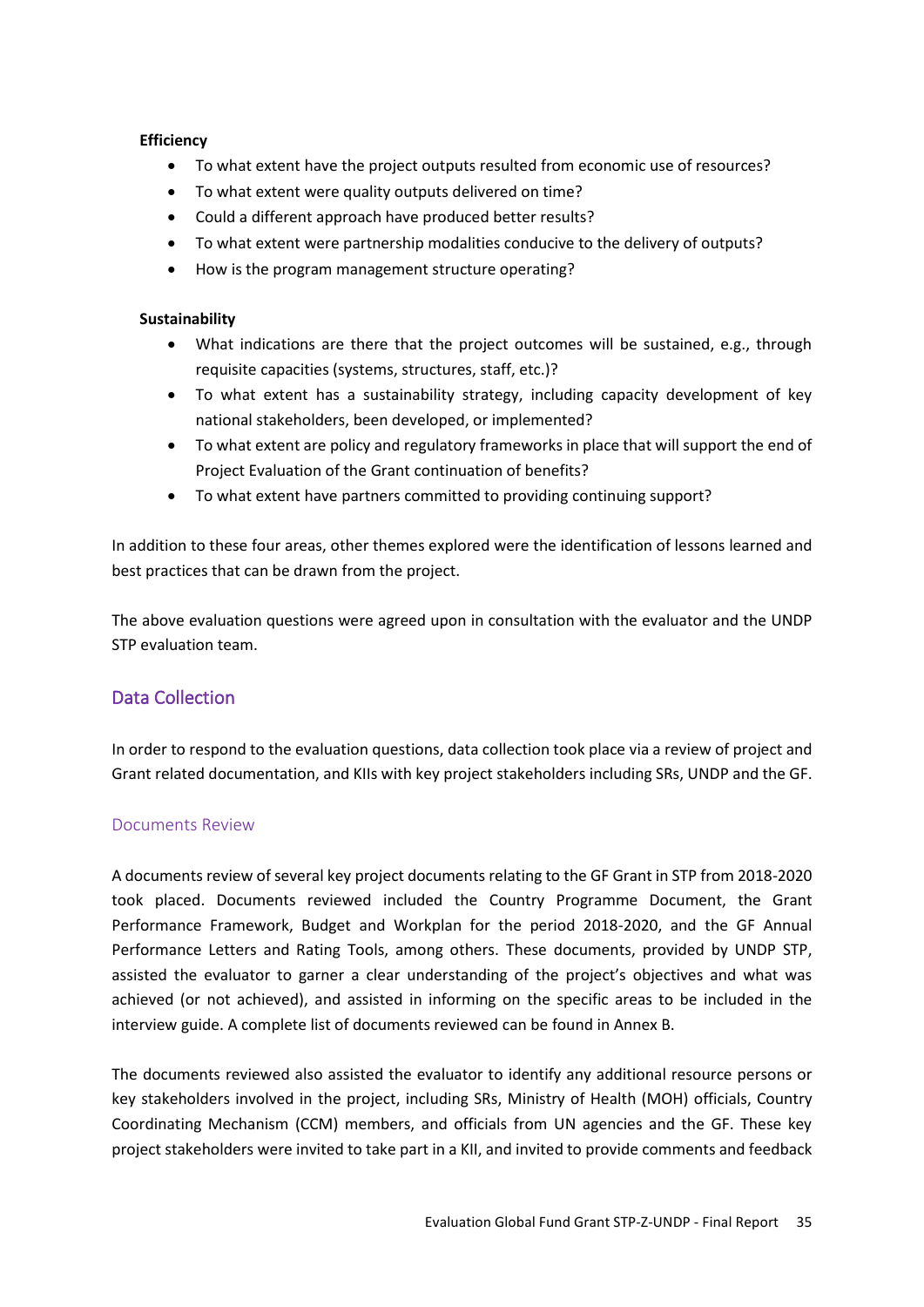on the draft final evaluation report during the online/virtual validation meeting, which took place on 10 September 2021.

## Key Informant Interviews

Before the KIIs took place an interview guide was developed to answer the evaluation questions related to the *relevance*, *effectiveness*, *efficiency* and *sustainability* of the project, as well as to help identify *lessons learned* and *best practices*. The interview guide was available in English and Portuguese (see Annex C), and gathered qualitative data on the above mentioned areas, and administered to selected project stakeholders (as identified by UNDP STP). Final approval of the interview guide was provided by the UNDP STP evaluation team.

UNDP STP provided a list of all key project stakeholders involved in the GF Grant, and these individuals were invited via email to take part in an online KII. The interviews were intended answer the evaluation questions, and to identify best practices and lessons learned between the project period 2018-2020, as well as to provide recommendations for future programming.

Due to COVID-19 travel restrictions, interviews were conducted in English and/or Portuguese via online platforms such as Zoom or Skype with the key selected project stakeholders. All KIIs were recorded once consent was obtained. A total of 23 projects stakeholders, including SRs and officials from UNDP and the GF were invited, and 15 took part in the interviews. A list of interviewees can be found in Annex D.

# Data Analysis

All interviews were conducted in English and/or Portuguese. The interviews conducted in Portuguese were transcribed into English in order to facilitate data analysis and report writing. Emerging topics, ideas, concepts, terms, phrases and keywords relating to the evaluation questions (relevance, efficiency, effectiveness and sustainability) were identified. The analysis of the interviews have complemented the findings from the documents review.

# Limitations

The following are limitations of this evaluation:

- The interviews were conducted with list of key project stakeholders provided by UNDP STP, who were identified as the main key project stakeholders involved in the GF Grant in SPT. The findings only represents the views of these specific key project stakeholders.
- It should be noted that no representation or contribution was received from ASPF, one of the SRs.
- In terms of generalizability, the results presented in this report only reflect the views of the key project stakeholders who took part in the KIIs. However, they do present a realistic perspective of what was achieved (or not achieved) under the GF Grant in STP during the period 2018-2020.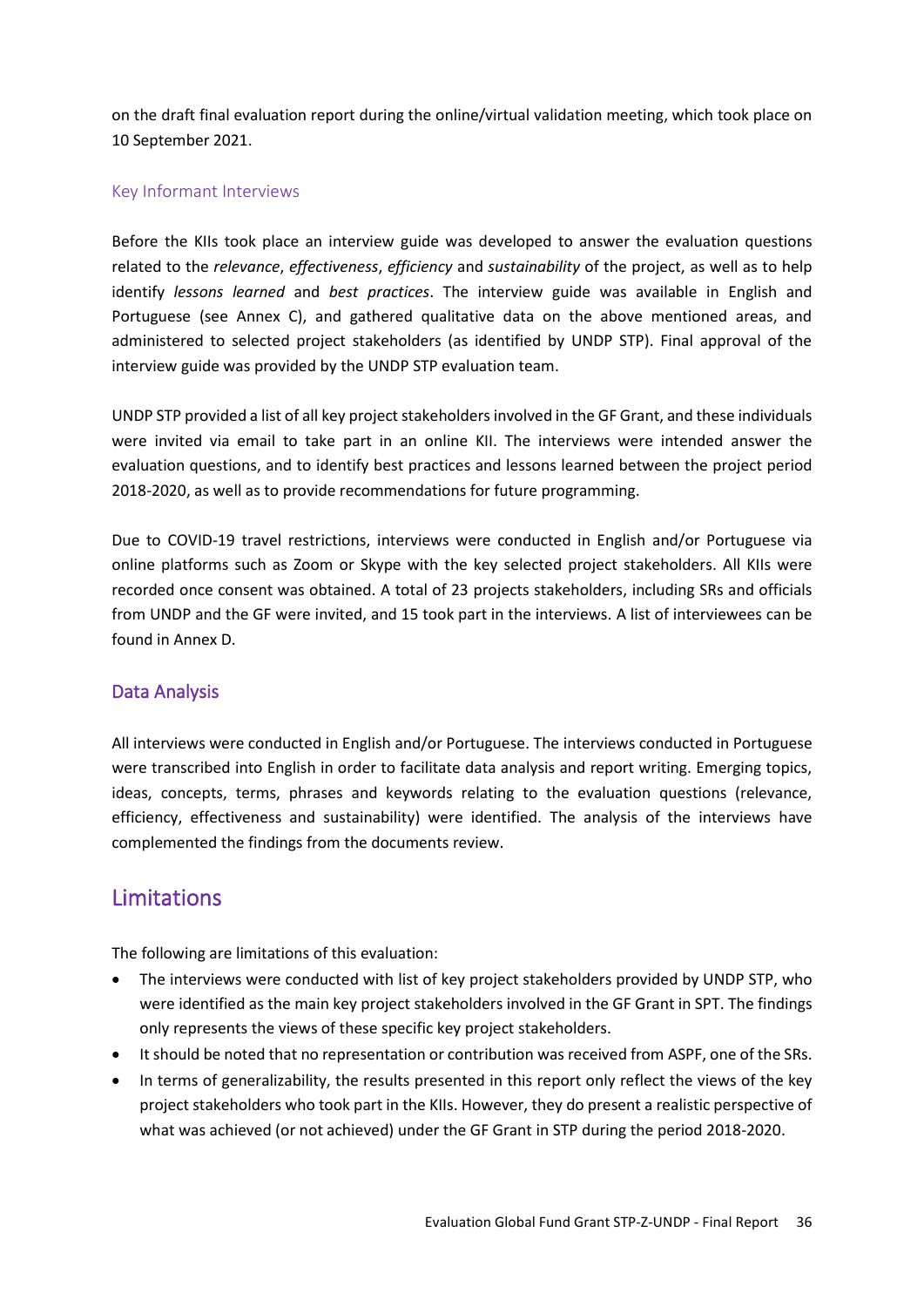# Findings

The GF is a partnership designed to accelerate the end of AIDS, tuberculosis and malaria as epidemics. As an international organization, the GF mobilizes and invests more than US\$4 billion a year to support programs run by local experts in more than 100 countries. In partnership with governments, civil society, technical agencies, the private sector and people affected by the diseases, they are challenging barriers and embracing innovation.<sup>12</sup>

The core objectives of the GF 2017-2022 Strategy are to: maximize impact against HIV, TB and malaria; build resilient and sustainable systems for health; promote and protect human rights and gender equality; and mobilize increased resources. For the GF to successfully implement this strategy they also depend on two additional and fundamental elements, which are innovating and differentiating along the development continuum, and supporting mutually accountable partnerships.**<sup>13</sup>**

Through implementation of its 2017-2022 Strategy, the GF fully aligns with partner plans and the Sustainable Development Goals (SDGs) adopted by all member states of the UN in September 2015. Through this strategy, the GF will contribute to the 2030 agenda including the principle of shared responsibility, the approach of inclusive, multi-sectoral participation, and the priorities as outlined in the SDG goals. In particular, financing provided through the GF will be a major contributor to enabling countries to meet Goal 3, and the associated target that seeks to end the epidemics of AIDS, TB, and malaria by 2030.<sup>14</sup>

The work of the GF is based upon four principles: (1) partnership, (2) country-ownership, (3) performance-based financing; and (4) transparency. The GF empowers implementers to lead the response to the three diseases, who are supported by a diverse range of partners in the health sector. The GF plays a critically important role, and it is imperative that funding is invested for maximum impact, supporting the implementation of programs in the most effective way possible.<sup>15</sup>

In STP, the GF's PR is UNDP. As the UN lead agency on international development, UNDP works in 170 countries and territories to eradicate poverty and reduce inequality. UNDP helps countries to develop policies, leadership skills, partnering abilities, institutional capabilities, and to build resilience to achieve the SDGs, and their work is concentrated in three focus areas: (1) sustainable development; (2) democratic governance and peace building; and (3) climate and disaster resilience.<sup>16</sup> UNDP's approach to health implementation is grounded in its mandate to support countries' achievement of the 2030 Agenda for Sustainable Development. As a development agency, UNDP is uniquely positioned to advance progress towards universal health coverage by tackling the social, economic,

<sup>&</sup>lt;sup>12</sup> Global Fund. Global Fund Overview. Available at<https://www.theglobalfund.org/en/overview/>

<sup>&</sup>lt;sup>13</sup> Global Fund. The Global Fund Strategy 2017-2022 Investing to end epidemics. Available at:

[https://www.theglobalfund.org/media/2531/core\\_globalfundstrategy2017-2022\\_strategy\\_en.pdf](https://www.theglobalfund.org/media/2531/core_globalfundstrategy2017-2022_strategy_en.pdf)

 $14$  Ibid.

<sup>15</sup> Ibid.

<sup>16</sup> UNDP. About Us. Available at[: https://www.undp.org/about-us](https://www.undp.org/about-us)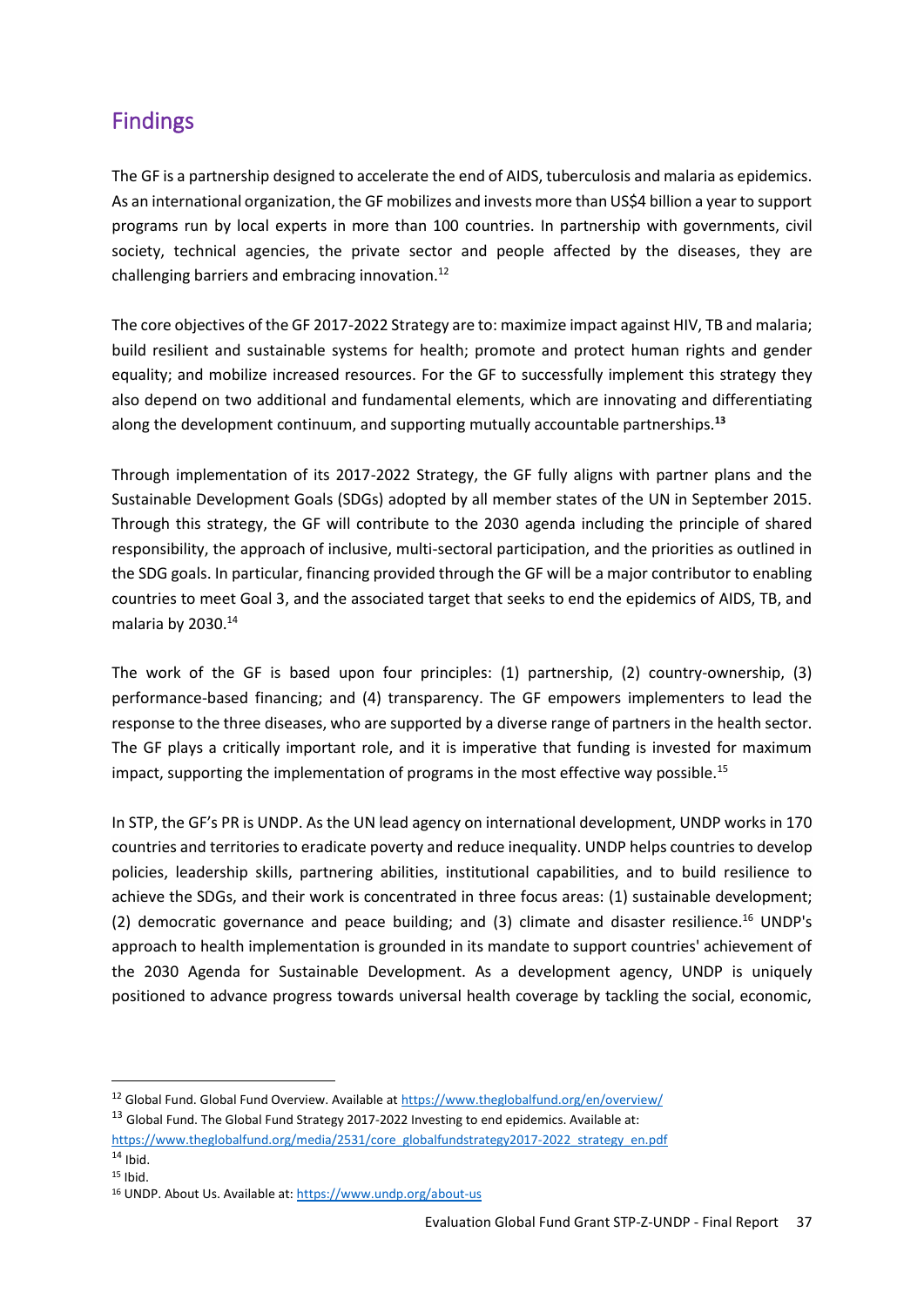and environmental determinants of health. This work is informed by UNDP's broader mission to eradicate poverty, build resilience, and catalyze structural transformations for development.<sup>17</sup>

UNDP's Strategic Plan 2018-2021 identifies six 'Signature Solutions' as areas of comparative advantage in which it is best equipped to deliver integrated responses to complex development challenges. They reflect a service offer that spans issues of gender, governance, energy, climate and environment, crisis, and poverty. Each solution contributes to, and benefits from, UNDP's work on HIV and health.<sup>18</sup> UNDP currently provides solutions to strengthen systems for health in some 60 countries. A major component of this work is its partnership with the Global Fund to Fight AIDS, Tuberculosis and Malaria (GF) to help countries implement large-scale health programs in some of the most challenging settings. UNDP combines end-to-end implementation support for health programs with capacity development to strengthen national systems and policy engagement to promote enabling environments for vulnerable and marginalized populations to access quality health services.<sup>19</sup>

Since 2005 and until 2020, UNDP was the PR of the GF Grant in STP (STP-Z-UNDP). Under the STP-Z-UNDP Grant, the project's intended outcome as stated in the United Nations Development Framework (UNDAF)/Country Programme Results and Resource Framework was: *strengthening social cohesion through access to quality basic services with a view to reducing inequality and disparity between citizens and communities*. Furthermore, the applicable outputs from the UNDP Strategic Plan were: *countries have strengthening institutions to progressively deliver universal access to basic services*, and *faster progress is achieved in reducing gender inequality and promoting women's empowerment*. 20

# Achievements and Non-Achievements

To set the stage of what is presented in this report the following GF Grant project achievements and non-achievements for the reporting period 2018-2020 are shared, and will be further explored in the context of determining the *relevance*, assessing the *effectiveness* and *efficiency*, and identifying *sustainability* of the results. These achievements and non-achievements will also be reflected in the lessons learners and best practices highlighted in this report.

## Achievements

Several achievements have been observed during the Grant reporting period 2018-2020. The GF 2020 Performance Letter indicates the following three successes for the reporting period under review. These include UNDP assisting the MOH develop and set up the District Health Information System (DHIS2), UNDP's submission of an Indoor Residual Spraying (IRS) operational plan, and UNDP's submission of a plan detailing the measures to be undertaken to build the capacities of the CNE to

<sup>17</sup> UNDP. Many Paths, One Vision: UNDP Health Implementation Support To Achieve Sustainable Health Outcomes  $18$  Ibid.

<sup>19</sup> Ibid.

<sup>20</sup> UNDP São Tomé and Principe. (2017). Project Document. Investing to achieve elimination for Malaria and impact against TB and HIV in São Tomé and Principe.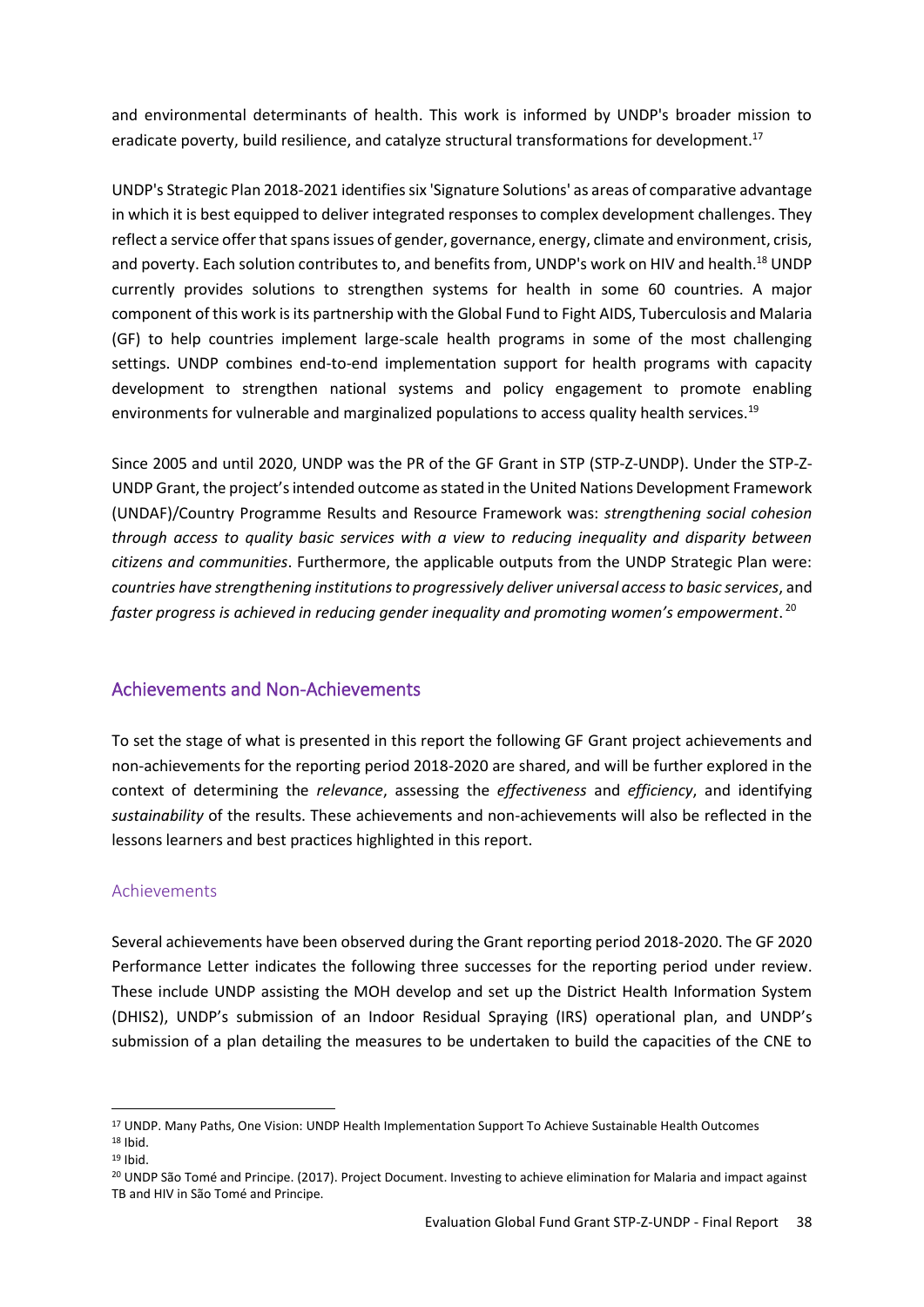take over as PR under the program.<sup>21</sup> Achievements highlighted by the respondents include the creation of the Grant Management Cell (GMC) within the MOH, the successful transition of the PR role from UNDP to the MOH, the capacity development which occurred during the Grant period, and the CCM becoming a national coordination committee for the entire health sector, and not only for the three diseases.

In relation to the three GF programs (malaria, TB and HIV) the GF Grant contributed to a reduction in malaria cases in STP with interventions such as IRS, mosquito nets and awareness campaigns, and it improved malaria testing, diagnostic, epidemiologic surveillance, and case finding. With the assistance of the GF Grant, STP managed to achieve good results in terms of TB treatment success and notification rates, and funds assisted the country in procuring GenXpert machines, which has helped diagnose TB cases in the country. The GF Grant helped achieve many good strides in HIV including improving the lives of people living with HIV (PLHIV), and improving access to prevention of motherto-child transmission (PMTCT), and therefore reducing the transmission of HIV from mother-to-child. The project was also successful in addressing the needs of key populations, and in fact was able to target sex workers and men who have sex with men (MSM) with specific interventions, and to educate peer educators to raise awareness among key populations and the general public about HIV prevention.

## Non-Achievements

Areas that were not achieved or need to be further improved as highlighted in the GF 2020 Performance Letter relate to health product and supply management, and programatic and monitoring and evaluation (M&E), including limited data availability, inadequate data quality, and inadequate program quality and efficiency. From the respondents perspectives, areas that were less well achieved were country ownership in terms of ensuring that the health system is well organized and efficient, difficulties with Grant management in terms of addressing actions raised in performance letters, and weakness in data reporting and the need for the DHIS2 to be fully integrated and functioning, including information on IRS. There is also a weak stock management system where it is difficult to quantify the consumption of products. Other areas mentioned were a lack of communication from UNDP to the CCM, which could have been better, and the re-programming of finances or funds which often affected the momentum of the implementation of activities.

It should be noted that in 2020 Covid-19 impacted the implementation of the project, especially in light of the achievements observed among the three disease in 2018 and 2019. Due to Covid-19 some of the planned activities were not implemented, as the country had to quickly turnaround to address the pandemic. Since STP is a small country, many of the health professionals who would have been providing HIV, TB or malaria services, were required to cope with issues relating to Covid-19. It should also be noted that this has affected some of the targets, as will be further discussed in this report. In terms of the impact of Covid-19 on the three GF focus programs (malaria, TB and HIV) the main issues raised were a slight rise in the number of malaria cases in 2020, a decrease in TB treatment and notification rates, and low notification rates for patients with multi-drug resistant TB (MDR-TB), as TB

<sup>21</sup> Global Fund. (2020). STP-Z-UNDP Performance Letter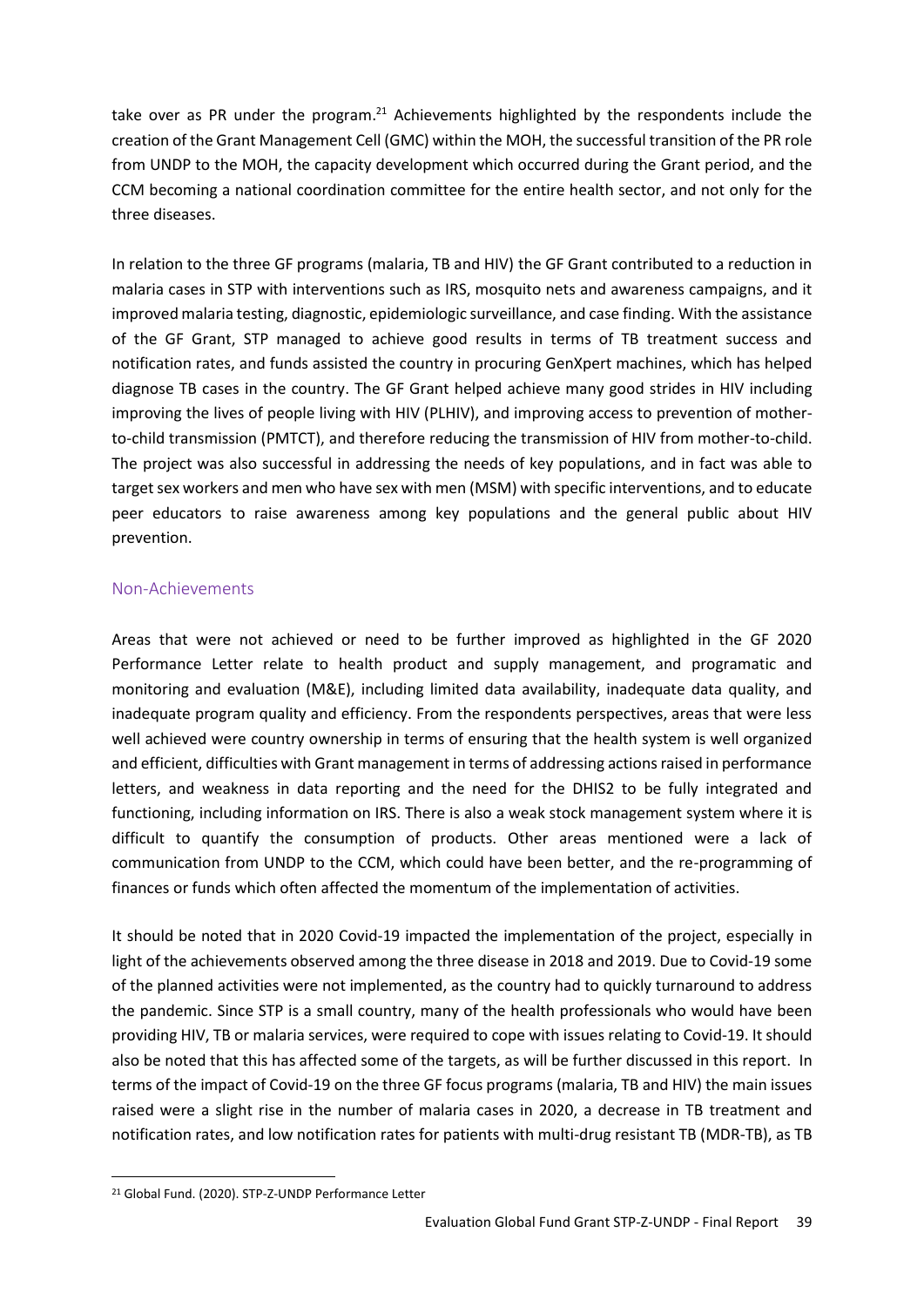equipment (GenXpert machines) were being used for the Covid-19 response, and gains observed with PTMCT were lost with Covid-19, especially as many people were afraid to leave their homes to seek medical treatment.

## Relevance

## Global Fund and UNDP Mandate and National Priorities

The GF Grant project in STP for period 2018 to 2020 was **relevant** in that it addressed the UNDP and GF mandates and national priorities by targeting women and men, by promoting gender equality, human rights and human development, and by ensuring that the program was appropriately implemented to the development context.

#### *Targeting women and men*

The project in STP was in line with UNDP and GF mandates and national priorities, and successfully targeted women and men in all interventions implemented between 2018 and 2020. The project clearly articulated the GF's mandate, and was aligned with UNDP mandate because it was about building resilience, and making sure that the country is able to respond to the healthcare needs faced by the population. UNDP focuses on gender, human rights and human development, and the role played by civil society was very much in line with the GF's mandate. As one respondent mentioned, the GF project was aligned to national priorities because the activities are based on the National Strategic Plans (NSPs) of three diseases, which makes no distinction between men and women. Furthermore, the project was aligned to UNDP's Strategic Plan and the concept of prioritization in terms of looking at gender equality, as one respondent shared, all UNDP projects need to associate a gender marker on how gender was included in program, and this was done for the GF project in STP. This specific project has the highest gender marker, because men and women or the gender component was thought through since the inception of program. One respondent felt that the execution of the project was inclusive in that various organizations had the opportunity to participate, and that there was no discrimination. In terms of targeting women and men, a respondent from *Zatona-Adil* felt that both men and women had the right to participate in activities. For example, when they carried out household spraying campaigns at national level, both women and men were part of their the teams, in the first phase they thought women could not use the spraying machines, but with appropriate training, a good part of their teams are female, and can use the spraying machines. This is one example that shows how the project was successful in targeting both women and men.

## *Gender Equality, Human Rights and Human Development*

The project was successful in promoting UNDP's principles of gender equality, human rights and human development. One respondent felt that promoting these principles was one of the main goals of the project, and that all the documents that were shared with the SRs clearly defined how these principles were to be observed, and how they had to be respected in their work and programs. For this respondent, it was not only on paper, but done in actuality. Another respondent felt that the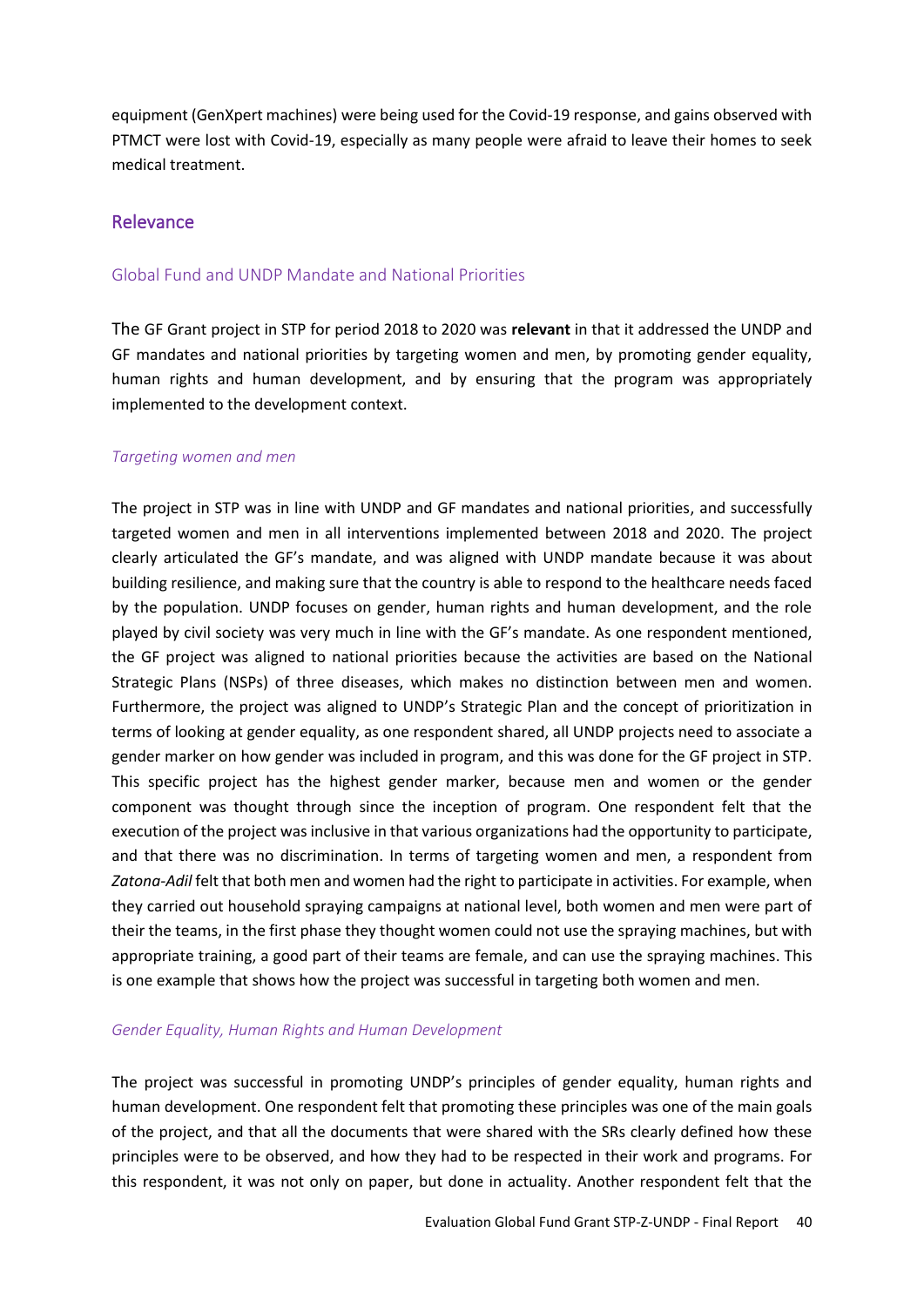project was designed to focus on gender equality among all three diseases (malaria, TB and HIV) and that all activities were aligned to respect human rights. One example of how the project promoted human rights was the work done with key populations, in particular MSM and women sex workers. INPG, one of the SRs, worked closely with, and raised awareness among law enforcement and healthcare workers, a group of people who provide services to key populations, and are often those that can discriminate against them. The work of INPG was successful in not only addressing human rights, but also reinforcing that key populations are human beings and deserve respect.

This was also felt by another respondent who mentioned that human rights were respected, since at the start of the project, the biggest difficulty was with key populations. Since STP is a Christian country, it was very difficult for people to talk about or accept sex workers and MSM, and therefore it was hard to involve these key populations in project activities. These groups, along with people who are HIV positive and have TB are stigmatized, therefore generally for this population their human rights were not respected. Law enforcement often do not respect key populations or take into account their rights. However, with the efforts of this GF project, via the the SBs, and the work done over the years with key populations, especially from INPG, key populations' human rights are now starting to be respected.

#### *Project Implementation and Development Context*

The selected method of project implementation was appropriate to the development context because the project was aligned to UNDP and GF's mandate and national priorities, and promoted the principles of gender equality, human rights and human development. Moreover, as shared by one respondent the model used by the GF is a standard model where you have a CCM, which is a steering committee for the project, it is inclusive of all constituencies and representative of those affected by the three diseases. In STP, the CCM is a national committee including representatives from government, the private sector, technical partners, civil society and communities living with TB, HIV and malaria. This ensured inclusivity of all those affected by the three diseases, ongoing collaboration and communication, and that all perspectives were taken into account during the implementation of the project.

# **Effectiveness**

The project was **effective** in reaching most targets, and therefore from what has been observed and shared by respondents there was progress made towards the achievement of the agreed performance framework. However, there have been some challenges related to the Covid-19 pandemic which have affected some results obtained, these are also highlighted below.

## Project Outcomes/Targets

The project responded to the expectations of the GF, and the country managed to implement in almost its totality all the actions that were planned. There were substantive gains in the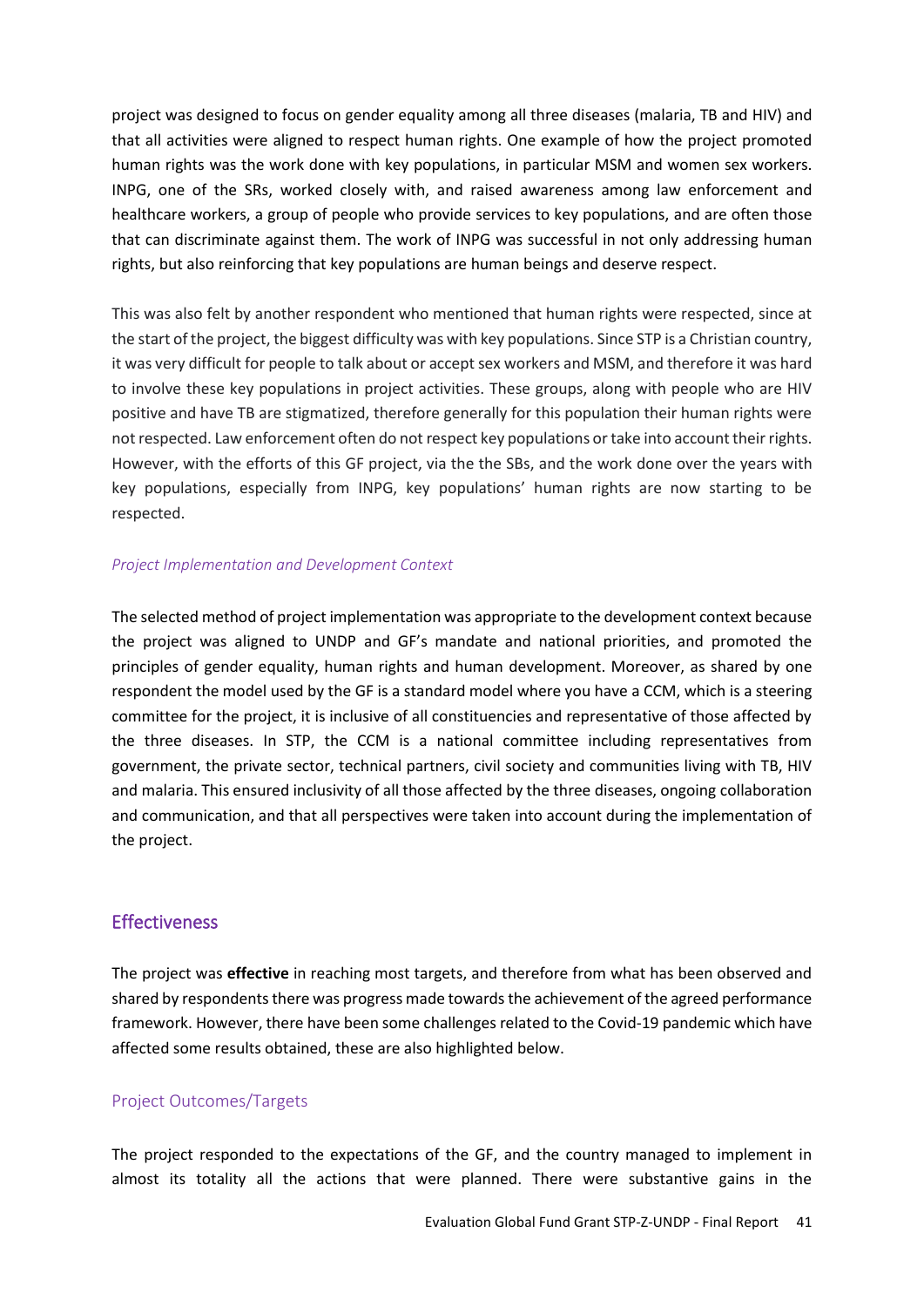implementation of this program, especially in malaria, with the observed drastic reduction in malaria in the country. It was also noted that in 2020, because of Covid-19, there was some difficulty in implementing some aspects of the project, but this was in the final phase of the project – this report will highlight the areas or activities that were affected by Covid-19. However, in general most of the targets were reached as planned.

The programatic performance of the Grant period 2018-2020 is shown in Table 1. It shows that in 2018 the Grant achieved an average performance for all indicators of 96%, corresponding to an A2 rating.<sup>22</sup> In 2019 the Grant achieved 81% which is a B1 rating, $^{23}$  while in 2020 the average programatic performance was 74% corresponding to a B1 rating.<sup>24</sup> When looking at the Grant ratings, the programatic performance seems to have diminished from 2018 to 2020, while there has been some progress especially in HIV, there were some weak performance in TB and malaria. Both the progress and lack of progress is presented below, and has been highlighted in the 2020 GF Performance Letter. It also seems that much of the weak performance was due to the impact of Covid-19, and as such a section on this impact is presented below.

|                     | 201825 | 201926    |                                                    | 2020 <sup>27</sup>      |  |
|---------------------|--------|-----------|----------------------------------------------------|-------------------------|--|
| <b>Grant rating</b> | A2     | <b>B1</b> |                                                    | <b>B1</b>               |  |
| Percentage          | 96%    | 81%       |                                                    | 74%                     |  |
|                     |        |           | <b>Global Fund Performance Rating<sup>28</sup></b> |                         |  |
|                     |        |           | Performance                                        | <b>All Indicator OR</b> |  |
|                     |        |           | Rating                                             | <b>Top Indicator</b>    |  |
|                     |        |           |                                                    | <b>Score</b>            |  |
|                     |        |           | A1                                                 | $>100\%$                |  |
|                     |        |           | A2                                                 | 90%-100%                |  |
|                     |        |           | <b>B1</b>                                          | 60%-89%                 |  |
|                     |        |           | <b>B2</b>                                          | 30%-59%                 |  |
|                     |        |           | $\mathbf c$                                        | $30%$                   |  |

#### **Table 1: Global Fund Grant Rating 2018-2020**

Table 2 shows the coverage indicators, which are those that are presented in the GF Grant rating tool for the reporting period 2018-2020. In terms of the coverage indicators for all three diseases, some progress was made in some areas, while some areas performed less well as reflected in the 2020 GF Performance Letter, which is presented below.

[https://www.theglobalfund.org/media/3229/lfa\\_grantratingtoolnfm\\_guidancenote\\_en.pdf](https://www.theglobalfund.org/media/3229/lfa_grantratingtoolnfm_guidancenote_en.pdf)

<sup>22</sup> Global Fund. (2018). STP-Z-UNDP Performance Letter

<sup>23</sup> Global Fund. (2019). STP-Z-UNDP Performance Letter

<sup>&</sup>lt;sup>24</sup> Global Fund. (2020). STP-Z-UNDP Performance Letter

<sup>25</sup> Global Fund. (2018). STP-Z-UNDP Performance Letter

<sup>26</sup> Global Fund. (2019). STP-Z-UNDP Performance Letter

<sup>27</sup> Global Fund. (2020). STP-Z-UNDP Performance Letter

<sup>28</sup> Global Fund. (2016). Grant Rating Tool for NFM Grants in Excel. Available from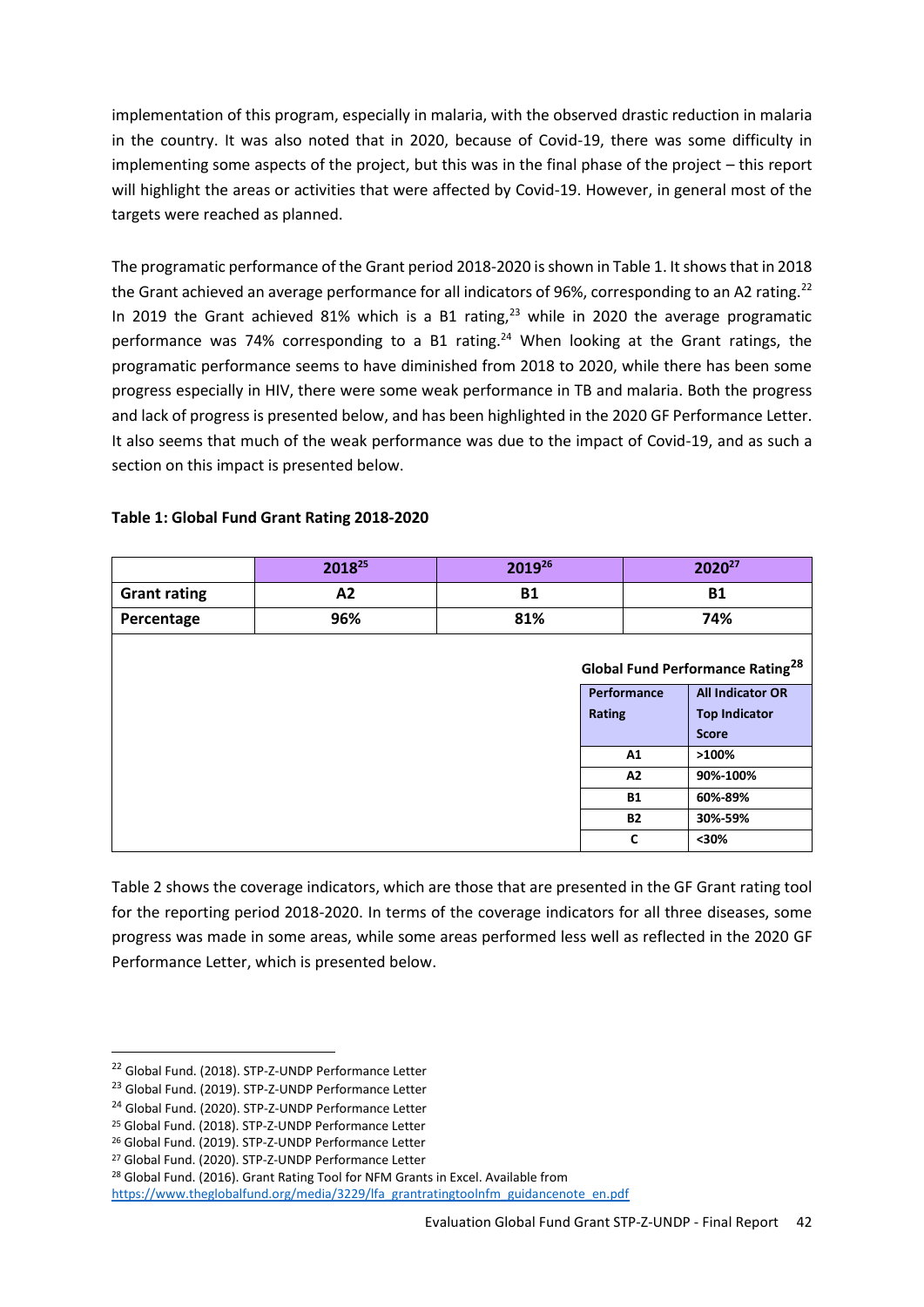In terms of HIV the following areas showed good progress:

- **Comprehensive prevention programs for sex workers and their clients**
	- Over the three years, there has been a the satisfactory performance for the indicator related to Key Populations, *KP-1c(M): Percentage of sex workers reached with HIV prevention programs - defined package of services*, as it reached 92.2% of its target with service packages.
- **Treatment, Care and Support** 
	- The indicator TCS-1(M): *Percentage of people living with HIV currently receiving antiretroviral therapy* reported an achievement ratio of 92% with 871 PLHIV receiving antiretroviral therapy out of 1,046 (83.3%).
- **PMTCT**
	- The indicator *PMTCT 2.1: Percentage of HIV-positive pregnant women who received ART during pregnancy* obtained an achievement ratio of 94% with 31 HIV-positive pregnant women receiving ART out of an estimated total of 33 HIV-positive pregnant women. We understand from the Principal Recipient that the indicator's performance was impacted by the COVID-19 pandemic.

## **TB**

In terms of TB some indicators have shown weak performance.

- **TB care and prevention**:
	- The indicators for this module continued to demonstrate weak performance. Both indicators: (i) *TCP-1(M): Number of notified cases of all forms of TB (i.e., bacteriologically confirmed + clinically diagnosed), includes new and relapse cases;*  and (ii) *TCP-2(M): Treatment success rate – all forms: Percentage of TB cases, all forms bacteriologically confirmed plus clinically diagnosed, successfully treated (cured plus treatment completed) among all TB cases registered for treatment during a specified period, new and relapse cases* showed weaker results of 46% and 78% respectively compared those for 2019 of 71% and 83% respectively.
	- From the TB Global report and country profile, the number of TB incident cases is estimated at 114 per 100,000, suggesting an expected number of 250 incident cases. This implies that with 142 notified TB cases, the treatment coverage remained low at only 57%. Treatment success rate of 70% (down by one percentage point from 2019) remained low compared to global targets of 90%, a reflection of continued gaps in the quality of services offered to TB patients. On a positive note, the PR noted the increased use of GeneXpert.
- **MDR-TB:** 
	- The results of the two indicators under this module: (i) *MDR TB-2(M): Number of cases with RR-TB and/or MDR-TB notified*; and (ii) *MDR TB-3 (M): Number of cases with RR-*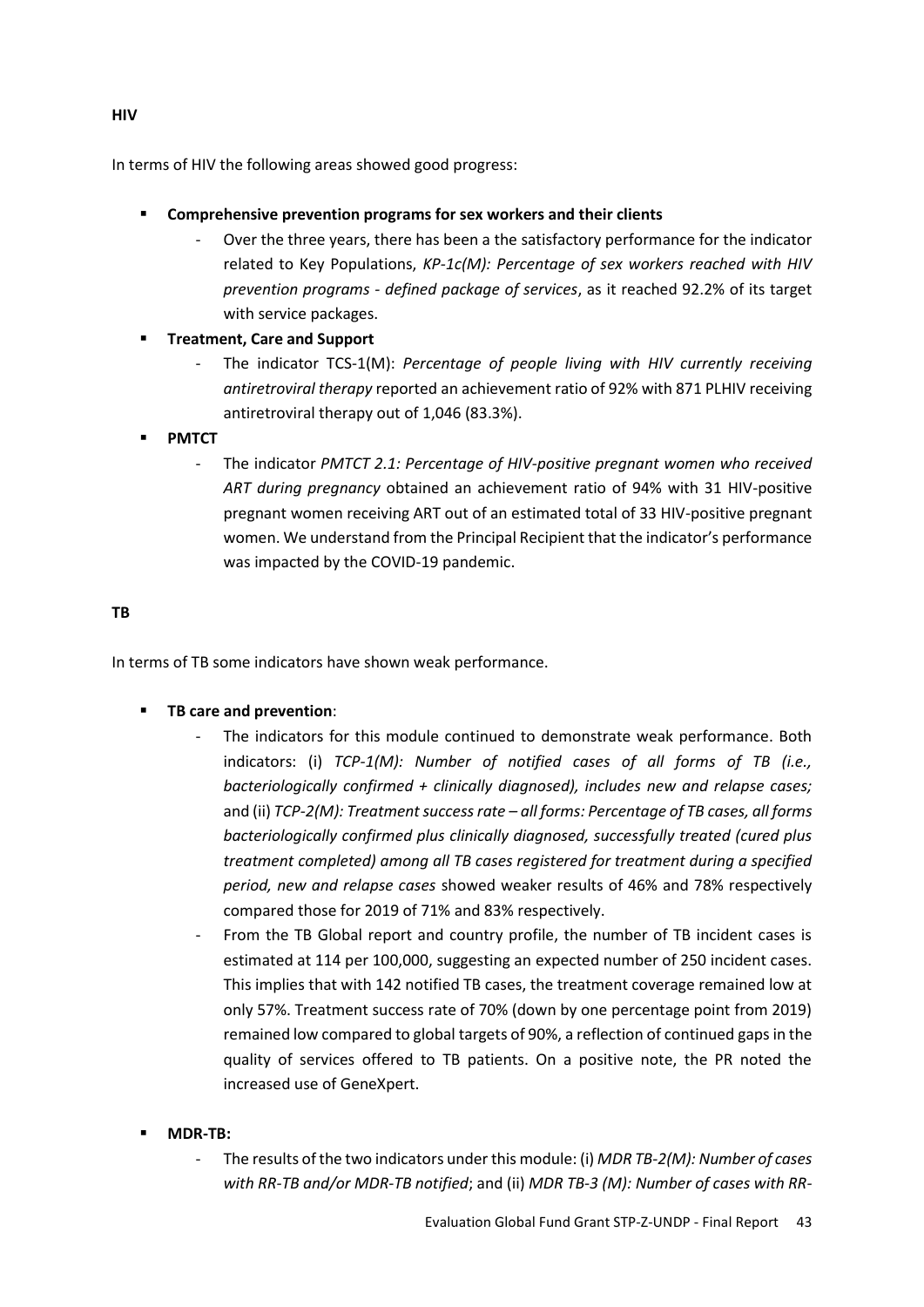*TB and/or MDR-TB that began second-line treatment* continued to be low. Only one case out of a target of seven was notified and put on treatment, resulting in an achievement rate of 14%.

- **TB/HIV**:
	- Regarding the indicator TB/HIV-6(M): *Percentage of HIV-positive new and relapse TB patients on ART during TB treatment*, we note that the proportion of TB patients who are HIV positive (4%) is lower compared to historical trends and the 2019 report (16%). This may be due to reduced active case finding at the national level, and the low demand for the passive TB diagnosis services as a result of the COVID-19 pandemic.

#### **Malaria**

In terms of malaria, the following indicators performed well and showed progress.

- **Case management**:
	- The two indicators for malaria case management: (i) *CM 1a(M): Proportion of suspected malaria cases that receive a parasitological test at public sector health facilities;* and (ii) *CM 2a(M): Proportion of confirmed malaria cases that received firstline antimalarial treatment at public sector health facilities,* performed very well achieving 100% respectively.
	- While the confirmed malaria cases that received anti-malarial treatment (1,994) is less than the results reported for 2019 (2,457), the Global Fund would like to note that significant gaps still remain in the country's effort to attain elimination by 2025, in particular if the reduction in cases is due to the impact of restrictions resulting from the COVID-19 pandemic.

However, the following indicators performed less:

- **Vector control**:
	- The two indicators for vector control (i) *VC 3(M): Number of long-lasting insecticidal nets distributed to targeted risk groups through continuous distribution;* and (ii) *VC 5: Proportion of households in targeted areas that received Indoor Residual Spraying during the reporting period* performed unsatisfactorily at 69% and 77% respectively during the period under review.
	- Only 11,107 long lasting insecticidal nets (LLINs) were distributed compared to a target of 16,000, while 66% of targeted households were sprayed (15,902/24,289) compared to a target of 85%. The results continue to suggest low acceptance of IRS and poor performance in relation to routine distribution, which was worsened by the COVID-19 pandemic.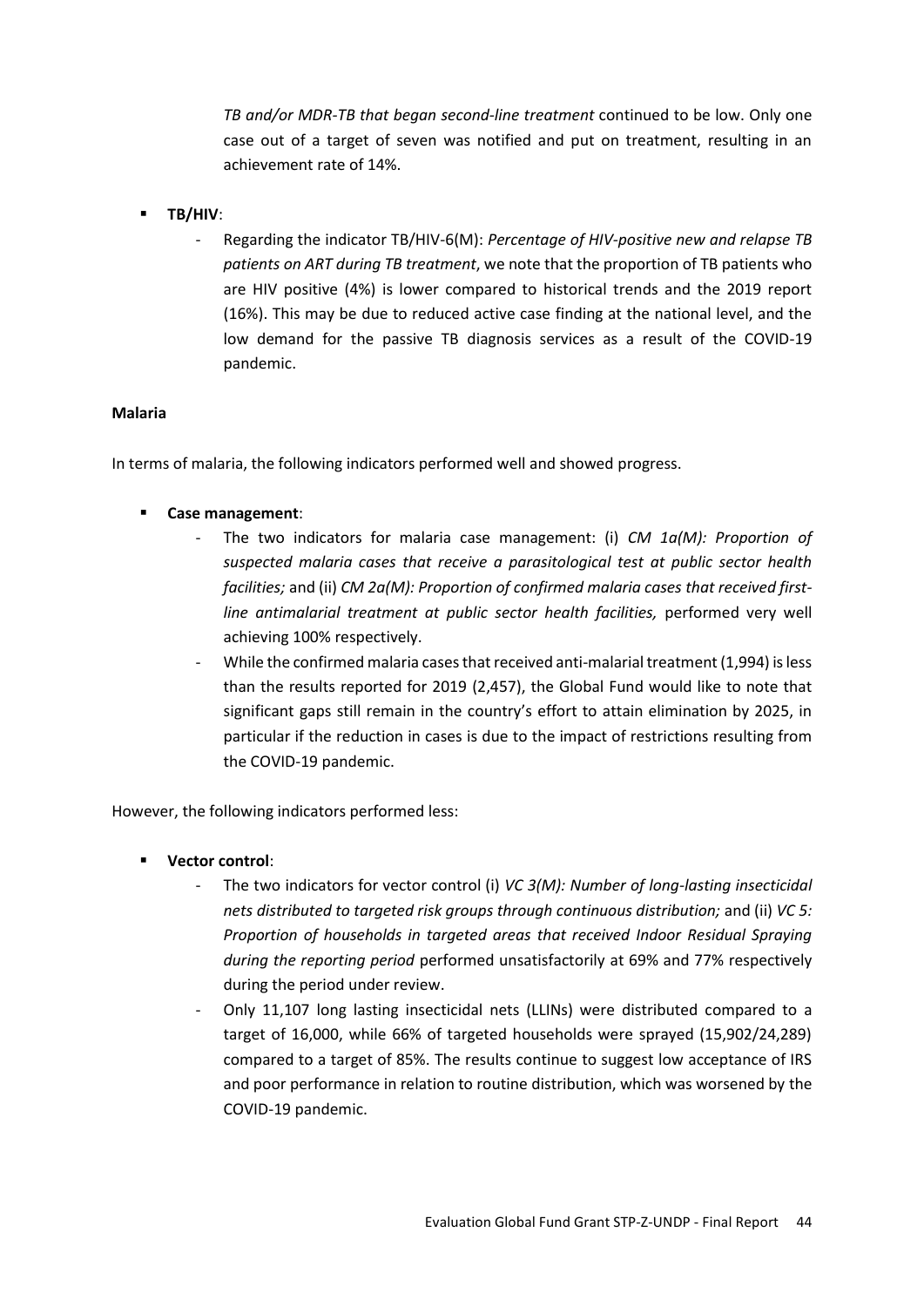#### **Table 2: Coverage Indicators from 2018, 2019 and 2020<sup>29</sup>**

| <b>COVERAGE INDICATORS</b> |                |                |      |                |                |      |                |                |      |
|----------------------------|----------------|----------------|------|----------------|----------------|------|----------------|----------------|------|
|                            |                | 201830         |      | 201931         |                |      | 202032         |                |      |
|                            | <b>Targets</b> | <b>Results</b> | $\%$ | <b>Targets</b> | <b>Results</b> | $\%$ | <b>Targets</b> | <b>Results</b> | $\%$ |
| $KP-1c(M)$ :               | 89             | 435            | 120% | No target      | 101,1%         | 100% | No target      | 92.2%          | 100% |
| Percentage of sex          |                |                |      |                |                |      |                |                |      |
| workers reached            |                |                |      |                |                |      |                |                |      |
| with HIV                   |                |                |      |                |                |      |                |                |      |
| prevention                 |                |                |      |                |                |      |                |                |      |
| programs - defined         |                |                |      |                |                |      |                |                |      |
| package of services        |                |                |      |                |                |      |                |                |      |
| $TCS-1(M)$ :               | 78,70%         | 94%            | 119% | 85%            | 76,6%          | 90%  | 90,7%          | 83.3%          | 92%  |
| Percentage of              |                |                |      |                |                |      |                |                |      |
| people living with         |                |                |      |                |                |      |                |                |      |
| HIV currently              |                |                |      |                |                |      |                |                |      |
| receiving                  |                |                |      |                |                |      |                |                |      |
| antiretroviral             |                |                |      |                |                |      |                |                |      |
| therapy                    |                |                |      |                |                |      |                |                |      |
| PMTCT-2.1:                 | 100%           | 100%           | 100% | 100%           | 97,1%          | 97%  | 100%           | 93.9%          | 94%  |
| Percentage of HIV-         |                |                |      |                |                |      |                |                |      |
| positive pregnant          |                |                |      |                |                |      |                |                |      |
| women who                  |                |                |      |                |                |      |                |                |      |
| received ART               |                |                |      |                |                |      |                |                |      |
| during pregnancy           |                |                |      |                |                |      |                |                |      |
| TB/HIV-6(M):               | 100%           | 100%           | 100% | 100%           | 100%           | 100% | 100%           | 100%           | 100% |
| Percentage of HIV-         |                |                |      |                |                |      |                |                |      |
| positive new and           |                |                |      |                |                |      |                |                |      |
| relapse TB patients        |                |                |      |                |                |      |                |                |      |
| on ART during TB           |                |                |      |                |                |      |                |                |      |
| treatment                  |                |                |      |                |                |      |                |                |      |
| TCP-1(M): Number           | 195            | 152            | 78%  | 200            | 142            | 71%  | 200            | 91             | 46%  |
| of notified cases of       |                |                |      |                |                |      |                |                |      |
| all forms of TB-(i.e.      |                |                |      |                |                |      |                |                |      |
| bacteriologically          |                |                |      |                |                |      |                |                |      |
| confirmed +                |                |                |      |                |                |      |                |                |      |
| clinically                 |                |                |      |                |                |      |                |                |      |
| diagnosed),                |                |                |      |                |                |      |                |                |      |
| includes new and           |                |                |      |                |                |      |                |                |      |
| relapse cases              |                |                |      |                |                |      |                |                |      |
| $TCP-2(M):$                | 82,70%         | 74,8%          | 90%  | 85,10%         | 71,10%         | 83%  | 90%            | 70.4%          | 78%  |
| Treatment success          |                |                |      |                |                |      |                |                |      |
| rate-all                   |                |                |      |                |                |      |                |                |      |
| forms: Percentage          |                |                |      |                |                |      |                |                |      |
| of TB cases, all           |                |                |      |                |                |      |                |                |      |
| forms,                     |                |                |      |                |                |      |                |                |      |
| bacteriologically          |                |                |      |                |                |      |                |                |      |
| confirmed plus             |                |                |      |                |                |      |                |                |      |

<sup>&</sup>lt;sup>29</sup> Indicators extracted from Progress Update/Disbursement Request (PU/DR) 2018, 2019 and 2020

<sup>30</sup> Global Fund. (2018). Grant Rating Tool for Grant: STP-Z-UNDP. Global Fund Performance Letter

<sup>31</sup> Global Fund. (2019). Grant Rating Tool for Grant: STP-Z-UNDP. Global Fund Performance Letter

<sup>32</sup> Global Fund. (2020). Grant Rating Tool for Grant: STP-Z-UNDP. Global Fund Performance Letter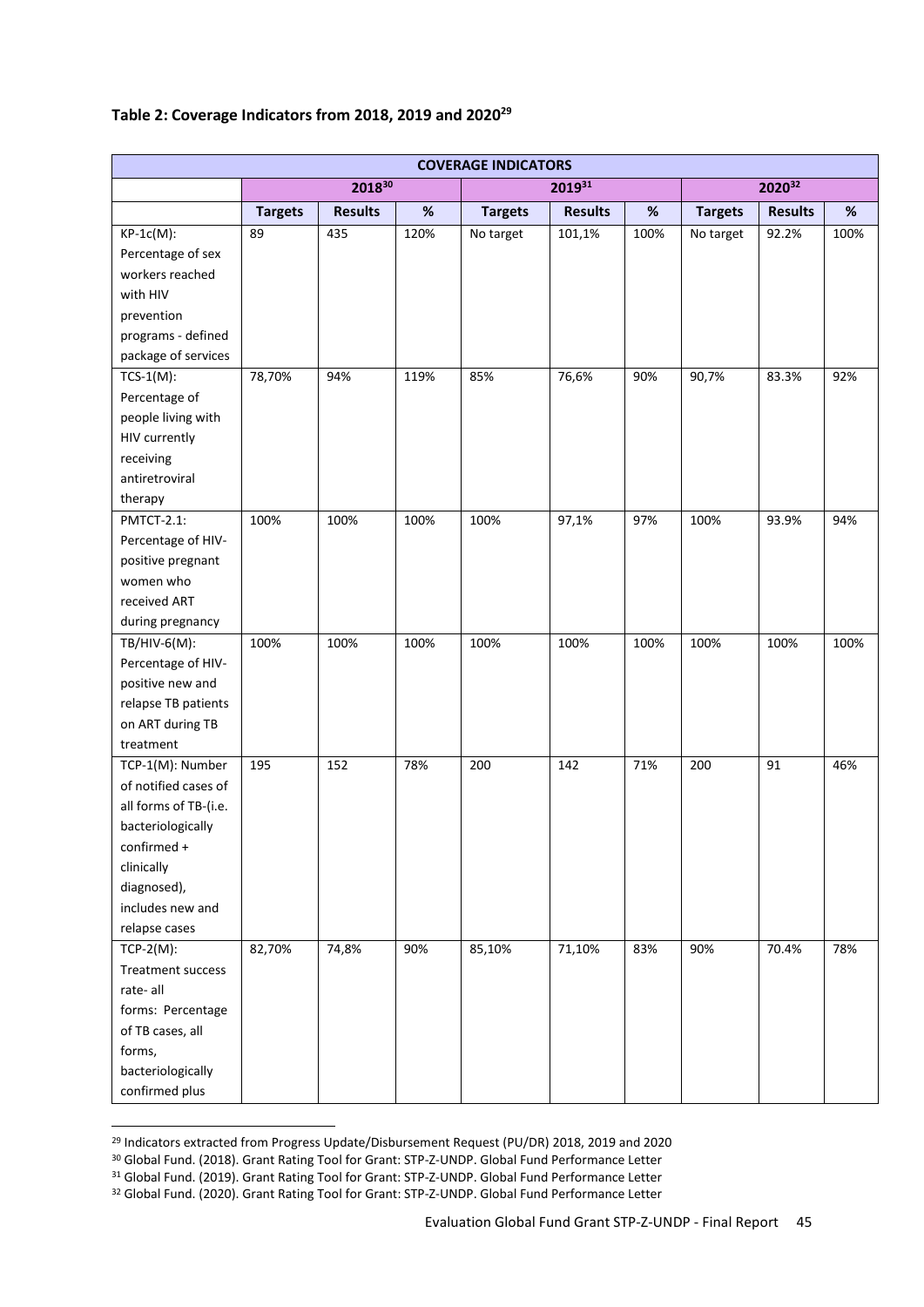| diagnosed,<br>successfully treated<br>(cured plus<br>treatment<br>completed) among<br>all TB cases<br>registered for<br>treatment during a<br>specified period,<br>new and relapse<br>cases<br>VC-3(M): Number<br>15,933<br>22,490<br>120%<br>18,500<br>16,258<br>16 000<br>69%<br>88%<br>11,107<br>of long-lasting<br>insecticidal nets<br>distributed to<br>targeted risk<br>groups through<br>continuous<br>distribution<br>67,4%<br>VC-5: Proportion of<br>85%<br>79%<br>85%<br>69,4%<br>82%<br>85%<br>65.5%<br>77%<br>households in<br>targeted areas that<br>received Indoor<br>Residual Spraying<br>during the<br>reporting period<br>100%<br>100%<br>100%<br>100%<br>100%<br>100%<br>100%<br>100%<br>100%<br>$CM-1a(M)$ :<br>Proportion of<br>suspected malaria<br>cases that receive a<br>parasitological test<br>at public sector<br>health facilities<br>$CM-2a(M)$ :<br>100%<br>100%<br>100%<br>100%<br>100%<br>100%<br>100%<br>100%<br>100%<br>Proportion of<br>confirmed malaria<br>cases that received<br>first-line<br>antimalarial<br>treatment at public<br>sector health<br>facilities<br>N/A<br>N/A<br>VC-1(M): Number<br>120,660<br>120,660<br>100%<br>N/A<br>N/A<br>N/A<br>N/A<br>of long-lasting<br>insecticidal nets<br>distributed to at-<br>risk populations<br>through mass<br>campaigns<br>$\overline{7}$<br>MDR TB-2(M):<br>5<br>71%<br>7<br>$\mathbf 2$<br>29%<br>$\overline{7}$<br>$\mathbf 1$<br>14% | clinically |  |  |  |  |  |
|--------------------------------------------------------------------------------------------------------------------------------------------------------------------------------------------------------------------------------------------------------------------------------------------------------------------------------------------------------------------------------------------------------------------------------------------------------------------------------------------------------------------------------------------------------------------------------------------------------------------------------------------------------------------------------------------------------------------------------------------------------------------------------------------------------------------------------------------------------------------------------------------------------------------------------------------------------------------------------------------------------------------------------------------------------------------------------------------------------------------------------------------------------------------------------------------------------------------------------------------------------------------------------------------------------------------------------------------------------------------------------------------------------------------------------------|------------|--|--|--|--|--|
|                                                                                                                                                                                                                                                                                                                                                                                                                                                                                                                                                                                                                                                                                                                                                                                                                                                                                                                                                                                                                                                                                                                                                                                                                                                                                                                                                                                                                                      |            |  |  |  |  |  |
|                                                                                                                                                                                                                                                                                                                                                                                                                                                                                                                                                                                                                                                                                                                                                                                                                                                                                                                                                                                                                                                                                                                                                                                                                                                                                                                                                                                                                                      |            |  |  |  |  |  |
|                                                                                                                                                                                                                                                                                                                                                                                                                                                                                                                                                                                                                                                                                                                                                                                                                                                                                                                                                                                                                                                                                                                                                                                                                                                                                                                                                                                                                                      |            |  |  |  |  |  |
|                                                                                                                                                                                                                                                                                                                                                                                                                                                                                                                                                                                                                                                                                                                                                                                                                                                                                                                                                                                                                                                                                                                                                                                                                                                                                                                                                                                                                                      |            |  |  |  |  |  |
|                                                                                                                                                                                                                                                                                                                                                                                                                                                                                                                                                                                                                                                                                                                                                                                                                                                                                                                                                                                                                                                                                                                                                                                                                                                                                                                                                                                                                                      |            |  |  |  |  |  |
|                                                                                                                                                                                                                                                                                                                                                                                                                                                                                                                                                                                                                                                                                                                                                                                                                                                                                                                                                                                                                                                                                                                                                                                                                                                                                                                                                                                                                                      |            |  |  |  |  |  |
|                                                                                                                                                                                                                                                                                                                                                                                                                                                                                                                                                                                                                                                                                                                                                                                                                                                                                                                                                                                                                                                                                                                                                                                                                                                                                                                                                                                                                                      |            |  |  |  |  |  |
|                                                                                                                                                                                                                                                                                                                                                                                                                                                                                                                                                                                                                                                                                                                                                                                                                                                                                                                                                                                                                                                                                                                                                                                                                                                                                                                                                                                                                                      |            |  |  |  |  |  |
|                                                                                                                                                                                                                                                                                                                                                                                                                                                                                                                                                                                                                                                                                                                                                                                                                                                                                                                                                                                                                                                                                                                                                                                                                                                                                                                                                                                                                                      |            |  |  |  |  |  |
|                                                                                                                                                                                                                                                                                                                                                                                                                                                                                                                                                                                                                                                                                                                                                                                                                                                                                                                                                                                                                                                                                                                                                                                                                                                                                                                                                                                                                                      |            |  |  |  |  |  |
|                                                                                                                                                                                                                                                                                                                                                                                                                                                                                                                                                                                                                                                                                                                                                                                                                                                                                                                                                                                                                                                                                                                                                                                                                                                                                                                                                                                                                                      |            |  |  |  |  |  |
|                                                                                                                                                                                                                                                                                                                                                                                                                                                                                                                                                                                                                                                                                                                                                                                                                                                                                                                                                                                                                                                                                                                                                                                                                                                                                                                                                                                                                                      |            |  |  |  |  |  |
|                                                                                                                                                                                                                                                                                                                                                                                                                                                                                                                                                                                                                                                                                                                                                                                                                                                                                                                                                                                                                                                                                                                                                                                                                                                                                                                                                                                                                                      |            |  |  |  |  |  |
|                                                                                                                                                                                                                                                                                                                                                                                                                                                                                                                                                                                                                                                                                                                                                                                                                                                                                                                                                                                                                                                                                                                                                                                                                                                                                                                                                                                                                                      |            |  |  |  |  |  |
|                                                                                                                                                                                                                                                                                                                                                                                                                                                                                                                                                                                                                                                                                                                                                                                                                                                                                                                                                                                                                                                                                                                                                                                                                                                                                                                                                                                                                                      |            |  |  |  |  |  |
|                                                                                                                                                                                                                                                                                                                                                                                                                                                                                                                                                                                                                                                                                                                                                                                                                                                                                                                                                                                                                                                                                                                                                                                                                                                                                                                                                                                                                                      |            |  |  |  |  |  |
|                                                                                                                                                                                                                                                                                                                                                                                                                                                                                                                                                                                                                                                                                                                                                                                                                                                                                                                                                                                                                                                                                                                                                                                                                                                                                                                                                                                                                                      |            |  |  |  |  |  |
|                                                                                                                                                                                                                                                                                                                                                                                                                                                                                                                                                                                                                                                                                                                                                                                                                                                                                                                                                                                                                                                                                                                                                                                                                                                                                                                                                                                                                                      |            |  |  |  |  |  |
|                                                                                                                                                                                                                                                                                                                                                                                                                                                                                                                                                                                                                                                                                                                                                                                                                                                                                                                                                                                                                                                                                                                                                                                                                                                                                                                                                                                                                                      |            |  |  |  |  |  |
|                                                                                                                                                                                                                                                                                                                                                                                                                                                                                                                                                                                                                                                                                                                                                                                                                                                                                                                                                                                                                                                                                                                                                                                                                                                                                                                                                                                                                                      |            |  |  |  |  |  |
|                                                                                                                                                                                                                                                                                                                                                                                                                                                                                                                                                                                                                                                                                                                                                                                                                                                                                                                                                                                                                                                                                                                                                                                                                                                                                                                                                                                                                                      |            |  |  |  |  |  |
|                                                                                                                                                                                                                                                                                                                                                                                                                                                                                                                                                                                                                                                                                                                                                                                                                                                                                                                                                                                                                                                                                                                                                                                                                                                                                                                                                                                                                                      |            |  |  |  |  |  |
|                                                                                                                                                                                                                                                                                                                                                                                                                                                                                                                                                                                                                                                                                                                                                                                                                                                                                                                                                                                                                                                                                                                                                                                                                                                                                                                                                                                                                                      |            |  |  |  |  |  |
|                                                                                                                                                                                                                                                                                                                                                                                                                                                                                                                                                                                                                                                                                                                                                                                                                                                                                                                                                                                                                                                                                                                                                                                                                                                                                                                                                                                                                                      |            |  |  |  |  |  |
|                                                                                                                                                                                                                                                                                                                                                                                                                                                                                                                                                                                                                                                                                                                                                                                                                                                                                                                                                                                                                                                                                                                                                                                                                                                                                                                                                                                                                                      |            |  |  |  |  |  |
|                                                                                                                                                                                                                                                                                                                                                                                                                                                                                                                                                                                                                                                                                                                                                                                                                                                                                                                                                                                                                                                                                                                                                                                                                                                                                                                                                                                                                                      |            |  |  |  |  |  |
|                                                                                                                                                                                                                                                                                                                                                                                                                                                                                                                                                                                                                                                                                                                                                                                                                                                                                                                                                                                                                                                                                                                                                                                                                                                                                                                                                                                                                                      |            |  |  |  |  |  |
|                                                                                                                                                                                                                                                                                                                                                                                                                                                                                                                                                                                                                                                                                                                                                                                                                                                                                                                                                                                                                                                                                                                                                                                                                                                                                                                                                                                                                                      |            |  |  |  |  |  |
|                                                                                                                                                                                                                                                                                                                                                                                                                                                                                                                                                                                                                                                                                                                                                                                                                                                                                                                                                                                                                                                                                                                                                                                                                                                                                                                                                                                                                                      |            |  |  |  |  |  |
|                                                                                                                                                                                                                                                                                                                                                                                                                                                                                                                                                                                                                                                                                                                                                                                                                                                                                                                                                                                                                                                                                                                                                                                                                                                                                                                                                                                                                                      |            |  |  |  |  |  |
|                                                                                                                                                                                                                                                                                                                                                                                                                                                                                                                                                                                                                                                                                                                                                                                                                                                                                                                                                                                                                                                                                                                                                                                                                                                                                                                                                                                                                                      |            |  |  |  |  |  |
|                                                                                                                                                                                                                                                                                                                                                                                                                                                                                                                                                                                                                                                                                                                                                                                                                                                                                                                                                                                                                                                                                                                                                                                                                                                                                                                                                                                                                                      |            |  |  |  |  |  |
|                                                                                                                                                                                                                                                                                                                                                                                                                                                                                                                                                                                                                                                                                                                                                                                                                                                                                                                                                                                                                                                                                                                                                                                                                                                                                                                                                                                                                                      |            |  |  |  |  |  |
|                                                                                                                                                                                                                                                                                                                                                                                                                                                                                                                                                                                                                                                                                                                                                                                                                                                                                                                                                                                                                                                                                                                                                                                                                                                                                                                                                                                                                                      |            |  |  |  |  |  |
|                                                                                                                                                                                                                                                                                                                                                                                                                                                                                                                                                                                                                                                                                                                                                                                                                                                                                                                                                                                                                                                                                                                                                                                                                                                                                                                                                                                                                                      |            |  |  |  |  |  |
|                                                                                                                                                                                                                                                                                                                                                                                                                                                                                                                                                                                                                                                                                                                                                                                                                                                                                                                                                                                                                                                                                                                                                                                                                                                                                                                                                                                                                                      |            |  |  |  |  |  |
|                                                                                                                                                                                                                                                                                                                                                                                                                                                                                                                                                                                                                                                                                                                                                                                                                                                                                                                                                                                                                                                                                                                                                                                                                                                                                                                                                                                                                                      |            |  |  |  |  |  |
|                                                                                                                                                                                                                                                                                                                                                                                                                                                                                                                                                                                                                                                                                                                                                                                                                                                                                                                                                                                                                                                                                                                                                                                                                                                                                                                                                                                                                                      |            |  |  |  |  |  |
|                                                                                                                                                                                                                                                                                                                                                                                                                                                                                                                                                                                                                                                                                                                                                                                                                                                                                                                                                                                                                                                                                                                                                                                                                                                                                                                                                                                                                                      |            |  |  |  |  |  |
|                                                                                                                                                                                                                                                                                                                                                                                                                                                                                                                                                                                                                                                                                                                                                                                                                                                                                                                                                                                                                                                                                                                                                                                                                                                                                                                                                                                                                                      |            |  |  |  |  |  |
|                                                                                                                                                                                                                                                                                                                                                                                                                                                                                                                                                                                                                                                                                                                                                                                                                                                                                                                                                                                                                                                                                                                                                                                                                                                                                                                                                                                                                                      |            |  |  |  |  |  |
|                                                                                                                                                                                                                                                                                                                                                                                                                                                                                                                                                                                                                                                                                                                                                                                                                                                                                                                                                                                                                                                                                                                                                                                                                                                                                                                                                                                                                                      |            |  |  |  |  |  |
|                                                                                                                                                                                                                                                                                                                                                                                                                                                                                                                                                                                                                                                                                                                                                                                                                                                                                                                                                                                                                                                                                                                                                                                                                                                                                                                                                                                                                                      |            |  |  |  |  |  |
|                                                                                                                                                                                                                                                                                                                                                                                                                                                                                                                                                                                                                                                                                                                                                                                                                                                                                                                                                                                                                                                                                                                                                                                                                                                                                                                                                                                                                                      |            |  |  |  |  |  |
|                                                                                                                                                                                                                                                                                                                                                                                                                                                                                                                                                                                                                                                                                                                                                                                                                                                                                                                                                                                                                                                                                                                                                                                                                                                                                                                                                                                                                                      |            |  |  |  |  |  |
|                                                                                                                                                                                                                                                                                                                                                                                                                                                                                                                                                                                                                                                                                                                                                                                                                                                                                                                                                                                                                                                                                                                                                                                                                                                                                                                                                                                                                                      |            |  |  |  |  |  |
|                                                                                                                                                                                                                                                                                                                                                                                                                                                                                                                                                                                                                                                                                                                                                                                                                                                                                                                                                                                                                                                                                                                                                                                                                                                                                                                                                                                                                                      |            |  |  |  |  |  |
|                                                                                                                                                                                                                                                                                                                                                                                                                                                                                                                                                                                                                                                                                                                                                                                                                                                                                                                                                                                                                                                                                                                                                                                                                                                                                                                                                                                                                                      |            |  |  |  |  |  |
|                                                                                                                                                                                                                                                                                                                                                                                                                                                                                                                                                                                                                                                                                                                                                                                                                                                                                                                                                                                                                                                                                                                                                                                                                                                                                                                                                                                                                                      |            |  |  |  |  |  |
|                                                                                                                                                                                                                                                                                                                                                                                                                                                                                                                                                                                                                                                                                                                                                                                                                                                                                                                                                                                                                                                                                                                                                                                                                                                                                                                                                                                                                                      |            |  |  |  |  |  |
|                                                                                                                                                                                                                                                                                                                                                                                                                                                                                                                                                                                                                                                                                                                                                                                                                                                                                                                                                                                                                                                                                                                                                                                                                                                                                                                                                                                                                                      |            |  |  |  |  |  |
| Number of TB cases                                                                                                                                                                                                                                                                                                                                                                                                                                                                                                                                                                                                                                                                                                                                                                                                                                                                                                                                                                                                                                                                                                                                                                                                                                                                                                                                                                                                                   |            |  |  |  |  |  |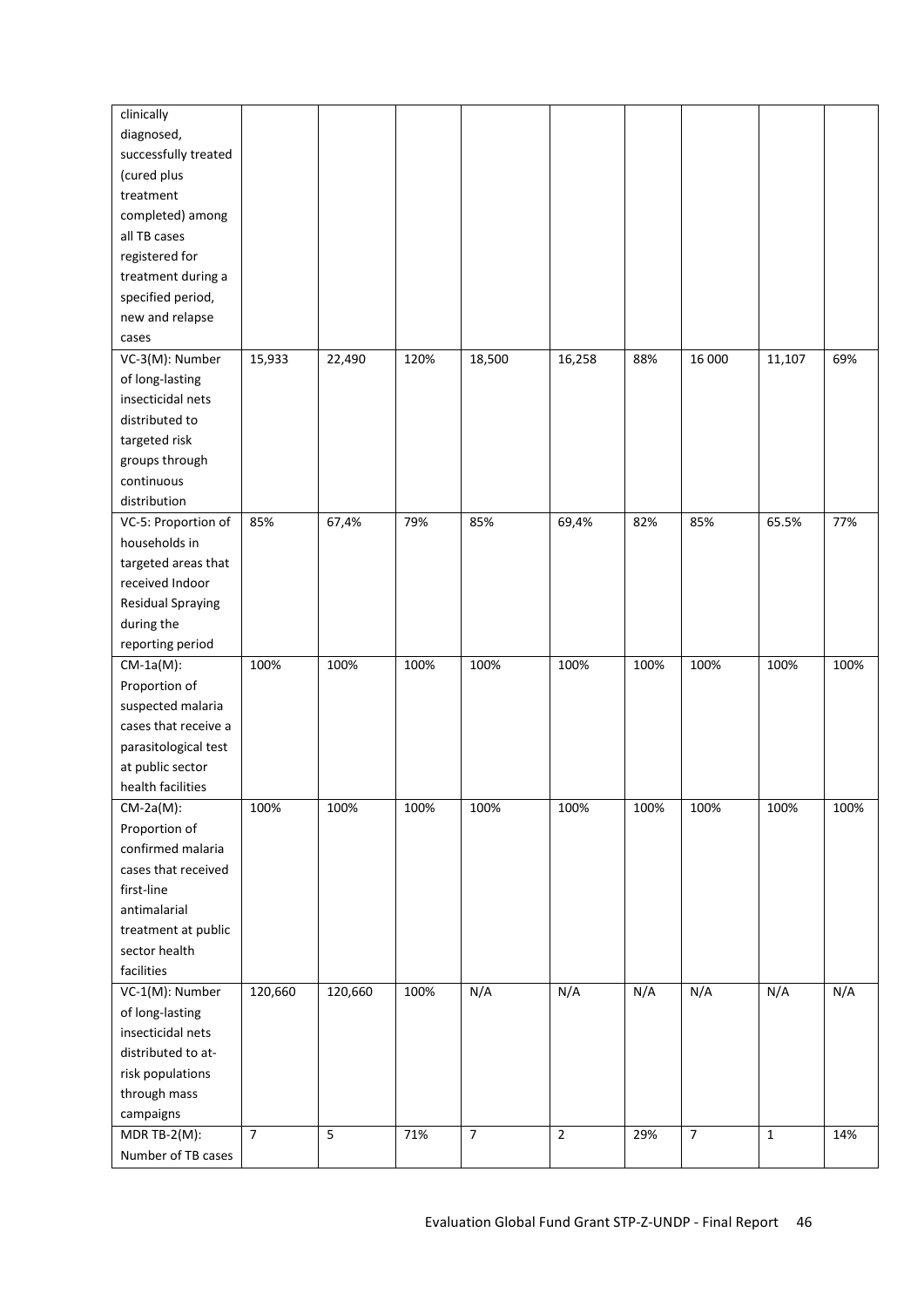| with RR-TB and/or |  |     |  |     |  |     |
|-------------------|--|-----|--|-----|--|-----|
| MDR-TB notified   |  |     |  |     |  |     |
| MDR TB-3( $M$ ):  |  | 71% |  | 29% |  | 14% |
| Number of cases   |  |     |  |     |  |     |
| with RR-TB and/or |  |     |  |     |  |     |
| MDR-TB that began |  |     |  |     |  |     |
| second-line       |  |     |  |     |  |     |
| treatment         |  |     |  |     |  |     |

#### Project Outcomes and Progress

The project's intended outcome as stated in the UNDAF/Country Programme Results and Resource Framework was: *strengthening social cohesion through access to quality basic services with a view to reducing inequality and disparity between citizens and communities*.

Looking closer at the three main Grant outputs (Box 1), it is clear that there has been progress and that these have positively affected the above mentioned outcomes. It should however be noted that some indicators may have not shown as much progress due to Covid-19, which made its appearance in 2020. The impact of Covid-19 on the delivery of outputs/indicators is presented further below (section: The impact of Covid-19 on the delivery of outputs/indicators).

#### **Box 1: STP-Z-UNDP Grant Outputs**

Output 1: Reduce morbidity among people living with **HIV/AIDS** from 0.13 in 2013 to 0.06 per 1,000 inhabitants by 2021 and reduce mortality from 28.8 in 2013 to 4.15 per 100,000 inhabitants by 2021.

Output 2: Increase the treatment success rate for all forms of **TB** that have been bacteriologically confirmed and clinically diagnosed, from 76.5% in 2016 to ≥85% by 2020.

Output 3: Reduce the incidence of **malaria** to less than 1 case per 1,000 inhabitants within all of the districts of São Tomé, and record 0 (zero) endemic cases within the Autonomous Region of Príncipe by 2021.

#### **HIV**

In terms of Output 1, respondents felt that the project helped reduce morbidity and mortality among PLHIV, for example the country adopted the World Health Organization's (WHO) Universal Test and Treat (UTT) Strategy, which was successful in detecting a large number of patients with HIV who are now on treatment and being followed. The project assisted in improving the quality of live and access to treatment among PLHIV, the country achieved good antiretroviral therapy (ART) coverage, even if the country has a low HIV prevalence compared to rest of Africa, they managed to get close to 90% of HIV positive people on treatment. There have been gains with PMTCT, and the country is on the path of eliminating vertical transmission of HIV from mother-to-child, data shows that there is less than 5% transmission, which is very positive result. Mass communication campaigns, which were part of the Grant program activities have helped reduce HIV stigma towards PLHIV in STP. Another great achievement was the interventions targeted to key populations such as sex workers and MSM, and for the first time the country was able to conduct the Integrated Bio-Behavioural Surveillance (IBSS) Survey, which allowed for a better understanding of the experiences and needs of key populations in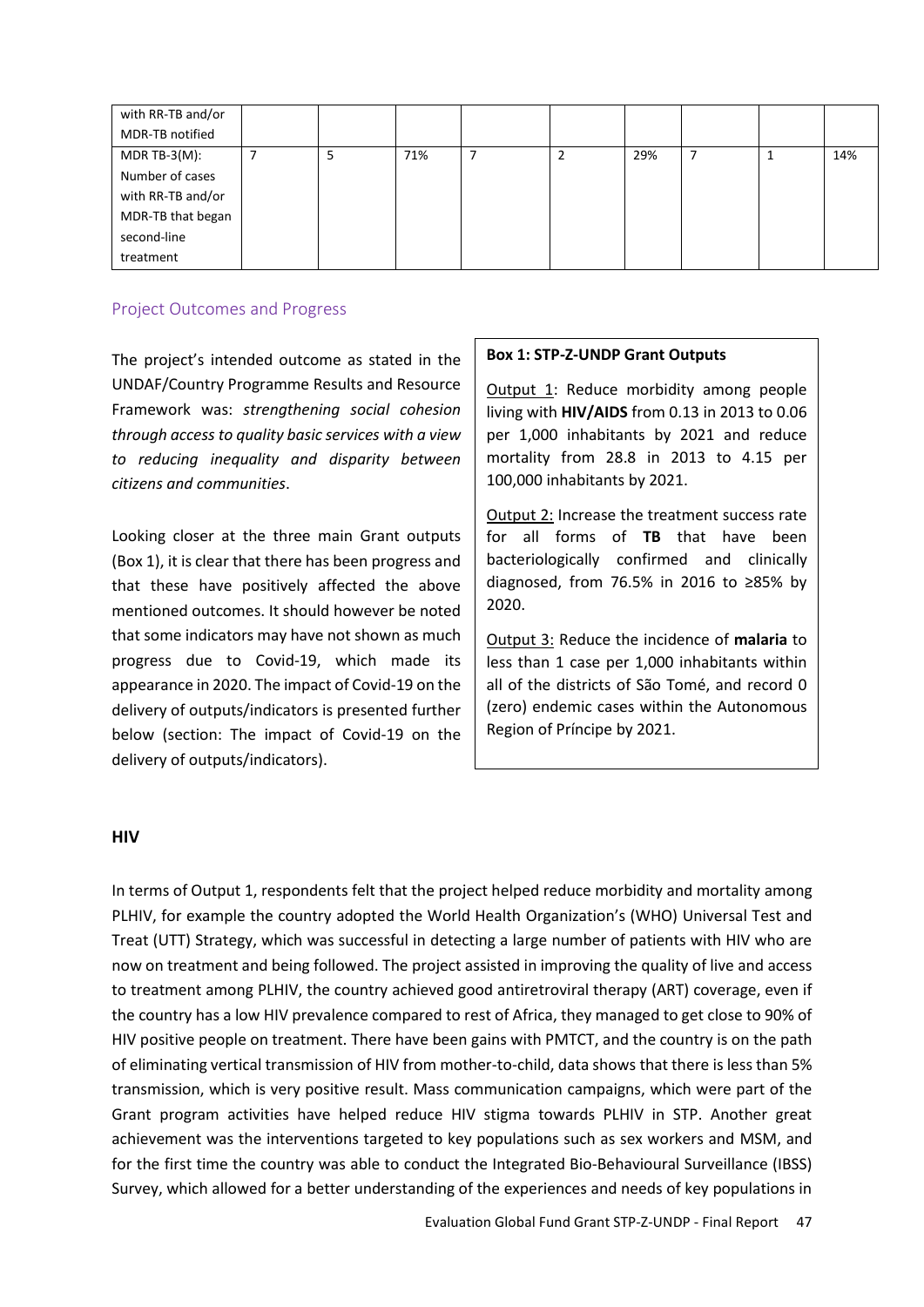STP. As one respondent from IPNG shared, there was progress because they started working with a small group in 2018, and then were able to reach a larger number of key populations by 2020. For example, they reached more sex workers and MSM, and were able to distribute more prevention kits, as well as provide information and awareness. The HIV prevalence among sex workers reduced from 4.5% when they started working with them, to 1.6% as shown in the IBBS Study.

#### **TB**

Progress was also observed in terms of Output 2. STP is a country with a relatively low TB prevalence and limited cases, however with the GF Grant the country managed to achieve good results in terms of treatment success and notification rates, despite a decrease observed in 2020, mainly due to Covid-19. This achievement can be attributed to the country receiving GenXpert machines with the assistance of GF Grant funds. This machine diagnoses TB by detecting the presence of TB bacteria, and was the first machine of its type in STP, which has been transformational for the health system. A GenXpert machine was also delivered to Principe Island. It should however be noted that these machines were also used for the Covid-19 response in the country, which has been a significant contribution for contact tracing.

#### **Malaria**

It is perhaps in Output 3 where the most progress was observed, with many respondents mentioning that STP experienced a drastic reduction in malaria cases (although there was small rise in 2020 due to Covid-19). As one respondent shared, "*no one in São Tomé dies from malaria anymore, many years ago, malaria was one of the main causes of death here, but now there are no malaria deaths*." The GF Grant contributed to reducing malaria cases in the country (and achieved pre-elimination in some areas on Principe island), which is an extraordinary achievement. The GF Grant provided funds for IRS, mosquito nets and awareness campaigns, and also improved malaria testing, diagnostic, epidemiologic surveillance, and case finding. STP is in pre-elimination phase of malaria by 2025, much of which can be attributed to the investment of the GF grants. This achievement can also be attributed to the partnerships that took place during this reporting period, for example the Red Cross (*Cruz Vermelha*) successfully distributed and placed mosquito nets to a large part of the population, and *Zatona-Adil* conducted a campaign to raise malaria awareness and provide IRS to homes in STP. Many respondents felt that the funds provided by the GF, these partnerships and interventions all played a critical role in reducing malaria in STP. Although some excellent progress was observed, malaria cases did increase in 2020, which may be attributed to Covid-19 (this will be highlighted further in this report).

All three outputs as highlighted above have positively affected the outcome of the project, which has been shown via the achievement of most targets, and what was shared by the respondents. It seems that areas that were less effective or where some discrepancies were observed relate to the impact of Covid-19.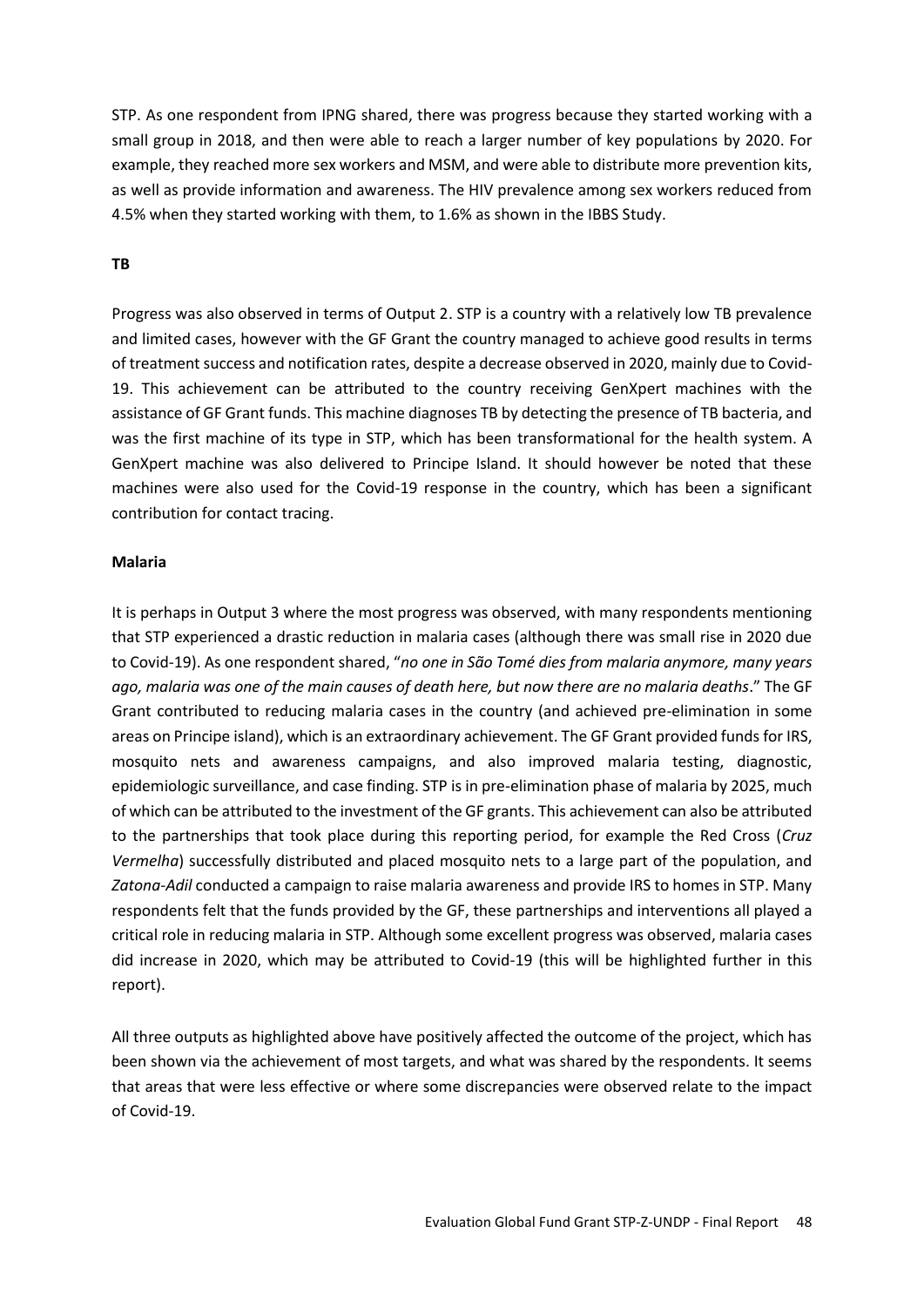#### *Other project areas: Achievements*

As detailed in the GF 2020 Performance Letter, the following three Grant requirements have been met, and these are seen as successes for the reporting period under review (2018-2020). They include: (1) UNDP assisting the MOH develop and set up the DHIS2, including a budget and implementation plan; (2) UNDP's submission of an IRS operational plan, which covered proposed actions, time-scales, costs and management structure; and (3) UNDP's submission of a plan detailing the measures to be undertaken to build the capacities of the CNE to take over as PR under the program, including timeline for transferring relevant Grant implementation responsibilities.<sup>33</sup>

From the perspective of the respondents, several project achievements were highlighted including the successful transition of the PR role from UNDP to the MOH, the contributing role played by the CCM in terms of coordination, and working with key populations.

**Transition of PR role from UNDP to MOH:** One of the main project outcomes or achievements was the creation of the Grant Management Cell (GMC)/*Cellula de Gestão* within the MOH, and the MOH becoming the PR of the GF Grant for 2021-2023 and onwards. One respondent shared that this was one of the main objectives since the GF Grant started in STP, and it was achieved in the Grant period 2018-2020. This in itself will ensure the sustainability of the project, and the work being done in STP. In addition to the successful transition of the PR role from UNDP to the MOH, the capacity development which occurred during the Grant period, including the development and implementation of the Capacity Development and Transition Plan is noteworthy. Several UNDP staff members successfully transited to the GMC in the MOH, and capacity was built among national intuitions such as the CNE, including the PLNP, PLNT and PLNS. As one respondent shared, "*It was the biggest transformation for the health system, even though there are still gaps, it was a significant achievement in this Grant*."

**Country Coordination Committee (CCM):** A significant achievement was having a national coordination committee (the CCM) that was able to build up civil society. Therefore, having the CCM in STP was a significant achievement, because the CCM became a committee not only for the three GF focus diseases (HIV, TB and malaria), but for other diseases as well. It became a national coordinating committee for the entire health sector, which is a significant achievement in terms of coordination.

**Key Populations:** There was achievement in terms of the work done with key populations, especially considering that STP is a small country or small island, and that it can be a challenge to establish such a program. During the period under review, the project achieved two successes: (1) to target sex workers and MSM with interventions; and (2) to educate peer educators to raise awareness. INPG trained peer educators to raise awareness among key populations and the general population in several communities, they would provide information on HIV prevention and they would also distribute prevention kits, condoms and lubricants. Moreover, the IBSS Study identified and mapped

<sup>33</sup> Global Fund. (2020). STP-Z-UNDP Performance Letter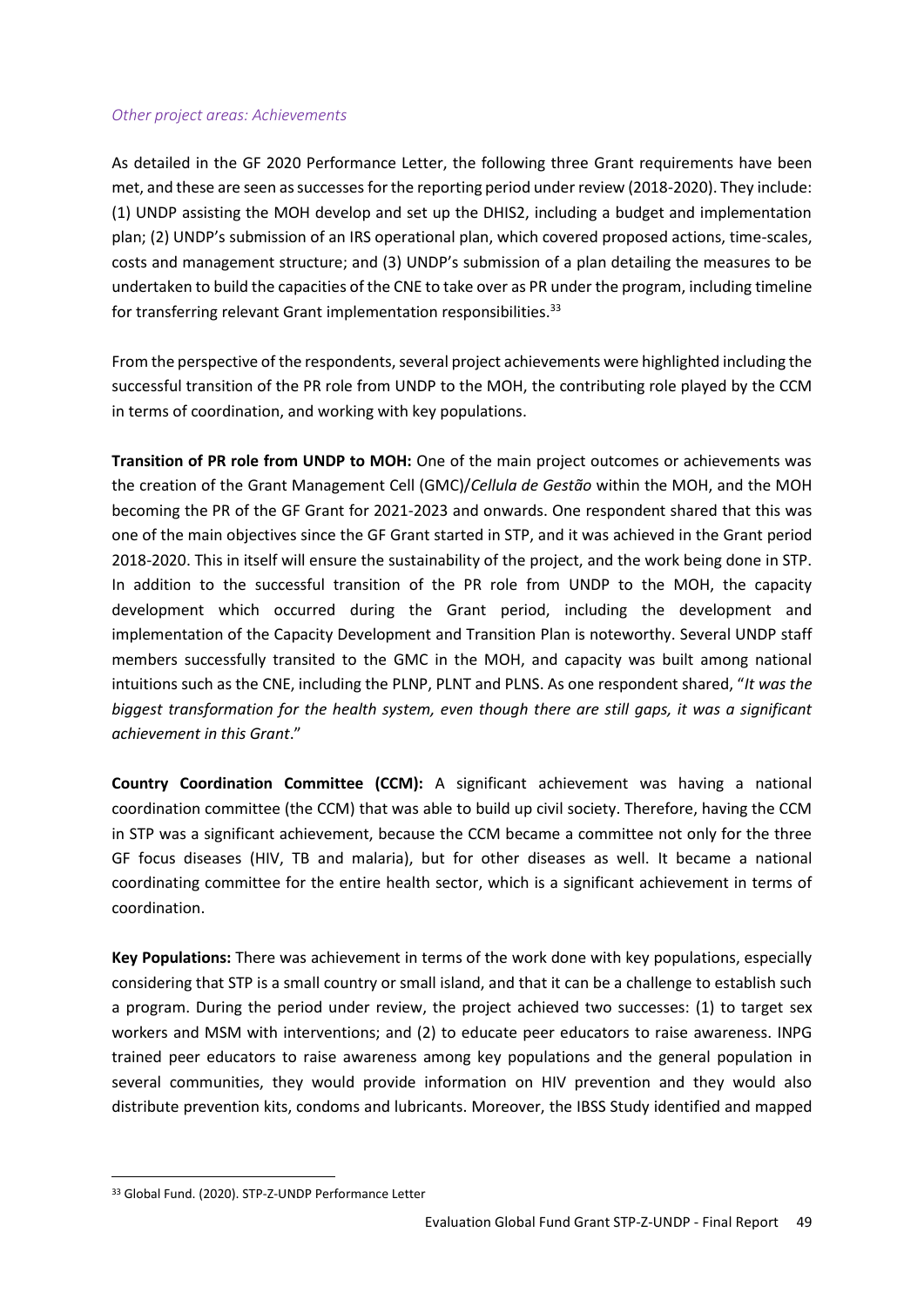places where there are key populations, which has helped with targeting interventions to these groups.

#### *Project areas: Non-Achievement*

Although there were significant achievements, some project areas were not achieved and still need improvement. The GF 2020 Performance Letter highlights the following areas that were not addressed in the Grant period 2018-2020, they focus on the following areas: health product and supply management, and programatic and monitoring and evaluation (M&E).<sup>34</sup> Further detail is provided in the Performance Letter itself.

#### **Health Product Management and Supply Chain**

- Quality Assurance Plan for 2020 submitted by UNDP is not fully completed.
- A request of analysis for three products with the quality control laboratory (CHMP) was requested, but the results are not available.
- **•** Significant weaknesses are noted with the mechanisms for monitoring stocks in order to minimize risks of stock outs and expiry.
- The logistics management information system (LMIS) was not implemented during the three years of this Grant.

#### **Programmatic and M&E**

- *Limited data availability and inadequate data quality* 
	- The data management systems for the three programs are inadequate in spite of the roll out of DHIS2, which is evident in the incoherence in the number of active cohorts of PLHIV, as well as difficulty in determining the rate of retention for HIV and TB patients on treatment.
	- The denominators used for reporting indicators for key populations is not accurate.
- *Inadequate program quality and efficiency* 
	- $TB:$ 
		- The proportion of TB cases tested with GenXpert, in line with WHO recommendations, is low.
		- TB treatment success rate is low compared to the global target of 90%.
		- The PR notes that an operational plan for active detection of TB cases was developed in July 2020, however this plan does not include considerations regarding the involvement of community systems.
	- HIV

<sup>34</sup> Global Fund. (2020). STP-Z-UNDP Performance Letter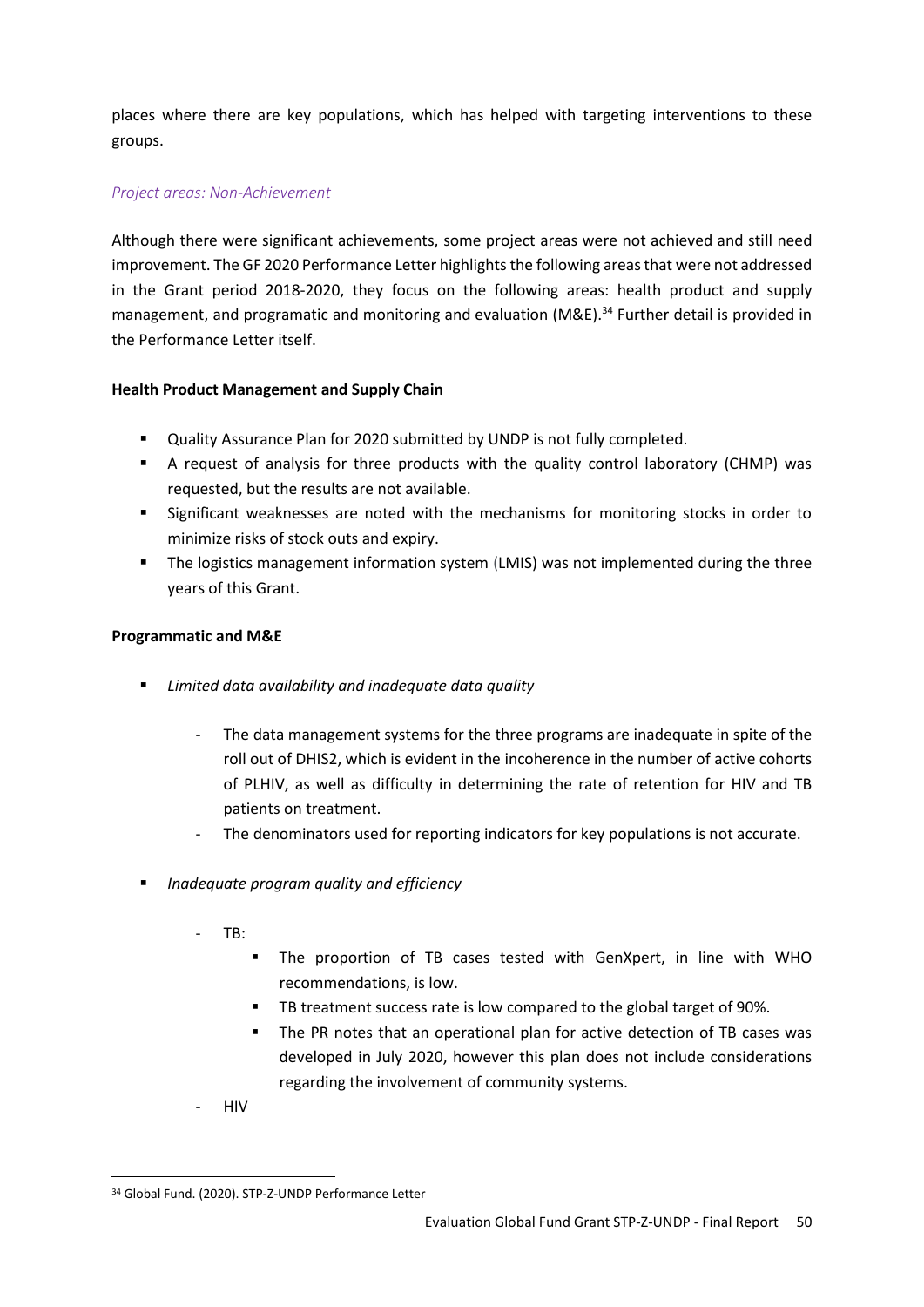- There is the need for the quality of treatment and care for HIV patients to be improved significantly.
- The quality of PMTCT needs to be improved to ensure active follow up of mother-child pair and optimal access to Early Infant Diagnosis.
- **Malaria** 
	- **EXEL IRS** acceptability in targeted households is still low compared to results reported in 2018 (67%). However, the involvement of local authorities and leaders has made a difference in two districts.

The following are areas the respondents felt that were not achieved or need to be improved as the country enters the next Grant period (2021-2023), which supports and complements what has been highlighted in the GF 2020 Performance Letter.

## **GF focus programs: Malaria/TB/HIV**

- Although the country was able to significantly reduce the number of malaria cases in 2018 and 2019, there was a slight rise in the number of cases in 2020, which can be attributed to Covid-19 and the country having to deal with an additional health crisis. Mapping of all malaria cases was not done successfully, the focus was only on registered cases, and one reason is the difficulty in finding people who have experience with Global Positioning System (GPS)/Geographic Information System (GIS) mapping in health issues in STP. One respondent felt that not enough mosquito nets were distributed for the entire population, with an average of 1.8 mosquito nets per family, which is not enough, as São Tomean families are larger with around four or five people per household, and therefore two mosquito nets was insufficient to cover all the requirements. While another respondent felt that there was a need to have more involvement of the population in this process, including a better acceptance or adherence to IRS. Although the country is set to eliminate malaria by 2025, there are still gaps in terms of malaria surveillance, tracing of active case detection is not timely done, and there is still weak acceptance of IRS, as mentioned above. As one respondent shared, "…*at some point malaria reduced in the country, so people felt tired of interventions, so we need good solid communication strategy to address this*."
- Although STP managed to achieve good results in terms of TB treatment success and notification rates, a decrease was observed in 2020, mainly due to Covid-19. The results show low notification rate for patients with MDR-TB. One respondent shared that this was due to TB equipment being used for the Covid-19 response, and that there was no community outreach for TB case detection, as most healthcare professionals had to turn their attention to dealing with Covid-19.
- The number of HIV positive people increased during the reporting period, however it should be noted that this coincided with STP adopting the WHO UTT Strategy. Previously, HIV prevalence was low because of the stigma around HIV treatment. The country was slow in implementing prevention interventions for key populations such as MSM, sex workers and their clients, detainees, and injecting drugs users, and this is an area that can be improved. The 2018 IBBS Study showed that the HIV prevalence among key populations is higher than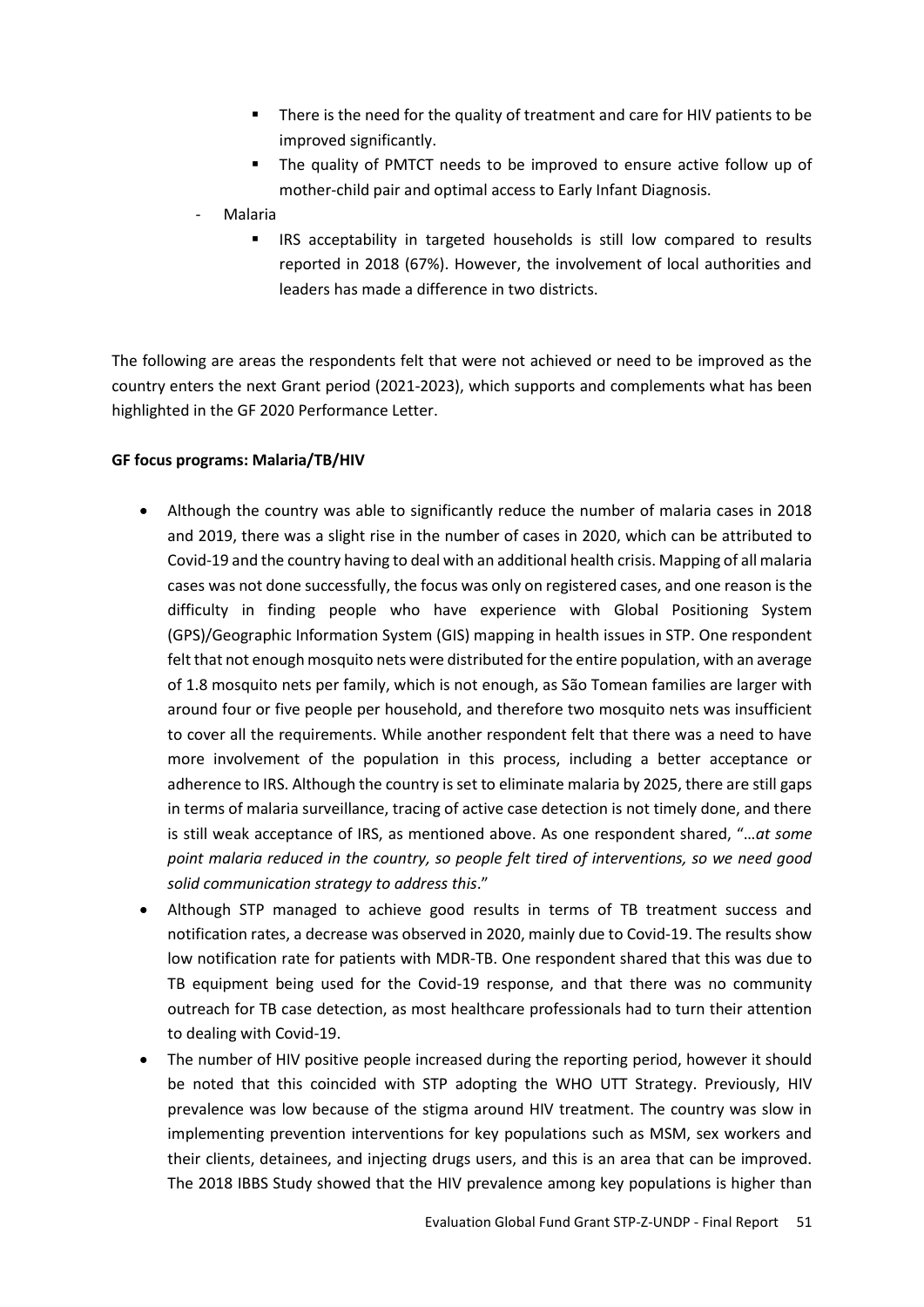that of the general population, and therefore more focus is needed on these groups and clients. Also, there is still some stigma and discrimination in the country around MSM, but INPG have taken the lead in addressing some of these issues, although more work is still needed. Gains observed with PTMCT were lost with Covid-19, especially as many people were afraid to leave their homes to seek medical treatment. In terms of quality of care and HIV services, in STP there is good coverage of ART, but the country is not close to achieving the third 90% relating to viral load detection. In the past three years there has been a challenge in accessing viral loads, especially for the size of country. As one respondent shared, "*when we look at different sources of information every person in STP can access health facility within 30 minutes walking, the challenge is why people don't access viral load, while there was no stock out of regents, it's a problem of organization and transport*." Moreover, there is a high loss to follow up for size of the country, and the community aspect seems to have been missing in implementation.

**Country ownership:** The country is still behind in terms of country ownership, especially for a country the size of STP. For the population and size of the country, they could have done better in terms of health systems and getting the country to own it. For example, they must lead the process of making sure health systems are well organized and efficient, therefore allowing the health system to operate at an optimal level.

**Grant Management:** In terms of Grant management, there was a lack of follow up on actions that were not implemented in performance letters, and too often during the Grant reporting period Grant management actions were carried over from performance letter to performance letter.

**Data Reporting and Management:** Some respondents felt there was a weakness in data reporting, especially with the size of the country, there should have been a fully functioning integrated electronic system (DHIS2) for integrating the three diseases, including IRS. It seems that IRS information has not happened. There is also a weak stock management system where it is difficult to quantify the consumption of products, especially with products expiring and stocking out. Due to the size of the country, it could have managed things better.

**Communication:** One respondent felt that was a lack of communication from UNDP to the CCM. One of the roles of the CMM is to accompany the activities of the Grant, but it was felt at times that the CCM would only learn about things once they happened. A reason provided could be that there was no formal coordinating committee structure or permanent secretariat when UNDP first became PR, so this lack of communication could have come from the past. Although there was communication from UNDP, it could have been better.

**Re-Programming:** Several respondents felt that the re-programming of finances or funds affected the implementation of activities, where in some instances it felt like there was a loss momentum. Some respondents also felt that funds were reduced, which also reduce the number of activities implemented. Therefore, with less funding, there were less activities. However, some mentioned that they were still able to work with the funds they were given.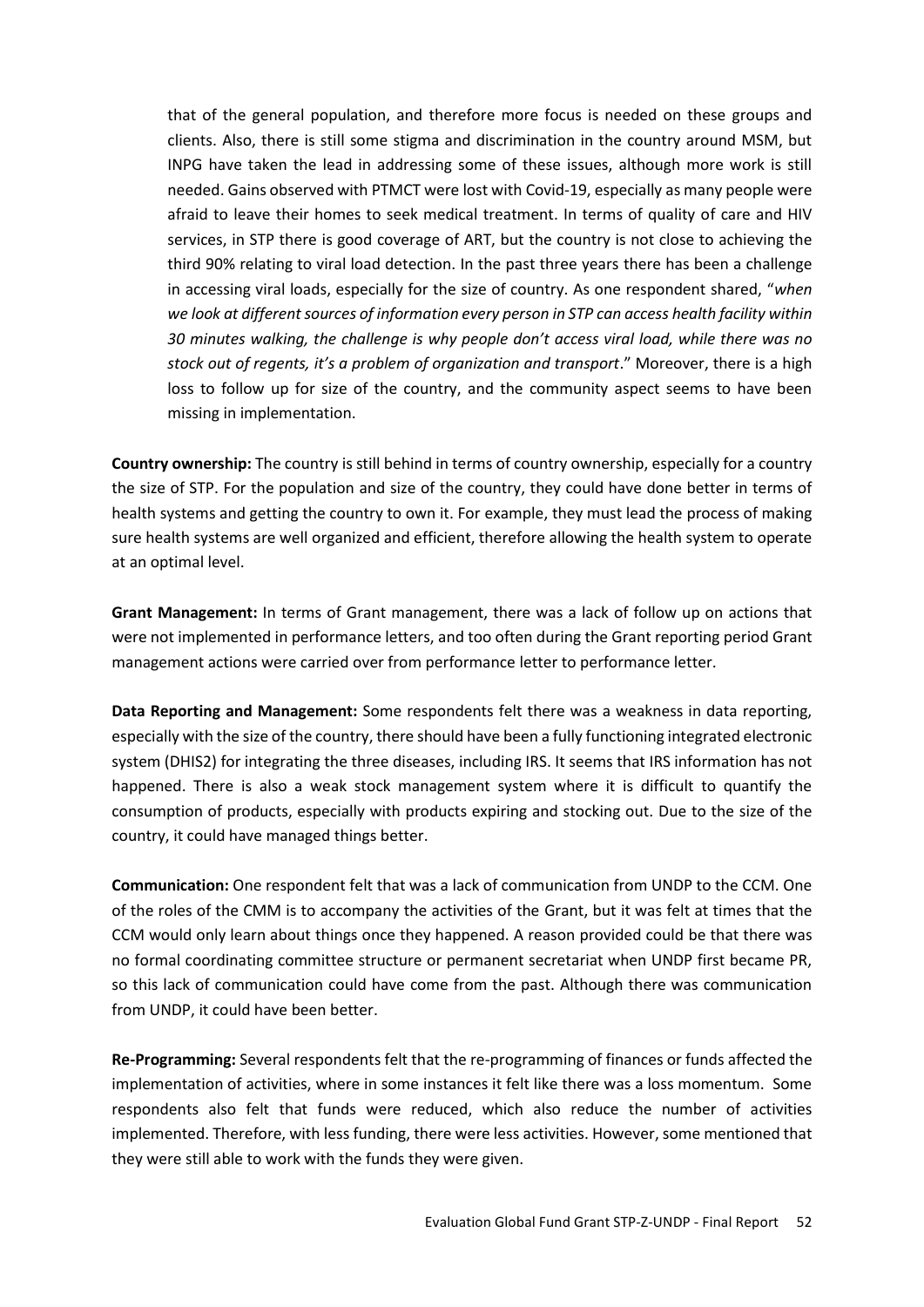## The Impact of Covid-19 on the Delivery of Outputs/Indicators

In 2020, the world faced a new challenge with the appearance of Covid-19, and the disruption it caused globally. STP was not immune to this ordeal, and as many respondents shared the implementation of several activities related to the GF Grant were affected.

In STP, Covid-19 had an impact on the implementation of several activities. At the initial phase of the pandemic, borders were closed and the State had to intervene and find assistance from international organizations to facilitate the entry of products and medical supplies. With help of the WHO and the GF, direct flights were organized so that products could enter the country, notwithstanding that STP is an island and access or entry is only via air or sea. There were some small delays especially with malaria medication, but the situation was appropriately handled.

Furthermore, because of Covid-19 some of the planned activities in the field were not implemented, as the country had to quickly turnaround to address needs of the pandemic. Since STP is a small country, many of the health professionals who would have been providing HIV, TB or malaria services, were now trying to cope with issues relating to Covid-19. It should also be noted that this has affected some of the targets, as described above.

Due to Covid-19, some services were closed, and the number of healthcare professionals was diminished, cases detection and access to medication was reduced. In many cases, patients were scared to leave their homes, which impacted the progress made in addressing malaria, HIV and TB in STP. The supply of medications was affected by transport, where suppliers had difficulty sending goods and supplies, the laboratories could not produce results, but as one respondent mentioned a plan was made to ensure that patients would not suffer without services or medications. As one respondent shared, "*It was stressful, the borders were closed in March 2020, land and air, we only opened for humanitarian flights, so via humanitarian flights we were able to buy stock and received stock*." It was also mentioned that laboratories that were used for HIV and TB testing, were now being used for Covid-19 testing.

The 2020 Performance Letter also revealed how certain indicators were impacted by Covid-19. For example there were some setbacks in previous gains in relation to PMTCT, some respondents mentioned that TB equipment was used for the Covid-19 response, and that there was no community outreach for TB case detection. As one respondents shared, "…*with the lessons learned from Covid the role of community outreach or community activities can be expanded, for TB, HIV malaria and the entire health system*." The 2020 Performance Letter also highlighted that some of the weak performance observed in terms of TB such as reduced active case finding at the national level and the low demand for the passive TB diagnosis services were a result of the Covid-19 pandemic.

In terms of malaria, the distribution of long lasting insecticidal nets (LLINs) distributed were below the target, which as mentioned by the GF continues to suggest low acceptance of IRS and poor performance in relation to routine distribution, which was worsened by the Covid-19 pandemic. Although there was some positive progress during the three years, the GF has noted that that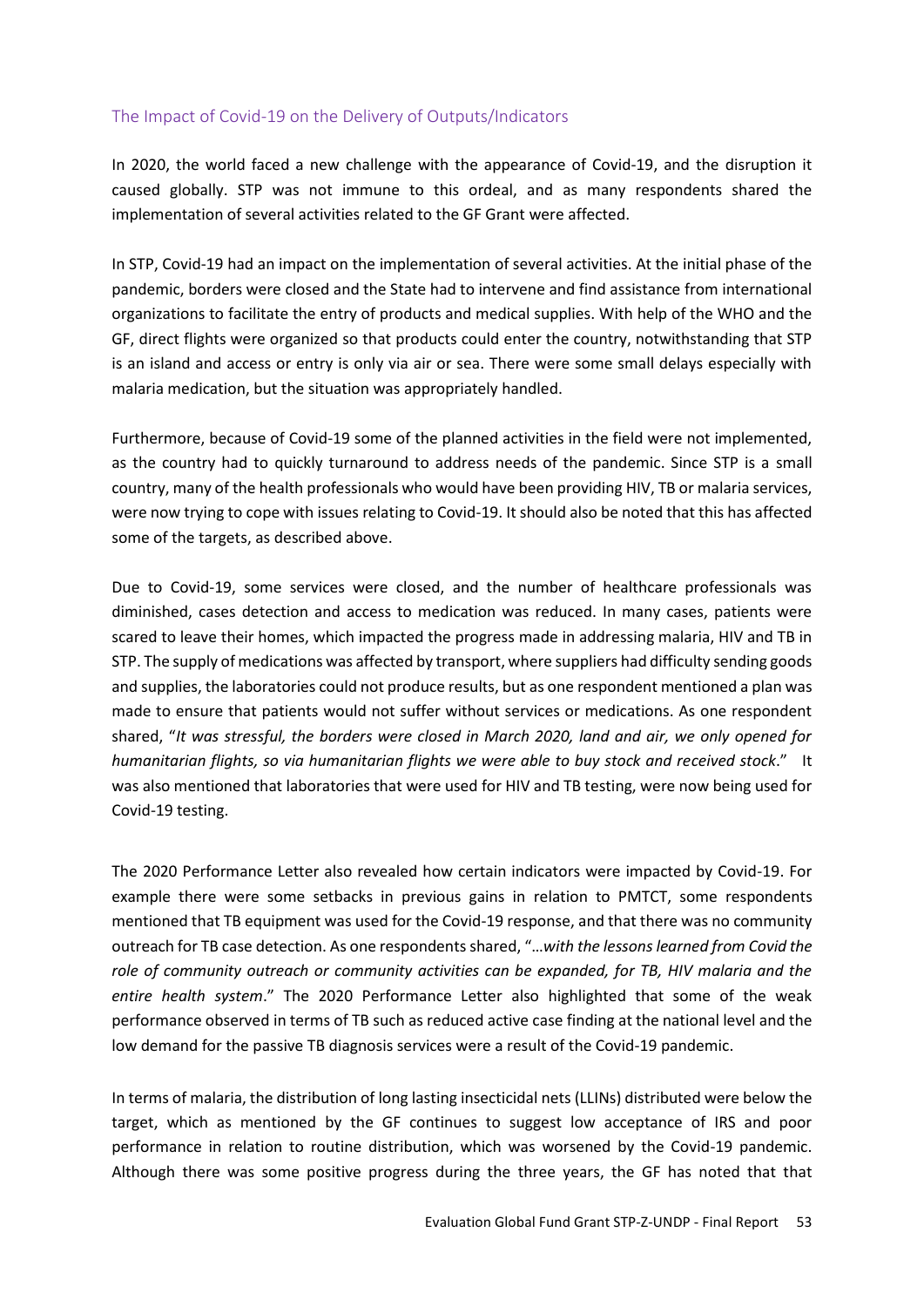significant gaps still remain in the country's effort to attain elimination by 2025, in particular if the reduction in cases is due to the impact of restrictions resulting from the COVID-19 pandemic.

## Project Outcomes Benefitting Women and Men Equally

The outcomes achieved from the Grant implementation for the period 2018-2020, as highlighted above, benefited women and men equally. Generally there was participation or implication of women and men in the project, and gender issues were always in the forefront. As stated above, the project activities for this period were in line with both UNDP and GF's mandate to target women and men as reflected in all project interventions. This was reaffirmed, by a key stakeholder from INPG who shared that in the work they conducted, both women (i.e., sex workers) and men (i.e., MSM) were targeted and benefitted from the project. Furthermore, as one respondent shared, positive changes were observed with the fact that key populations like MSM could access prevention and treatment, that children and women who are the most affected by malaria were prioritized to receive prevention and treatment, and that there was reduction in death among pregnant and children under 5 years, all these are seen as positive outcomes. Another respondent mentioned that STP's Constitution clearly states that women and men benefit equally, that services or access to HIV, malaria and TB services are offered free and available for everyone, and that everyone has the same right. Moreover, the GF urges the SRs to ensure that all activities benefit both women and men, and they are implemented in an equal way, where everyone has access. One of the successes of this project was that there was no discrimination to access, therefore allowing women and men to access services in an equal way.

## Partnerships

The contribution of partners during the period under review was successful in contributing to the achieved outcomes, including achievements observed with the three focus diseases, Grant management and the transition of UNDP as PR to the MOH.

In terms of partnerships, the Grant agreement clearly states that "*Ongoing collaboration and communication between UNDP and in-country partners (the Global Fund, CCM, MOH, key technical partners, other donors and SRs) is critical to program success*." Moreover, it states that UNDP as PR is responsible for partnership management, including, but not limited to, mapping key partners and holding regular consultations with key partners.<sup>35</sup> It was clear from what was shared by the respondents, that partnerships formed did in fact help achieve the results observed, with some highlighting areas that worked well, while others sharing some areas they felt could be improved.

This project involved many partners, and all of them had their own roles, which facilitated project achievements. One respondent shared that partnerships among SRs and international donors worked very well. There was good participation and partnerships formed at the local level with some nongovernmental organizations (NGOs) who registered with the national federation of NGOs, and these partnerships contributed to the successful implantation of activities.

<sup>&</sup>lt;sup>35</sup> UNDP São Tomé and Principe. (2017). Project Document. Investing to achieve elimination for Malaria and impact against TB and HIV in São Tomé and Principe.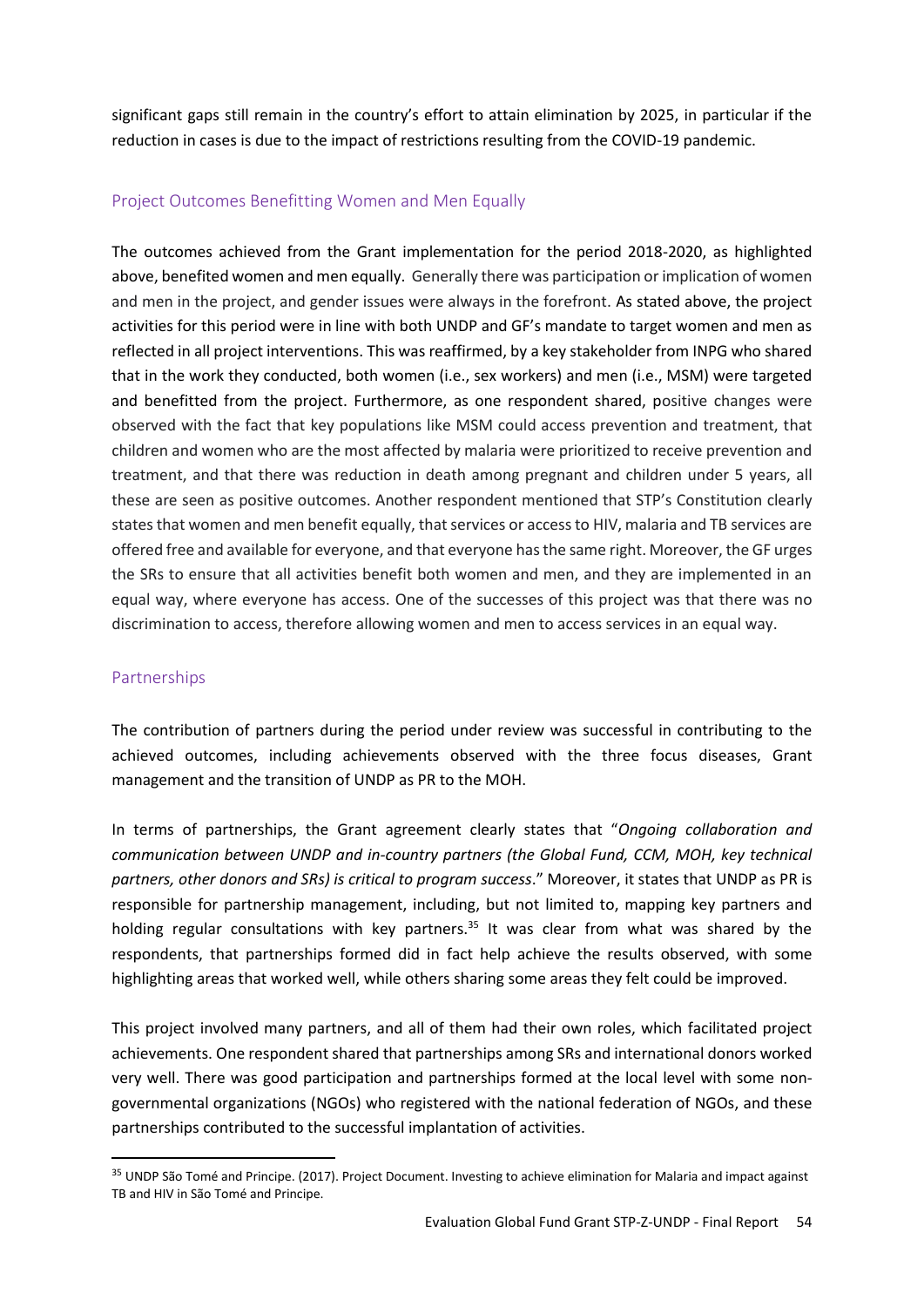There are also examples of SRs forming partnerships with each other. For example, Zatona-Adil and FNM formed a close partnership, which lead to several successful spraying campaigns. FNM was responsible to keep the insecticides and equipment for household spraying stored in their warehouse, and Zatona-Adil work closely with FNM to ensure they had the stock they need for their campaigns. As one respondent said, this is an example of a good collaboration between the technical staff of both organizations. There was a good relationship between both organizations, and everything was well organized, which lead to effective communication and the achievement of good results.

Zatona- Adil also shared that they had a successful partnership with PLNP. For example, before starting a spraying campaign they needed capacity building among their spraying agents, and because spraying is seasonal activity and people are recruited for two months per campaign, when the campaign ends until the next one starts, the agents go for other opportunities and are less available for the next campaign. Therefore, for the new cycle they need to capacitate new agents, and they collaborate closely with the PLNP and their technical staff who conduct training on malaria and specifically on household spraying. This is another excellent example of a partnership formed between Zatona-Adil and PLNP during this reporting period.

Partnerships were also mentioned by a respondent from IPNG as very important, as without partners very little could be reached or attained. One important partnership is with the GF, as well as with other SRs such as PLNS, ASPF, *Cruz Vermelha* and youth associations. They also formed partnerships with the *Cabinete de Mulheres, Familia e Equidade de Genero* in Principe, and worked with police commanders/law enforcement, hospitals, districts and municipalities, all these partners have played a role in helping them implement planned programatic activities.

In addition to the partnerships that existed at the start of the Grant period, several new partnerships were formed, and these are worth mentioning. The project generated several partnerships in different directions that brought additional resources to UNDP. For example, they managed to mobilize at headquarter the SDG Fund to bring in additional funding for DHIS2 (to strength the health management information system). A project with UNDP funds took place with a psychologist from the *Associação dos Psicólogos de Sao Tomé e Principe* (APSTP), which was a project on mental health. Through this partnership, a free hotline was created with psychologists to support the population to understand Covid-19.

Other partnerships that were formed during this reporting period, that has an impact on the GF Grant include:

- An agreement with the University of California for \$500,000 (USD) to tackle malaria by looking at genetically modified mosquitos.
- An agreement with the *Agence Française de Développement* (French Development Agency) and the Canadian Development Agency to provide to UNDP with \$400,000 dollar to engage specialists (10 UN Volunteers) in different positions to support the government.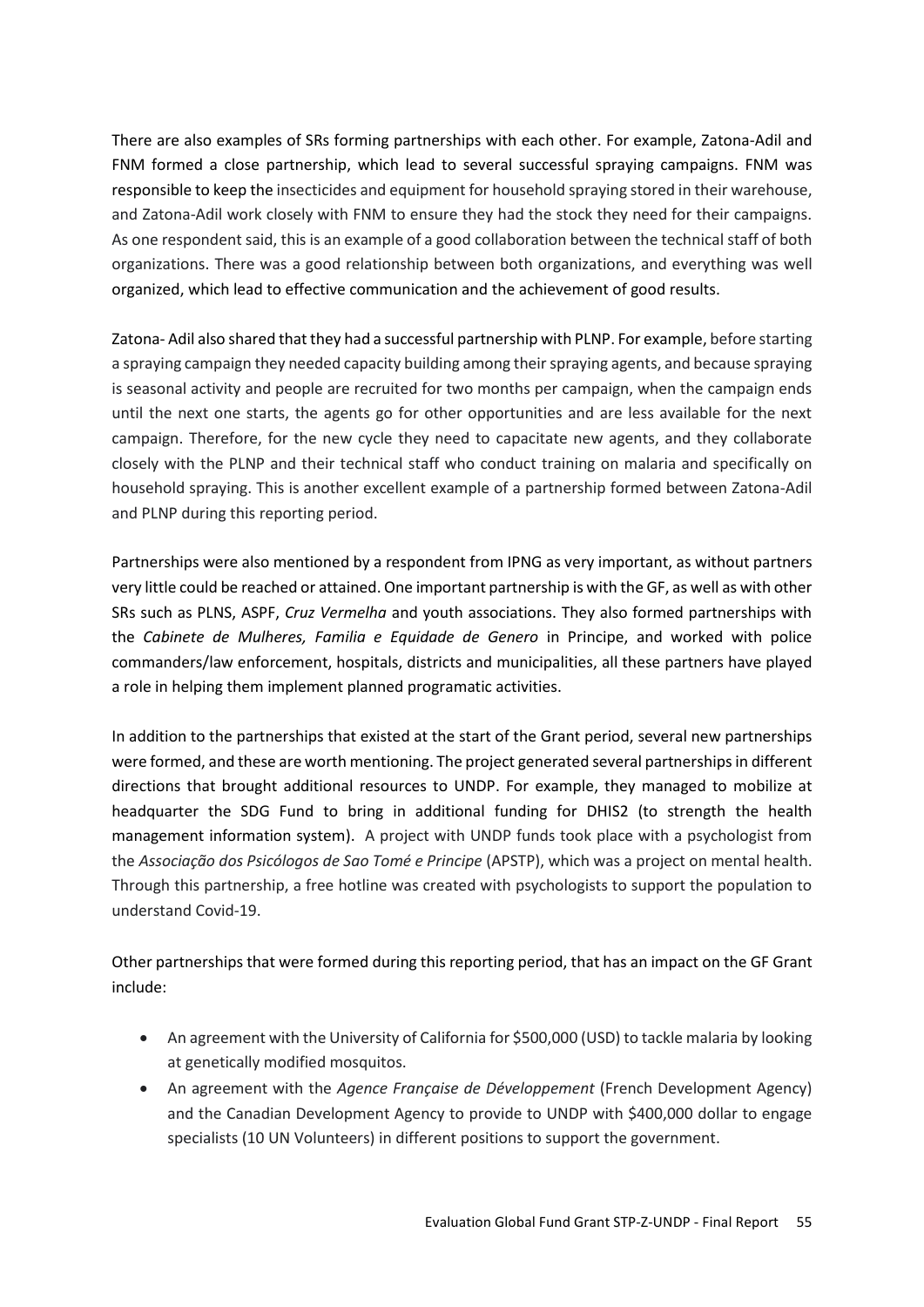• \$500,000 with the SDG Fund to develop DHIS2 in collaboration with the WHO, the United Nations Children's Fund (UNICEF) and the International Labour Organization (ILO) (as mentioned above).

All these partnerships, including extra funds and agreements will help support the MOH in the next Grant cycle. It should be stated that all these additional partnerships have impacted the GF project during this reporting period, and therefore the GF project was able to create partnerships at different levels, which have contributed to the achievement of project outcomes.

# **Efficiency**

The project was **efficient** in that outputs resulted from economic use of resources, which were delivered on time, and partnership modalities and the program management structure were both conducive to the delivery of project outputs.

This is supported by the findings of the audit of the GF Grant conducted by the UNDP Office of the Audit and Investigations (OAI) in May 2021. The aim of the audit was to assess the adequacy and effectiveness of the governance, risk management and control process relating to governance and strategic management, program management, SR management, procurement and financial management of the GF Grant. The OAI assessed UNDP STP's management of the Global Fund Grant as **fully satisfactory**, which means "*The assessed governance arrangements, risk management practices and controls were adequately established and functioning well*".<sup>36</sup>

# Economic Resources

The total approved budget for the GF Grant in STP for the cumulative period of 1 January 2018 until 31 December 2020 was €5,088,901.<sup>37</sup> An extension was granted for 1 January 2021 to 30 June 2021 with an additional budget of €910,612, mainly to assist with programming related to Covid-19, and a no-cost extension was further granted by the GF until 30 September 2021.

The country's financial performance from 2018 to 2020 is shown in Table 3. It shows that in 2018 the absorption rate is 85% over the period with €1,774,724.04 of validated expenditures against a budget period of €2,078,390.99.<sup>38</sup> In 2019, the total expenditure was €1,648,851 compared to an approved budget of EUR 1,933,081, which shows the absorption rate of 85.3%.<sup>39</sup> For 2020, the total expenditure was €2,101,054 compared to an approved budget of €2,575,938, which represents an absorption rate of 81.6%.<sup>40</sup>

<sup>36</sup> UNDP Office of Audit and Investigations. (27 May 2021). Audit of UNDP São Tomé and Principe Grants from Global Fund. Report No. 2297.

<sup>37</sup> UNDP São Tomé and Principe. (2017). Project Document. Investing to achieve elimination for Malaria and impact against TB and HIV in São Tomé and Principe.

<sup>38</sup> Global Fund. (2018). STP-Z-UNDP Performance Letter.

<sup>39</sup> Global Fund. (2019). STP-Z-UNDP Performance Letter.

<sup>40</sup> Global Fund. (2020). STP-Z-UNDP Performance Letter.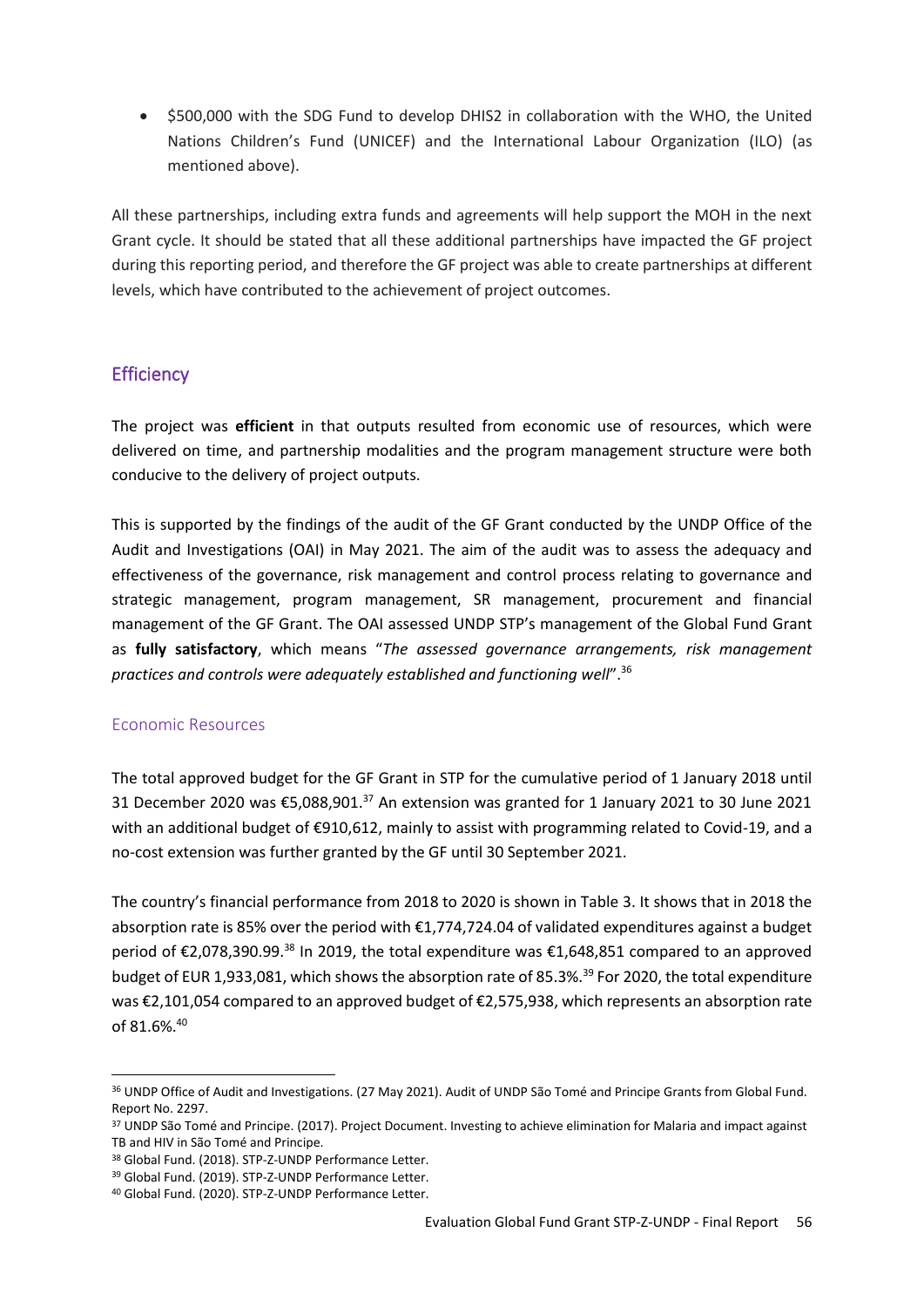| Year | <b>Reporting Period Budget</b><br>(Euros) | <b>GF Validated Expenditure Reporting</b><br><b>Period Expenditure (Euros)</b> | <b>Absorption Rate</b> |
|------|-------------------------------------------|--------------------------------------------------------------------------------|------------------------|
| 2018 | 2,078,390.99                              | 1,933,081                                                                      | 85%                    |
| 2019 | 1,933,081                                 | 1,648,851                                                                      | 85.3%                  |
| 2020 | 2,575,938                                 | 2,101,054                                                                      | 81.6%                  |

#### **Table 3: Global Fund Grant Financial Performance from 2018 to 2020**

The project outputs resulted in economic use of resources, most of which were delivered on time. The respondents provided some insight into financial issues relating to the Grant. Firstly, as part of the Grant requirement, UNDP was responsible for the implementation of the funds under the supervision of the CCM. More specifically, they were responsible for the financial and operational management of UNDP's implementation of the GF program, including grant making and implementation, subrecipient management and grant reporting.<sup>41</sup>

Respondents confirmed that funds from the GF were monitored with rigor by the CCM and within GF standards, they also supervised how the Grant was being implemented on the ground. One respondent shared that the program had a good financial delivery that matched the program delivery. Another respondent said that UNDP always made sure that funds were available to complete all activities as required or detailed in the workplan. While another shared that there were some delays in receiving funds that influenced some of the program implementation. As another respondent shared, "*Even from the Global Fund to the Principal Recipeont and to the Sub-Recipients money flow takes time…it takes time to get money to the sub recipients…maybe money more available faster this would help get things moving faster…but with time people were more aware of this delay*."

Some delays were also caused by the late submission of reports, but as one respondents shared they often were waiting for community agents to submit their reports in order for the main report to be compiled, and if one report was late then this delayed the main report, and the disbursement of funds. This same respondent shared that all their staff members had been trained on how to compile the reports, but not their community agents (but they did they receive this information). Therefore, perhaps more comprehensive capacity building is needed for all those involved in programming, including all community agents, so that they are aware of the importance of delivering reports on time, which would help to avoid delays in receiving funds.

On this same issue, one respondent shared that Covid-19 caused some delays, but there was always value for money as procurement was done through a mechanism in Copenhagen (as little procurement is done locally), which is good and bad. One positive thing is that by using the Copenhagen hub, because of the quantities, UNDP was receiving better deals with suppliers and achieving better prices, therefore providing value for money. That is how medicines, laboratory

<sup>41</sup> UNDP São Tomé and Principe. (2017). Project Document. Investing to achieve elimination for Malaria and impact against TB and HIV in São Tomé and Principe.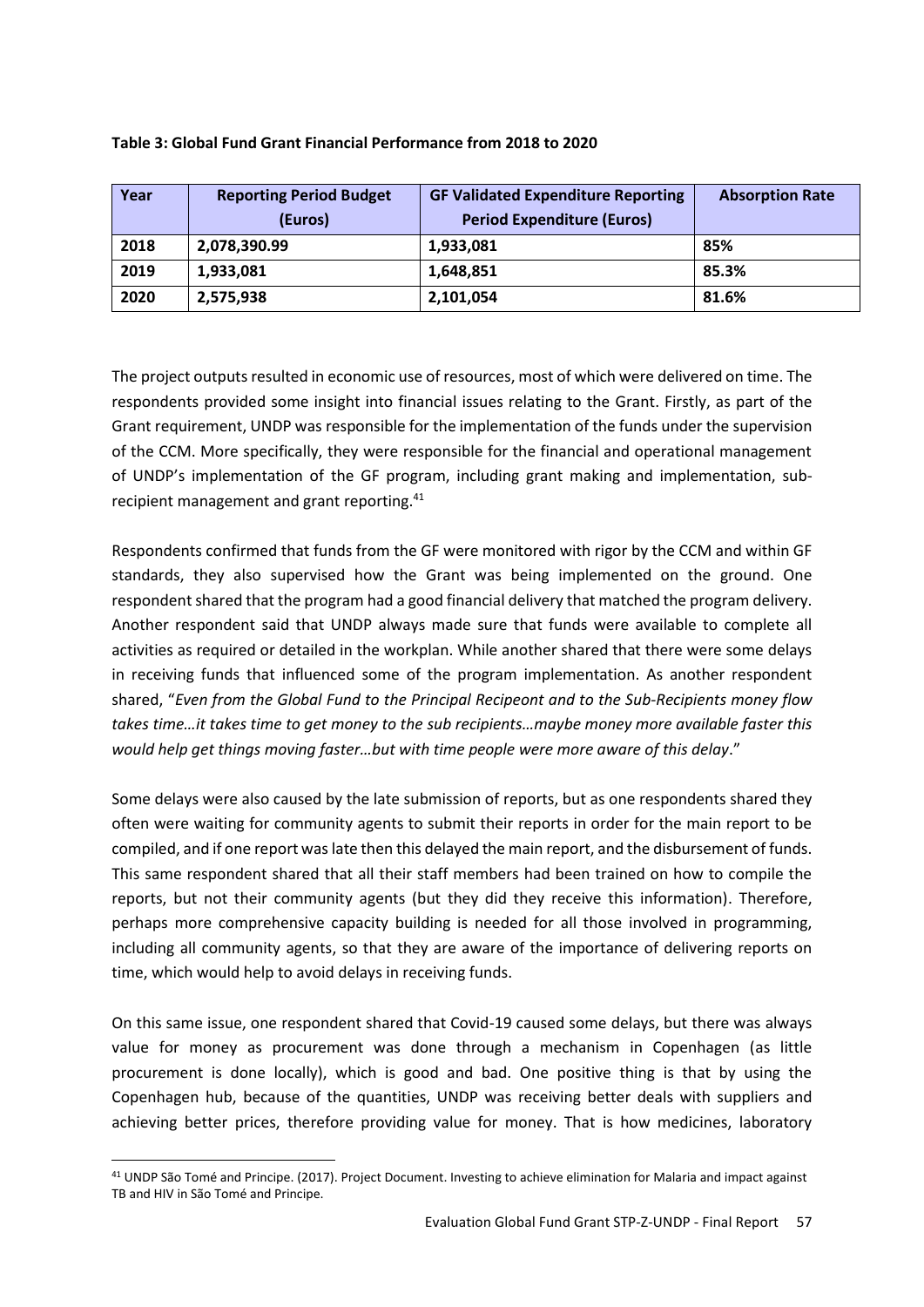equipment, and rapid test were procured. Items were procured through this mechanism, although it is important to procure locally, the local market is limited, which is not value for money. However, the way that it was done for the GF Grant was a good use of economic resources.

Some respondents felt that the funds received did not cover all the organization's expenses, and that funds should be distributed more equally for the level of effort provided by each SR, and what they have achieved, as some SRs received less than others, yet their effort or achievement is greater. Several respondents did feel grateful and that the financial assistance received from the GF Grant helped achieve many of the successful results observed during the Grant period.

## Partnership Modalities

Partnership modalities were conducive to the delivery of outputs during the Grant period 2018-2020. It was clear that UNDP, as the PR, played a central role in a country-driven engagement with the SRs of the project. UNDP's role was to support improvements in health services for the reduction of HIV prevalence and TB and the elimination of malaria, by ensuring that interventions focused on strengthening the health system in three areas: (1) health information; (2) medicines and purchases of medical products; and (3) community system. UNDP's role was to assist government in coordinating partners, decentralizing management response and assisting community participation by vulnerable women and men, which is the key element of UNPD's strategy for transition of the national management of the GF Program.<sup>42</sup>

Most respondents felt that UNDP as the PR was successful in leading and implementing the GF Grant, and ensuring that SRs were able to complete and implement most of the programatic activities. UNDP worked in close partnership with the SRs and were always available to support them with what was necessary, from importing material and equipment, making available finances for the execution of activities on the ground and providing feedback on what needed to be improved. Many respondents who are SRs felt that there was a very good relationship between them and UNDP. One respondent shared that UNDP during their various years as PR were able to accumulate experience, and were able to helped SRs with capacity building, which then also assisted the beneficiaries of the project. Coordinating Meetings organized by UNDP were also raised as crucial in bringing people together to discuss and resolve issues in one common space. Another respondent felt that UNDP's management and supervision was well done. While another mentioned: "*when we speak to partners we hear positive feedback by partners, and UNDP is seen as a trusted partner.*"

On the other hand, some respondents shared some issues that were more difficult, although these related to financial aspects of the project. Some respondents felt that flexibility or additional funds were required to complete some activities, although they were aware this was not directly caused by UNDP, but the allocations of the GF Grant, however it was frustrating for some. One respondent felt that although the project had good success with coverage, what could have been done better was country ownership, for things to move from central to peripheral to ensure there was impact.

<sup>&</sup>lt;sup>42</sup> UNDP São Tomé and Principe. (2017). Project Document. Investing to achieve elimination for Malaria and impact against TB and HIV in São Tomé and Principe.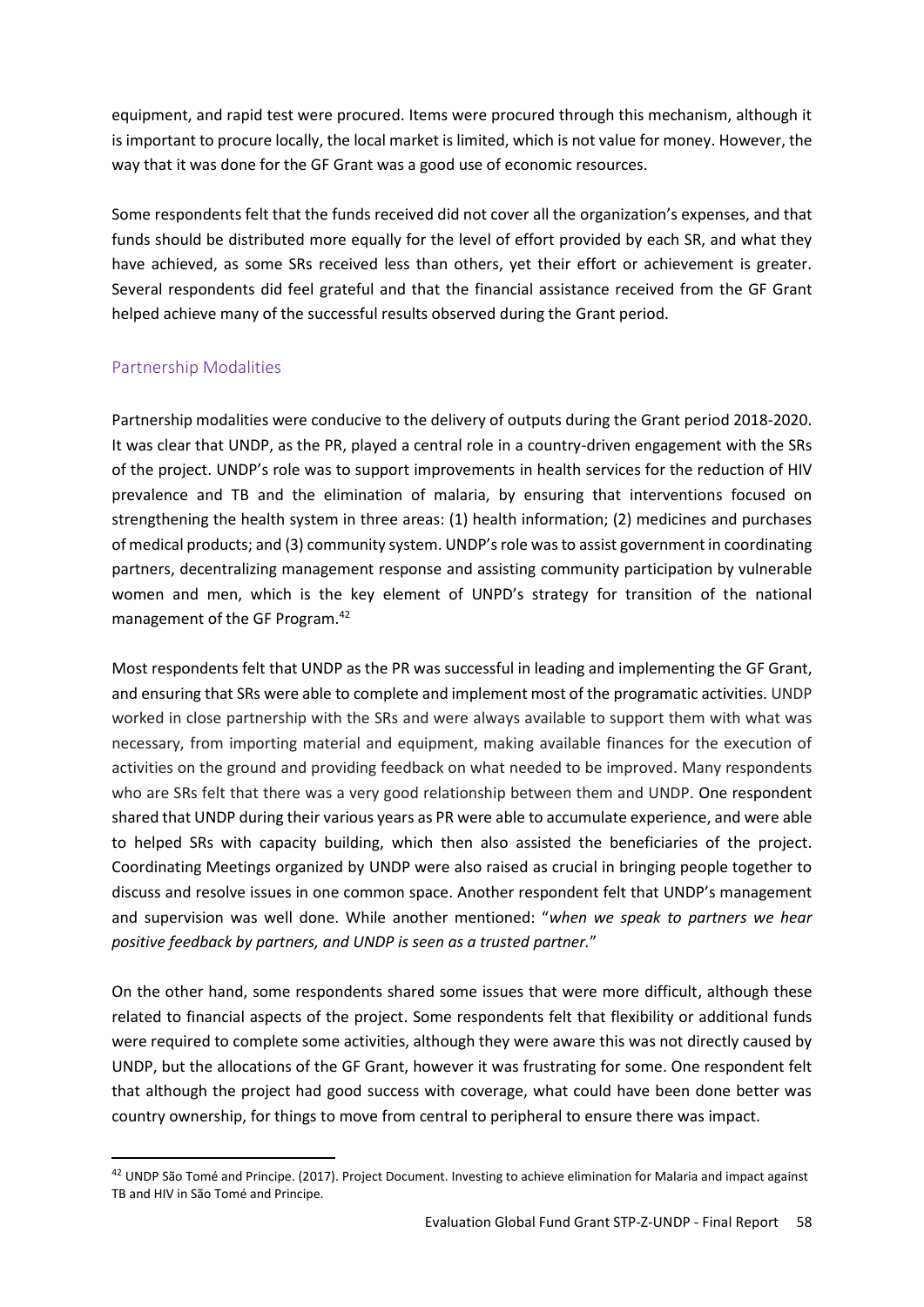#### Programme Management

As per the Grant agreement, the following governance and management arrangements were agreed to, including roles and responsibilities as follows. The donor of the project is GF, and therefore all management arrangements are in line with GF guidelines. The CCM provides the overall governance and strategic monitoring of the Grant, it is a national committee which includes representatives from government, the private sector, technical partners, civil society and communities living with the diseases. The PR of the Grant for the period 2018-2020 is UNDP, as nominated by the CCM and they are responsible for the implementation of the funds under the supervision of the CCM. With regards to the implementation of the workplan, UNDP disburses funds to the SRs.<sup>43</sup>

The majority of the respondents felt that in principle, the program management structure operated well, especially in terms of program coordination, financial management, procurement, monitoring and evaluation, SRs management and risk management. Many felt that program management was facilitated or helped with the Coordination Meetings organized by UNDP and CNE. These regular meetings helped address and resolve any issues, obstacles or difficulties that were raised by the SRs. One respondent felt that these coordination meetings were successful in allowing SRs to discuss the implementation of the project activities.

Respondents felt positive about the support, supervision and follow up they received from the UNDP team in terms of M&E and financial management, and were readily available to provide capacity building in some of these areas as needed. As highlighted by a respondent, "*we tried hard to make sure that all the activities were implemented in the best way, we would present the reports on time and provide financial justification…the financial admin from UNDP would come here and observe us, and if anything wasn't right they would help us fix*".

Although there was a general feeling that program management worked well, respondents did share areas were things worked less well. Some respondents felt that some of the donor requirements in terms of reporting and monitoring were demanding, and that there was limited human resources and program management resources available, which did at times over stretch a limited team. One respondent felt that a lack of digital follow up or technologies posed difficulties in terms of program management, it was felt that the country was still not equipped or not able to fully use technologies that can actually bring people closer together in a digital way. Looking at impact in various ways in terms of program management, one respondent felt that it was satisfactory, but it could have been much better in terms of building capacity and building systems to push the country to think around what systems could help them get the right impact.

<sup>43</sup> UNDP São Tomé and Principe. (2017). Project Document. Investing to achieve elimination for Malaria and impact against TB and HIV in São Tomé and Principe.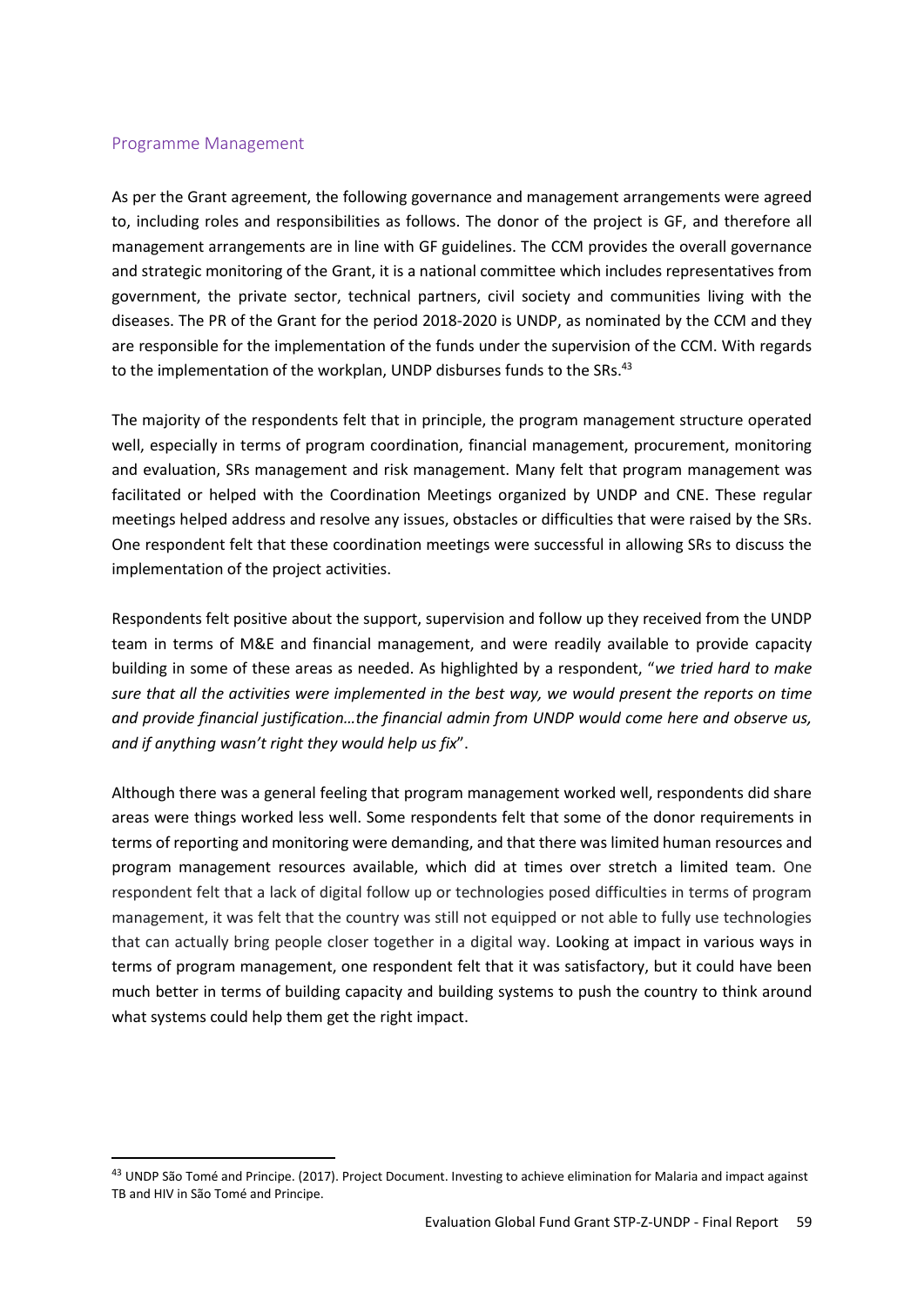## Sustainability

The **sustainability** of the project is guaranteed via the creation of the GMC/ *Cellula de Gestão*, the development and implementation of the Capacity Development and Transition Plan, the capacity building which took place among the staff members who have transitioned to the new PR (MOH) and the SRs during the reporting period, as well as the commitment shown by partners to ensure that all achievements are sustained in the next Grant reporting period.

Sustainability of the project and implemented activities was clearly described in the UNDP 2017 Project Document, where UNDP's support would be the key element of the strategy for the transition of national management of the GF program. It further states that "*the modality of implementation will ensure gradual withdrawal from UNDP and progressive ownership of the Government*." To ensure a successful transition, several activities were planned over the three years of this current Grant. From January to December 2018, activities included financial management of the new Grant, purchases of health products and non-medical products, implementation of the capacity building plan, support for the contracting SRs, strengthening existing management systems within the MOH and progressive transfer of PR responsibilities to the Ministry. From January to December 2019 activities included the support to the financial management of grants, transfer of UNDP contracts and obligations to the MOH, transfer of responsibility for the stock of medicines and their insurance to the MOH, transfer of ownership of equipment purchased by UNDP to the MOH and inventories of project assets. Finally, in the last year, from January to December 2020, activities included transfer of skills through the placement of some members of the UNDP team on the MOH, final closure of UNDP activities and documentation, communication and dissemination of the results of the project.<sup>44</sup> It was evident in the successful transition that all these activities took place successfully, which have therefore ensure the sustainability of the project outcomes.

Moreover, the official creation of the GMC was a step in ensuring project sustainability. The MOH was designated by the CCM at a General Assembly meeting held on 22 April 2020 as the new PR of the GF Grant for the period January 2021 to December 2023. The MOH will assume this role through a GMC which will have administrative and financial autonomy created through a decree *Decreto-Lei no 13/2020 (Anexo 17)* so that they are able to manage funds received. The GMC will oversee the management of the GF grants, and work with GAVI, UNFPA and other partners and will delegate all administrative and financial responsibilities, acquisitions, disbursements, monitoring and evaluation of results, reports and communication related to the Grant.

This is also supported by the respondents, and from their perspective there are two main reasons why the project outcomes will be sustained, the first is the creation of the GMC, and second is the related Capacity Development and Transition Plan, which will be described further in this report. From the perspective of one respondent, the creation of the GMC within the MOH was one of the main objective since the beginning of the GF Grant in STP, and it was achieved in the Grant period 2018-2020, "*This in itself will ensure the sustainability of the project and work being done in São Tomé…additionally, the* 

<sup>44</sup> UNDP São Tomé and Principe. (2017). Project Document. Investing to achieve elimination for Malaria and impact against TB and HIV in São Tomé and Principe.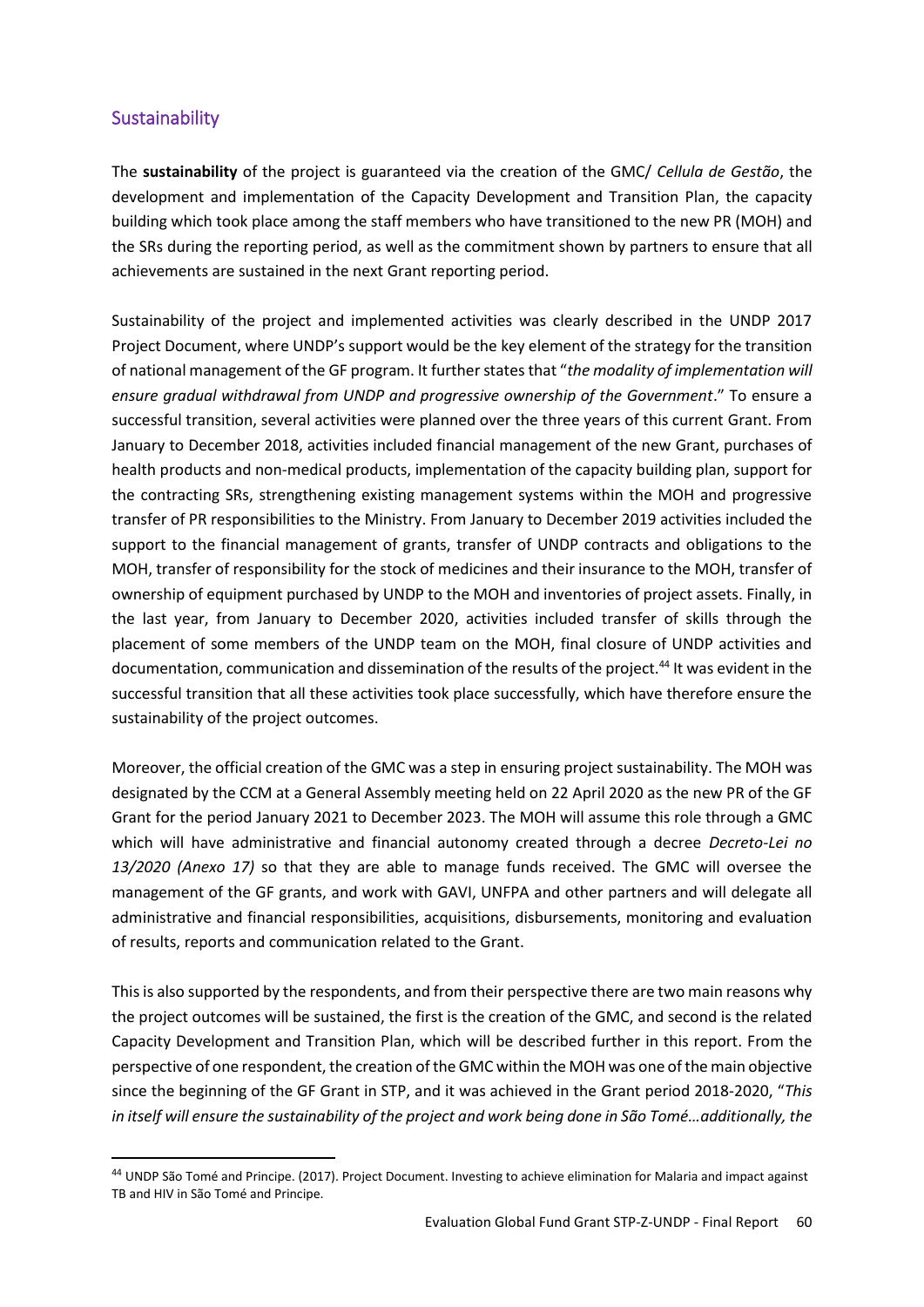*capacity development which occurred during the Grant period, including the development and implementation of the Capacity Development and Transition Plan*." The Capacity Development and Transition Plan has ensured that all current MOH staff (who were formers UNDP staff members) working on the GF and other grants have appropriate knowledge and experience required for Grant management, which will ensure sustainability of the project.

As mentioned capacity building will play an important role in sustainability, not only related the transition, but also capacity building that occurred among the SRs and they own staff members. One respondent felt that project outcomes will be sustained because they have a well-trained team that are now better able to implement program activities. While another respondent felt that the capacity building received will help with sustainability, in terms of report writing and general program management.

Several respondents felt that with the achievements observed, the country will now start investing more into the three diseases (HIV, TB and malaria), and that the GF helped create structures so that the country, key stakeholders and partner can better address and manage the needs of these three focus diseases. Therefore, the good results achieved will also be sustained, especially those highlighted above relating to HIV, TB and malaria. As one respondent shared, the achievements of the malaria program will be sustain, and a number of lessons learned will continue and help achieve the elimination phase, *"Our actions for distribution and placement of the mosquito nets in people's houses and what was done to have continuity or sustainability was to provide information and awareness to people on how to use the mosquito nets so they preserve them to last longer*."

Moving forward, one respondent shared that the MOH is doing an exercise on sustainability to better understand how they will sustain the activities once the GF's funds diminish, and one initiative is to generate domestic resources and funds from the private sector, to avoid bottlenecks which could prevent good results or achievements that have been observed in the last few years.

Several respondents felt confident in the sustainability of the programatic activities (as highlighted above), but some felt that financial sustainability is a concern and needs to be strengthened. For example, one respondent felt concerned about financial management, making sure that activities are implemented on time, making sure that everyone is involved, which requires a lot of coordination. The programs are well capacitated, but for the MOH to manage the funds might be a challenge, especially for an institution that does not even yet have a financial system, therefore this needs to be strengthened.

Moving forward, one respondent shared that to ensure sustainability UNDP will remain part of the process, and provide technical assistance to the MOH, which will help with the transition and also bring new ideas on how the GF Grant management can be done differently, and address some of the areas that are still not fully achieved (as per the 2020 Performance Letter). This will make sure that capacity can be built of the next two to three years, and that transfer of knowledge takes place among the MOH, so that the country can build on what did not work well, and even perhaps do things differently.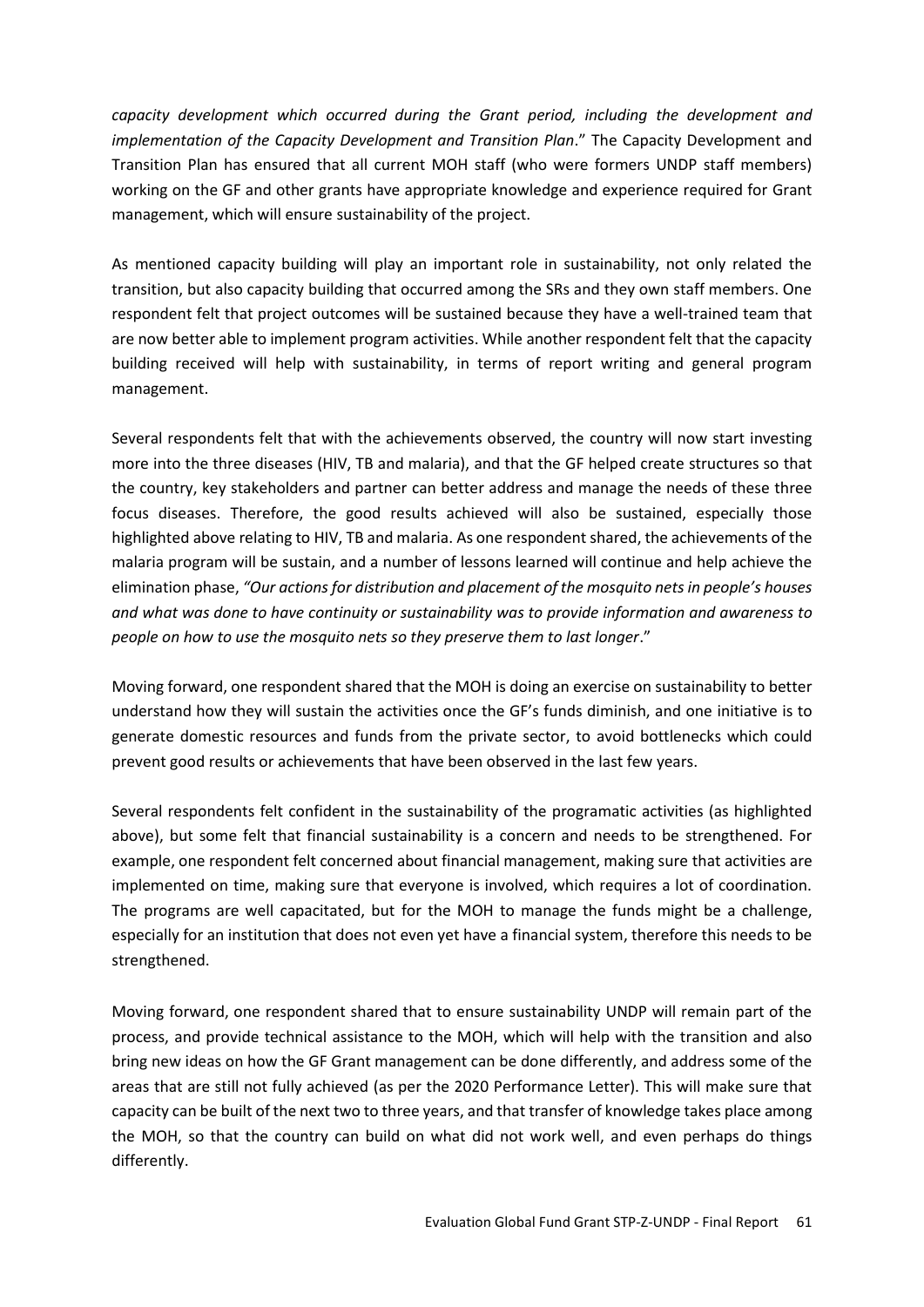#### Capacity Development

A sustainability strategy, which includes capacity development of key national stakeholders was not only developed during the period 2018-2020, but implemented. As stated in the UNDP Project Document 2017, "*UNDP will assist the government in coordinating partners, decentralizing management response and assisting community participation by vulnerable women and men. This support will be the key element of the UNDP strategy for the transition of national management of the Global Fund Program*."<sup>45</sup>

The transition of UNDP as the PR to the MOH, as described earlier in this report required a sustainability strategy, which included the capacity development of key project stakeholders. UNDP remained engaged in the process of strengthening the MOH, and developed a Capacity Building and Transition Plan, which created the conditions for a gradual transfer of the role of PR to the MOH during the period 2018-2020. Capacity building interventions aim to contribute to the resilience and sustainability of national health systems were also developed and implemented.<sup>46</sup>

As described in the Capacity Development and Transition Plan to Strengthen the Health System/ *Plano de Desenvolvimento de Capacidade e de Transição para Fortalecimento do Sistema de Saúde* within the scope of this Grant, UNDP is called upon to prepare a Capacity Building and Transitional Plan in the context of the transition of the role of the PR to the MOH, namely the CNE. Therefore, UNDP, is committed to contributing to the capacity development of national partners, intends to prepare a plan with activities to be developed for the Capacity Building of the future PR, duly detailed. To assume the role of PR, the Institution, in addition to having technical expertise, must have the necessary functional capabilities, program management system, financial, procurement, stock management, monitoring and evaluation capabilities.<sup>47</sup>

Several respondents felt that capacity development that occurred during the GF Grant period 2018- 2020 will played an important role in the sustainability of the project, because many of the staff members of the current GMC are former UNDP staff members, who were able to gain valuable insight and experience of GF Grant management. Moreover, these same respondents were confident that the SRs are now capacitated, and therefore have the knowledge and experience required to successfully continue the work required for the next GF Grant cycle (2021-2023).

As noted, UNDP staff transitioning into the MOH was a strategy to ensure sustainability, as many of the technical staff working at UNDP during the Grant period under review were able to gain experience, and are knowledgeable regarding all the requirements for the management of GF Grant, which helps moving forward. This experience will not only help with the GF grants, but any other

<sup>45</sup> UNDP São Tomé and Principe. (2017). Project Document. Investing to achieve elimination for Malaria and impact against TB and HIV in São Tomé and Principe.

<sup>&</sup>lt;sup>46</sup> Ministério da Saúde and UNDP. (2018). Plano de Desenvolvimento de Capacidade e de Transição para Fortalecimento do Sistema de Saúde. S. Tomé e Príncipe.

 $47$  Ibid.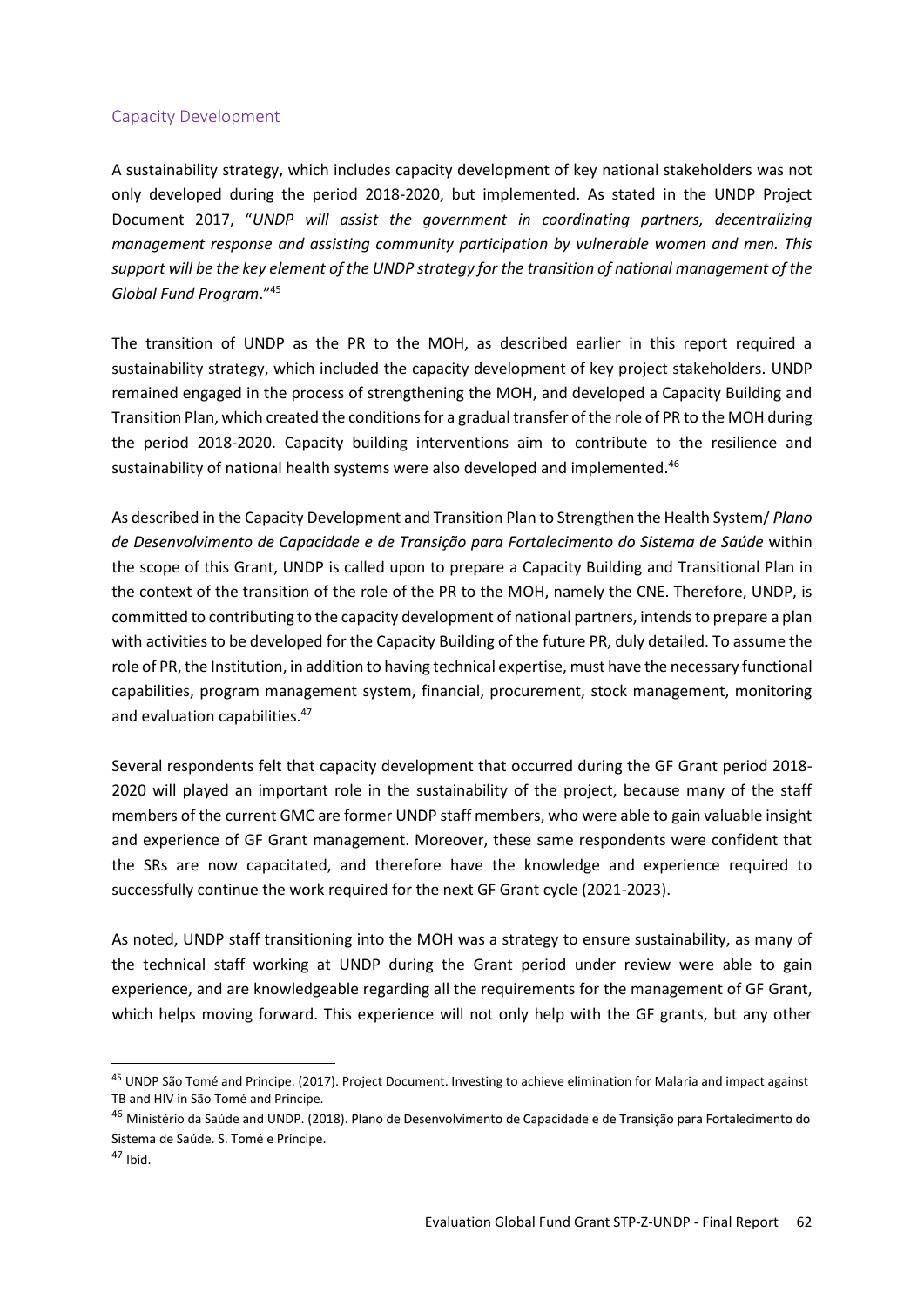grants or funding that is received by the MOH in the future, therefore once again ensuring or reinforcing sustainability.

In addition to the capacity building that took place related to the transition of UNDP staff members to the MOH, there was also capacity building among SRs, which will also ensure project sustainability. Capacity building that occurred among the SRs will contribute to sustainability, as many learned the GF Grant requirements, and more specifically some gained insight into report writing, and financial management and reporting. All respondents felt that the SRs have benefited from the capacity building received during the Grant period under review.

One great example of how capacity building was beneficial among SRs was provided by the Red Cross (*Cruz Vermelha*), who shared that they had received management training for their technical staff on how to manage GF funds, and that their Red Cross volunteers also took part in training or capacity building on what is malaria, and how to use/install the mosquito nets. This example shows that capacity at both levels, among technical staff members and volunteers can ensure that the knowledge and experience gained will be sustained. A similar feeling was shared by a respondent from Zatona-Adil who also felt that capacity building received allowed them to work more efficiently, and that the quality of their work had also improved, and allowed their staff members to perform better.

# Policy and Regulatory Frameworks

No formal policies or regulatory frameworks were developed to support the continuation of the project, however the following Capacity Building Plan and GMC proposal were developed to support the continuation of the Grant's benefits. Other relevant policy documents that are worth mentioning as they relate to the GF Grant are the National Health Development Plan 2017-2021 and the Study on Health Financing in São Tomé and Principe.

**Capacity Development and Transition Plan to Strengthen the Health System** (*Plano de Desenvolvimento de Capacidade e de Transição para Fortalecimento do Sistema de Saúde*).<sup>48</sup>

The sustainable transition from UNDP's PR role to national entities is one of the objectives of the capacity building process that UNDP develops as a PR. Capacity building activities are a priority in all countries where UNDP acts as a PR, as it tends to ensure that national entities have the capacity to implement GF grants and help define a transition plan from the current PR to the future PR. The Transition Plan will be supported by a Capacity Building Plan (*Plano de Reforço de Capacidade*).

Main objective:

The Capacity Development and Transition Plan aims to transfer skills for the implementation and management of the GF Grant, with a view to strengthening national health sector structures and systems, as a critical success factor to ensure the sustainability of national programs and ensure continued gains in health impact.

<sup>48</sup> Ministério da Saúde and UNDP. (2018). Plano de Desenvolvimento de Capacidade e de Transição para Fortalecimento do Sistema de Saúde. S. Tomé e Príncipe.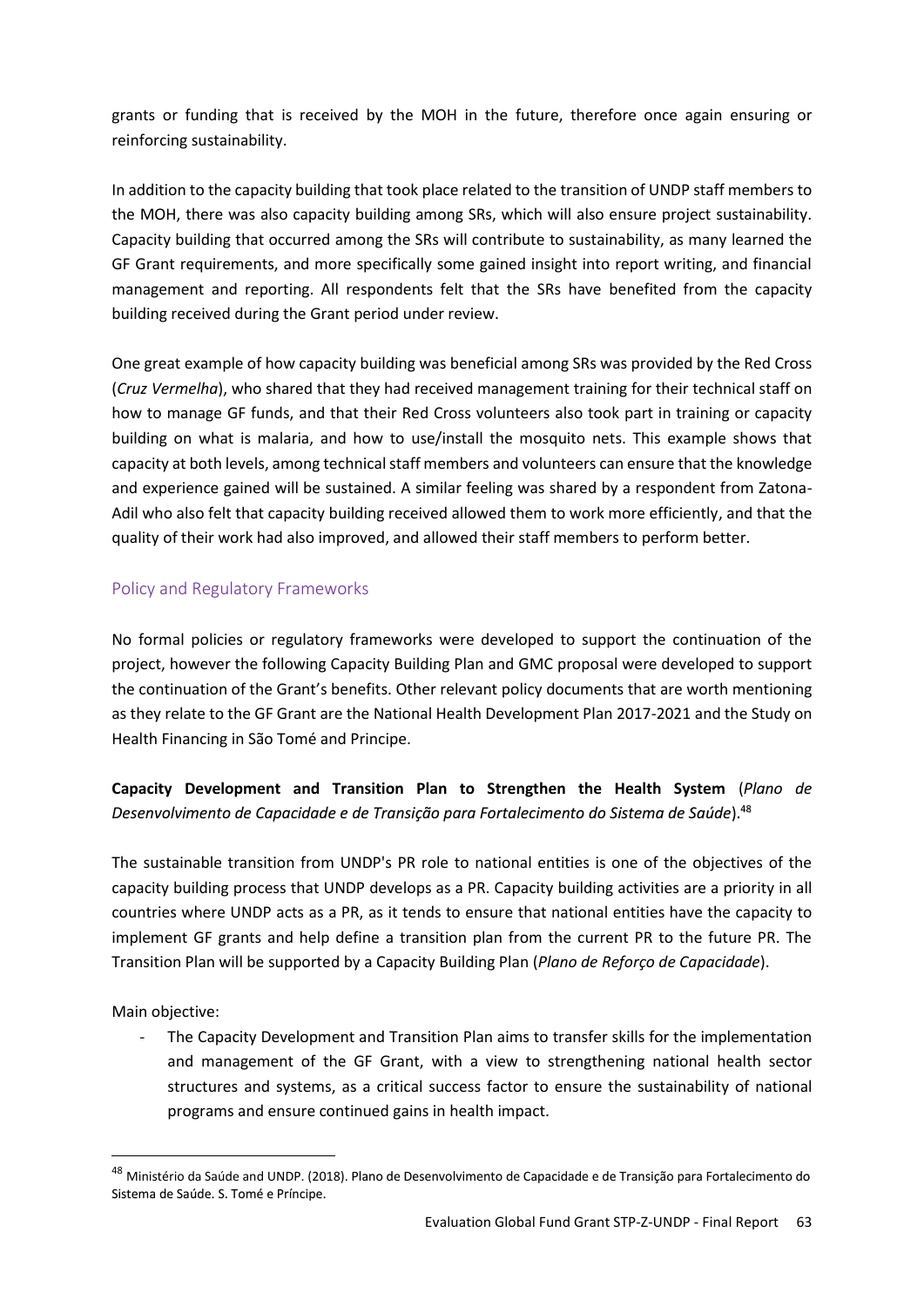Specific objective:

- Define, prioritize and implement interventions to strengthen national systems
- Focus activities in all areas critical for the effective implementation of national responses and within the requirements of the GF, namely:
	- 1. Program Management and SR management
	- 2. Financial Management and Risk Management
	- 3. Acquisition Management
	- 4. Stock Management
	- 5. Monitoring and Evaluation
- Predict and ensure activities for closing the Grant
- Define control and monitoring mechanisms for the implementation of the Capacity Building Plan activities
- Establish measures that help ensure transition and sustainable program management

**Proposal for the Creation of The Ministry of Health Grant Management Cell** (*Proposta de Criação da Célula de Gestão de Subvenções do Ministério da Saúde*). 49

The proposal for the creation of the GMC is a document that intended to inform the MOH, the CCM and all respective national and international partners about the necessary characteristics required for the legal and operational creation of the GMC. The creation of the GMC is institutionalized in order to meet the requirements for the Grant management of the GF and whose demonstration of good management practices and coordination of all administrative, fiduciary, bidding and monitoring and evaluation aspects can enable other financing agreements earmarked for the MOH to be managed through the same GMC.

# **National Health Development Plan 2017-2021** (*Plano Nacional Do Desenvolvimento Da Saúde 2017- 2021*). 50

The National Health Development Plan 2017-2021 is an auxiliary document of the entire Health Policy in STP. This document reflects an ambitious and guiding vision of health policies, with clear objectives and missions within the scope of the 2030 transformation agenda, outlined by the XVI Constitutional Government for the sustainable development of the country. However, this plan although written and endorsed by the MOH, was never implemented, and the risk for the GF Grant is that there is no framework to ensure that the GF projects are aligned to the National Health Development Plan.

**Study on Health Financing in São Tomé and Principe** (*Estudo sobre o financiamento da saúde em São Tomé e Principe*).<sup>51</sup>

<sup>&</sup>lt;sup>49</sup> Ministério da Saúde and UNDP. (2020). Proposta de Criação da Célula de Gestão de Subvenções do Ministério da Saúde República Democrática de São Tomé e Princípe.

<sup>50</sup> Ministério da Saúde. Plano Nacional Do Desenvolvimento Da Saúde 2017-2021.

<sup>51</sup> Ministério da Saúde. Estudo sobre o financiamento da saúde em São Tomé e Principe.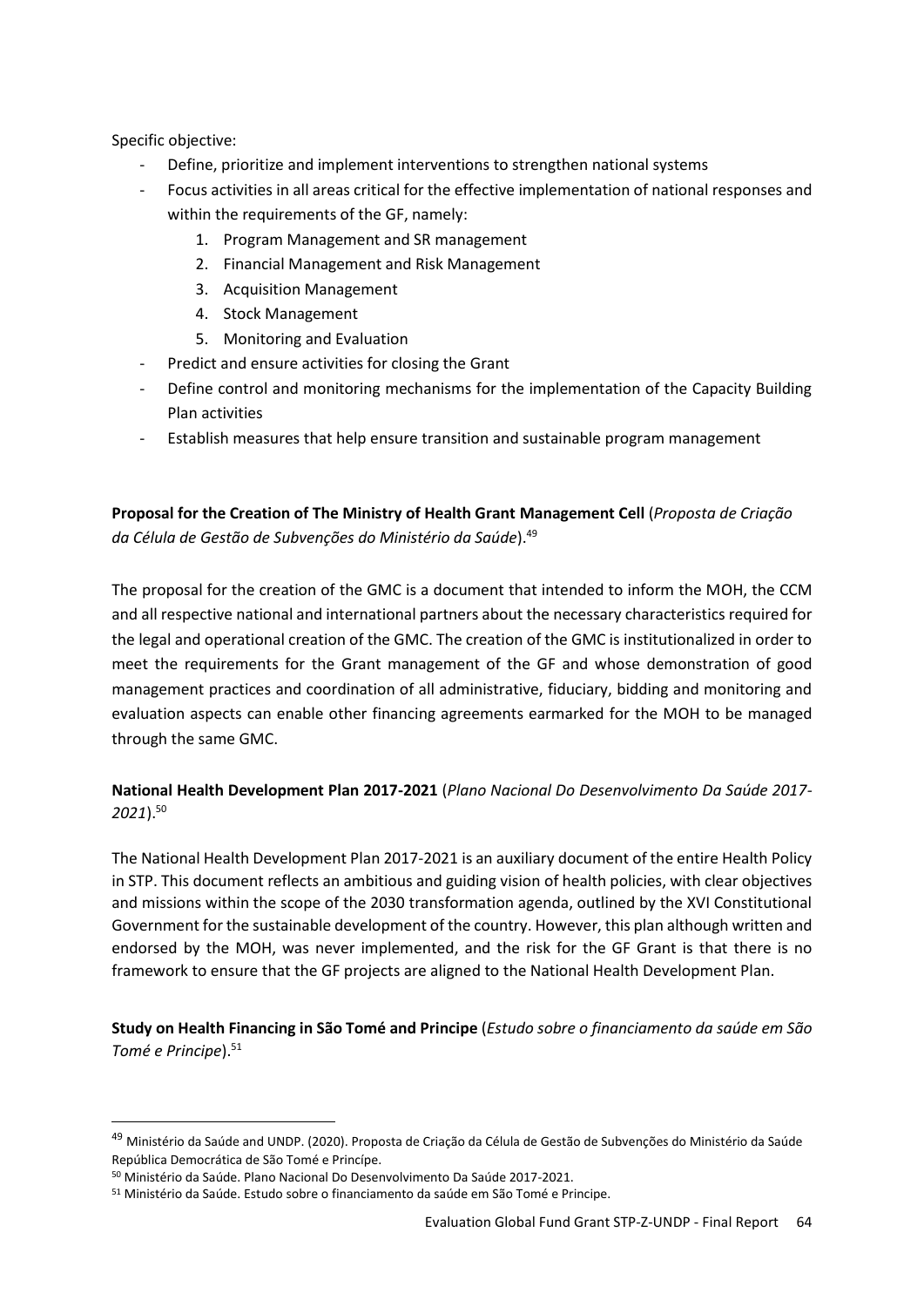The study on health financing was a first stage of a process aimed at defining a health financing strategy, with a view to providing STP with a coherent, efficient, durable and equitable health financing system. The study concluded that the national health system depends heavily on foreign capital, more speicifically on public development assistance, provided by the country's development partners, and that the participation of the private sector is beginning to develop, although it does not always have adequate working conditions and means, it does provide considerable support to the efforts of the public sector, especially in the areas of basic healthcare and health promotion. The study also revealed that the management of financial resources for the public health sector is still deficient, as the resources provided by external cooperation are managed autonomously, and are not properly controlled by the central structures. Moreover, there is an excessive centralization of internal resources at the level of the central structures, reducing the health districts to mere recipients of goods and services, taking into account the existing weaknesses in management and financial control.

To improve the financing of the national health system, the study prposes a set of measures, which range from the de facto improvement of services at the central and local levels, decentralization and deconcentration of certain services, to the strengthening of institutional capacities of the different central administration bodies linked to the health sector.

## Partner's Commitment

In terms of providing continuing support in the next GF Grant, all respondents felt confident that partners are well capacitated and committed to ensuring that activities will be implemented accordingly. One respondent felt that the SRs have credibility and there is confidence in them, hence why the MOH will continue to endorse these SRs for the next GF Grant, and they have successfully transitioned from the 2018-2020 Grant to the 2021-2023 Grant. Another respondent shared that all the SRs will continue with the work they have been doing, and provide support to the MOH because they have experience on the ground, and because of the capacity building which took place, especially the one related to the GF Grant management. A further respondent has re-emphasized, "*Sub-Recipients are prepared and well trained to be able to continue the work that was achieved.*"

## Lessons Learned and Best Practices

Various lessons learned and best practices have emerged during the Grant period 2018-2020, many of which have contributed to the success and sustainability of this project.

#### Lessons Learned

Lessons learned document the experience gained during a project, and in this particular case, several key lessons were learnt as shared by the respondents.

**Small countries can achieve big results:** The project showed that a small country such as STP has the potential to achieve significant results such as the pre-elimination of malaria, as well as what was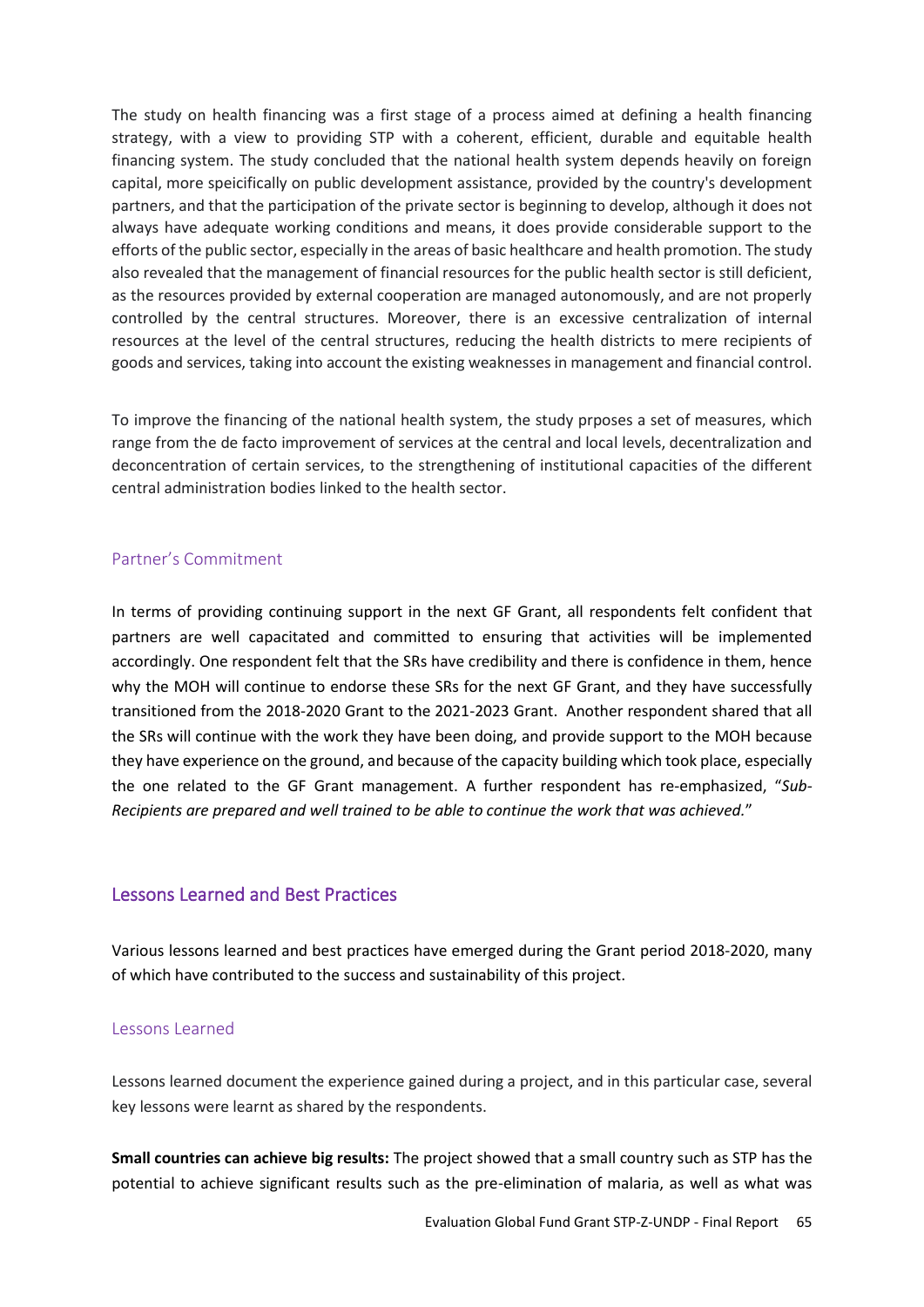achieved in terms of PMTCT and among key populations. The awareness of malaria among the population is remarkable, people are now more aware and accepting of certain activities such as IRS and the community even works together in the fight against malaria.

**Strong organizational skills needed for Grant implementation:** The implementation of a GF Grant requires partners to be prepared, and for things to run smoothly you need to be organized and disciplined in terms Grant and fund management. This helps implement project activities without delay. Capacity building provided in this regard has also helped SRs develop these skills, so that they are also able to report on activities in a timely manner.

**Working in partnership achieves results:** The role of partnerships was critical in achieving the successful results of this project, from the GF, to the CMM, to UNDP (as PR), all the way to the SRs. To have success you need the combination of synergies, and everyone involved in this type of project has to give their part or contribute, so that the end result can be achieved, therefore showing the importance of partnerships.

**Important to have a mitigation plan:** In relation to Covid-19, most programs were not prepared and there was no mitigation plan in place as part of programing. The GF gave the countries the flexibility to re-program and adapt implementation, and provided additional resources. In the case of STP the program was not ready, there was no plan B on how to deal with the situation. It is important to reflect on how things could have been done differently. It is important to document the lessons learned in terms of how the country and project adapted in the face of Covid-19, and how these lessons can be drawn upon for future re-programming on how to cope with Covid-19 or any other pandemic.

**Link between PR and SRs key to successful project implementation:** It is important to have a good relationship and communication between the PR and SRs, by organizing meetings where both parties can come together to discuss and clarify issues or obstacles. It is also crucial to provide capacity building to SRs, so that they are aware of what is expected of them and how they can provide adequate Grant implementation. The positive link between the PR (UNDP) and the SRs will, in this specific case, allow the SRs to work more closely and effectively with the new PR (MOH). This will ensure a smooth transition and sustainability of implemented activities.

**Addressing human rights, by addressing needs of vulnerable groups:** In order for a project to successfully address human rights, it needs to look closely at the needs of vulnerable groups, such as key populations. This project has shown that there is a necessity to consider and understand the needs of key populations. For example, research such as the IBSS Study have allowed for a better understanding of the experiences and needs of key populations, which in return facilitates the design and implementation of programs to address their needs. In this case, IPNG provided not only prevention programs for key populations, but was also able to target healthcare workers and law enforcement sensitizing them to the needs of key populations.

**Financial Sustainability Plan**: To ensure sustainability of the progress made in the country, a financial sustainability plan should be developed and implemented, that focuses on how funding should be generating internally, and therefore creating less dependency on external funding sources.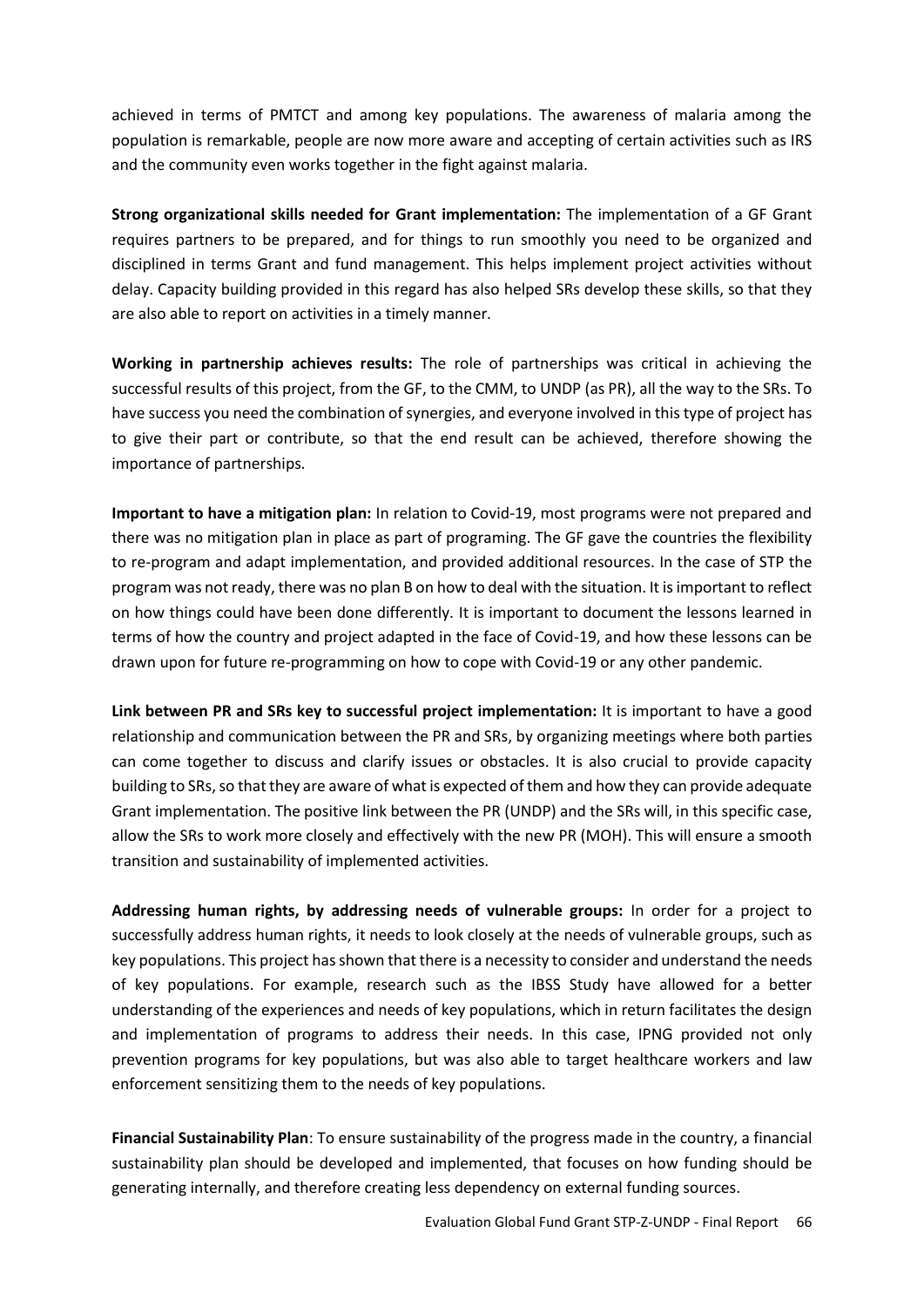#### Best practices

Best practice can be defined as accumulating and applying knowledge about what is working and not working in different situations and contexts, it is both the lessons learned and the continuing process of learning, feedback, reflection and analysis (what works, how and why, etc.).<sup>52</sup> The following best practices were highlighted by the respondents.

**Capacity Building Development and Transition Plan:** The Capacity Building Development and Transition Plan provided a good model to assist the transition of one PR to another, in this case UNDP to the MOH. The model showed what capacity building is needed, and how the transition between UNDP and the MOH could take place, and how both entities can collaborated in a meaningful way to ensure continuing of the GF in STP. Since this has been well documented, it can easily be replicated in other countries.

**Communication and good relationship between PR and SRs:** Establishing effective communication and good relationship between the PR and SRs is very important, and in this case several meetings between UNDP, CNE and the SRs took place. UNPD worked closely with the SRs, therefore creating a close relationship and providing them with not only support, but supervision and mentoring. As shared by one respondent, meetings or retreats took place where the PR and SRs discussed issues and even were able to re-program certain activities, " *if there was an issue we had these funds and these funds could be used for activities and we didn't have to go back to the Global Fund, as long as this was approved or justifiable*."

**Partnerships:** Creating partnerships at all levels played a significant role in the achievement of project results, and this model can be easily replicated. Firstly, the CCM played an important role in the overall governance and strategic monitoring of the Grant, UNDP played a key role in program management and worked closely with SRs, and the SRs were able to implement all activities as required. CCM was able to build partnerships involving the private sector and other sectors across the heath sector. It is a best practice to work closely in partnership with civil society and having them involve in the decision making process.

**Ethical way of working with key populations:** The project showed that it is crucial to work closely with key populations, and developing close communication and creating an environment of confidence with them and working in an ethical way. The work done by INPG with sex workers is a good practice to be shared, allowing them to feel comfortable, to be able to approach them and allow them to work together. An income generating activity for sex workers who were positive, this was a supported partnership between an NGO and INPG, and showed good results with some women quitting sex work and finding alternative work or means to sustain their livelihood.

<sup>52</sup> UNAIDS. (2000). *Summary Booklet of Best Practices*. Available at [https://www.who.int/hiv/topics/vct/sw\\_toolkit/summary\\_best\\_practices\\_africa.pdf?ua=1](https://www.who.int/hiv/topics/vct/sw_toolkit/summary_best_practices_africa.pdf?ua=1)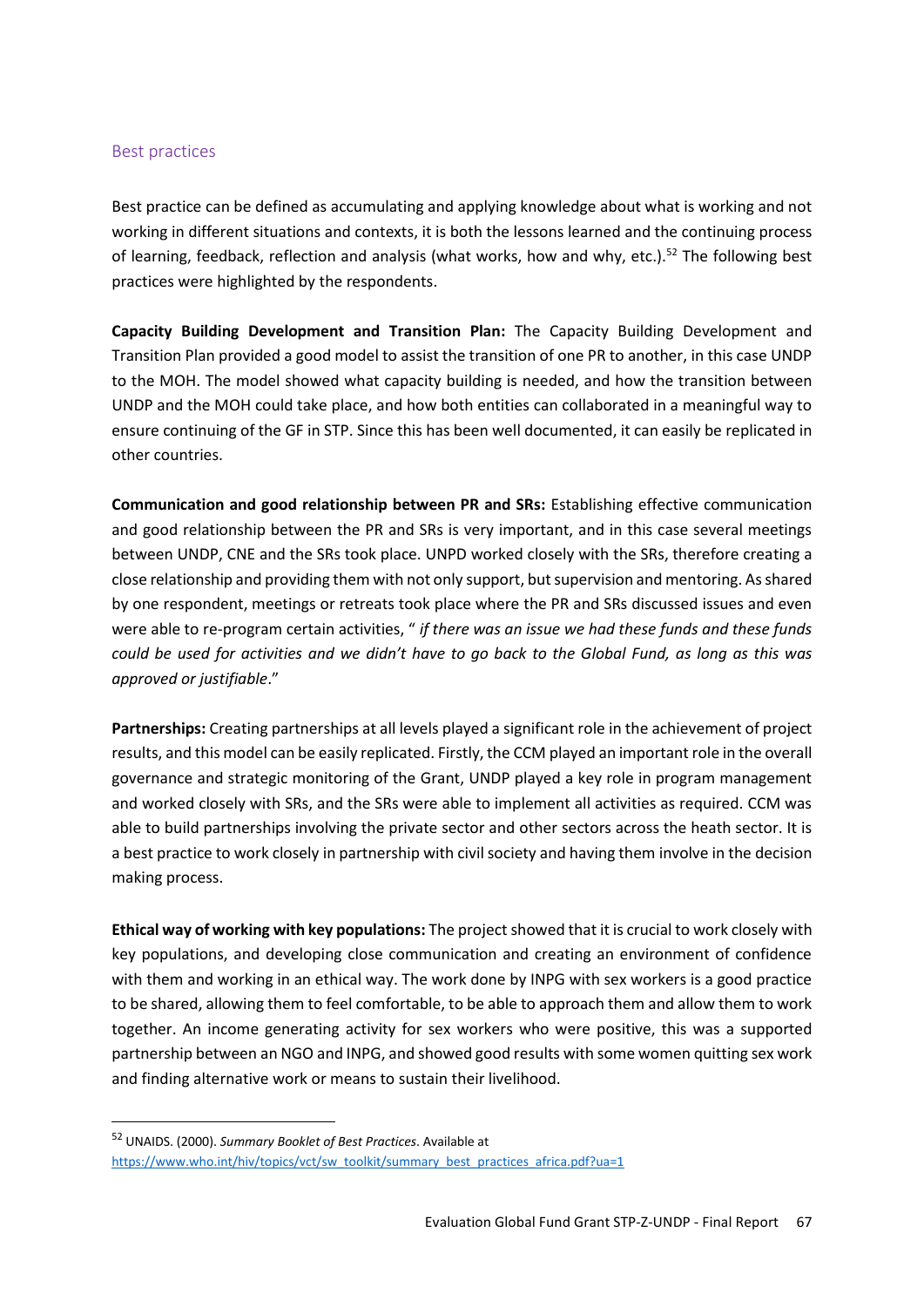**Indoor Residual Spraying/Mass Campaigns:** The achievements observed in terms of the reduction of malaria and the close achievement of pre-elimination can be attributed to the combination of IRS and mass distribution and information campaigns. In STP the combination of both methods and universal coverage in terms of access to treatment has yielded good results, as well as the strong involvement of community health workers and a good cooperation between partners. This best practice can she replicated and shared with other countries.

**Openness to use new technologies in the fight against malaria**: The country was receptive to innovative ways and new technologies or approaches to address malaria, of note is the partnership with the University of California who will implement a pilot project looking at how genetically modified mosquitos can help in the fight against.

# **Conclusion**

The purpose of this evaluation was to assess the level of achievement of all the GF Grant requirements, as well as the *relevance*, *effectiveness* and *efficiency* of the Grant by understanding what key factors have contributed to achieving or not achieving the intended results. It also sought to determine the extent to which the Grant contributed to forging partnerships at different levels, and the *sustainability* of the Grant for continued realization of results generated, as well as lessons learned and best practices, and to make recommendations for future programming of projects of similar nature.

The presented findings have provided important insight into what was achieved and not achieved in STP during the GF Grant period 2018-2020. The GF project was *relevant* in that it addressed the UNDP and GF mandates and national priorities by targeting women and men, by promoting gender equality, human rights and human development, and by ensuring that the program was appropriately implemented to the development context. The project was *effective* in reaching most targets, and therefore from what has been observed and shared by respondents there was progress made towards the achievement of the agreed performance framework. However, there have been some challenges related to the Covid-19 pandemic which have affected some results obtained as highlighted in this report.

Key achievements observed include UNDP assisting the MOH develop and set up the DHIS2, UNDP's submission of an IRS operational plan, and UNDP's submission of a plan detailing the measures to be undertaken to build the capacities of the CNE to take over as PR under the program. Other achievements include the creation of the GMC within the MOH, the successful transition of the PR role from UNDP to the MOH, the capacity development which occurred during the Grant period, and the CCM becoming a national coordination committee for the entire health sector.

In relation to the three GF programs (malaria, TB and HIV) the GF Grant contributed to a reduction in malaria cases in STP with interventions such as IRS, mosquito nets and awareness campaigns, and it improved malaria testing, diagnostic, epidemiologic surveillance, and case finding. With the assistance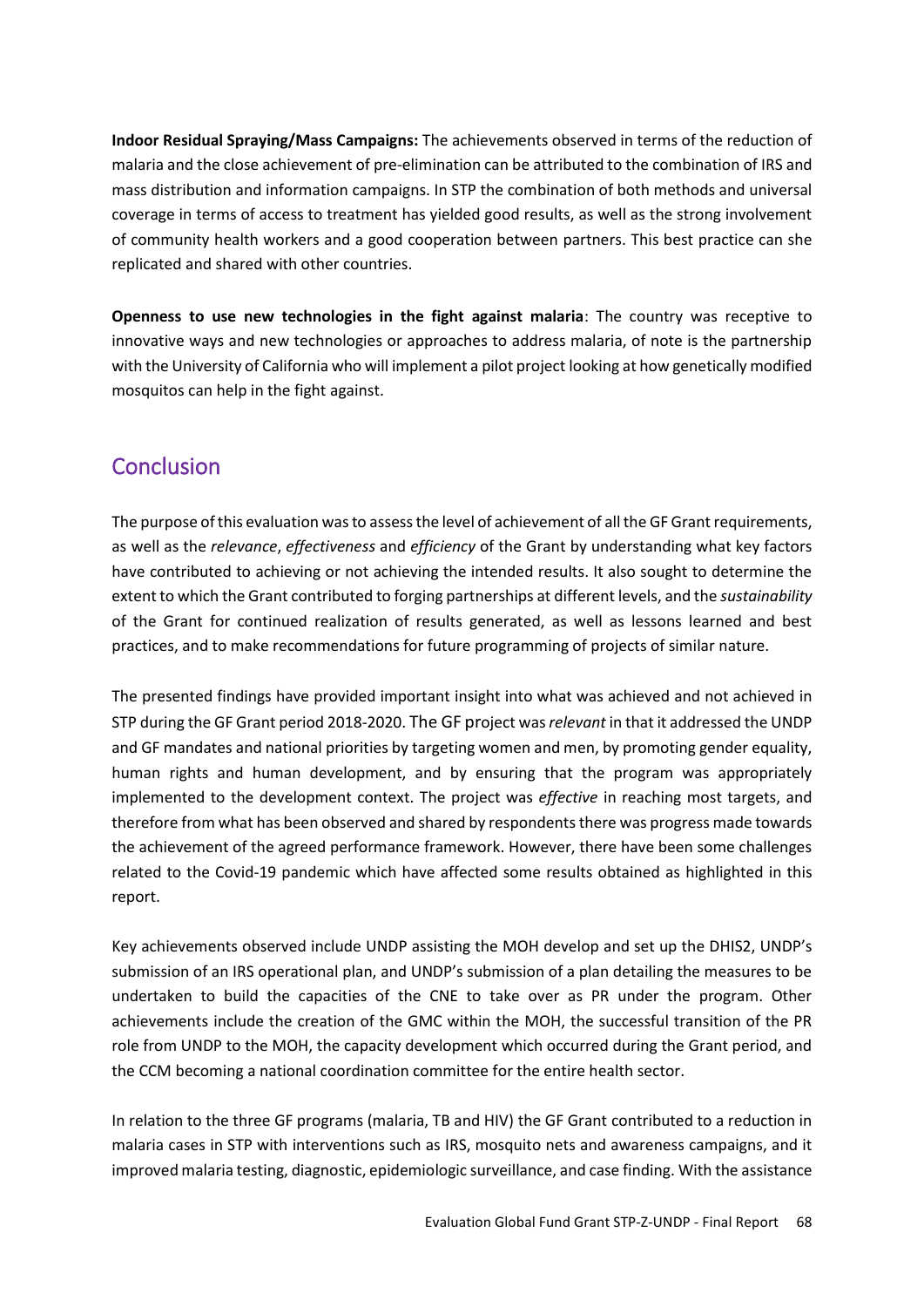of the GF Grant, STP managed to achieve good results in terms of TB treatment success and notification rates, and funds assisted the country in procuring GenXpert machines, which has helped diagnose TB cases in the country. The GF Grant helped achieve many good strides in HIV including improving the lives of PLHIV, and improving access to PMTCT. The project was also successful in addressing the needs of key populations, and in fact was able to target sex workers and MSM with specific interventions, and to educate peer educators to raise awareness among key populations and the general public about HIV prevention.

Areas that were not achieved or need to be further improved relate to health product and supply management, and programatic and M&E, including limited data availability, inadequate data quality, and inadequate program quality and efficiency. Other areas that were less well achieved were country ownership in terms of ensuring that the health system is well organized and efficient, difficulties with Grant management in terms of addressing actions raised in performance letters, and weakness in data reporting and the need for the DHIS2 to be fully integrated and functioning. There is also a weak stock management system where it is difficult to quantify the consumption of products.

It should be noted that in 2020 Covid-19 impacted the implementation of the project, especially in light of the achievements observed among the three disease in 2018 and 2019. Due to Covid-19 some of the planned activities were not implemented, as the country had to quickly turnaround to address the pandemic. In terms of the impact of Covid-19 on the three GF focus programs (malaria, TB and HIV) the main issues raised were a slight rise in the number of malaria cases in 2020, a decrease in TB treatment and notification rates, and low notification rates for patients with MDR-TB, as TB equipment (GenXpert machines) were being used for the Covid-19 response, and gains observed with PTMCT were lost with Covid-19, especially as many people were afraid to leave their homes to seek medical treatment.

The project was *efficient* in that outputs resulted from economic use of resources, which were delivered on time, and partnership modalities and the program management structure were both conducive to the delivery of project outputs. The *sustainability* of the project is guaranteed via the creation of the GMC, the development and implementation of the Capacity Development and Transition Plan, the capacity building which took place among the staff members who have transitioned to the new PR (MOH) and the SRs during the reporting period, as well as the commitment shown by partners to ensure that all achievements are sustained in the next Grant reporting period.

Lessons learned include that small countries can achieve big results (as observed with achievements in malaria, PMTCT and key populations), strong organizational skills are needed for Grant implementation, working in partnership achieves results (as observed among the SRs), it is important to have a mitigation plan (in the response to Covid-19), the link between the PR and SRs is key to successful project implementation, you address human rights by addressing the needs of vulnerable groups (key populations), and a financial sustainability plan is required to ensure less dependency on external funds. The best practices emanating from the project that can be shared or replicated by others include, the development and implementation of the Capacity Building Development and Transition Plan, the importance of good communication and relationship between PR and SRs, the power of partnerships, the ethical way of working with key populations, the combination of IRS and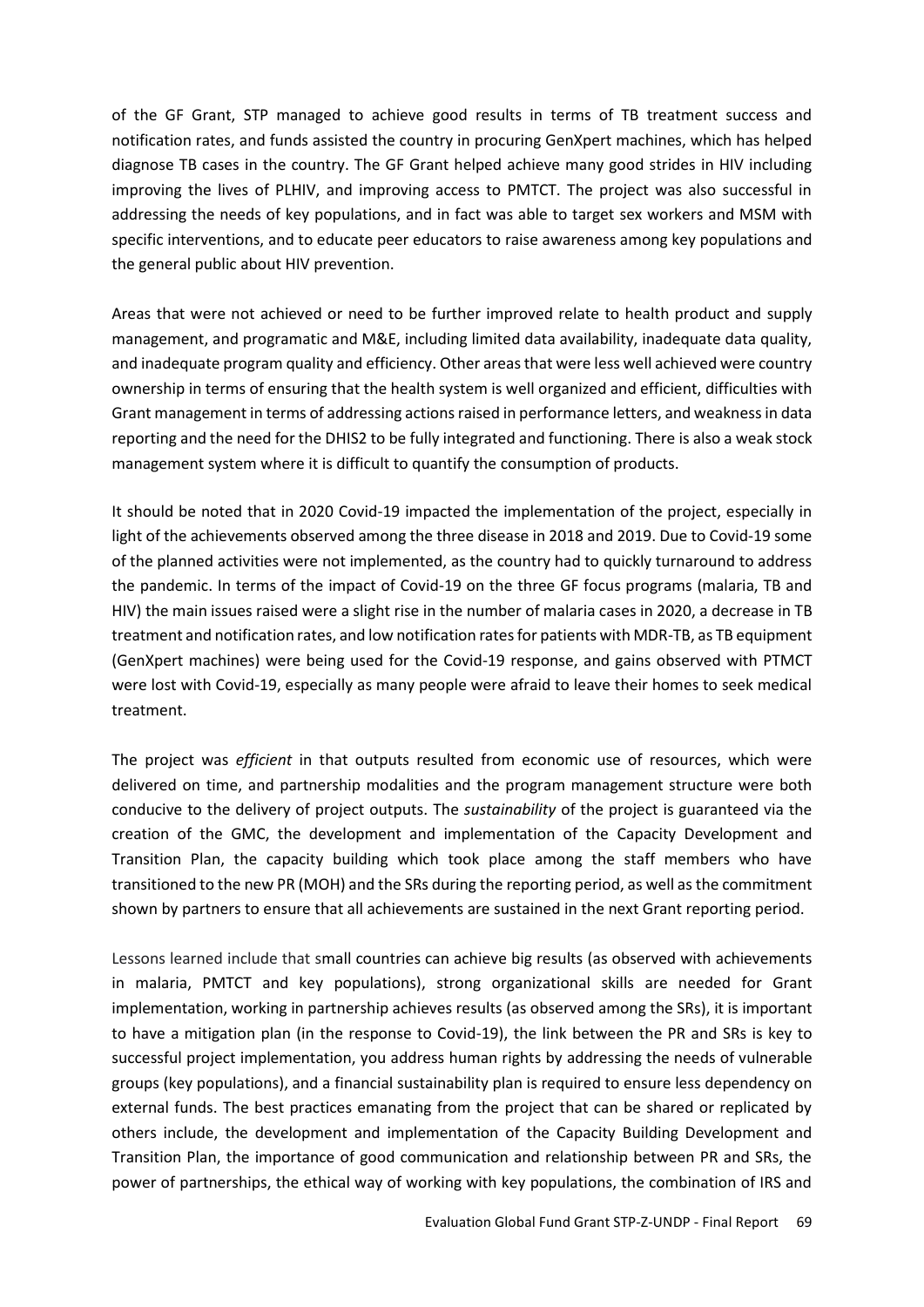mass campaigns to help address malaria challenges, and the openness to use new technologies and partnerships in the fight against malaria.

In conclusion, the GF Grant in STP did achieve many successes, the main one was the drastic reduction in malaria cases and the work achieved in PMTCT and among key populations, as well as the successful transition of UNDP as the PR to the MOH. However, the project also faced several challenges, several due to Covid-19, as highlighted in this report. The country has benefited greatly from the GF Grant during the period 2018-2020, and is also well equipped and capacitated to move to the next Grant period 2021-2023, with the MOH as the new PR.

# Recommendations

The following recommendations have emerged from this evaluation, and are suggested to assist the MOH, as the new PR, with programatic implementation in the next Grant reporting period 2021-2023. Recommendations will be presented in two fold, those emanating from the GF Performance Letter 2020 and from the voices of the respondents. Both sets of recommendations aim to improve future programming of the GF Grant in STP.

# Recommendations Emerging from the 2020 Performance Letter

The following recommendations are detailed in the GF 2020 Performance Letter.<sup>53</sup>

# **Health Product Management and Supply Chain**

In terms of Health Product Management and Supply Chain, the GF recommends the following:

- UNDP to transfer all information related to quality control laboratory (CHMP) to the MOH during the closure period.
- **•** The MOH to revise the tool for monitoring stock and ensure a fully functional eLMIS system.
- The MOH to work with all stakeholders to ensure that all the three diseases are fully integrated in the LMIS.

## **Programmatic and M&E**

In terms of Programmatic and M&E**,** the GF recommends the following:

■ To address limited data availability and inadequate data quality it is recommended that:

<sup>53</sup> Global Fund. (2020). STP-Z-UNDP Performance Letter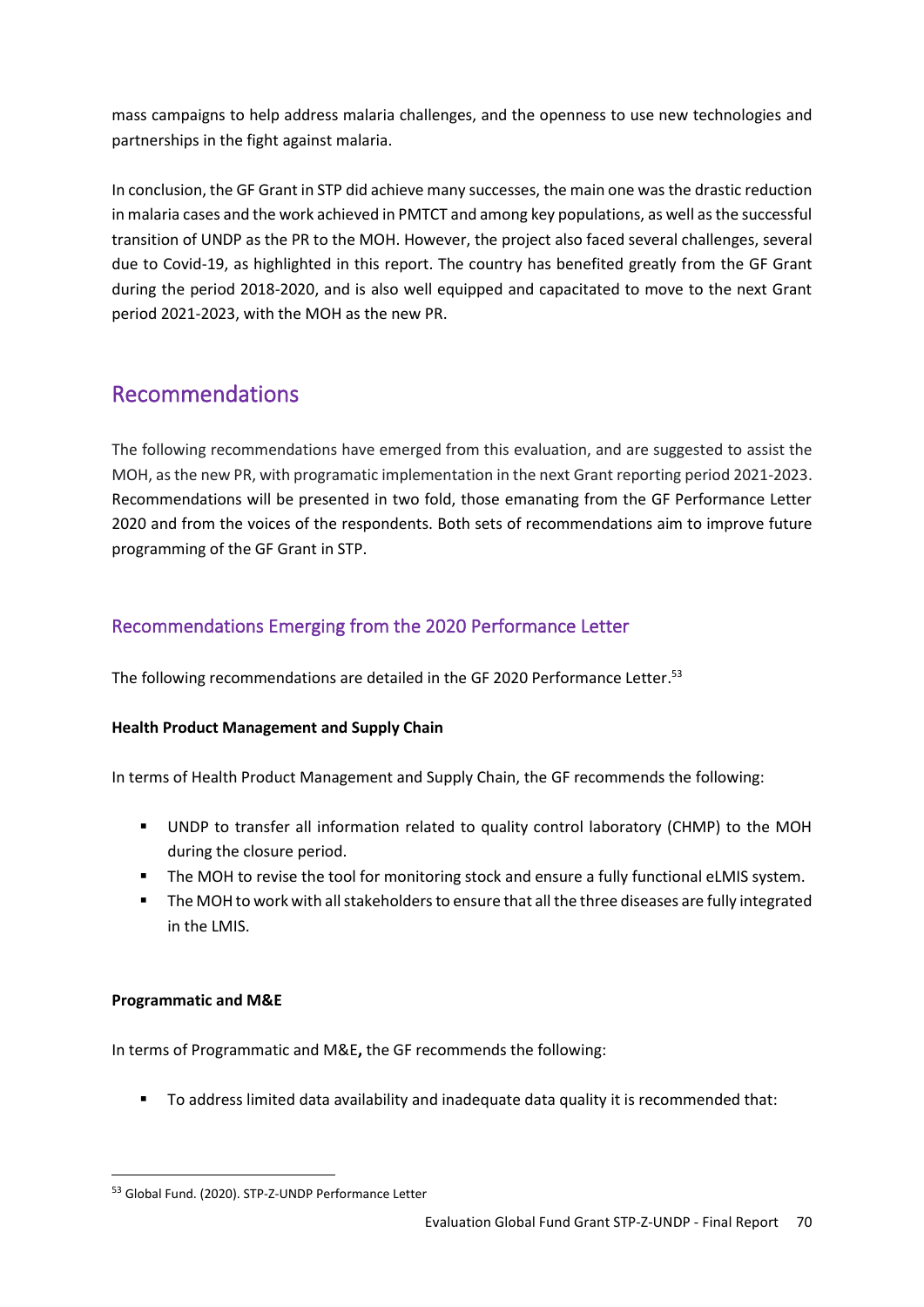- The MOH to continue collaborating with UNDP in order to finalize the implementation of the patient's tracker module for HIV patients, and ensure all the three diseases are fully integrated into DHIS2 by 31 December 2021.
- To address inadequate program quality and efficiency it is recommended that:

#### **HIV:**

- UNDP should work with the PNLS to ensure improved HIV treatment and care.
- In relation to PMTCT, the MOH to work with the PNLS to set up a mechanism to ensure active follow up of Mother-Child Pair until the exposed children are 18 months, and maximize optimal access to Early Infant Diagnosis at 6 weeks for all infants born to HIV positive mothers.
- The MOH, the INPG, community-based organizations (CBOs) and other stakeholders to work together to put in place measures to ensure all key populations are reached with defined package of services as required and avoid service disruption, especially in the context of the COVID-19 pandemic.
- More attention is needed to ensure viral load detection and less loss to follow up among PLHIV, and one strategy may be to improve the role of the community in helping address this gap.
- More awareness is needed to reduce stigma and discrimination among key populations.
- The MOH and the PNLS to provide an update on the status of implementation of the actions noted in the previous performance letter dated 1 July 2020 which required the Principal Recipient and PNLS to ensure that: (i) the actual number of patients on ART is accurate in all health facilities in the country; (ii) all patient data is captured in a single database including clinical data, drugs/ART protocols and patients' treatment monitoring; (iii) access to viral load is optimized with at least one viral load assessment per year for each patient on ART; (iv) an assessment of patients with virological failure is carried out and appropriate management measures are adopted; and (v) patient care and treatment package includes a rigorous therapeutic education associated with active search for patients lost to follow up.

## **TB:**

- UNDP and the PNLT should develop and implement a plan to strengthen community systems in order to improve TB case finding and patients' adherence to treatment.
- The MOH to work with UNDP to finalize the new version of the TB operational plan which is currently under development.
- The MOH and PNLT to ensure optimal use of GeneXpert for all suspected TB cases, strengthen community systems to ensure patients' follow up in the community and minimize the number of TB patients lost to follow up, and strengthen healthcare workers capacities through formative supervisions.
- The MOH and the PNLT to finalize the documentation related to the recruitment of technical assistance in response to the recommendation (Issue 7) from the Technical Review Panel (TRP) to ensure impact of the TB program.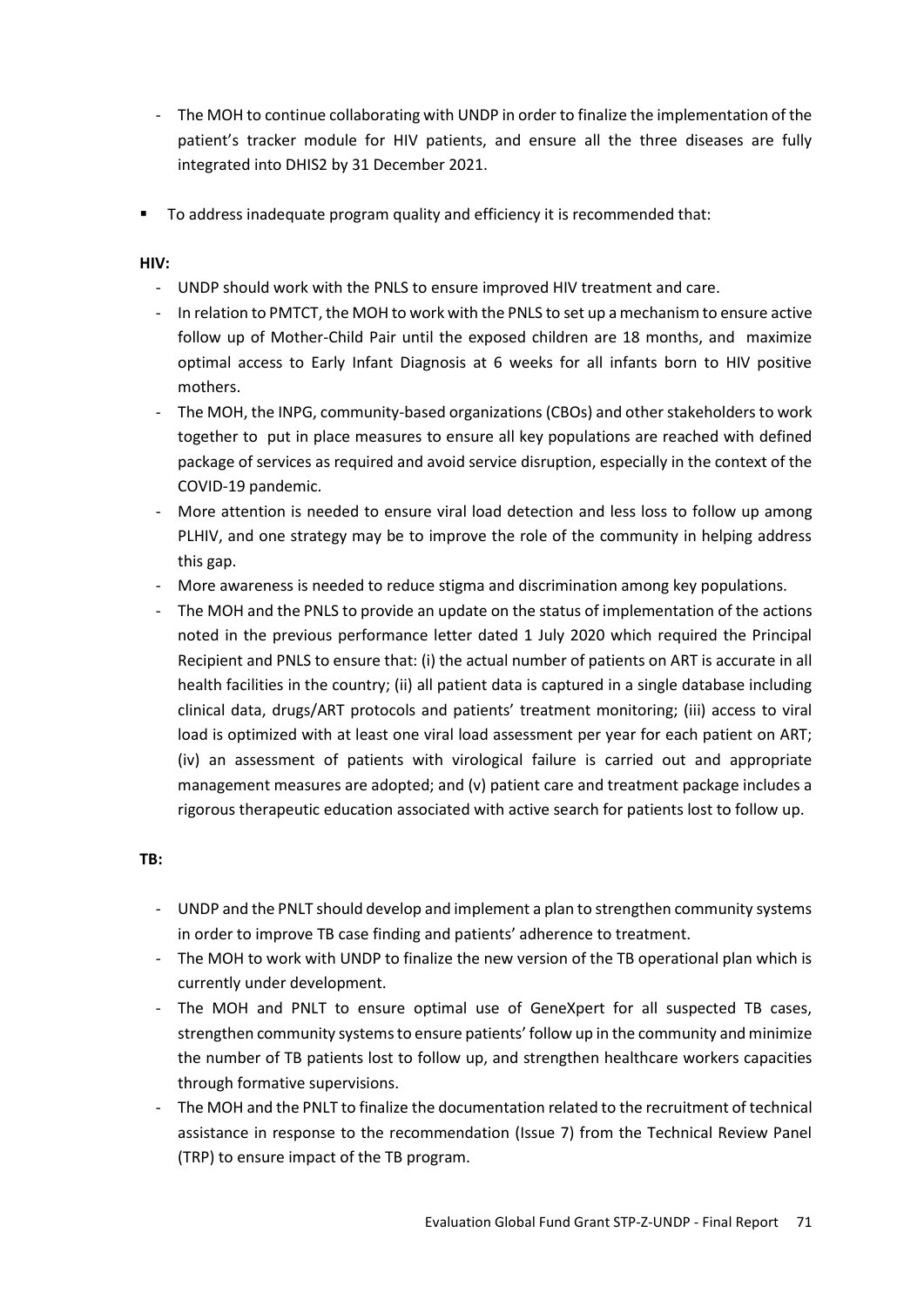- The MOH and the PNLT to develop and implement a plan to ensure intensified active search at the national level, ensure optimal use of GeneXpert for all suspected TB cases, strengthen community systems to ensure follow up of patients in the community; and strengthen healthcare workers capacities through formative supervisions.
- The MOH, the PNLS and the PNLT to work together to ensure full integration of TB/HIV services, avoid service disruption, especially in the context of the COVID-19 pandemic, and thereby improve the performance of this indicator.

#### **Malaria:**

- The MOH and the PNLP to ensure an improvement in IRS coverage by developing a plan to strengthen community awareness and implement a comprehensive communication strategy.
- The MOH and PNLP to submit an update on the status of implementation the recommendations from the WHO following the midterm review of the National Strategic Plan (NSP) and outbreak investigations conducted in 2019.
- The MOH and the PNLP to improve the performance of these indicators by developing a plan to strengthen community awareness and implement a comprehensive communication strategy.

#### Recommendations Emerging from the Respondents

Several recommendations were suggested by the respondents to improve GF Grant management in the next Grant cycle.

**Transfer of knowledge and skills:** When a there is a transition from one PR to another, as was the case in this project, there needs to be transfer of knowledge to ensure sustainability, and the entire transition needs to be well documented. The exiting PR needs to play a bridging role so that all Grant procedures, including financial systems are in place and well understood, and they must play a supportive role for the new PR.

**Communication and accessibility**: There is a need for communication and accessibility between the PR and the SRs, and other key stakeholders such as the CCM. This dialogue helps implementation and reduces problems or issues as everyone can work together to resolve them or find solutions.

**Acknowledgment:** Achievement needs to be acknowledged, is it important for the SRs to receive feedback from the GF when they are doing good work or achieved what is required. This can be during a meeting, where SRs receive a "shout out" because it is important for the SRs to hear or receive feedback from the GF on work well done or achievements, this will provide encouragement and shows they have an interest in the work being done by the SRs.

**Participative Partnership:** Strengthening partnerships among the CCM, PR and SRs, so that all work together in the same direction to achieve the required project results. This will ensure that all partners are held accountable for the role in the project, including implementation and reporting. Organizing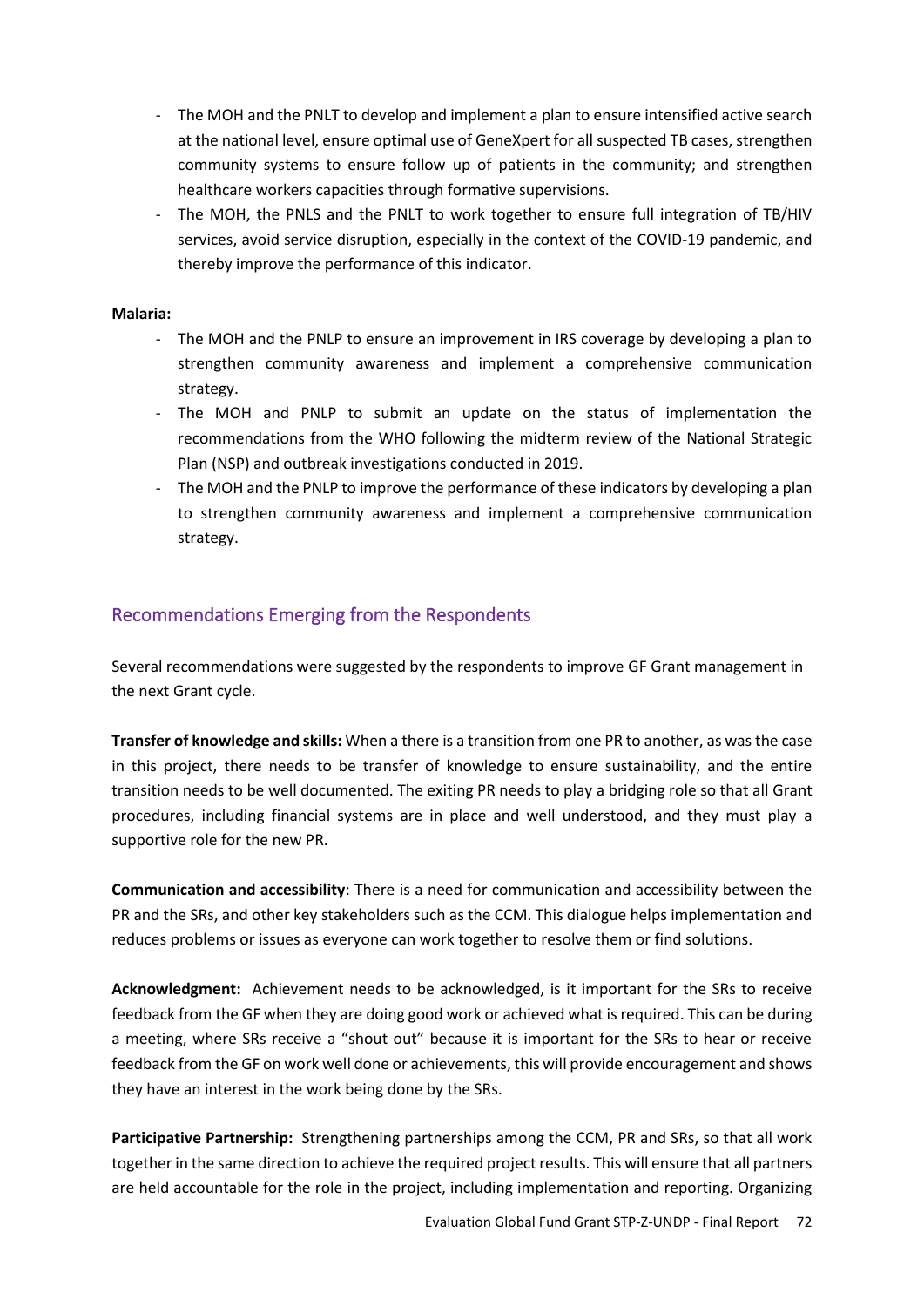regular meetings among key stakeholders and partners is crucial to identify areas that are working well and those that are not. It also provides an opportunity to re-evaluate what has been done and what still needs to be done in the Grant reporting period. Participative partnerships mean that all partners are involved and contribute equally to the project.

**Capacity building:** Strategies to continue capacity building among the PR and SRs are necessary in light of the transition taking place between UNDP and MOH as the new PR, this will ensure continuity and sustainability of what has been achieved.

**Community Participation**: Changing the strategy or way things have been done in the project. Since activities are for the community, there is now more than ever a need to involve the community in programs so that different results can be achieved. Community participation means listening to what the community has to say, and involving them in program implementation.

**Documentation:** It is important to document all the evidence emanating from this project, including all research, reports, meetings and programatic implementation, this includes all lessons learned and best practices as they occur during the lifespan of the project or during the Grant period. These can then be easily replicated or shared among other GF grant recipients.

**National Health Development Plan**: Moving into the next grant period, more attention is needed by the MOH to endorse the National Health Development Plan to ensure that there is a framework to ensure that the GF projects are aligned to the National Health Development Plan, and adequately addressing the health needs of the population.

**Financial Sustainability Plan**: To ensure sustainability of the progress made in the country and to improve the financing of the national health system, a financial sustainability plan should be developed and implemented, that focuses on how funding should be generating domestically or with the private sector, and therefore creating less dependency on external funding sources.

**Working with all key populations**: There is a need to focus on a wider group of key populations (transgender people, people who use drugs and people in prisons), and more importantly to conduct research to find out where they are, what are the needs and experiences and what interventions could assist them. Once this is known, it is crucial to develop and implement activities to address their needs.

**Behaviour Change Communication**: There is a need to invest in behavior communication change interventions. For example, there a need to have an interactive process with communities and have tailored messages are approaches to help them develop positive behaviors, especially as they relate to the three diseases. This will assist in getting a long term impact on the work being done among the population, and funds for these types of interventions should be available in the next GF Grant period.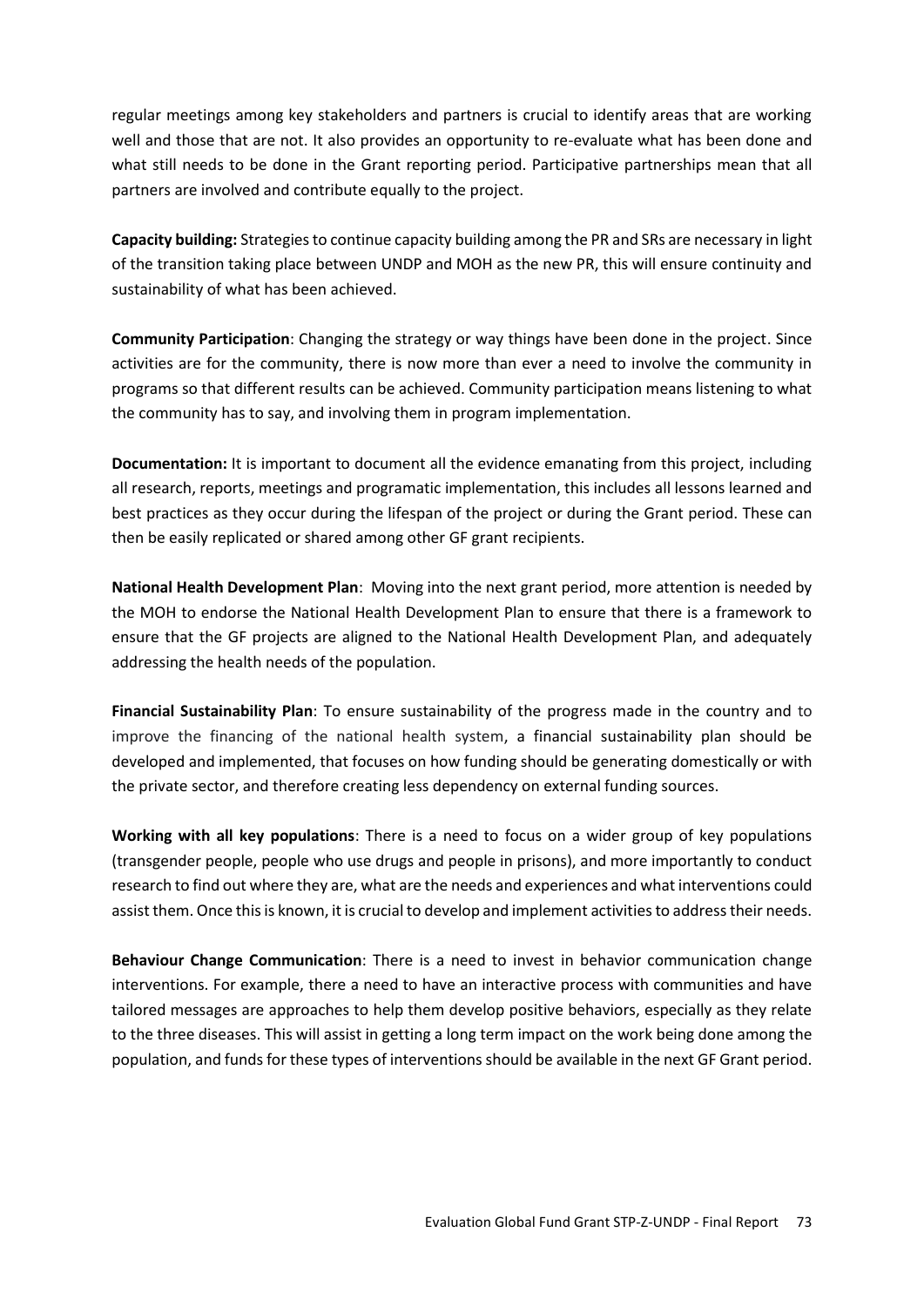# Annex A: Brief Profile of the Sub-Recipients

#### **Governmental (Ministry of Health):**

- Fundo Nacional de Medicamentos (FNM)
	- $\circ$  The FNM is an institution of the MOH dedicated to supplying the STP market with medicines and hospital consumables of all kinds and types, through a process of purchase and sale.<sup>54</sup>
- Centro Nacional de Endemias (CNE)
	- $\circ$  The CNE is the MOH Institution that aims to organize and coordinate the surveillance, prevention and fight against endemic and high-risk epidemic diseases, as well as fighting infectious diseases and other diseases with impact on public health.<sup>55</sup> It includes:
		- Programa Nacional de Luta Contra o Paludismo (PNLP)
		- Programa Nacional de Luta Contra o SIDA (PNLS)
		- Programa Nacional De Luta Contra Tuberculose (PNLT)

#### **Governmental (Other Governmental):**

- Instituto Nacional Para Promoção da Igualdade e Genero (INPG)
	- o INPG is headquartered in the city of São Tomé, and its role is to ensure the promotion and execution of the Government's policy on the promotion of Women and Gender Equality and Equity in São Tomé and Príncipe.<sup>56</sup>

#### **Community Sector - Local Non-governmental Organization (NGO)**

- Associação Santomense Para a Promoção de Planeamento Familiar (ASPF)
	- $\circ$  Dissemination of activities within the framework of Sexual and Reproductive Health Law, family planning, HIV/AIDS, gender-based violence, etc.<sup>57</sup>
- Cruz Vermelha
	- o Humanitarian Organization, created on 13 January 1976 Foundation of the Red Cross of São Tomé and Príncipe Decree No. 6/67 was established on the basis of the Geneva Conventions of 1949 and its additional protocols of 1977.<sup>58</sup>
- Zatona Adil

<sup>54</sup> Ministério da Saúde de São Tomé e Príncipe. Fundo Nacional de Medicamentos (FNM). Available at <http://ms.gov.st/?p=57>

<sup>55</sup> Ministério da Saúde de São Tomé e Príncipe. Centro Nacional de Endemias (CNE). Available at <http://ms.gov.st/?p=54> <sup>56</sup> Instituto Nacional Para Promoção da Igualdade e Genero (IPNG). Available a[t https://www.facebook.com/Instituto-](https://www.facebook.com/Instituto-Nacional-para-Promo%C3%A7%C3%A3o-da-Igualdade-e-Equidade-de-G%C3%A9nero-STP-216091491829859/about/?ref=page_internal)[Nacional-para-Promo%C3%A7%C3%A3o-da-Igualdade-e-Equidade-de-G%C3%A9nero-STP-](https://www.facebook.com/Instituto-Nacional-para-Promo%C3%A7%C3%A3o-da-Igualdade-e-Equidade-de-G%C3%A9nero-STP-216091491829859/about/?ref=page_internal)[216091491829859/about/?ref=page\\_internal](https://www.facebook.com/Instituto-Nacional-para-Promo%C3%A7%C3%A3o-da-Igualdade-e-Equidade-de-G%C3%A9nero-STP-216091491829859/about/?ref=page_internal)

<sup>57</sup> Associação Santomense Para a Promoção de Planeamento Familiar (ASPF). Available at [https://www.facebook.com/MAJaspf-ippf-441551226031849/?ref=page\\_internal](https://www.facebook.com/MAJaspf-ippf-441551226031849/?ref=page_internal)

<sup>58</sup> Cruz Vermelha. Available at [https://www.facebook.com/CruzVermelhaSTP/about/?ref=page\\_internal](https://www.facebook.com/CruzVermelhaSTP/about/?ref=page_internal)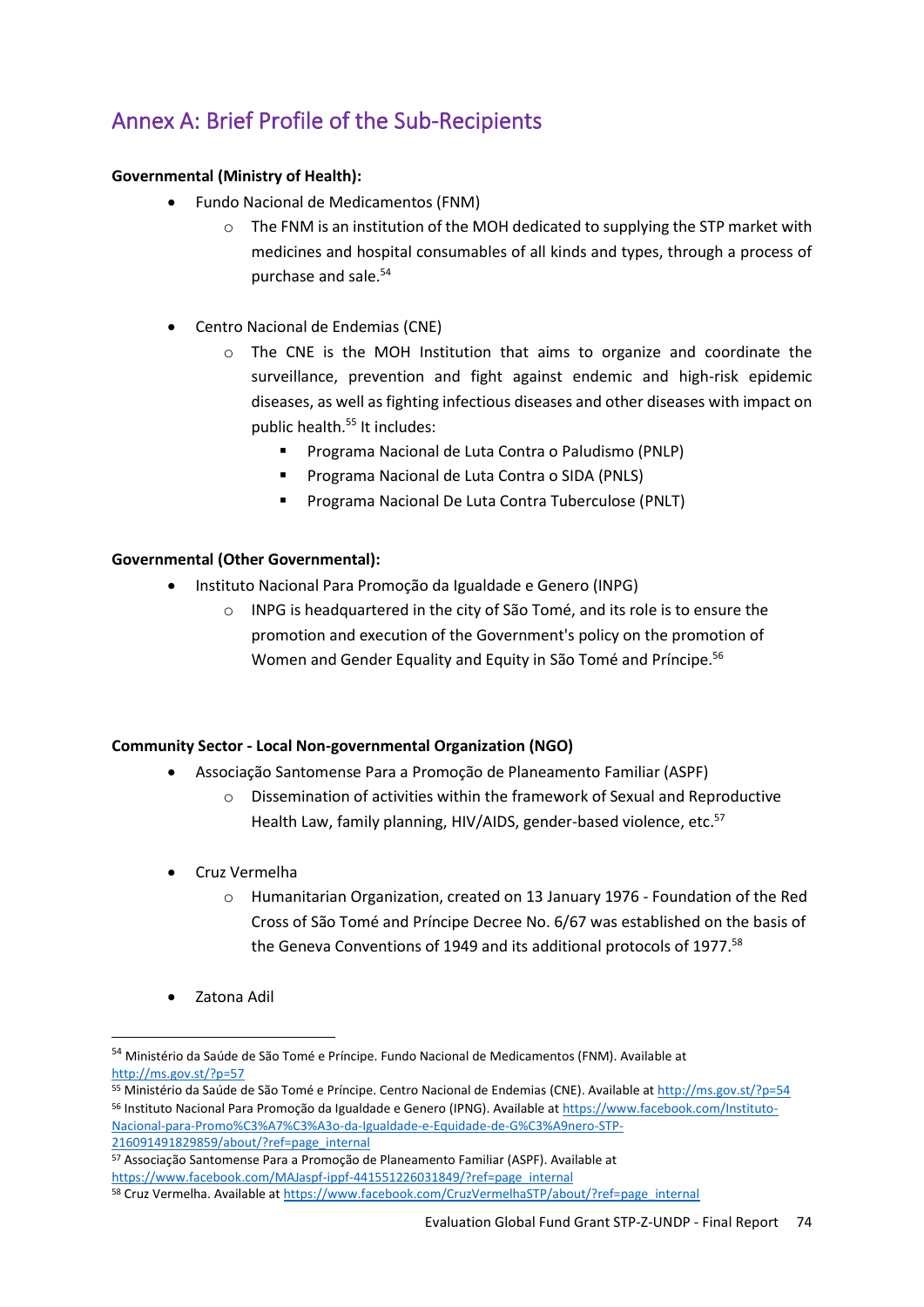# Annex B: List of Documents Consulted

The following documents were sent by UNDP STP and reviewed:

- Country Programme Document (CPD) and United Nations Development Framework (UNDAF)
- The Grant performance framework, budget and workplan for the period 2018, 2019 and 2020
- Global Fund projects annual reports STP-Z-UNDP Performance Letters 2018, 2019 and 2020
- Grant Agreement, proposals, progress reports
- Field monitoring reports
- Global Fund Grant rating for the period 2018, 2019 and 2020
- M&E plan for the three diseases
- Progress Update/Disbursement Request (PU/DR) 2018, 2019 and 2020
- Global Fund Allocation Letter (15 December 2016)
- UNDP Project Document: Investing to achieve elimination for Malaria and impact against TB and HIV in São Tomé and Principe. Project Number: 0107541/00107827
- Audit of UNDP São Tomé and Principe Grants from Global Fund (27 May 2021)
- Management Letters from UNDP to SRs (December 2019 and April 2021)
- Plano de desenvolvimento de capacidade e de transição para fortalecimento do sistema de saúde. S. Tomé e Príncipe (2018)
- STP Plano de Reforço de Capacidades (April 2020)
- Proposta de criação da célula de gestão de subvenções do Ministério da Saúde República Democrática de São Tomé e Princípe (Fevereiro de 2020)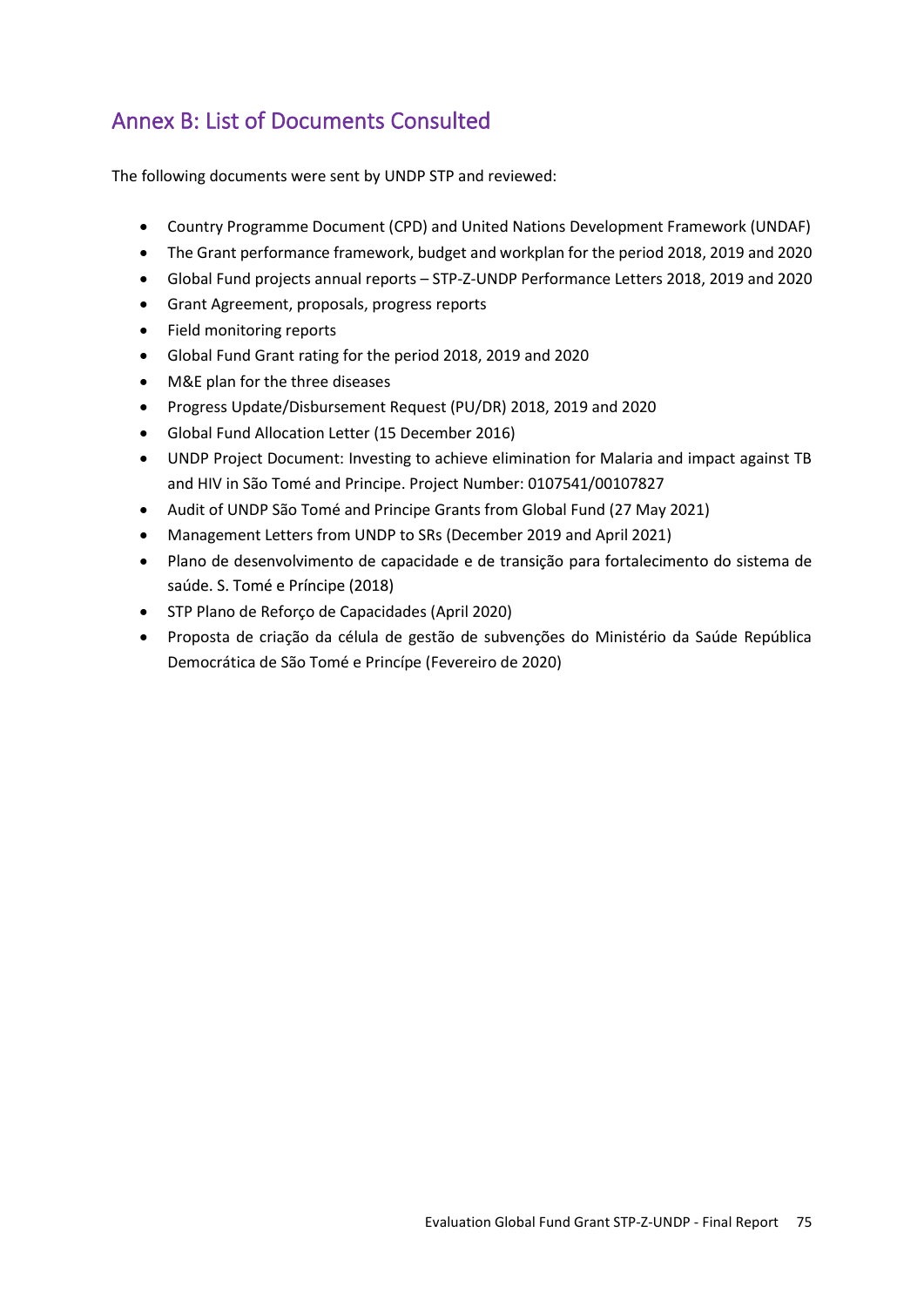## Annex C: Interview Guide (English and Portuguese)

### **FINAL EVALUATION OF THE PROJECT GLOBAL FUND GRANT STP-Z-UNDP 2018-2020**

#### **Interview/Discussion Guide – ENGLISH/PORTUGUESE**

| <b>NAME OF INTERVIEWEE:</b> |  |
|-----------------------------|--|
| <b>ORGANISATION:</b>        |  |
| <b>POSITION:</b>            |  |
| <b>PLACE:</b>               |  |
| <b>DATE:</b>                |  |
| TIME:                       |  |

- **Good day/Good morning. My name is Josianne, a consultant commissioned by UNDP to conduct the final evaluation of the Global Fund Grant Project in STP from 2018-2020. In particular, I would like to discuss certain aspects of the project, including what was achieved or not achieved, and some lessons learned that can be used elsewhere.**
- **Interview will be 30-45 minutes.**
- Before we start, can I record the interview? This will assist with data analysis no names will **be used in the report.**
- **Is this OK with you?**
- **Do you have any questions before we start?**
- **Bom dia. Meu nome é Josianne, sou uma consultora comissionada pelo PNUD para conduzir a avaliação final do Projeto de Fundo Global em STP entre 2018-2020.**
- **Em particular, gostaria de discutir certos aspectos do projeto, incluindo o que foi alcançado ou não alcançado, e algumas lições aprendidas que podem ser usadas em outros lugares.**
- **A entrevista terá duração entre 30-45 minutos.**
- **Antes de começar, quero pedir se posso gravar a entrevista? Isso ajudará na análise de dados - nenhum nome será usado no relatório.**
- **Está tudo bem para você?**
- **Antes de começar, você tem alguma pergunta?**

#### **Introductory Question/** Perguntas introdutórias

**Q1. Please briefly describe your role and that of your organization in the Global Fund Project in São Tomé e Principe.**

**Q.1 Descreva brevemente a sua função e a da sua organização no Projeto do Fundo Global em São Tomé e Príncipe.**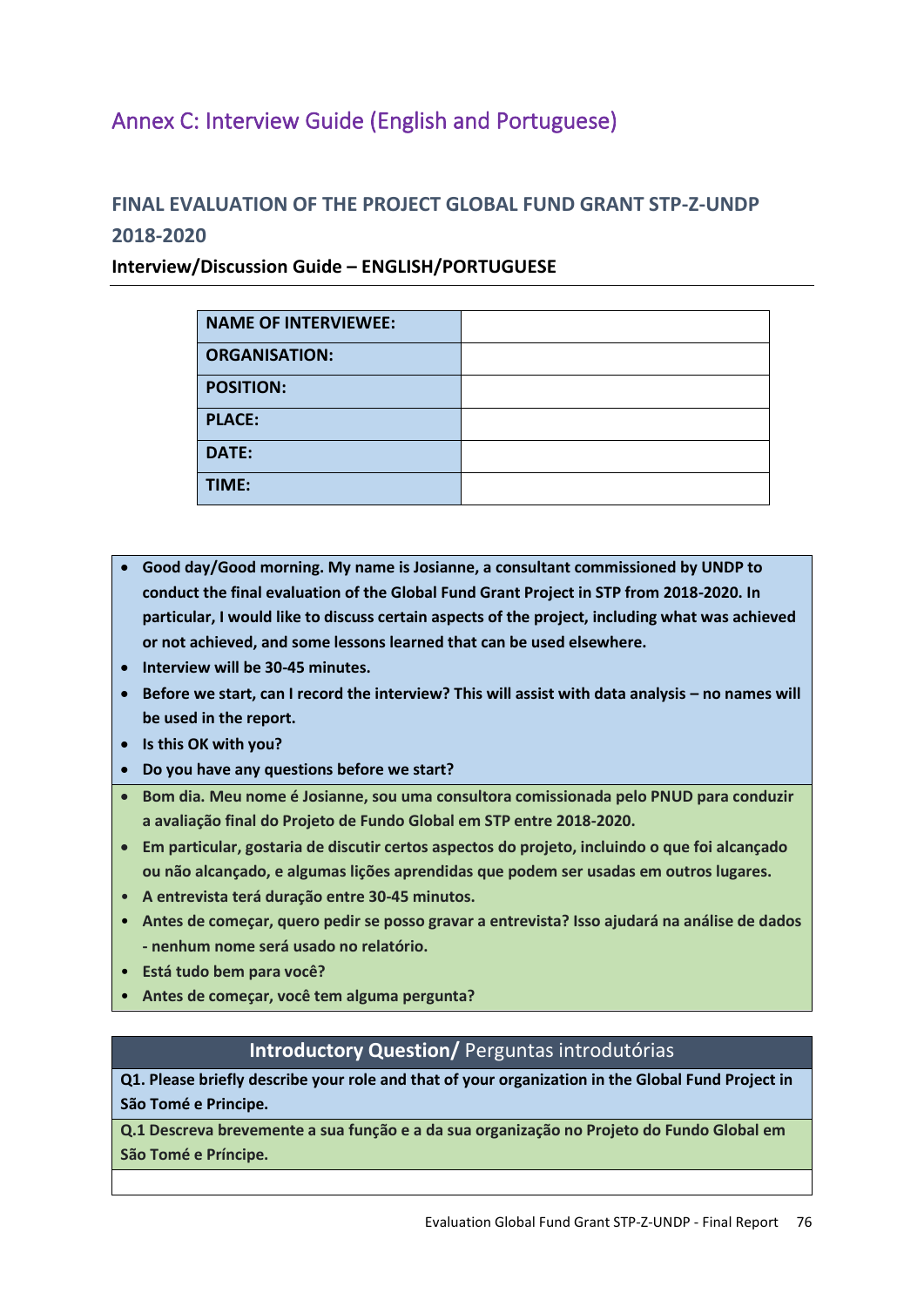**Q2. When you think of the Global Fund Project, what have been the main accomplishments or achievements or successes?**

**Q2. Quando você pensa no Projeto do Fundo Global, quais foram as principais realizações ou sucessos?**

**Q3. What do you feel was not achieved or unsuccessful?**

**Q3. O que você acha que não foi alcançado ou não teve sucesso?**

#### **Result Area 1: Relevance/** Relevância

**Q4. Thinking of the Global Fund Project, was it in line with UNDP and the Global Fund's mandate and national priorities of targeting women and men? How did the project target women and men?**

**Q4. Acha que o Projeto do Fundo Global, estava de acordo com o mandato do PNUD e do Fundo Global e as prioridades nacionais dirigidas as mulheres e aos homens? Como é que o projeto foi dirigido as mulheres e aos homens?**

**Q5. Thinking of the Global Fund Project how did it promote UNDP principles of gender equality, human rights and human development?** 

**Q.5 Pensando no Projeto do Fundo Global, como é que promoveu os princípios do PNUD de igualdade de gênero, direitos humanos e desenvolvimento humano?**

**Q6. Thinking of how the Global Fund Project was implemented (or carried out), how was the method used appropriate to the development context?**

**Q.6 Pensando em como o Projeto do Fundo Global foi implementado (ou realizado), pensa que o método utilizado foi adequado ao contexto de desenvolvimento?**

#### **Result Area 2: Effectiveness/** Eficácia

**Q7. In terms of project outcomes/targets how have these been achieved (or not achieved), was any progress made in STP from 2018-2020? How have the outputs affected the outcomes of the grant?**

**Q7. Em termos de resultados do projeto, como foram alcançados (ou não), houve algum progresso em STP de 2018-2020?** 

**Q8. How did the Global Fund Project contribute to creating partnerships at different levels? How effective was it? What worked well and not so well? Did partnerships play a role in achieving the project outcomes?**

**Q8. Como é que o Projeto do Fundo Global contribuiu para a criação de parcerias em diferentes níveis? O que funcionou bem e não tão bem? As parcerias ajudaram na obtenção dos resultados do projeto?**

**Q9. What were the positive or negative changes that took place by this project? How did this benefit women and men equality?**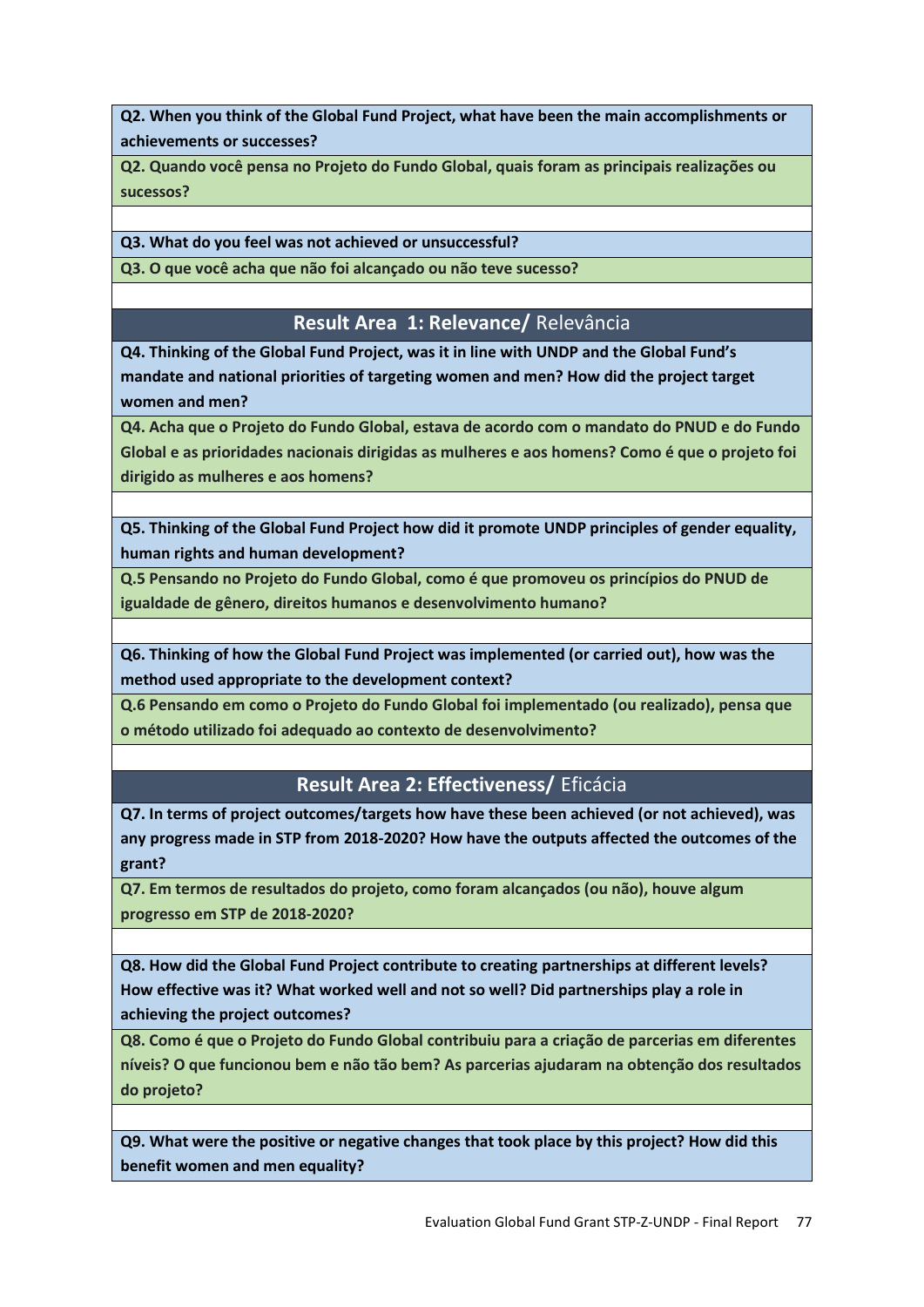**Q9. Quais foram as mudanças positivas ou negativas que ocorreram neste projeto? Como é que beneficiou as mulheres e os homens de maneira igual?**

#### **Result Area 3: Efficiency/** Eficiência

**Q10. How have the project outputs resulted in economic use of resources? Were the outputs delivered on time? Could anything have been done to produce better results?**

**Q.10 Como os resultados do projeto resultaram no uso econômico dos recursos? As saídas foram entregues no prazo? Alguma coisa poderia ter sido feita para produzir melhores resultados?**

**Q11. In terms of partnership modalities (country-driven engagement by UNDP), how did this help with delivering the outputs of the project? Thinking of UNDP's role as PR, how was this successful (or not successful)?**

**Q11. Em termos de modalidades de parceria (engajamento conduzido pelo país pelo PNUD), como isso ajudou a entregar os resultados do projeto? Pensando no papel do PNUD como Recipient Principal, como foi bem-sucedido (ou malsucedido)?**

**Q12. In terms of program management (program coordination, financial management, procurement, monitoring and evaluation, SRs management and risk management) what worked well and not so well?** 

**Q.12 Em termos de gestão de programas (coordenação de programas, gestão financeira, aquisições, monitoramento e avaliação, gestão de sub-recipients e gestão de riscos), o que funcionou bem e não tão bem?**

### **Result Area 4: Sustainability/** Sustentabilidade

**Q13. Please share how the project outcomes (what was achieved) will be sustained (or continue) moving forward (probe: systems, structures, staff, etc.).**

**Q.13 Compartilhe como os resultados do projeto (o que foi alcançado) serão sustentados (ou continuarão) no futuro (sondagem: sistemas, estruturas, equipe, etc.).**

**Q14. Please describe what capacity development occurred (developed or implemented) during the Global Fund Project. What role will this play in sustainability?**

**Q.14 Descreva qual desenvolvimento de capacidade ocorreu (desenvolvido ou implementado) durante o Projeto do Fundo Global. Qual será o papel disso na sustentabilidade?**

**Q15. Please describe what policy and regulatory frameworks (if any) were developed and are in place to support the continuation of the benefits of this project.**

**Q.15 Descreva quais políticas e estruturas regulatórias (se houver) foram desenvolvidas e estão em vigor para apoiar a continuação dos benefícios deste projeto.**

**Q16. How have the project partners (SRs) committed to providing continuing support for what was achieved during the project?**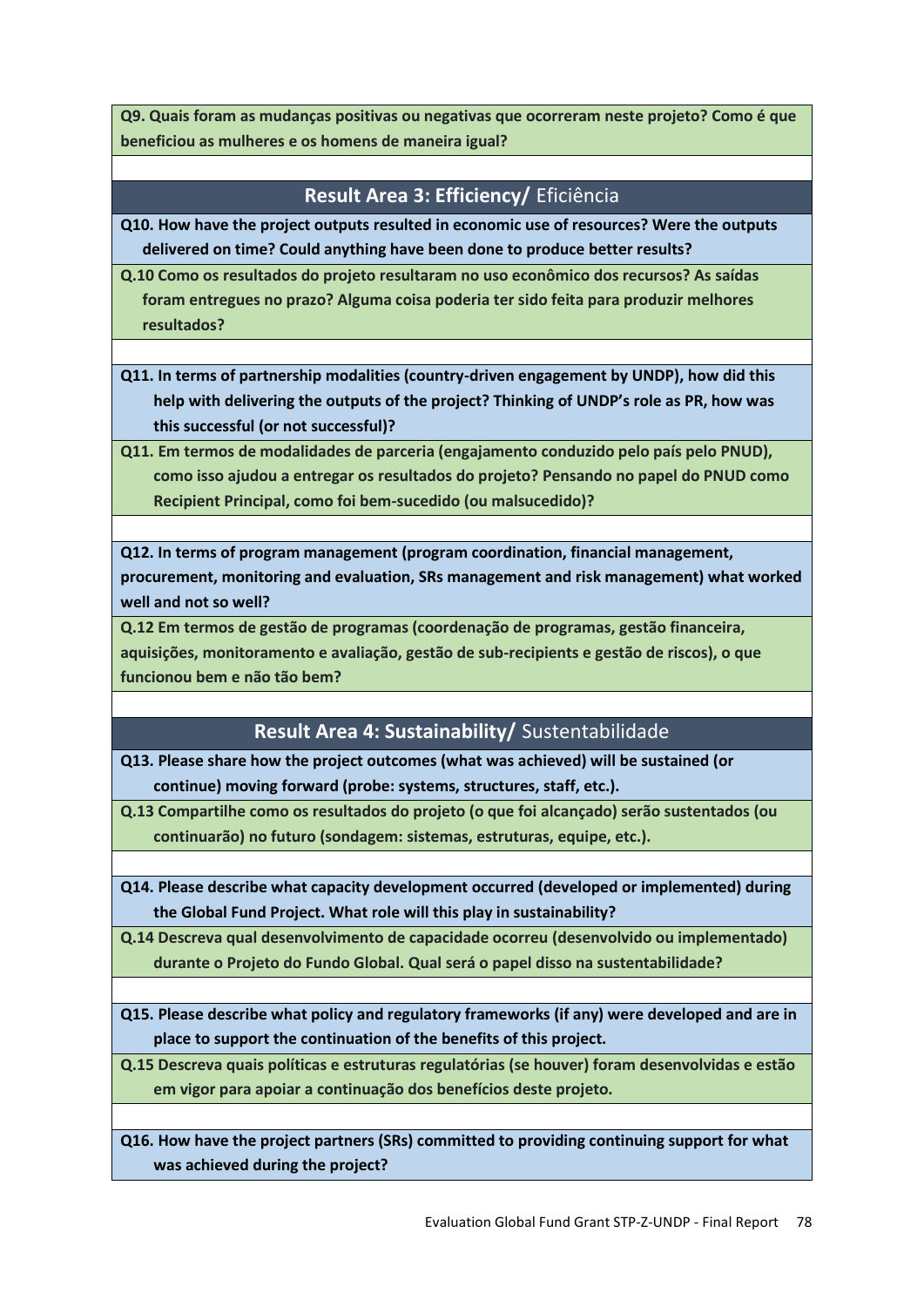**Q.16 Como os parceiros do projeto (sub-recipients) se comprometeram a fornecer suporte contínuo para o que foi alcançado durante o projeto?**

### **Concluding Questions/** Perguntas Finais

**Q17. What have been the lessons learned from this Global Fund project?**

**Q.17 Quais foram as lições aprendidas com este projeto do Fundo Global?**

**Q18. What best practices have emerged from this Global Fund project?**

**Q.18 Quais são as boas práticas que emergiram deste projeto do Fundo Global?**

**Q19. Moving forward how can we improve future programming for similar projects? What are your recommendations?**

**Q.19 Seguindo em frente, como podemos melhorar a programação futura de projetos semelhantes? Quais são suas recomendações?**

**Q20. Finally, is there anything else you would like to share about the Global Fund Project?**

**Q.20 Finalmente, há mais alguma coisa que você gostaria de compartilhar sobre o Projeto do Fundo Global?**